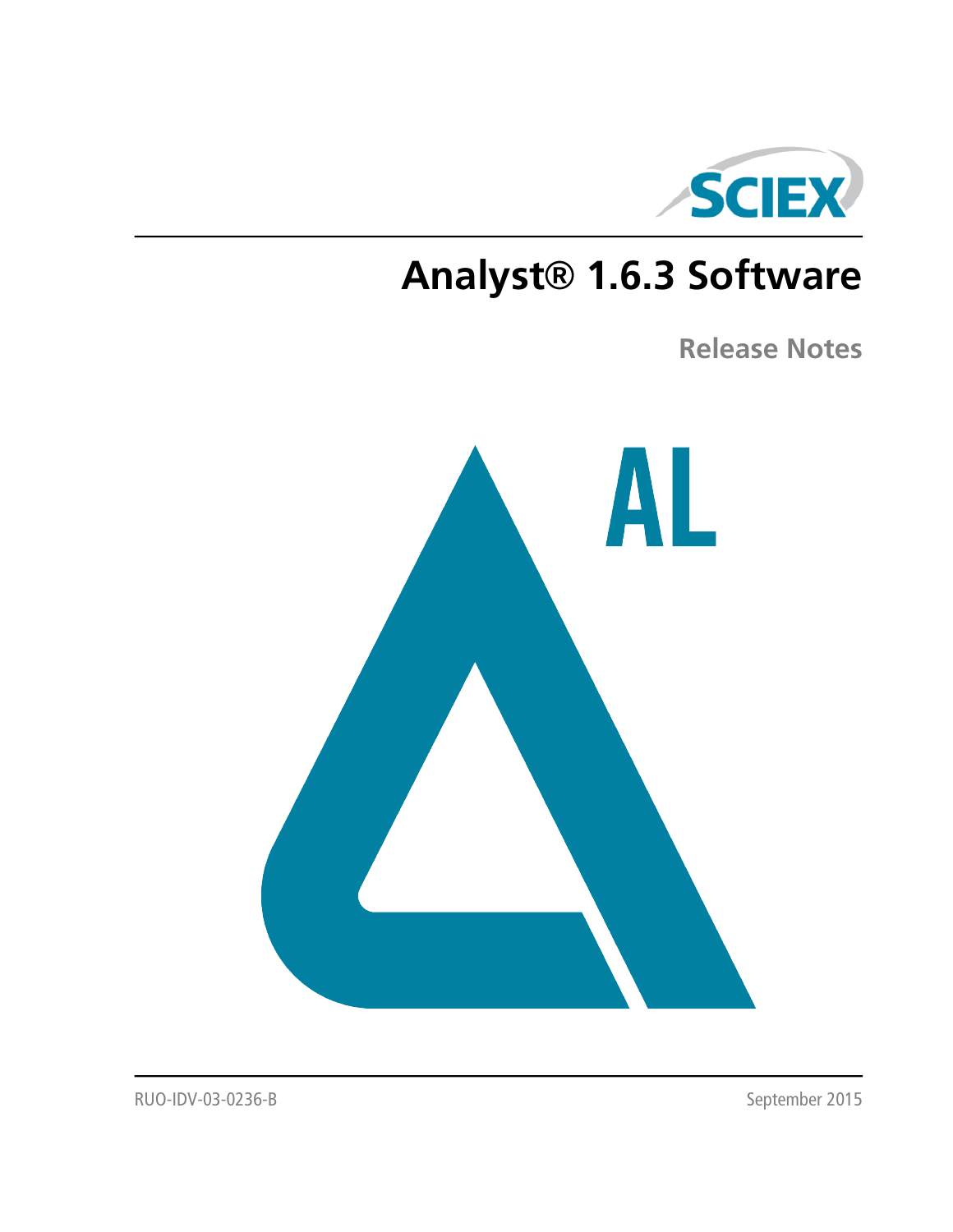This document is provided to customers who have purchased SCIEX equipment to use in the operation of such SCIEX equipment. This document is copyright protected and any reproduction of this document or any part of this document is strictly prohibited, except as SCIEX may authorize in writing.

Software that may be described in this document is furnished under a license agreement. It is against the law to copy, modify, or distribute the software on any medium, except as specifically allowed in the license agreement. Furthermore, the license agreement may prohibit the software from being disassembled, reverse engineered, or decompiled for any purpose. Warranties are as stated therein.

Portions of this document may make reference to other manufacturers and/or their products, which may contain parts whose names are registered as trademarks and/or function as trademarks of their respective owners. Any such use is intended only to designate those manufacturers' products as supplied by SCIEX for incorporation into its equipment and does not imply any right and/or license to use or permit others to use such manufacturers' and/or their product names as trademarks.

SCIEX warranties are limited to those express warranties provided at the time of sale or license of its products and are SCIEX's sole and exclusive representations, warranties, and obligations. SCIEX makes no other warranty of any kind whatsoever, expressed or implied, including without limitation, warranties of merchantability or fitness for a particular purpose, whether arising from a statute or otherwise in law or from a course of dealing or usage of trade, all of which are expressly disclaimed, and assumes no responsibility or contingent liability, including indirect or consequential damages, for any use by the purchaser or for any adverse circumstances arising therefrom.

**For research use only.** Not for use in diagnostic procedures.

AB Sciex is doing business as SCIEX.

The trademarks mentioned herein are the property of AB Sciex Pte. Ltd. or their respective owners.

AB SCIEX™ is being used under license.

© 2015 AB SCIEX



AB Sciex Pte. Ltd. Blk 33, #04-06 Marsiling Ind Estate Road 3 Woodlands Central Indus. Estate. SINGAPORE 739256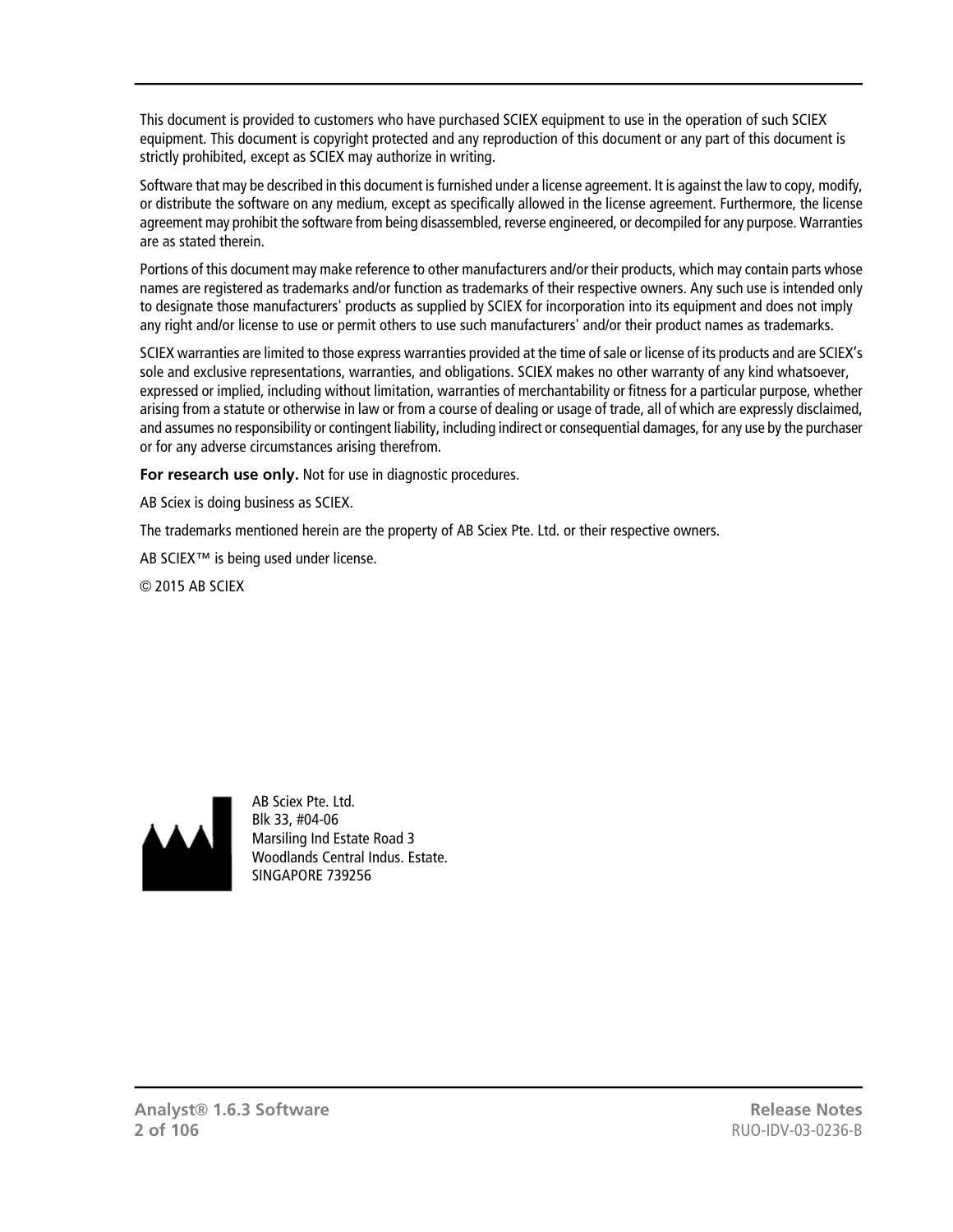# **Contents**

| New Enhancements in Analyst® 1.6.2 Software Components for 3500 Series    |  |
|---------------------------------------------------------------------------|--|
|                                                                           |  |
| Fixed Issues in Analyst® 1.6.2 Software Components for 3500 Series        |  |
|                                                                           |  |
|                                                                           |  |
|                                                                           |  |
|                                                                           |  |
|                                                                           |  |
| New Enhancements in Analyst® 1.6 Software Components for 6500 Series      |  |
|                                                                           |  |
| Fixed Issues in Analyst® 1.6 Software Components for 6500 Series          |  |
|                                                                           |  |
| Known Issues and Limitations in Analyst® 1.6 Software Components for 6500 |  |
|                                                                           |  |
|                                                                           |  |
|                                                                           |  |
| New Enhancements in the Analyst® 1.5.2 Software with HotFixes to February |  |
|                                                                           |  |
|                                                                           |  |
|                                                                           |  |
|                                                                           |  |
|                                                                           |  |
|                                                                           |  |
|                                                                           |  |
|                                                                           |  |
|                                                                           |  |
|                                                                           |  |
|                                                                           |  |
|                                                                           |  |
|                                                                           |  |
|                                                                           |  |
|                                                                           |  |
|                                                                           |  |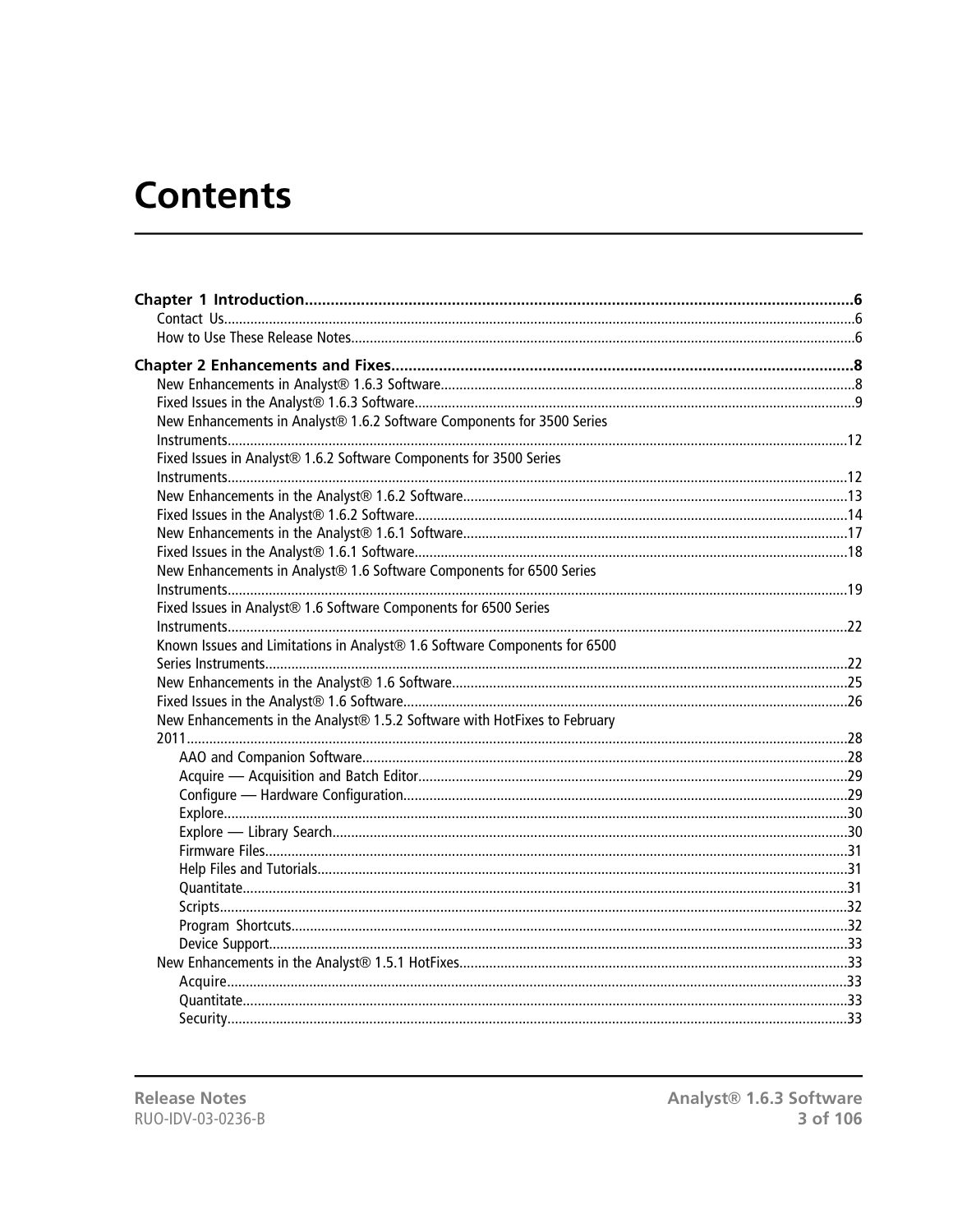#### **Contents**

| New Enhancements and Fixes in the Analyst® 1.5 Software and the Analyst |  |
|-------------------------------------------------------------------------|--|
|                                                                         |  |
|                                                                         |  |
|                                                                         |  |
|                                                                         |  |
|                                                                         |  |
|                                                                         |  |
|                                                                         |  |
|                                                                         |  |
|                                                                         |  |
|                                                                         |  |
|                                                                         |  |
|                                                                         |  |
|                                                                         |  |
|                                                                         |  |
|                                                                         |  |
|                                                                         |  |
|                                                                         |  |
|                                                                         |  |
|                                                                         |  |
|                                                                         |  |
|                                                                         |  |
|                                                                         |  |
|                                                                         |  |
|                                                                         |  |
|                                                                         |  |
|                                                                         |  |
|                                                                         |  |
|                                                                         |  |
|                                                                         |  |
|                                                                         |  |

**Release Notes** RUO-IDV-03-0236-B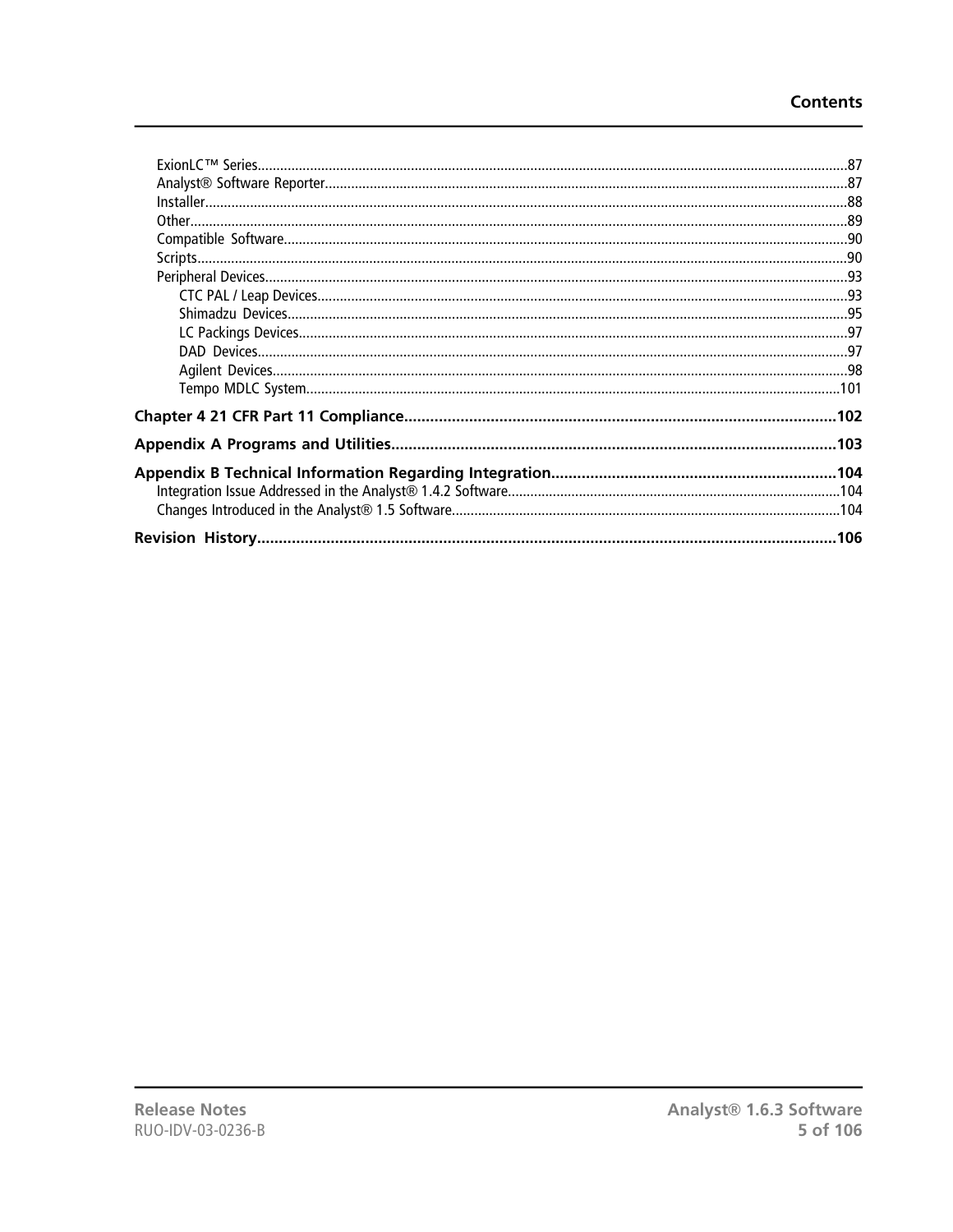# **Introduction 1**

<span id="page-5-0"></span>Thank you for choosing SCIEX to supply your LC-MS/MS system. We are pleased to provide you with the Analyst® 1.6.3 software , the most comprehensive LC-MS/MS software package available.

The *Release Notes* for the Analyst 1.6.3 software describe the many new features introduced in this version of the software, as well as workarounds for possible issues and limitations. Use these Release Notes for reference as you become familiar with the software and store them in a convenient location for future reference.

<span id="page-5-1"></span>For specific installation information, as well as instrument and peripheral compatibility information, refer to the *Analyst Software Installation Guide* for Analyst 1.6.3 software.

# **Contact Us**

# **SCIEX Support**

- [www.sciex.com/contact-us](http://sciex.com/about-us/contact-us)
- [www.sciex.com/support](http://sciex.com/support)

# **Customer Training**

- [NA.CustomerTraining@sciex.com](mailto:NA.CustomerTraining@sciex.com)
- In Europe: [Europe.CustomerTraining@sciex.com](mailto:Europe.CustomerTraining@sciex.com)

# **Online Learning Center**

- [training.sciex.com](http://training.sciex.com)
- [elearning@sciex.com](mailto:elearning@sciex.com)

# <span id="page-5-2"></span>**Customer Documentation**

• [techpubs@sciex.com](mailto:techpubs@sciex.com)

# **How to Use These Release Notes**

To help you understand what is new and what is fixed relative to your current Analyst $^\circledast$  software version, the Analyst 1.6.3 software release notes have been structured so that you only have to read the sections that are relevant to you.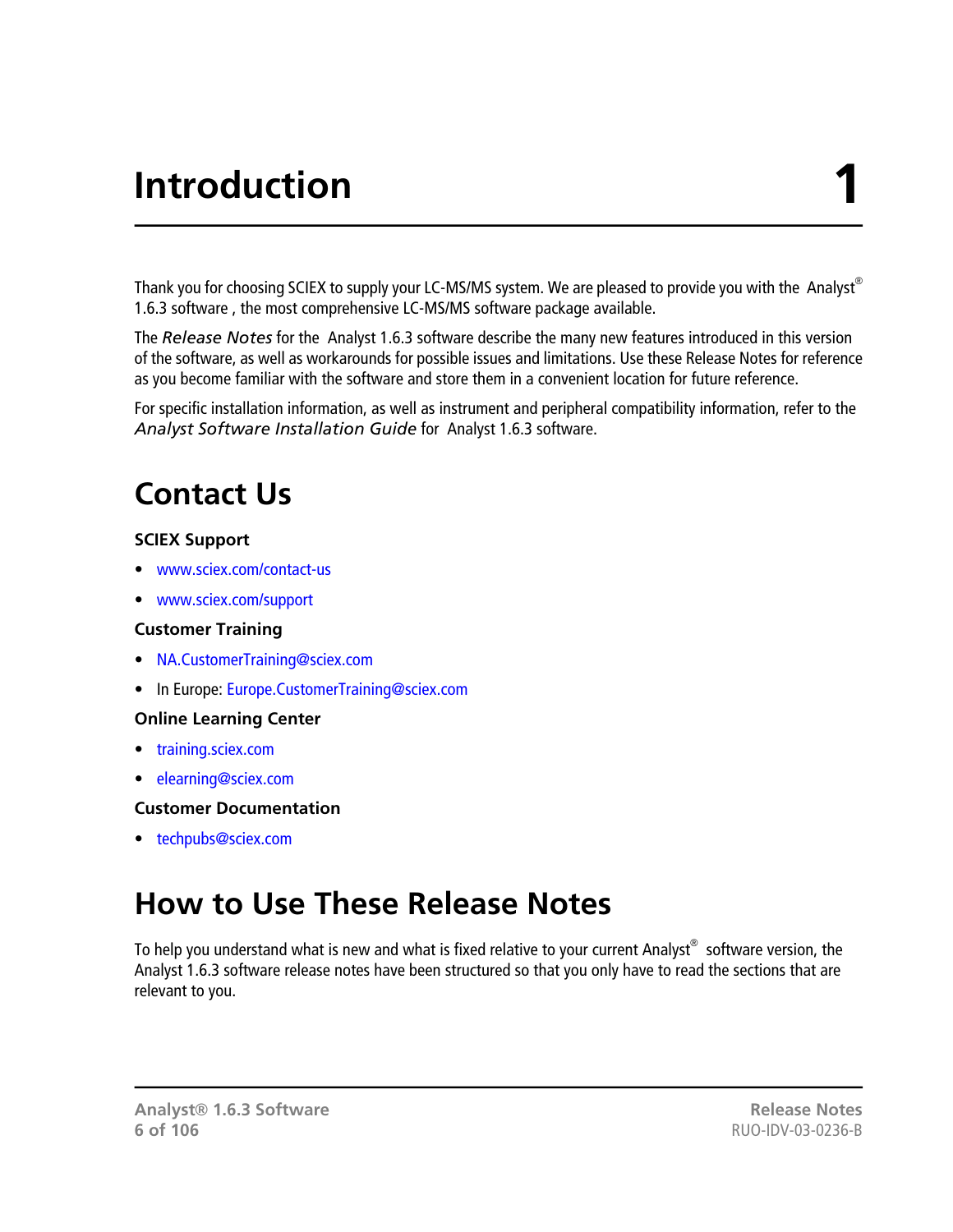**Note:** For reference, the name of the software patch or HotFixes release where the issue was previously fixed is included.

Read *[New Enhancements in Analyst](#page-7-1)® 1.6.3 Software on page 8* and *[Fixed Issues in the Analyst](#page-8-0)® [1.6.3 Software on page 9](#page-8-0)* of the release notes and then also read up to and including the section describing the software version you are upgrading from.

Everyone should read *[Notes on Use, Known Issues, and Limitations on page 56](#page-55-0)* , as this section applies specifically to issues that are known in the Analyst 1.6.3 software.

**Note:** The numbers in brackets are reference numbers to each issue or feature in our internal tracking system.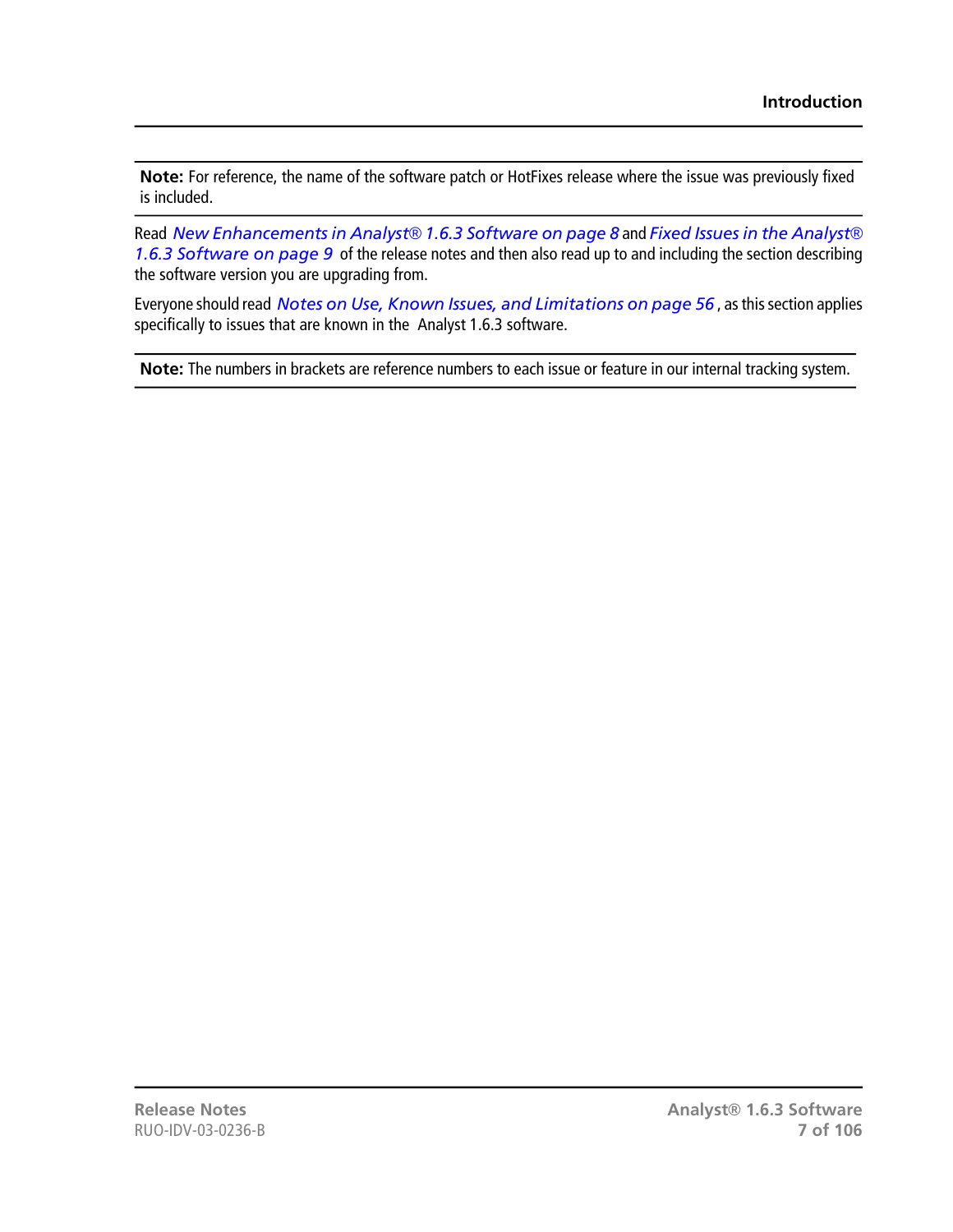# <span id="page-7-1"></span><span id="page-7-0"></span>**New Enhancements in Analyst® 1.6.3 Software**

# **Added support for the 6500+ Series of Instruments**

The Analyst 1.6.3 Software adds support for the SCIEX Triple Quad<sup>™</sup> 6500+ and QTRAP<sup>®</sup> 6500+ systems.

# **Added support for SelexION ® <sup>+</sup> Technology on the 6500+ Series of Instruments**

The Analyst 1.6.3 Software supports the SelexION  $^+$  Technology on the SCIEX Triple Quad<sup>TM</sup> 6500+ and QTRAP® 6500+ systems.

#### **Change to** *Scheduled* **MRMTM Algorithm Dwell time calculation to support very narrow chromatographic peaks**

For *Scheduled* MRM Algorithm and *Scheduled* MRM Pro Algorithm, the pause time between mass ranges is included in the target scan time to calculate the dwell time for 3500, 4500, 5500, 6500, and 6500+ series of instruments.

# **Added support for ExionLCTM Series of LC devices**

The Analyst 1.6.3 Software adds support for the ExionLC series, which is an LC system series provided by SCIEX to work specifically with SCIEX mass spectrometers.

# **Added support for Analyst® Device Driver 1.0**

The Analyst 1.6.3 Software adds support for the Analyst Device Driver 1.0, which is an HPLC device control application for the Analyst software.

# **Failed checksum validation during Quantitate mode is now logged into audit trail if Data File Checksum was enabled in the Audit Trail Manager before data acquisition**

In Quantitate mode, when creating a Results Table using datafiles with invalid checksum or when adding samples with invalid checksum to an existing Results Table, failed checksum validations are now recorded in the Project level audit trail.

# **Failed checksum verifications are logged in the audit trail**

When manually verifying checksums in Explore mode, failed checksum verifications are logged in the Project Audit Trail.

**When opening a Results Table, the quantitation module validates the associated .wiff files by comparing the acquisition date and time of the file with the date and time stored within the Results Table**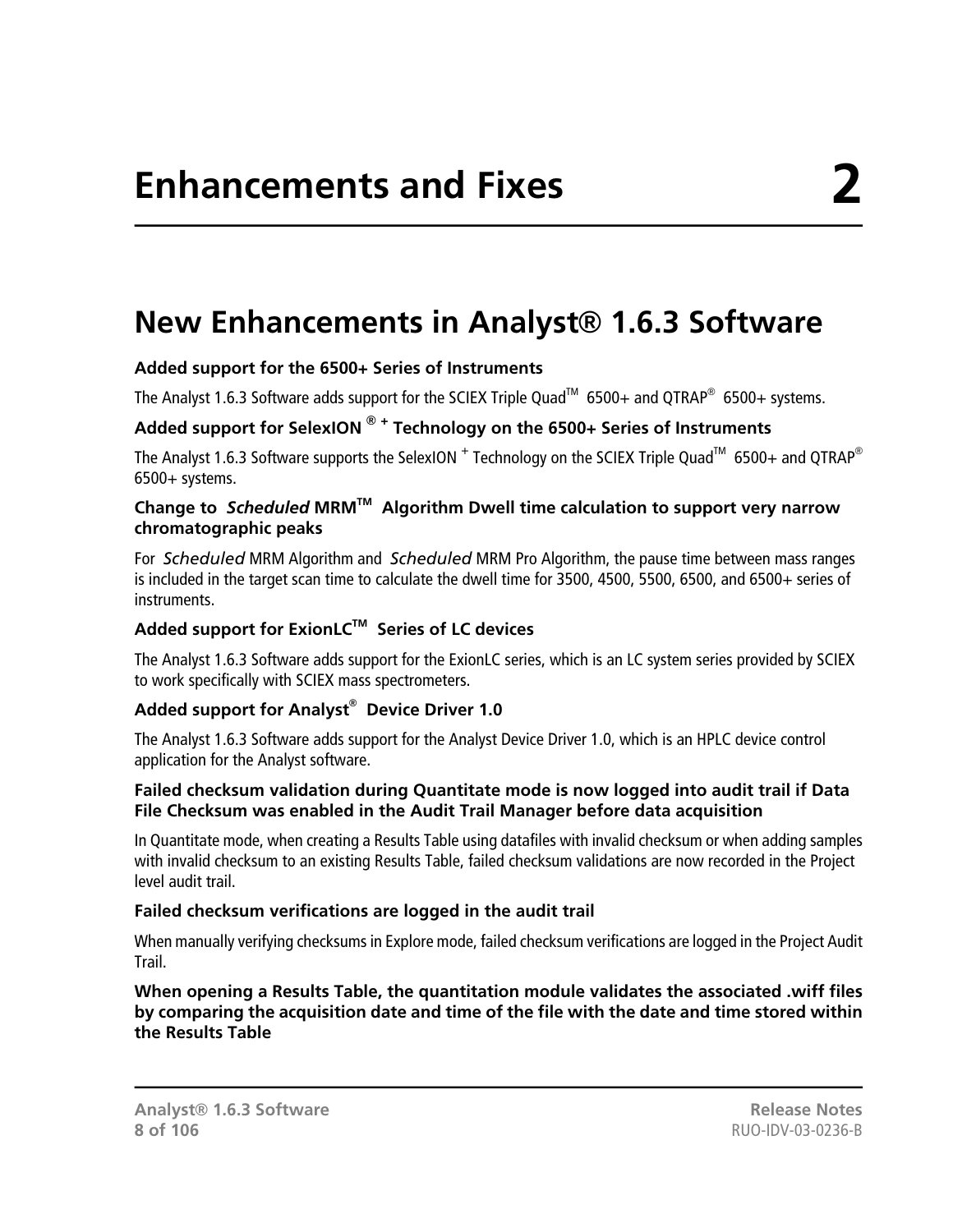When a Peak Review chromatogram is about to be shown, the acquisition date and time of the sample as given in the Results Table is compared with the acquisition date and time as recorded in the data file. If they do not match, Peak Review now shows an empty graph with the title "Wrong data file for sample."

# **Acquisition is delayed until the Interface Heater Temperature (IHT) setpoint is reached**

When performing acquisitions using the NanoSpray $^\circledast$  and other nano ion sources, the Analyst software will delay acquisition if the interface heater has not yet reached its setpoint at the start of acquisition. Additionally, if the mass spectrometer reports that the interface heater temperature has dropped below the setpoint during acquisition, the currently acquiring sample will be aborted to avoid sample waste.

# **Default Curtain Gas™ (CUR) value is 20 for 3500, 4500, 5500, 6500, and 6500+ Series of Instruments**

The default value for the Curtain Gas (CUR) field is 20 on 3500, 4500, 5500, 6500, and 6500+ series of instruments. Old acquisition methods with lower than 20 CUR value can still be run for these instruments except for 6500+ series of instruments. For 6500+ series of instruments with NanoSpray $^\circ$  ion source, the CUR value can be set as low as 10.

#### **User is warned when an acquisition method with Curtain Gas™ (CUR) value lower than 20 is saved**

For 3500, 4500, 5500, 6500, and 6500+ (when using NanoSpray ion source only) series of instruments, when saving an acquisition method with CUR value below 20, a warning is generated informing the user that the CUR value below 20 might cause increased instrument contamination. The Analyst software allows the user to save the method with CUR value lower than 20 after the user clicks okay on the warning and does not change the CUR value.

# **Documentation Changes**

The system user guides, hardware guides, SelexION and SelexION+ Technology User Guide, safety guides, and QMPs do not get installed with the Analyst 1.6.3 software anymore. These documents are now available on the Triples and Traps Systems Hardware Documentation DVD.

<span id="page-8-0"></span>The Qualified Maintenance Guides and Safety Guides folders are now removed from the Analyst software installer. The Hardware and Software Guides folder is now renamed to Software Guides folder.

# **Fixed Issues in the Analyst® 1.6.3 Software**

# **File Information might show** *Scheduled* **MRMTM algorithm experiments as MRM if they are not the primary experiment**

If the user creates a multiple-experiment method with *Scheduled* MRM algorithm as the non-primary experiment (for example, EMS > Scheduled MRM > IDA > EPI), the File Information might show the *Scheduled* MRM algorithm method as being an MRM method. Because of this, the *Scheduled* MRM field will show "No," the Target Scan Time field will not be shown, and Dwell Time will be shown instead of Retention Time. This issue has been fixed. (AN-232)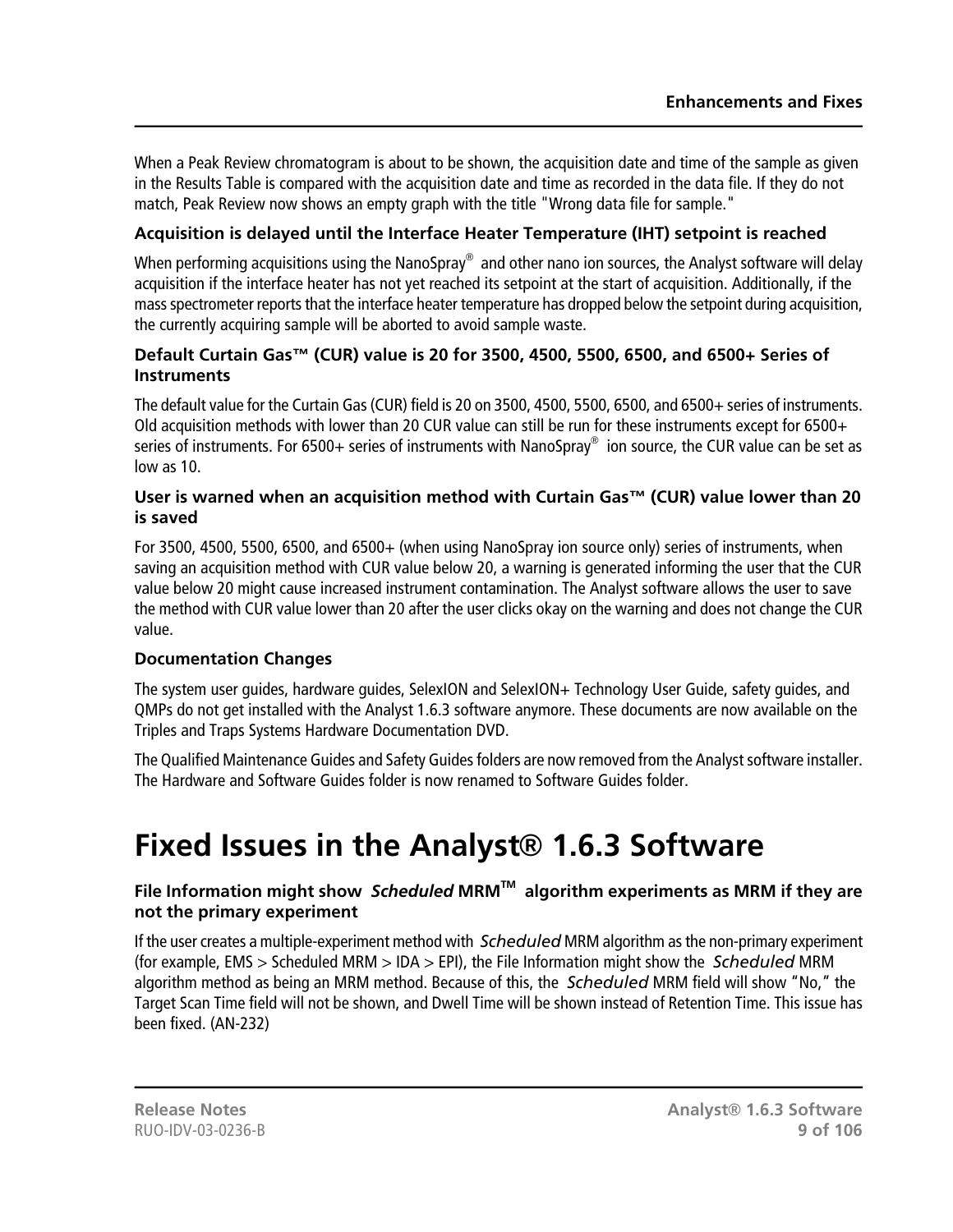#### **6500 Series of instruments go into fault mode during MRM scan if the Q3 masses are 1000 Da or more**

The 6500 series of instruments go into fault mode during MRM scan if the Q3 masses are 1000 Da or more. An error message is generated that Q3 current is out of range. This issue affects 6500 instruments in Low Mass mode only. This issue has been fixed in the PIL1602 firmware released with the Analyst 1.6.3 software. (AN-298)

#### **Only one or two data points shown across the peak when using the 4500, 5500, or 6500 series of instruments when using the Heated Nebulizer with polarity switching**

Previously, with 4500, 5500, or 6500 instruments in the Heated Nebulizer mode with polarity switching, only one or two data points are shown across the peak. This issue has been fixed in the PIL1602 firmware released with the Analyst 1.6.3 software. (AN-321)

# **When running MS3 methods with SelexION® Technology, the acquisition might stop and the mass spectrometer will reset**

When running MS3 methods with SelexION Technology on a 6500 system, the acquisition might stop and the mass spectrometer resets and starts pumping down again. This issue has been fixed in the PIL1602 firmware released with the Analyst 1.6.3 software. (AN-417)

# **Peak Hopping Mode with 1 Da step size not working**

The Peak Hopping mode with 1 Da step size is not working. This issue has been fixed in the PIL1602 firmware released with the Analyst 1.6.3 software. (AN-432)

#### **Probe Removal causes mass spectrometer to lock up**

When the Heated Nebulizer (APCI) Probe or the Turbo  $V^{TM}$  source is removed and inserted again, intermittently the mass spectrometer would stop responding. To recover from this issue, reset the mass spectrometer. This issue has been fixed in the PIL1602 firmware released with the Analyst 1.6.3 software. (CBUFW-45)

# **Unable to use Quick Quant to create quantitation methods**

Users without the Delete privileges in the Analyst Data folder and subfolders are not able to create quantitation methods using Quick Quant. This issue has been fixed. Users do not require the Delete permission on their Analyst Data folders and subfolders in order to use the Quick Quant feature. (AN-309)

# **The Valco valve does not work properly when used with the MPXTM driver software**

In the Analyst software, when using the MPX<sup>™</sup> Driver software application and an external Valco valve (connected by serial cable), the valve does not switch according to the last step of the valve time table if the last step is set to position A. Instead, the valve switches to position A and then immediately switches back to position B. This issue has been fixed. The Analyst software controls the Valco valve when it is used during acquisition with the MPX driver software. (AN-449)

# **Peak reviewing windows might flicker**

Within the Quantitation module, the peak review window might intermittently flicker when updating a quantitation method or when scrolling through the analyte list. This issue has been fixed. (AN-161)

# **Users are unable to log into the Analyst software**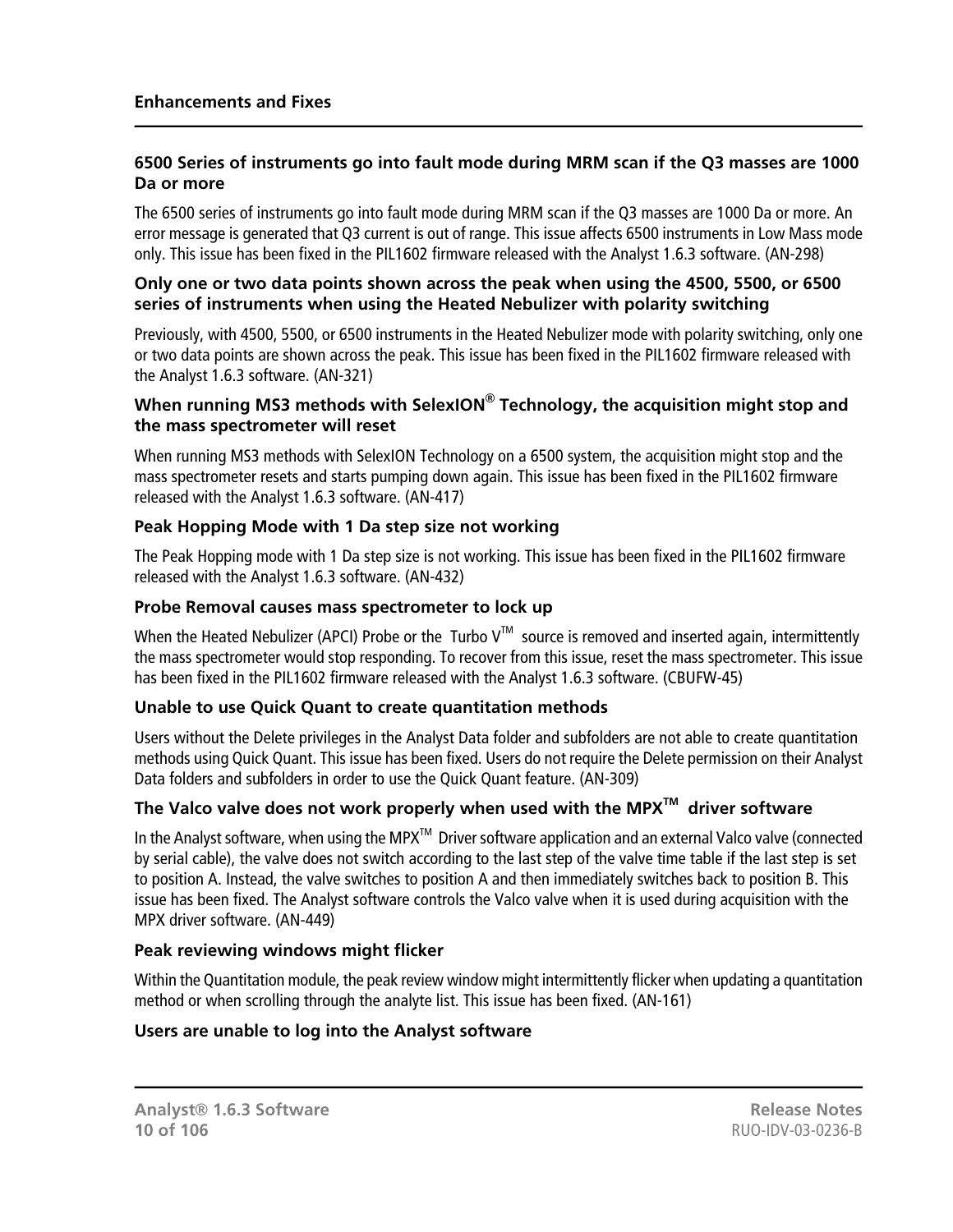If the UPN name (user@companyname.com) used to log into the Analyst software is shorter than the SAM name (DOMAIN\UserName), then users are unable to log into the Analyst software. This issue has been fixed. (AN-116)

#### **Shimadzu standard, non-cooled racks for SIL-20A HT autosampler do not have the correct number for control rack**

When using SIL-20A HT autosampler with non-cooled racks, during injection from the side control rack, the vial positions listed in the batch location start at the next number past the default rack. For example, if the rack is a 1.5 mL standard rack with105 vials, the first location in the control rack starts with 106 to 115. Attempts to inject at any position on the control rack makes the A/S needle move to a position between both racks. This issue has been fixed. (AN-344)

#### **Font size and column size too large when printing Analyst software window panes, reports, and workspaces on Microsoft Windows 7 operating system**

When printing reports, window panes, and so on from the Analyst software on Microsoft Windows 7 operating system, the font and column sizes become very large and the entire content does not fit on one page. This issue has been fixed. (AN-77)

#### **Acquisition file name, Sample ID, Sample Name and so on are not printed in the document header when printed from Search Results window**

When the results of a manual library search in the Analyst Explore mode are printed, the Acquisition File Name, Sample ID, Sample Name, and so on are not shown in the printed document header. This issue has been fixed. (AN-323)

#### **Autosampler ID is recorded incorrectly for a Shimadzhu integrated device by applications connected to the Analyst software through AAO**

When applications connected to the Analyst software through AAO opened an existing Analyst software batch in the Analyst software and saved it, the vial position for the autosampler in the current hardware profile was recorded incorrectly in the saved batch. This issue has been fixed. When using AAO, applications are now able to save vial positions into the Analyst Batch Editor when Shimdadzu autosamplers are configured in the active hardware profile. (AN-498)

#### **The Analyst software stops responding when tooltips are shown in the Explore or Peak Review graphs for basic and high contrast Windows 7 themes**

When the desktop theme is set to any Windows 7 Basic and High Contrast Themes, such as the Windows Classic theme, the Analyst software stops responding if tooltips are shown for elements (graph titles, apex data points, markers in contour plots, and so on) in the Explore or Peak Review graphs. This issue has been fixed. (AN-471)

# **Remote Instrument feature not available**

Previously, the Remote Instrument Icon in the Analyst software could not be used to remotely view the detailed instrument status and acquisition queue of the remote instrument. This feature is now working. (AN-448)

# **When a sample is reacquired, the user name is not recorded in the instrument audit trail**

On the Microsoft Windows 7 operating system, the full user name is not recorded in the instrument audit trail if a sample is reacquired. This issue has been fixed. (AN-316)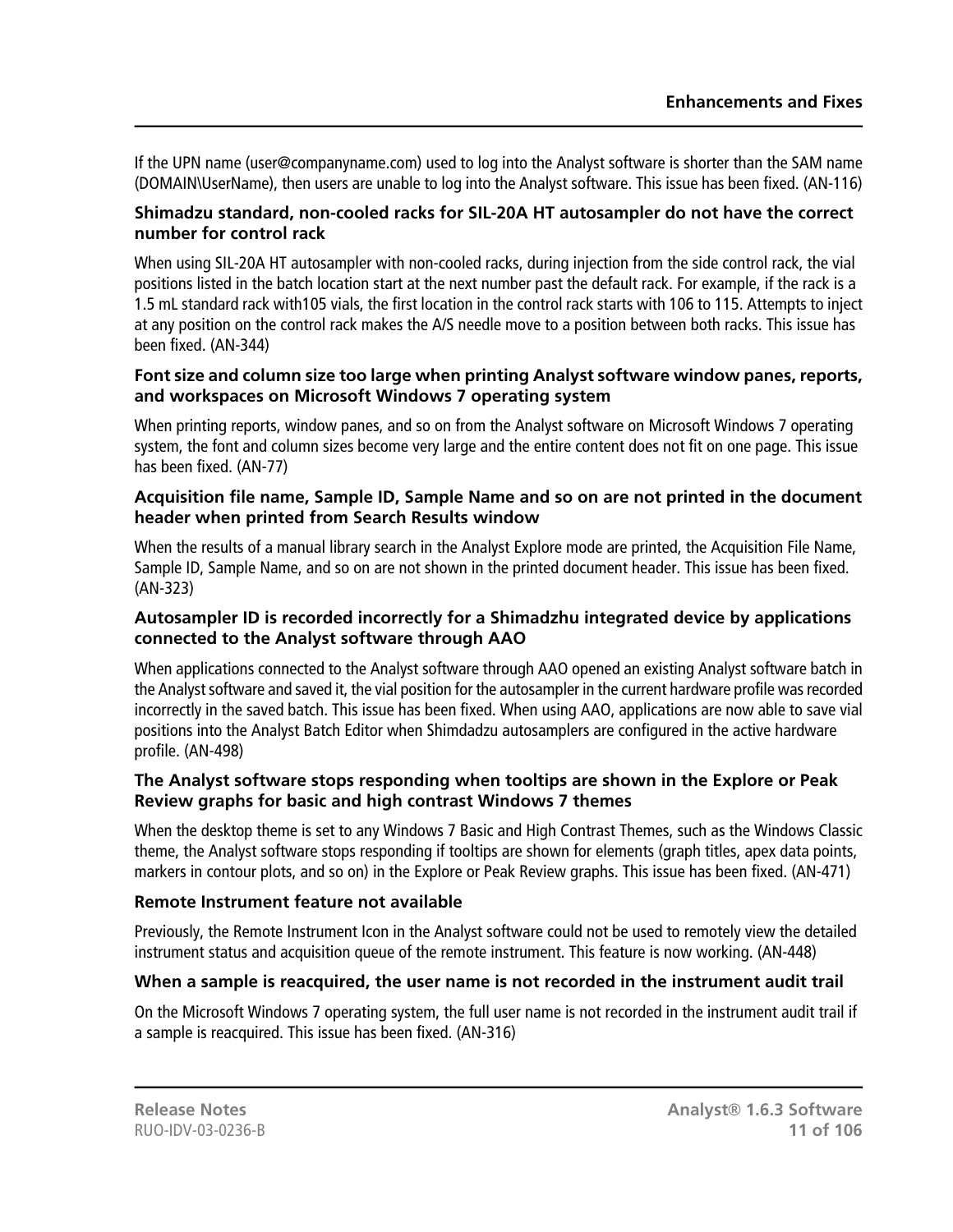# **DiscoveryQuantTM software optimization issue using internal valve method**

When a method generated from the DiscoveryQuant software includes synchronization with LC stack and diverter valve, the acquisition will intermittently fail and the mass spectrometer has to be reset to recover. This issue has been fixed in the PIL1602 firmware released with the Analyst 1.6.3 software. (AN-577)

# <span id="page-11-0"></span>**New Enhancements in Analyst® 1.6.2 Software Components for 3500 Series Instruments**

These features are in addition to the features and enhancements listed in the Analyst 1.6.2 software release notes.

# **Support for the SCIEX Triple QuadTM 3500 LC-MS/MS system**

The Analyst 1.6.2 Software Components for 3500 Series Instruments adds support for the SCIEX Triple Quad 3500 LC-MS/MS system.

# **Method Converter updated for Triple Quad 3500 series instruments**

The Method Converter tool has been updated to allow conversion of existing methods to be used with the SCIEX Triple Quad 3500 LC-MS/MS system.

#### **Documentation Changes**

# **Combined the Automatic Optimization and Manual Optimization Tutorials in the 3500 Series of Instruments System User Guide**

The contents of the Automatic Optimization and Manual Compound Optimization Tutorials specific to the 3500 series instruments are now added to the 3500 Series of Instruments System User Guide.

# **Hardware documentation is now available on the 3500 Customer Reference DVD**

<span id="page-11-1"></span>The SCIEX Triple Quad 3500 Instruments System User Guide and the SCIEX Triple Quad 3500 Systems Qualified Maintenance Person Guide are now available on the 3500 Customer Reference DVD and are not installed with the Analyst software.

# **Fixed Issues in Analyst® 1.6.2 Software Components for 3500 Series Instruments**

# **Analyst 1.6.2 users were unable to log into the Analyst software if their UPN name was shorter than their SAM name**

In the Analyst 1.6.2 software, if a user's UPN name (user@domain) was shorter than their SAM name (Domain\UserName), they were unable to log into the Analyst Software, even if the user was added to the Analyst Security database. This issue has been addressed in this component software. (JIRA AN-116)

# **The Standard Control rack for the Shimadzu SIL-20A HT autosampler was incorrectly numerated**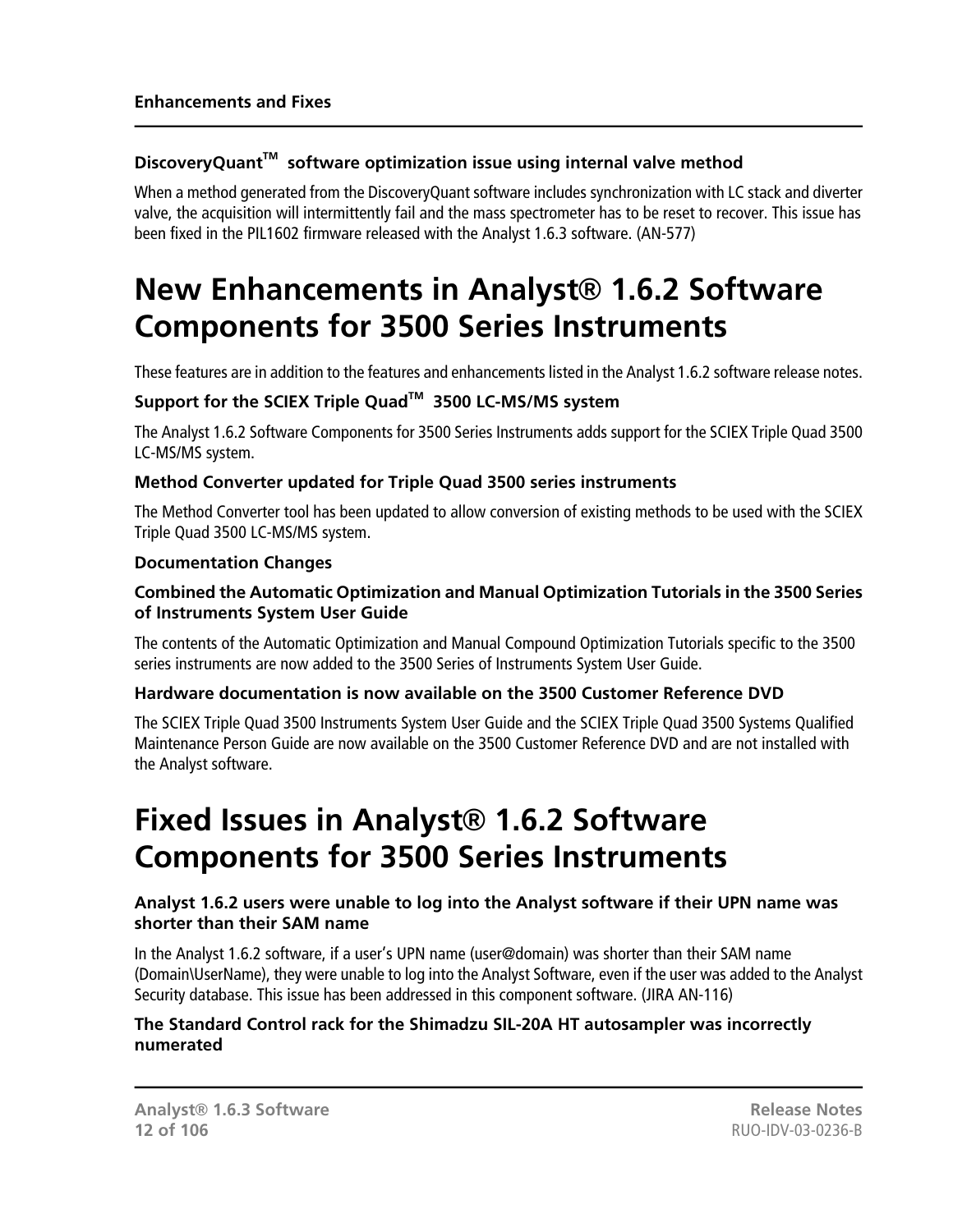In the Analyst 1.6.2 software, the control rack for the Shimadzu SIL-20A HT autosampler was incorrectly numerated, leading to users being unable to control the wash vials on the side of the rack. This issue has been addressed in this component software. (JIRA AN-344)

# **Quick Quant was not usable if users did not have Delete permissions in Windows**

In the Analyst 1.6.2 software, users who did not have Delete permissions granted through Windows were unable to use Quick Quant. This issue has been addressed in this component software. (JIRA AN-309).

# **Having multiple panes open in Peak Review occasionally caused the screen to flicker**

In the Analyst 1.6.2 software, having multiple panes (for example, 2 rows by 3 columns and so on) of chromatograms would occasionally cause the screen to flicker. This issue has been addressed in this component software. (JIRA AN-327).

# <span id="page-12-0"></span>**New Enhancements in the Analyst® 1.6.2 Software**

# **Added support for Windows 7 (64-bit) operating system (OS)**

The Analyst 1.6.2 software now supports Windows 7 (64-bit) SP1 OS and it continues to support Windows 7 (32-bit) SP1 and Windows XP SP3 operating systems.

# **Added support for all mass spectrometers**

The Analyst 1.6.2 software supports all current triple quadrupole and QTRAP $^{\circledast}$  instruments including support for SelexION<sup>™</sup> technology on the 5500 and 6500 series of instruments.

# **New** *Scheduled* **MRMTM Pro Algorithm**

The *Scheduled* MRM Pro algorithm offers enhancements that improve flexibility and data quality for users who monitor large numbers of transitions per experiment.

# **Added support for MS Office 2013 for the Reporter 3.2 Software**

The Reporter 3.2 software included with the Analyst 1.6.2 software can now print reports using MS Office 2007, 2010, or 2013.

# **New cable-free synchronization mode for autosamplers using AAO**

A new synchronization mode has been added to the Method Editor to allow autosampler synchronization without the use of the AUX I/O cable. This is only applicable to AAO-controlled devices with drivers supporting this synchronization mode.

# **New firmware for 4500, 5500, and 6500 series instruments**

The firmware for the 4500, 5500, and 6500 series of instruments has been harmonized into a single version. It also supports SelexION technology on the 5500 and 6500 series instruments. There are no changes that affect data or data quality. For information on how to upgrade the firmware of your mass spectrometer, refer to the Installation Guide for the Analyst 1.6.2 software.

# **Change to inter-scan operation for** *Scheduled* **MRM Algorithm scans**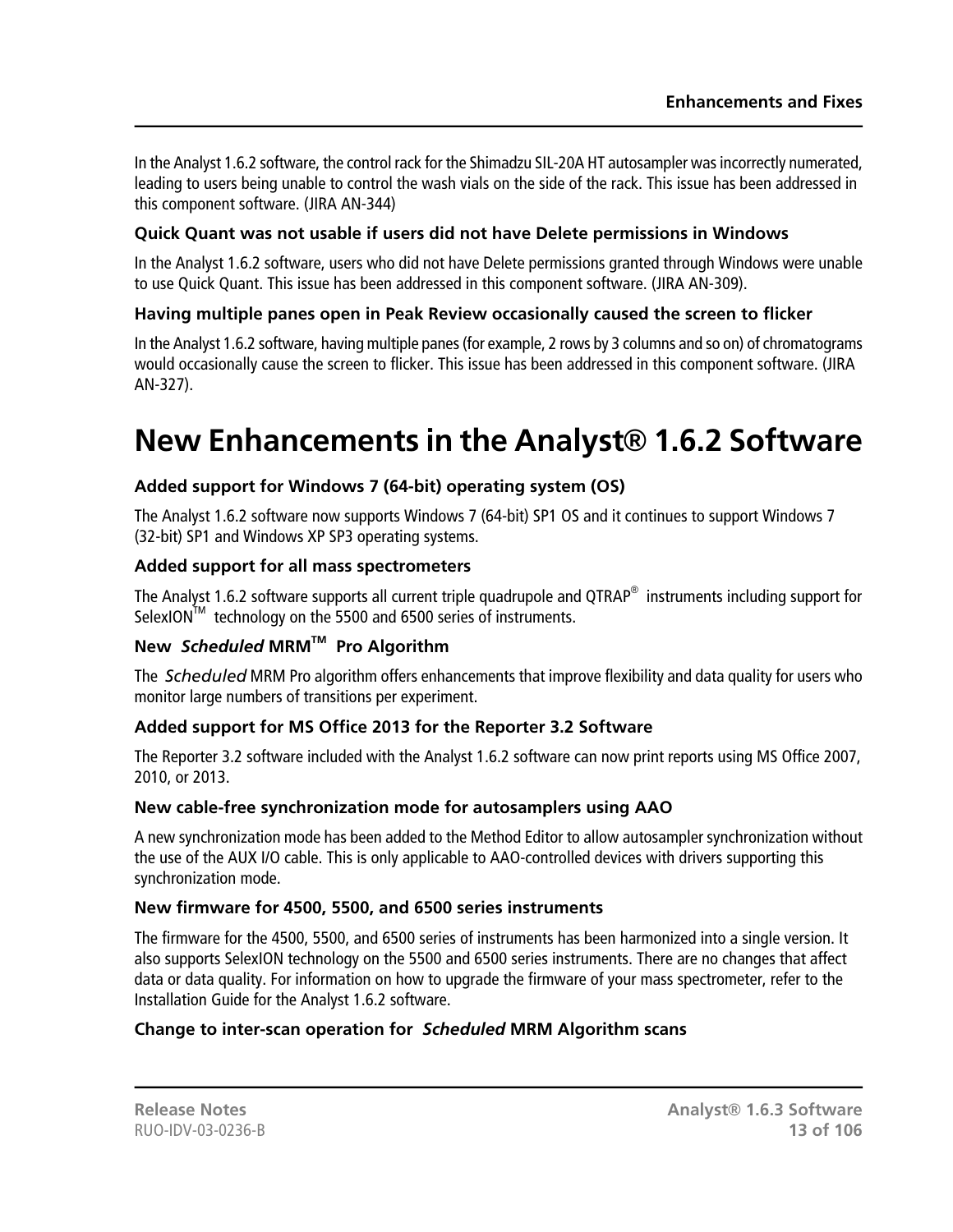A change has been made to inter-scan timings for the 4500 and 6500 series of instruments. The changes provide improved signal stability and reduce crosstalk in all scans included those using SelexION technology. In some cases signal intensity might increase slightly. (AN-238)

#### **Target Scan Time was incorrectly applied for methods with two** *Scheduled* **MRM Algorithm experiments**

When a method was created with two *Scheduled* MRM algorithm experiments, if the user specified differing target scan times for each *Scheduled* MRM algorithm experiment, the software would apply the scan time of the second experiment for both. This has been corrected, and each experiment will use the target scan time assigned in the method. (AN-155)

# **Cycle time calculation changed for methods with two** *Scheduled* **MRM Algorithm experiments**

When creating a method with two *Scheduled* MRM algorithm experiments, the Analyst software now optimizes the cycle time which might result in dwell times being calculated lower than in previous releases. As a result, users running a method that was also run previous to the Analyst 1.6.2 software might now notice more data points being collected in the same period of time. (AN-155)

# **Documentation Changes**

The Analyst 1.6.2 software does not include Ion Source Guides and Site Planning Guides. Ion source guides are now delivered with the ion sources, and the Site Planning Guides are available on the SCIEX Web site, [sciex.com/products.](http://sciex.com/products) Browse to the appropriate mass spectrometer page to access the Site Planning Guide for that mass spectrometer.

#### **Retention time up to two decimal places is now shown in saved** *Scheduled* **MRM Algorithm methods opened in the Analyst 1.6.2 software**

<span id="page-13-0"></span>The Analyst 1.6.2 software allows the user to enter a value with two decimal places in the Time (min) column. This value is used for acquisition and is shown in File Info. When the saved *Scheduled* MRM algorithm method was opened in the Acquisition Method Editor, retention time values entered with two decimal places were only shown up to one decimal place in the Time (min) column. This issue has been corrected and now retention time up to two decimal places is shown. (AN-221)

# **Fixed Issues in the Analyst® 1.6.2 Software**

# **Data files were being saved in the wrong data file during network acquisition**

In very rare cases, when acquiring to network locations it was possible for data to be stored in the wrong data file. This has been fixed. (AN-25)

# **Certain character combinations could cause acquisition issues**

When acquiring data, the Analyst software was unable to acquire properly if the data folder had certain character combinations in the name. This would lead to failed acquisitions. The issue has been fixed. (AN-24)

#### **Reporter — Users could create and print report for the Results Table that was changed but not saved**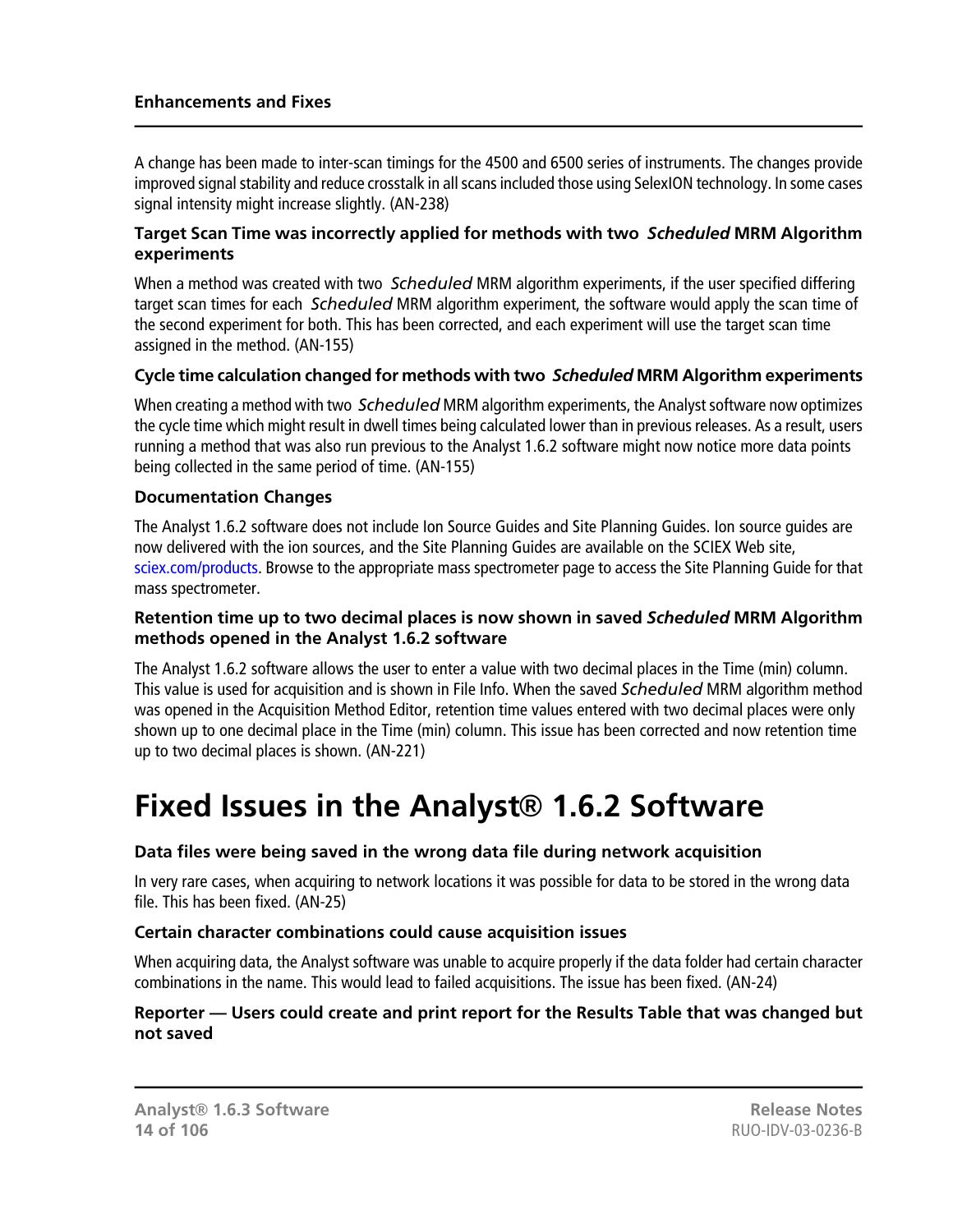Previously, users could print Results Tables that contained unsaved changes, using the Reporter software. The behavior of the Analyst software has been changed and now the software shows a message prompting the user to save the changes in the Results Table before printing the report. (AN-231)

# **Analyst® 1.6 Patch for Agilent G4234 Column Selection Valve**

The Analyst $^\circledast$  1.6 Patch for Agilent G4234 Column Selection Valve adds support for the G4234 Column Selection Valve when installed in the Agilent 1290 G1316C Thermostatted Column Compartment. This patch functionality is included in the Analyst 1.6.2 software. (AN-10)

# **GS2 parameter remains editable when IonDriveTM Turbo V Ion Source is being used**

Previously, the GS2 parameter was editable when the IonDrive Turbo V Ion Source was used with the APCI probe on the 6500 series of instruments, but no gas was actually applied. This issue has been corrected, and the GS2 parameter is greyed out when the IonDrive Turbo V Ion Source with APCI probe is used on the 6500 series of instruments. (AN-40)

# **Reports generated using the Reporter software do not show the names of the 4500, 5500, and 6500 series instruments**

The reports generated using the Reporter software were not showing the instrument name for data acquired with the 4500, 5500, and 6500 series instruments. This issue has been fixed. (AN-17)

# **Analyst® 1.6.1 Patch for Empty Password Issue added in Analyst 1.6.2 Software**

The Analyst $^{\circledast}$  1.6.1 Patch for Empty Password Issue fixed an issue in which entering a 'blank' password into an e-signature window after entering the correct password would cause the Analyst service to crash. This patch functionality is included in the Analyst 1.6.2 software. (AN-30)

# **Analyst® 1.6.1 Patch for Agilent Devices**

The Analyst $^\circ$  1.6.1 Patch for Agilent Devices added support for acquisition with the Agilent Series 1260 G1329B (Standard) autosampler. It also provided a fix for hardware profile activation failure with the Agilent Series 1200 G1315C DAD. The G1315C DAD can now be activated successfully and used for acquisition. (AN-26)

# **Log-on User field in File Info shows N/A in Windows 7 OS**

When a user submitted a batch and closed the Analyst software before acquisition was completed, the File Info of samples acquired after the software was closed showed N/A in the Log-on User field in File Info. This issue only existed on Windows 7 and has been fixed. (AN-47)

# **Calculated Concentration values were not updated if Dilution Factor for Standard was set to zero in the Results Table**

If the Dilution Factor for the Standard was set to zero, the values in the Calculated Concentration field were not being updated in the Results Table. This issue has been fixed. (AN-51)

# **Network Acquisition could cause checksum failure**

When running a network acquisition with datafile checksums enabled, the checksum of the acquired network datafile is verified at the end of the batch. As part of this verification, the datafile must be opened. However, if the local cache file has not been copied to the network yet, the open operation will fail and lead to an invalidation of the checksum. This issue has been fixed. (AN-83)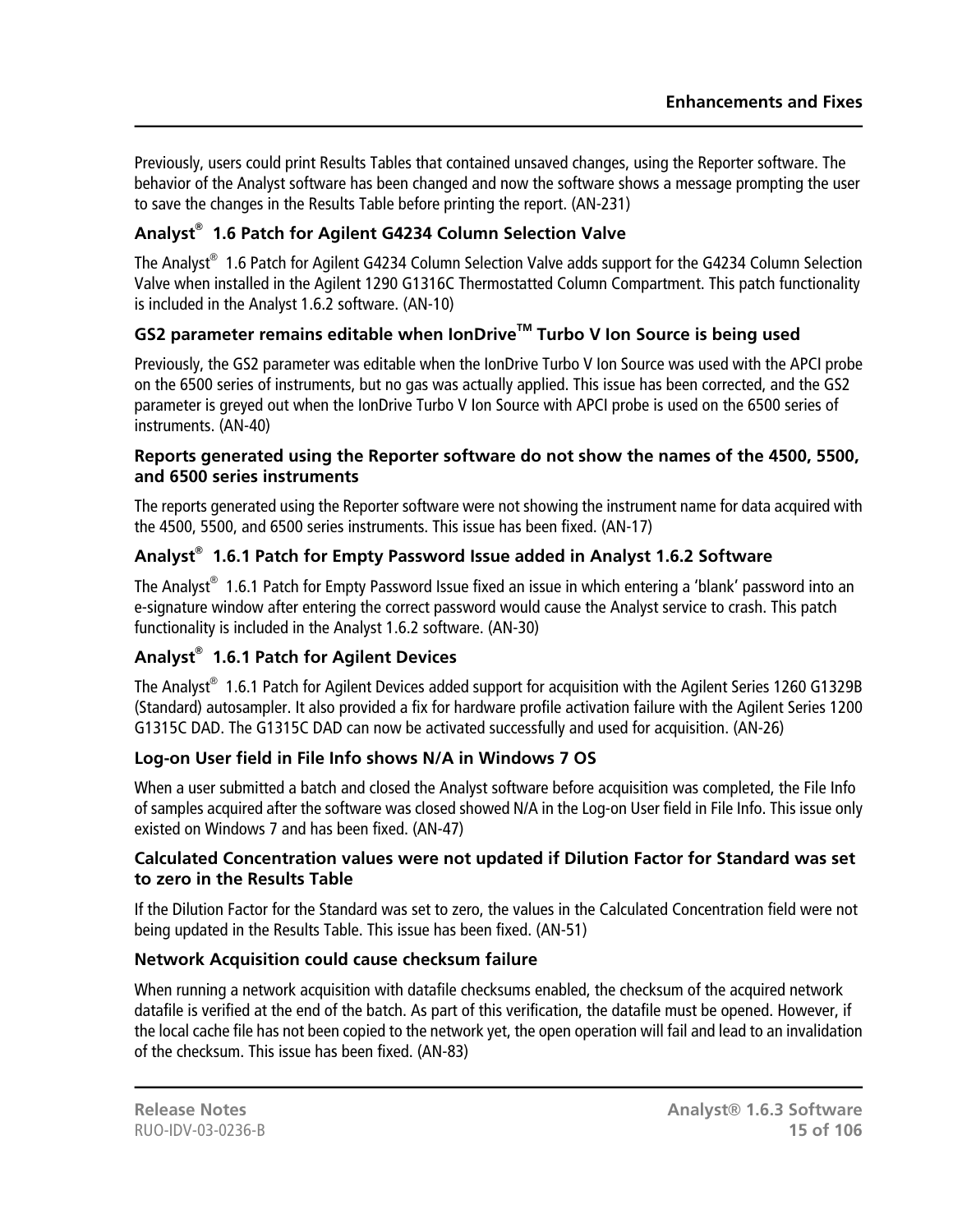# **Report still generated when Cancel was selected in eSignature dialog**

When the Reason Prompt and E-Signature check boxes were selected for the Printing document on printer event in the Audit Map editor, and a report was printed from a Results Table, the report was still generated even when Cancel was pressed in the eSignature window. This issue has been fixed. (AN-129)

#### **Checksum validation added in quantitation**

During quantitation, when the user selects a sample to add using the Add/Remove samples, the software verifies whether the checksum is enabled and if the .wiff file has a valid checksum. If the checksum is invalid, then a message is shown informing the user and the file is not used for quantitation. (AN-156)

# **Checksum validation added before running a sample**

If the user tries to acquire a sample to a .wiff file with an invalid checksum, then that sample is aborted, and an error message is shown. The batch continues to the next sample. If all of the samples in the batch are stored in the same wiff file, then the rest of the batch is aborted, sample by sample. When the checksum validation fails, an audit trial entry is entered in the project section of the audit trail. (AN-156)

#### **Checksum validation added in Manual Tune**

In Manual Tune, when the user tries to acquire manual tune data to a data file with an invalid checksum, the checksum validation fails. When the checksum validation fails, an audit trail entry is entered in the project section of the audit trail. (AN-156)

#### **Checksums might be invalid or not written at all if acquisition to a network location is aborted**

If an acquisition with datafile checksums enabled to a network location is aborted due to an instrument or device fault, the resulting file might have either an invalid or no checksum recorded. In general, failed or aborted samples should not be used for data analysis, as the conditions leading to the failure might result in improper or incomplete data being collected. This issue has been fixed. (AN-188)

# **Audit Trail archive can be lost during archival process over the Network**

When the audit trail file (project.atd) reaches 1000 records, it will be archived. If the root project is located on a network drive, the audit trail archive can be lost if connectivity to the network is lost during the archiving process. This issue has been fixed. (AN-184)

#### **File Information shows incorrect units/values for Total Scan Time field in a** *Scheduled* **MRMTM Algorithm method**

The File Information of a .wiff file generated using a *Scheduled* MRM algorithm method showed the value and unit of the Target Scan Time field incorrectly as 1000 sec instead of 1000 msec or 1 sec. This issue has been fixed. (AN-190)

# **The MRM3 Optimization script is not supported on Microsoft Windows 7 operating system**

For Windows 7 users, using the MRM3 Optimization script causes the AnalystService to stop responding. This script is not supported for Windows 7. This issue has been fixed. (ST 33878)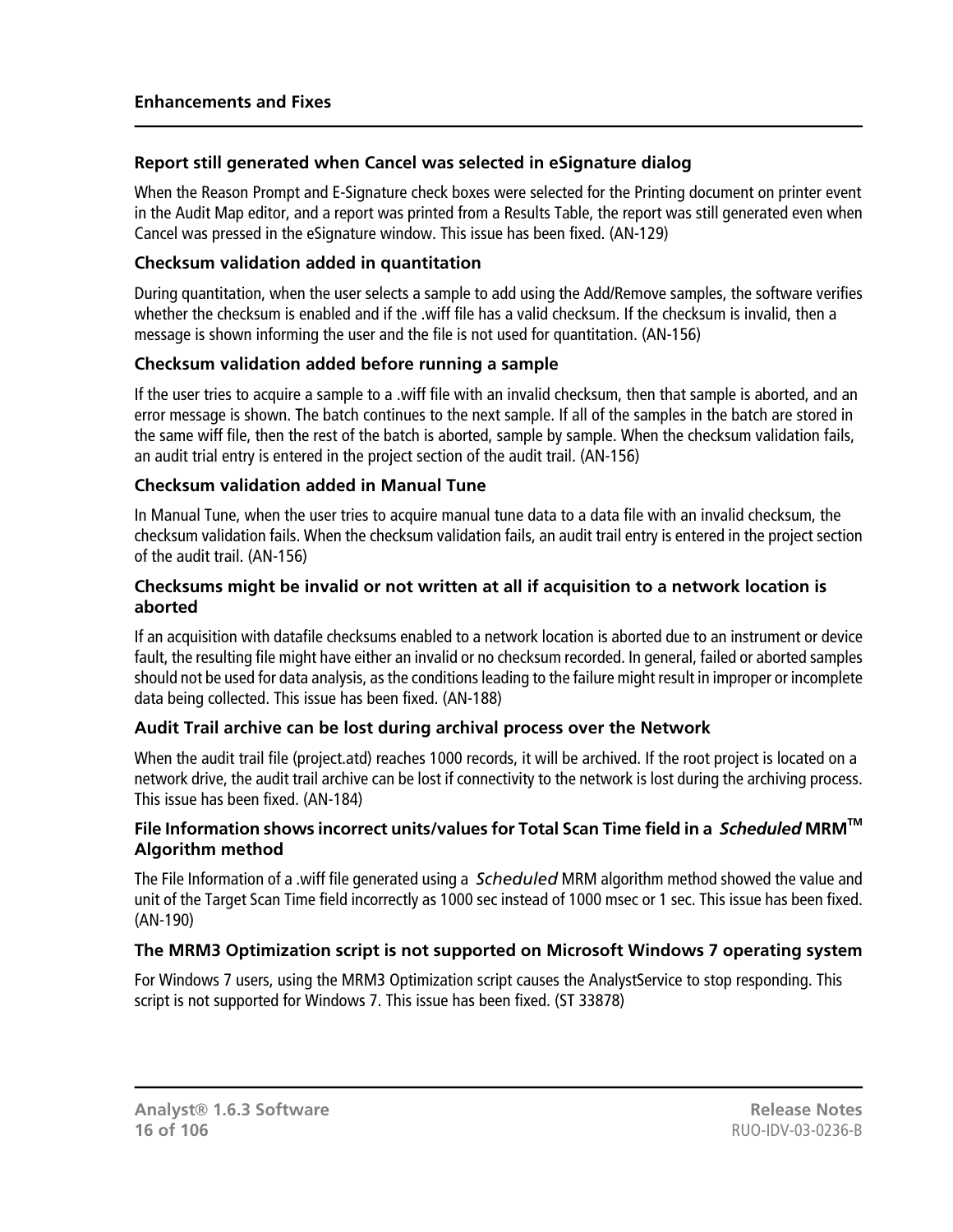# <span id="page-16-0"></span>**New Enhancements in the Analyst® 1.6.1 Software**

# **4500 Series Instrument support**

The Analyst 1.6.1 software adds support for the following new instruments:

- QTRAP<sup>®</sup> 4500 system
- SCIEX Triple Quad<sup>™</sup> 4500 system

# **Shimadzu SIL-30ACMP and CTO-30AS**

The Analyst 1.6.1 software adds support for the Shimadzu SIL-30ACMP autosampler and CTO-30AS column oven.

# **Method Converter for the 4500 Series of Instruments**

The Method Converter script has been updated to allow conversion of existing methods to be used on the 4500 Series of instruments. In addition, several enhancements and improvements have been made to the script to address various issues. Refer to the *[Fixed Issues in the Analyst](#page-17-0)® 1.6.1 Software* section for more information.

# **New firmware available for 5500 instruments**

The firmware for the QTRAP 5500 and SCIEX Triple Quad 5500 systems has been upgraded. The new firmware addresses an issue where some mass spectrometers would reset if the acquisition queue was aborted while the system was in the equilibration state. There are no changes that affect data or data quality. For information on how to upgrade the firmware of your mass spectrometer, refer to the *Installation Guide* for the Analyst 1.6.1 software.

# **Documentation Changes**

#### **Combined Hardware- and Software-Specific Information for 4500 Series of Instruments into a Single Guide**

All the hardware- and software-specific information for the 4500 series of instruments has been combined into a single guide called the *4500 Series of Instruments System User Guide*. The guide also contains basic information for setting up and using the Analyst software to create methods, acquire samples, and analyze data. This *System User Guide* replaces the *Getting Started Guide* for the 4500 series of instruments. The *Getting Started Guide* is still applicable to instruments other than the 4500 series of instruments.

# **Advanced User Guide**

A new guide called the Advanced User Guide has been created. It contains all the advanced information needed to set up and use the Analyst software to create methods, acquire samples and analyze data. This guide replaces the *Software Reference Guide*.

# **Updated Reference Tables**

The calibration reference tables have been updated in the Analyst 1.6.1 software. The changes are only applicable to the 4000 and 4500 series of instruments. Existing calibration reference tables will not be updated.

When installing a new 4500 series instrument, the FSE will install the new calibration reference tables.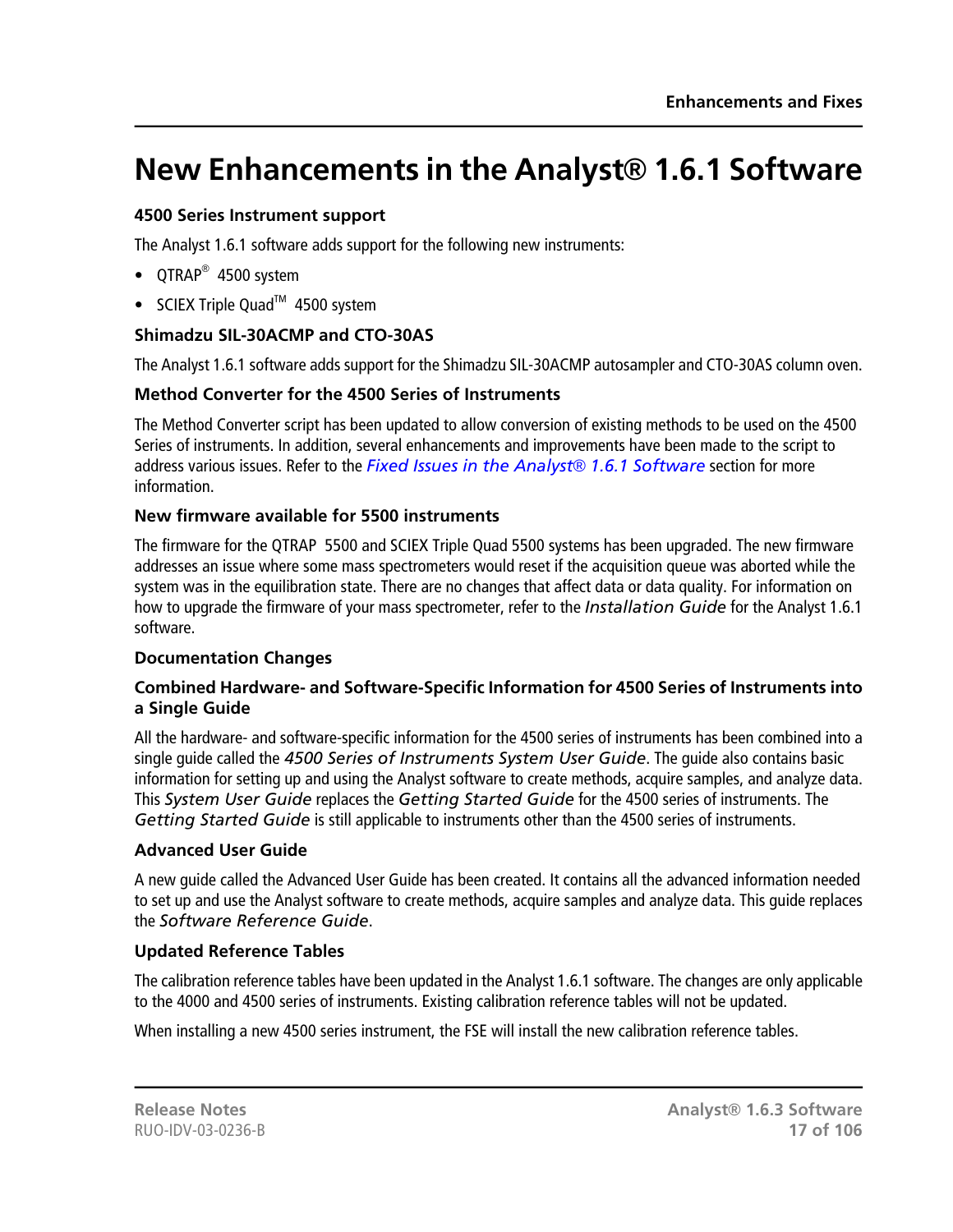# <span id="page-17-0"></span>**Fixed Issues in the Analyst® 1.6.1 Software**

# **Corrected MRM Optimization script issue on the Windows 7 operating system**

Occasionally when running the MRM Optimization script on the Windows 7 operating system, the script would stop responding during the optimization process. This issue has been fixed and the script now runs to completion. (TT 33878)

# **Unable to extract Multiple XICs to stacked panes**

In the Analyst 1.6 software, if users attempted to extract multiple ion chromatograms to individual panes, only one pane would contain an XIC; the rest would be blank. This issue has been corrected and the Extract XIC functionality has been restored. (TT 34196)

# **Method duration might be calculated incorrectly**

When calculating the expected duration of multi-period mass spectrometer acquisitions or acquisitions with polarity switching, there might have been a mismatch between the calculated number of cycles and method duration. As a result, acquisitions might have appeared to end early. There was no data lost as the number of cycles acquired was correct — the defect was graphical. This has been corrected and the expected duration now matches the calculated number of cycles. (TT 34541)

# **Method Converter**

Several defect fixes have been implemented in the Method Converter script for the Analyst 1.6.1 software:

- Users were unable to convert SCIEX Triple Quad<sup>™</sup> 5500 system methods to the API 4000™ or API 5000™ system methods. (TT 34543)
- Various user interface corrections, such as spelling, punctuation, and so on.
- When converting MCA methods, the "Number of Scans to Sum" parameter was not transferred to the converted method. (TT 34788)

# **Column Oven Parameters Help topic updated**

The Analyst Help topic for Column Oven Parameters has been updated for clarity. (TT 34730)

#### **Maximum/Minimum DP values for the 5500 instruments in Compound Optimization was showing +/- 400 instead of +/- 300**

When running the Compound Optimization routine, the reports were incorrectly showing the Declustering Potential (DP) for the 5500 series of instruments as +/- 400 instead of +/- 300. This issue has been corrected and the limits now show properly. (TT 34909)

# **No message displayed for source change when method editor active**

The Analyst 1.6 software introduced a change that inadvertently removed the user message when the source was removed or replaced while an acquisition method was open. This issue has been addressed, and users will again see a message if the source is removed. (TT 34919)

# *Scheduled* **MRMTM Algorithm: Unable to save method if RT < Half Detection Window**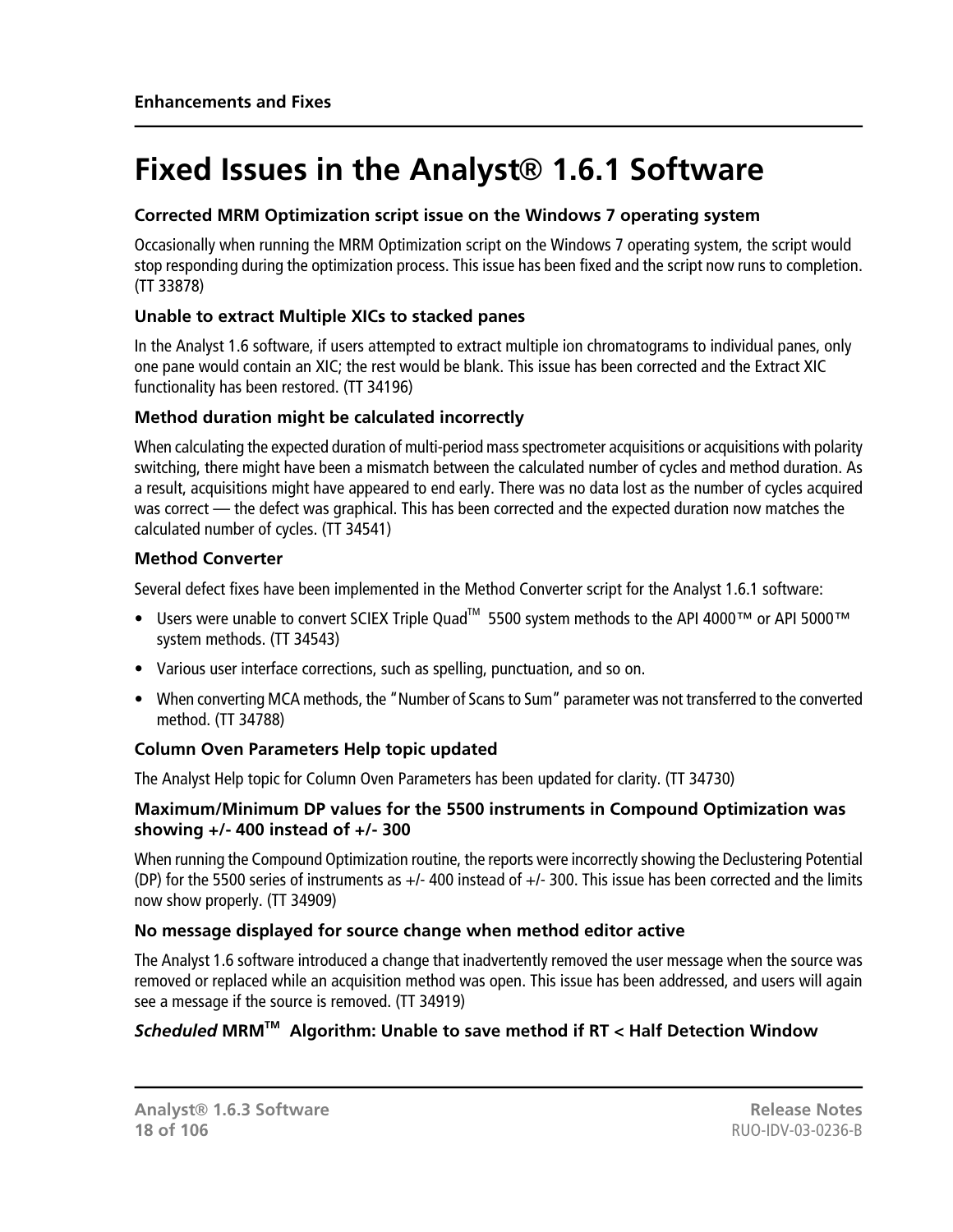The Analyst 1.6 software introduced a requirement that retention times for ions in *Scheduled* MRM algorithm methods had to be less than half of the user-set detection window. In response to customer feedback, this limitation has been removed. (TT 35095)

# **Text in Current Spectrum window might overlap in Instrument Optimization**

When running Instrument Optimization, users might have seen overlapping text in the Current Spectrum window. This has been resolved. (TT 35177)

# **Agilent 1260/1290 DAD: Data mismatch with Agilent Instant Pilot**

Recent firmware changes by Agilent have modified the scale used for absorbance data sent from the Agilent 1260 and 1290 DADs to the Analyst software. As a result, users might have seen a mismatch between the data shown in the Analyst software and the data shown on the Agilent Instant Pilot. This has been corrected and features have been implemented to ensure that scale changes will not affect the Analyst software data in the future. (TT 35191)

<span id="page-18-0"></span>**Note:** The absorbance data as collected in the Analyst software was correct, but was scaled improperly. Because DAD data is relative, the data was internally consistent.

# **New Enhancements in Analyst® 1.6 Software Components for 6500 Series Instruments**

These features are in addition to the features and enhancements listed in the Analyst $^\circledR$  1.6 software release notes.

# **Support for the 6500 Series Instruments**

The Analyst 1.6 Software Components for 6500 Series Instruments adds support for the 6500 series of instruments, which can be used with or without SelexION<sup>TM</sup> technology. The software allows users to configure hardware profiles in two modes for each instrument:

- Low mass mode, which provides high sensitivity within the 5 Da to 1250 Da range for quadrupole scans and 50 Da to 1000 Da for LIT (linear ion trap) scans.
- High mass mode, which expands the mass range to 5 Da to 2000 Da for quadrupole scans and 50 Da to 2000 Da for LIT scans.

# **Configuring the mass mode to be used for acquisition**

To activate a hardware profile for the 6500 series of instruments, the mass mode must first be selected. This choice is located within the "Setup" page for the 6500 series of instruments. When configuring a hardware profile, select the mass spectrometer and then click "Setup Device" to open the configuration page. Use the Dual Mass Mode options located at the bottom of the dialog to select the mass mode.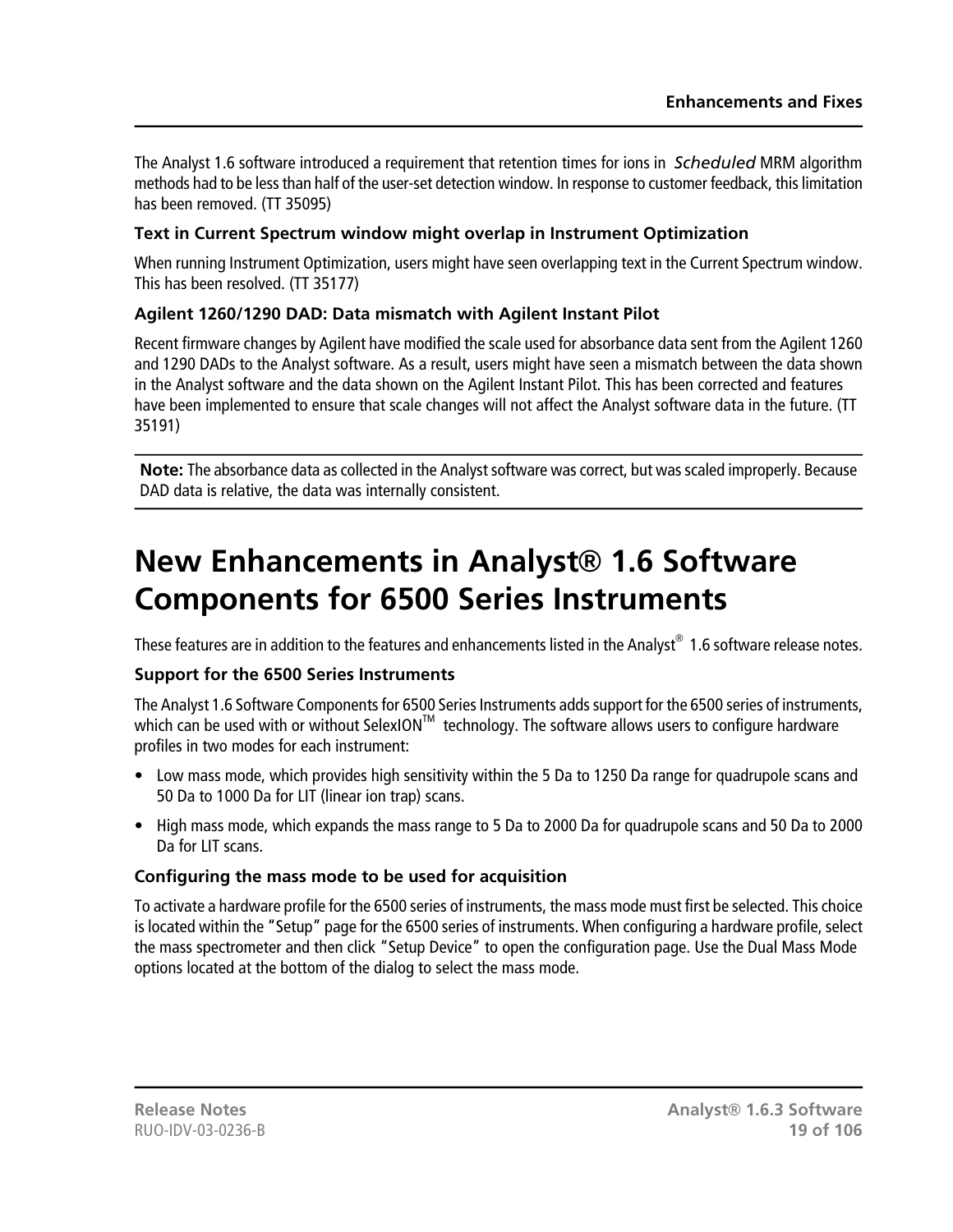# **Figure 2-1 Configuration tab**

| <b>Mass Spectrometer</b>                                                                                  |
|-----------------------------------------------------------------------------------------------------------|
| Configuration Communication                                                                               |
| Alias:                                                                                                    |
| <b>Synchronization Trigger</b>                                                                            |
| Active low<br>Active high                                                                                 |
| Note: Scanning will be triggered by a 0V signal if the<br>Active Low synchronization trigger is selected. |
| Settings for Integrated Devices                                                                           |
| Use integrated injector/diverter valve                                                                    |
| Use integrated syringe pump   Configure Pump                                                              |
| DuoSpray Ion Source Switching Valve Counter                                                               |
| Count: 0<br>Reset Counter                                                                                 |
| <b>Dual Mass Mode</b>                                                                                     |
| <b>O</b> Low Mass                                                                                         |
| O High Mass                                                                                               |
| 0K<br>Cancel<br>Help                                                                                      |

**Note:** Users should create two hardware profiles for the mass spectrometer — one for high mass mode and the other for low mass mode. This will help to avoid inadvertently submitting methods for a mass mode that is different from the activated hardware profile.

**Note:** Users are unable to submit acquisition methods that do not match the currently configured mass mode. If the user attempts to submit a method that does not match the currently configured mass mode, on clicking the Submit tab, the user is presented with a message stating that the method is incompatible with the currently configured mass mode. Also, the Submit button is not active. Submission of the method will not be allowed.

**Note:** The Calibration Peak List for a low mass hardware profile for a 6500 series instrument displays some additional ions that exceed 1000 Da for the quadrupole mode or 1250 Da for the LIT mode (to view the calibration peak list, right-click in an open data file, click List Data, and then click Peak List tab). For example, in the case of PPG positive, the Calibration Peak List for a low mass hardware profile displays 1254, 1545, and 1952 masses. The presence of additional ions in the list does not affect the actual mass calibration of the instrument, and the additional ions are only displayed in the Calibration Peak List. The workflows for Reference tables in Calibrate from Spectrum and Tuning Options do not show additional ions in the low mass mode.

# **Mass Mode is visible within the Analyst Software**

After a hardware profile is activated, the mass mode of a 6500 series of instrument is visible to users from within the Analyst software. The Status display in the software has been updated to show the active mass mode, and the File Information section of acquired data files will also show which mass mode was used to acquire the data.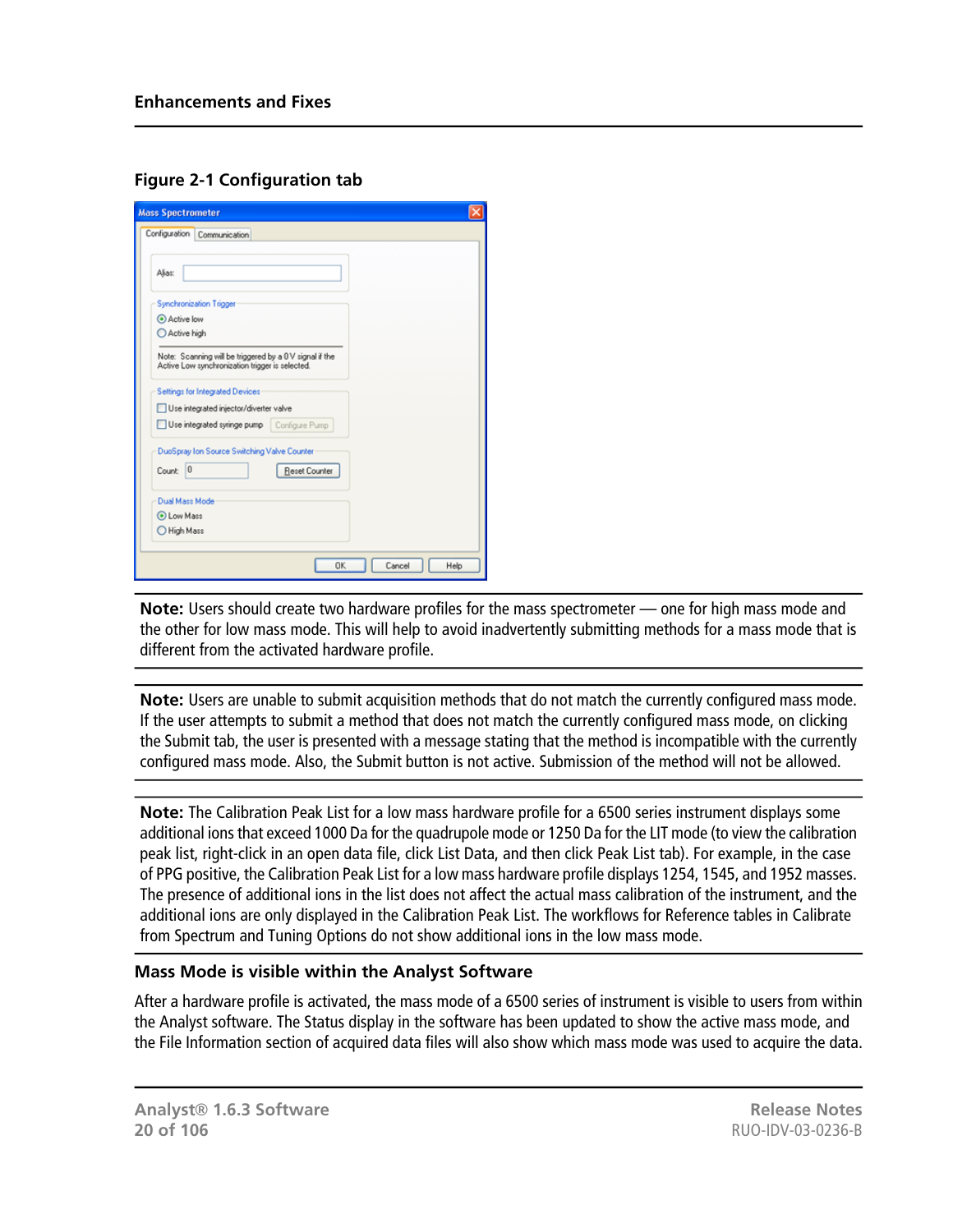# **Support for SelexIONTM Technology**

The SelexION technology can be used with the 6500 series of instruments. The SelexION technology allows the user to:

- Control and monitor all DMS-related parameters from within the Analyst software.
- Perform Compound Optimization for DMS parameters.
- Separate isobaric compounds using DMS technology.
- Use DMS parameters in IDA methods, including ramping Compensation Voltages.

For more information, refer to the SelexION Technology User Guide.

#### **Method Converter updated for 6500 Series Instruments**

The Convert Methods script has been updated to allow conversion of existing methods to be used with the 6500 series of instruments. However, the Convert Methods script does not allow conversion of existing methods with mass ranges over 1250 Da into a type that is compatible with the low mass range 6500 series of instruments. In this case, the Save button in the script will not be active.

# **Support for the IonDriveTM Turbo V Source**

The 6500 Series instruments support the IonDrive Turbo V ion source. The source information will be visible in the Instrument Status window.

#### **MS3 scan type updated for 6500 Series Instruments**

MS3 scan type has been updated for the 6500 series of instruments. The overall scan time for a mass range will be significantly shorter than on the 5500 series of instruments, which will result in more data points being acquired over the duration of the method acquisition.

#### **New AAO interfaces added**

The Analyst 1.6 Software Components for 6500 Series Instruments adds two new AAO interfaces, to allow add-on applications to access features associated with the new mass modes provided for the 6500 Series instruments. Refer to the AAO Release Notes and AAO User Guide for more information.

#### **Shimadzu SIL-30ACMP and CTO-30AS**

The Analyst 1.6.1 software adds support for the Shimadzu SIL-30ACMP autosampler and CTO-30AS column oven.

#### **Documentation Changes**

#### **Combined Hardware- and Software-Specific Information for 6500 Series of Instruments into a Single Guide**

All the hardware- and software-specific information for the 6500 series of instruments has been combined into a single guide called the 6500 Series of Instruments System User Guide. The guide also contains basic information for setting up and using the Analyst software to create methods, acquire samples, and analyze data. This System User Guide replaces the Getting Started Guide for the 6500 series of instruments. The Getting Started Guide is still applicable to instruments other than the 6500 series of instruments.

# **Advanced User Guide**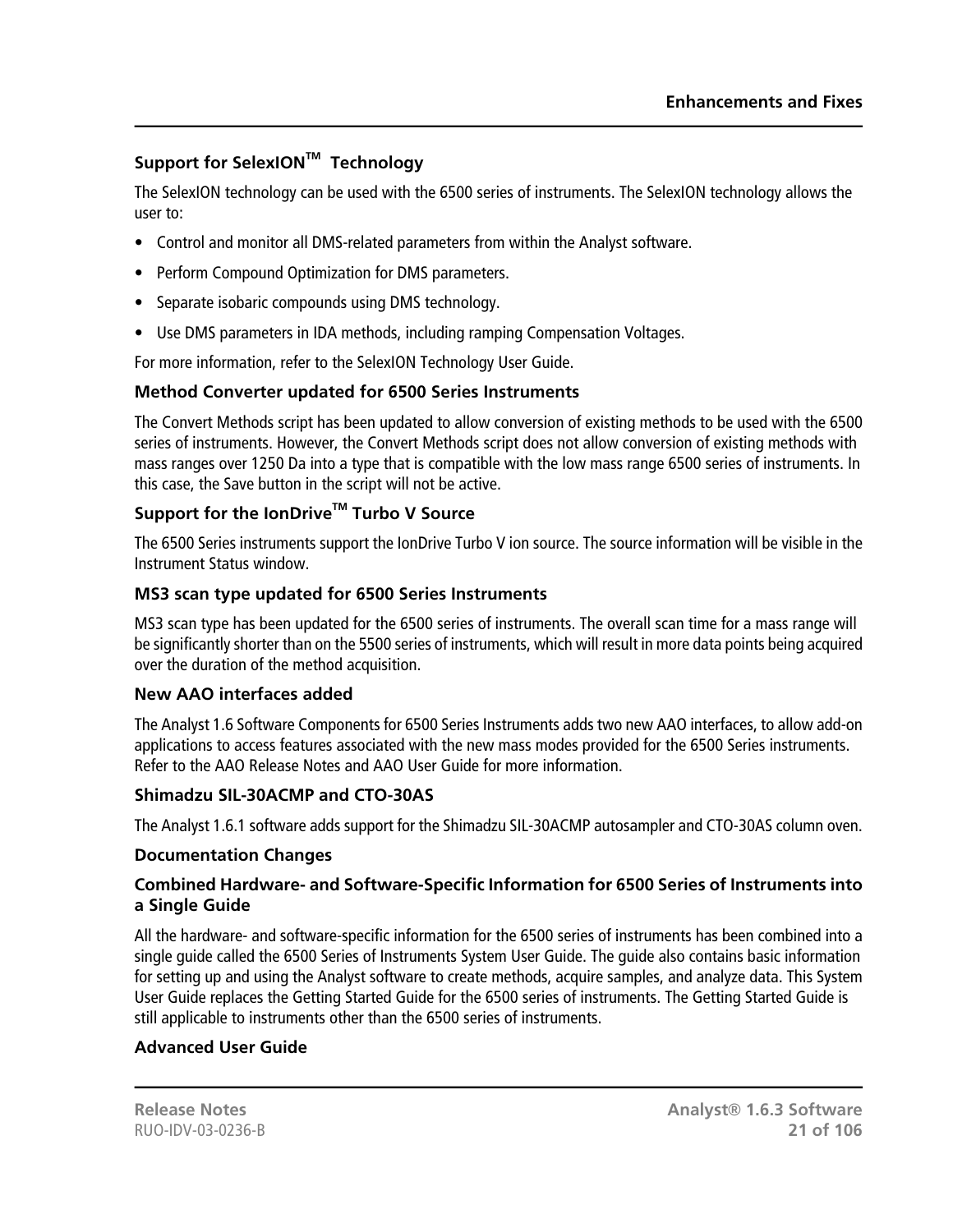A new guide called the Advanced User Guide has been created. It contains all the advanced information needed to set up and use the Analyst software to create methods, acquire samples and analyze data.

# <span id="page-21-0"></span>**Fixed Issues in Analyst® 1.6 Software Components for 6500 Series Instruments**

# **Change to Quantitation Fix introduced in Analyst 1.5.2 HotFixes to February 2011 software**

In the Analyst 1.5.2 HotFixes to February 2011 software, a fix was introduced to allow the use of the Sum Multiple Ions feature with compressed data. This fix has been improved upon. This change has no effect on quantitation results. (TT 31956)

# **Improved support for Agilent 1260 DAD**

The Agilent 1260 G4212B DAD was introduced in the Analyst 1.5.2 software. However, users were not able to reliably activate the device or use it for acquisitions. This issue has been fixed. (TT 33318)

# **Shimadzu Nexera POST treatment is now supported**

<span id="page-21-1"></span>In the Analyst 1.6 software, it was recommended to make sure that post-injection wash cycles were completed before the end of the mass spectrometer acquisition to avoid errors. The Analyst 1.6 Software Components for 6500 Series Instruments allows users to use post-injection wash cycles of any length with the Shimadzu Nexera devices. Wash cycles no longer need to be completed before the end of acquisition. (TT 33825)

# **Known Issues and Limitations in Analyst® 1.6 Software Components for 6500 Series Instruments**

These issues are in addition to the known issues and limitations listed in the Analyst $^{\circ}\,$  1.6 Software Release Notes.

# **Users should deactivate the hardware profile before turning the SelexIONTM controller module on or off**

If users want to turn the SelexION controller module on or off (to temporarily add or remove the SelexION technology to or from the system), first deactivate the currently active hardware profile in the Analyst software. Failure to do so might result in the mass spectrometer entering an unstable state resulting in a loss of control from the Analyst software. If the user does not deactivate the profile and the mass spectrometer enters this unstable state, control might be recovered by removing and re-seating the ion source, or by power cycling both the mass spectrometer and the controller module and then reactivating the hardware profile. (ST 34011)

# **Using multiple DT values in a single acquisition method**

When creating acquisition methods in which DT (DMS Temperature) is specified, users should refrain from using different DT values between experiments and periods. While the DMS technology is able to change DT during acquisition of a single sample, the system (mass spectrometer and DMS technology) requires approximately 10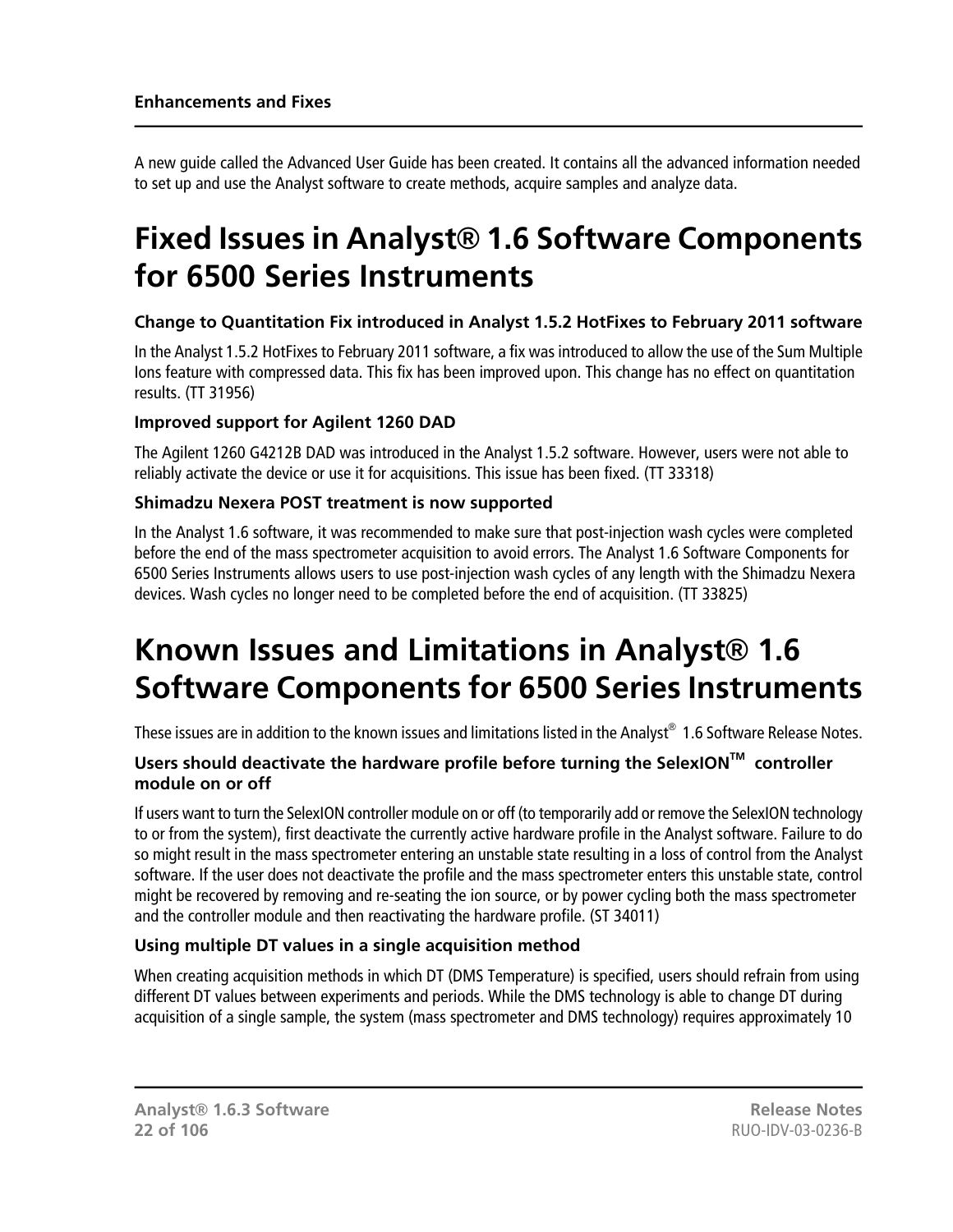minutes to equilibrate before collecting consistent data. Therefore, changing DT during a scan might lead to incorrect or inconsistent data. (ST 33961)

# **Changing DT value in Manual Tuning**

While in the Manual Tuning mode, if the user changes DT between scans, they should allow approximately 10 minutes for the system (mass spectrometer and DMS technology) to equilibrate before collecting consistent data.

# **Applying all DMS parameters to all experiments in Method Editor**

When creating an acquisition method, if users want to apply their currently set DMS parameters to all experiments of the same polarity, they do so by clicking Edit Parameters and then selecting the options to apply the Source/Gas and Compound parameters to all other experiments of the same polarity. Alternately, to apply only a subset, they can select either the Source/Gas or the Compound option as listed in Table 2-1. (ST 33411)

| <b>Parameter name</b>                  | Group      |
|----------------------------------------|------------|
| Separation Voltage (SV)                | Compound   |
| Compensation Voltage (COV)             | Compound   |
| DMS Offset (DMO)                       | Compound   |
| <b>DMS Resolution Enhancement (DR)</b> | Source/Gas |
| DMS Temperature (DT)                   | Source/Gas |
| Modifier (MD)                          | Source/Gas |
| <b>Modifier Composition (MDC)</b>      | Source/Gas |
| <b>Modifier Density (MDD)</b>          | Source/Gas |
| Modifier MW (MDW)                      | Source/Gas |

#### **Table 2-1 DMS parameters and their respective groups**

# **Ramping COV in Method Editor**

When creating an acquisition method with the Ramp COV option enabled, users will see that the COV value is still editable in the Parameter Table. Editing this field will not affect the COV Ramp. However, the value in this field will be displayed in the File Info. (ST 33573)

# **Ramping DMS parameters in Manual Tuning**

When using the Ramp Parameter option in Manual Tuning and choosing to ramp a DMS parameter (COV, DMO, or SV), users will see that the selected parameter is still editable under the DMS Tab. Editing the value in the tab will not affect the selected ramp. This behavior is consistent with other rampable Compound parameters. (ST 33573)

# **Indexes shown in Compound Optimization (FIA) might be incorrect**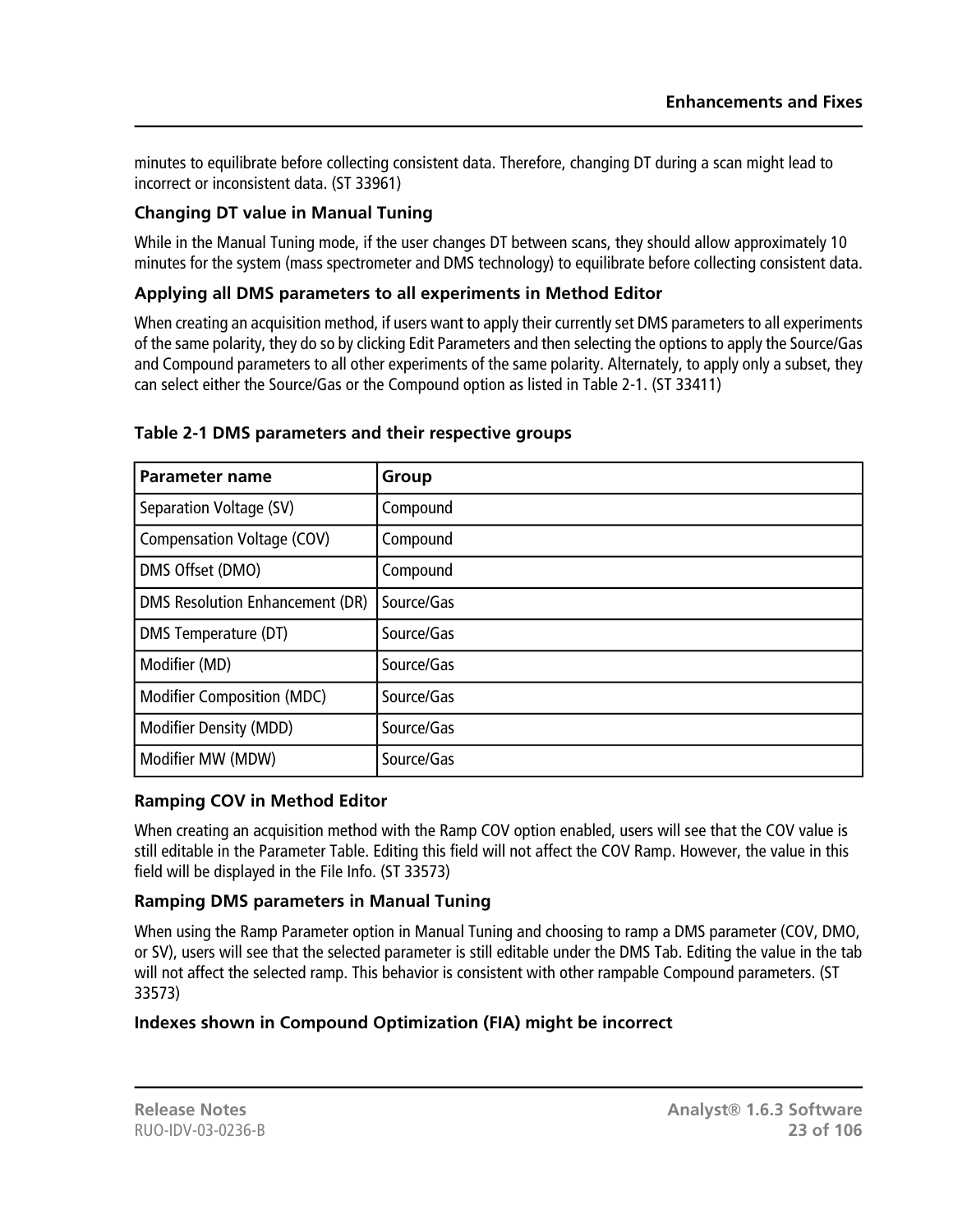When running FIA Compound Optimization, on the Source Parameters window, users might see that the indexes shown for Parameters do not progress linearly. This is because the DMS parameters that cannot be optimized in the FIA workflow are hidden from view and the list is not indexed again. (ST 33950)

#### **Inaccurate error message if DMS controller box changes state during acquisition**

If the DMS controller box is turned on or off during acquisition to a state that does not match the method being acquired, the acquiring sample is aborted with the reason given as "stopped by user." (ST 35133)

# **Peak Hopping scans should not be used with the 6500 Series Instruments**

The Analyst 1.6 Software Components for 6500 Series Instruments has not been optimized for peak hopping scans with the 6500 series instruments. As a result, users should not use this scan type with the 6500 Series Instruments. (ST 35863)

# **Convert Methods script incorrectly truncates masses to 1250 Da for LIT scans**

When using the Convert Methods script to convert a method with a mass range above 1000 Da (for example, a High Mass QTRAP<sup>®</sup> 6500 method) for the QTRAP 6500 instrument when operating in Low Mass mode, the script will incorrectly truncate the mass range to 1250 Da. However, the Save button will be unavailable, so methods cannot be incorrectly saved. (ST 36069)

# **Compound Optimization allows gradient methods to be used with Shimadzu LC devices**

When running Compound Optimization, the software cannot detect if a Shimadzu LC method is isocratic. As Compound Optimization is only possible with isocratic methods, users should make sure that the starter method uses an isocratic flow when a Shimadzu LC stack is used. (ST 36322)

# **When running Instrument Optimization, the final graph will not be displayed**

When running Instrument Optimization, the on-screen graphs will show the results of the scan that has just completed. However, after the final scan completes, the Optimization Report will be shown, skipping the final graph. If Instrument Optimization is then executed immediately again, the missed graph will be shown on-screen during the first scan. This a graphical issue only, and optimization is not affected by this behavior. (ST 36328)

# **Guidance on using Reporter 3.2 with Library Search templates**

If you are planning to use the Library Search templates in the Reporter 3.2 software to generate reports, contact Technical Support using [sciex.com/support](http://sciex.com/support). An action might be required on the Dell OptiPlex 990 computers to enable these reports. (TT 36350)

#### **Shimadzu autosampler state shows as green when a vial is missing**

If a missing vial is detected during acquisition, the Analyst software will continue to display the green Ready state for the Shimadzu stack, instead of showing red. However, the detailed status for the stack does show that the autosampler has encountered a missing vial, and the event log records the same warning. (TT 36339)

# **Compound optimization report cannot be saved properly in .pdf format**

Users should refrain from saving Compound Optimization reports in .pdf format. Selecting this option will product blank reports. (TT 36232)

# **Syringe pump button name in Manual Tune updates slower than usual**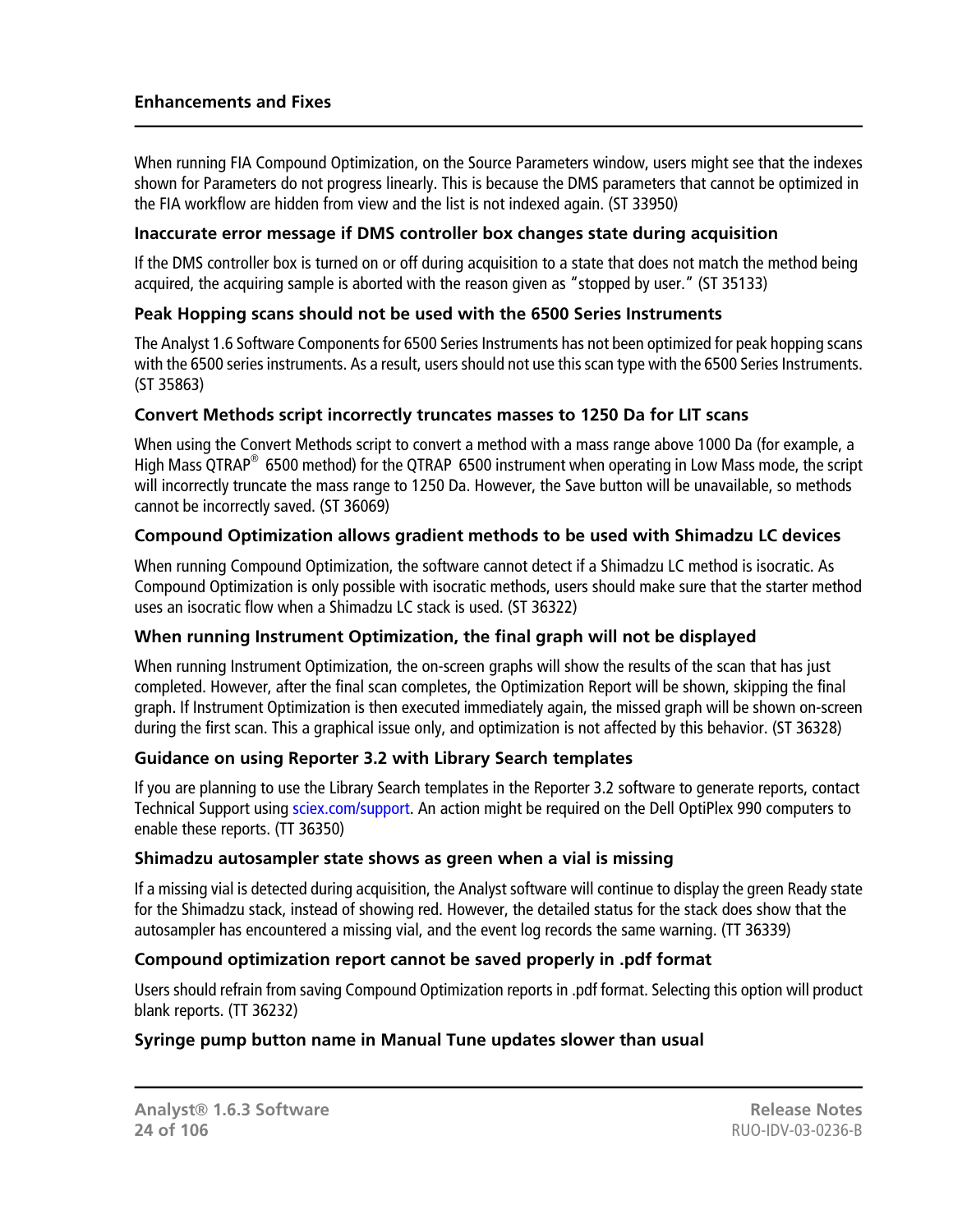In Manual Tune, when the Start Syringe Pump button is clicked, occasionally the button name does not update to "Stop Syringe Pump" in real time. This might cause the user to click the button again, not realizing that the syringe pump has already started running. (TT 35711)

# **Graph Information Window is grayed out after more than one peak is highlighted**

When the data being acquired in Manual Tune is viewed using the **View > Graph Information Window** menu item and the user resizes the Graph Information window, then this window becomes non-active and cannot be enabled. (TT 36158)

# **EPI method with CES enabled acquires longer than the set duration time**

<span id="page-24-0"></span>When an EPI method with enabled Collision Energy Spread (CES) and set method duration is used to acquire data in manual tune, the data is acquired longer than the set duration time. (TT 36079)

# **New Enhancements in the Analyst® 1.6 Software**

- Analyst<sup>®</sup> software splash screens and icons have been updated.
- Introduces support for Windows 7 (Professional Edition)
	- For users with Administrator privileges (Built-in Administrator or Protected Administrator Users), the following UAC level is recommended: "Default – Notify me only when programs try to make changes to my computer".
	- For users without Administrator privileges (Standard Users), the following UAC level is recommended: "Default – Always notify me when".
	- Added the ability to pin both the AnalystLauncher and Analyst software shortcuts to the Task bar. The shortcuts are consolidated into one button that launches the Analyst software.
	- Ability for the Analyst software to track recently or frequently used files using the Windows 7 jump list feature.
- Enhancements for methods using the *Scheduled* MRM<sup>TM</sup> algorithm
	- Two *Scheduled* MRM algorithm experiments are now supported within a single acquisition method.
	- IDA acquisition methods can now include two *Scheduled* MRM algorithm experiments.
	- Introduces the ability to switch polarity during cycles that contain two *Scheduled* MRM algorithm experiments.
	- The 5500 series of instruments now supports the acquisition of 4000 *Scheduled* MRM algorithm transitions with four parameters (CE, DP, EP, CXP).
	- *Scheduled* MRM algorithm data containing more than 2500 transitions will be opened in TIC mode.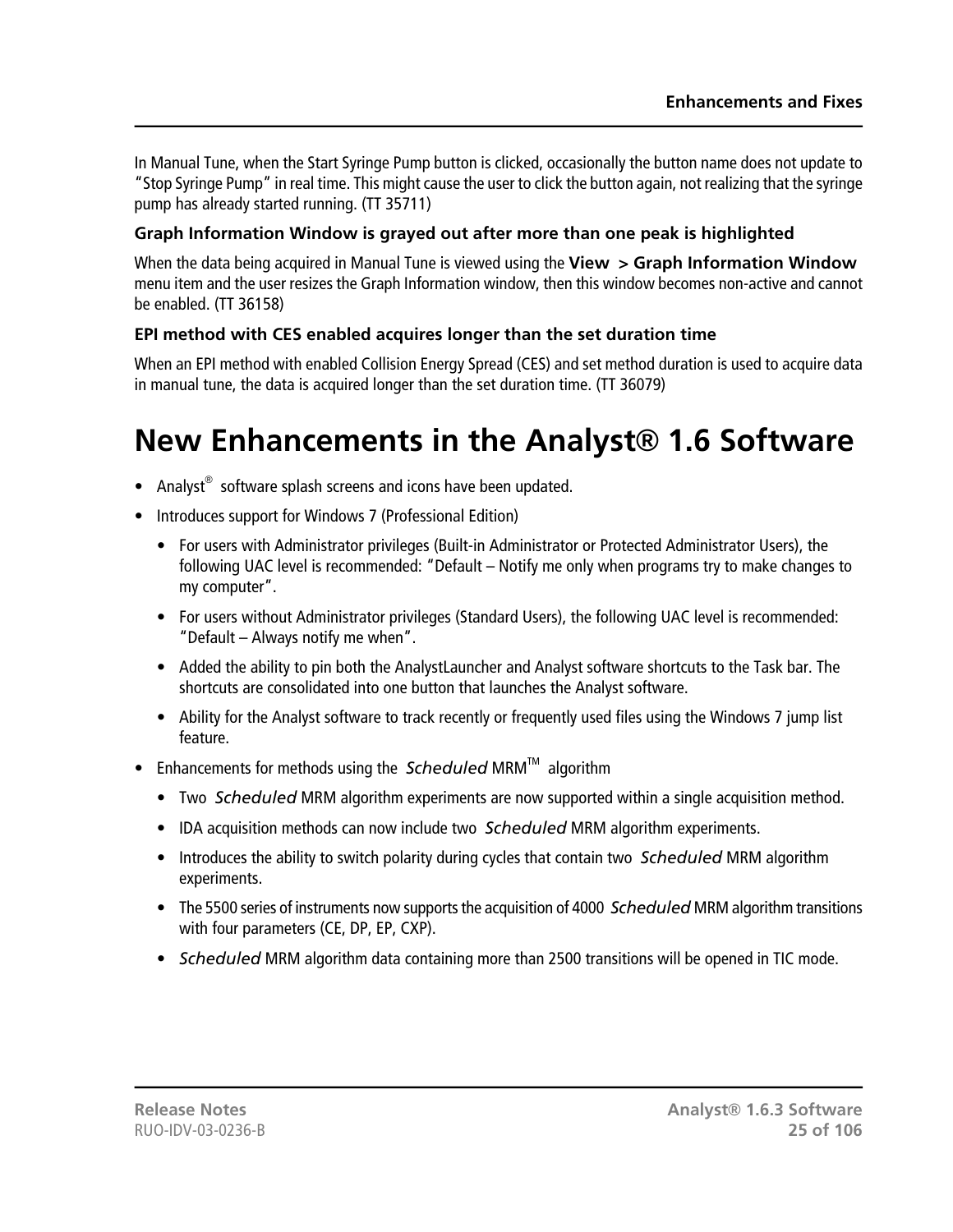- Reporter 3.2 software is included with the Analyst 1.6 software
	- Reporter 3.2 software is now automatically installed during the installation of the Analyst software.
	- Users can edit the Reporter 3.2 templates found in the <drive>:\Analyst Data\Projects\API Instrument\Templates folder. User-created templates that were created using previous versions of the Reporter software must be updated using the Reporter Template Converter.
- Analyst software now supports CTC firmware version 4.2.
- Increased the mass range of the 3200 QTRAP® system to 2000 Da in RFDC mode. LIT scan types are still limited to 1700 Da. A new configuration file for the 3200 QTRAP system is included. To use the increased mass range, the configuration table must be updated using the ConfigUpdater.

# <span id="page-25-0"></span>**Fixed Issues in the Analyst® 1.6 Software**

# **New firmware for 5500 instruments is included**

This firmware allows users to ramp the collision energy parameter using the CE values in the mass ranges table. (ST 29645)

# **Analyst Access Object subproject support**

The Analyst Access Object supports projects that use subprojects. (ST 16999)

#### **User-created audit map enhancements**

You can now delete the Default audit map and select a user-created audit map that will be applied automatically when a new project is created. (ST 18933)

#### **Users with the Administrator role can unlock the software**

Users that have the Administrator role for the Analyst software can now unlock the Analyst software if the application is locked by the current user. (ST 27692)

# **Users can print Results Tables that have been changed but not saved**

If users modified the peak review layout and attempted to print the Results Table without first saving it, they were prompted with a message stating that the Results Table has to be saved. This issue has been corrected and users can now print the Results Table after the peak review layout has been changed but not saved. (ST 27869)

#### **Files in Cache folder are deleted**

If you have confirmed that all data has successfully been uploaded to the server and files still remain in the cache folder, restart the PC, navigate to \Analyst Data\WIFF\_CACHE\_BACKUP (hidden folder) and delete the contents before re-launching the Analyst software. This issue has been corrected. After network acquisition during which one sample file is saved per .wiff file has completed, the files in the Cache folder are now deleted. (ST 28260, ST 28323)

# **Acquiring data to a network location does not clear temporary (Cache) files**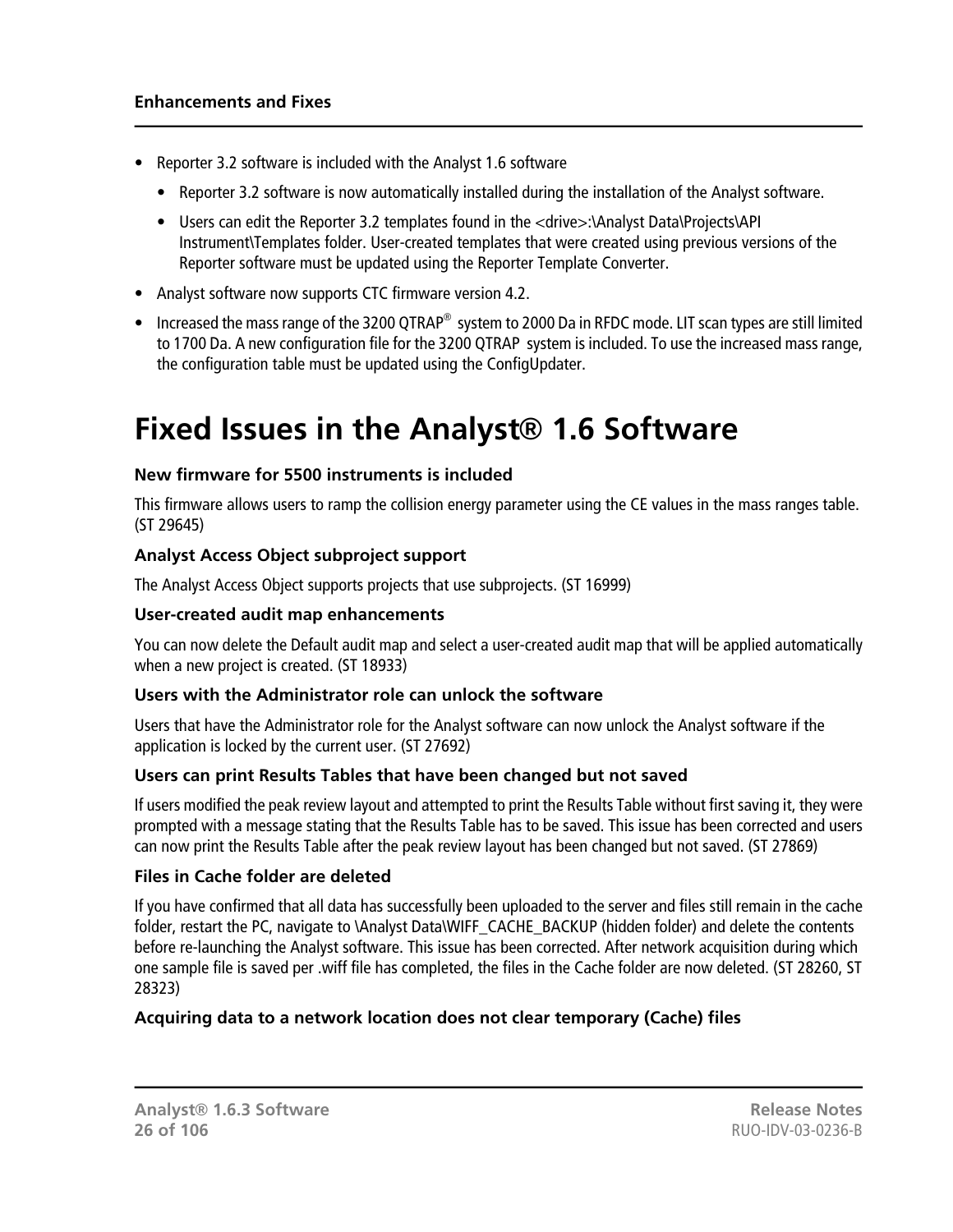When using Network Acquisition, the local cache folder might not be emptied after successfully uploading the data file to the network. If this happens, users might see that the "Date Modified" date for some data (.wiff) files in Windows has changed to a more recent time than when the file was actually acquired. While the Windows timestamp of the file has been changed, the actual contents of the file are not modified, unless there are actual changes to the data file that have not yet been uploaded to the network.

# **Mapped drives are converted automatically**

Previously network acquisition over mapped drives was not recommended. Now mapped drives are converted automatically to full UNC paths. Full network path lengths must be limited to 128 characters. (ST 29237)

# **Audit Trail Manager logs invalid checksum**

If Data File Checksum is activated, at the end of batch acquisition, the Audit Trail Manager now logs any invalid checksum. (ST 31209)

# **Data discrepancy in quantitation**

When performing an integration using the Analyst Classic algorithm, a discrepancy between the chromatogram in the peak review and the Results Table is observed if the sample is corrupted. The remaining samples were integrated incorrectly. This issue has been corrected. (ST 16964)

# **Unable to open Wiff to MatLab files generated using the Analyst 1.5 software**

Files generated using the Wiff to MatLab script and Analyst 1.5 software data cannot be opened in later versions of the Analyst software. This issue has been corrected. (ST 21099)

# **During infusion Compound Optimization on the 5500 series of instruments, the preset syringe pump options are used**

Previously, during infusion Compound Optimization, the preset syringe pump options were used; the syringe pump diameter and flow rate used were 4.61 mm and 7μL/min respectively and could not be changed. To use a different syringe pump diameter, start the syringe pump in Manual Tuning and then start Compound Optimization. (ST 9255, 24334)

# **Custom Injection program does not work for Agilent autosamplers**

Previously, users could only create a basic custom injection program. This issue has been corrected and users can now also create a custom injection program. (ST 31036)

#### **Data acquisition using DFT occasionally results in a loss of sensitivity during some DFT-enabled scans**

When acquiring data using Dynamic Fill Time (DFT), in some rare instances users might experience a loss of sensitivity during some DFT-enabled scans. When viewing the DFT Tracker, they will also see that negative fill times are occasionally calculated during these scans. This issue has been corrected. (ST 29880)

# **Shimadzu software stops responding during sample acquisition**

The software stops responding during sample acquisition, either in pre- or post-run. This issue has been corrected. (ST 29804)

# **Analyst® 1.5.1 Patch for AAO Batches**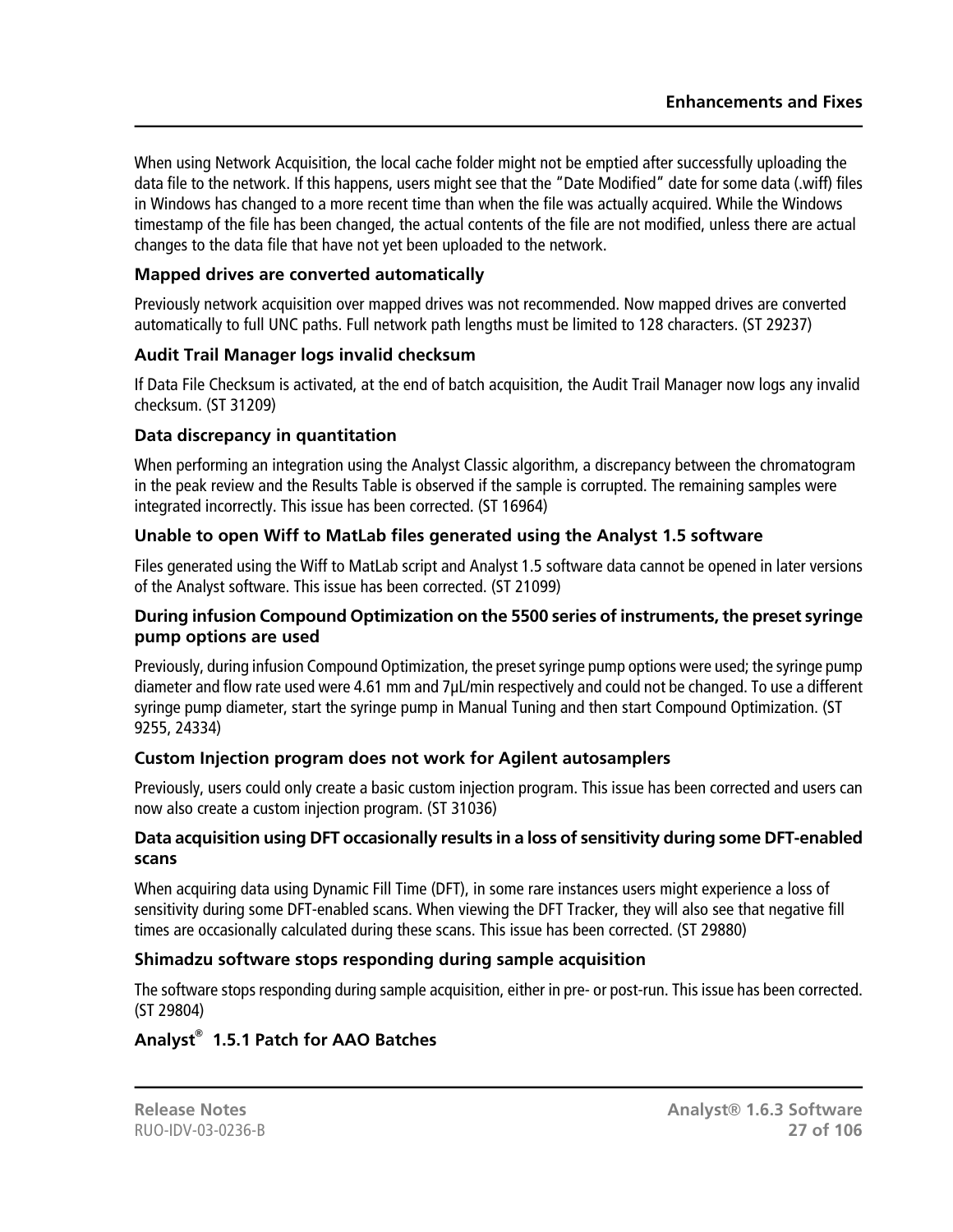This patch corrects an issue found in the Analyst 1.5.1 software that prevents users from using the Quantitation option available within the Batch Editor when the selected quantitation method contains more than 150 transitions and control of any LC device is established through AAO (Analyst Access Objects). In this scenario, attempting to acquire the batch results in failed acquisitions. This patch functionality is included in the software.

# **Analyst® 1.5.1 Patch for DiscoveryQuantTM Software**

This patch corrects the following issue: DiscoveryQuant — Optimize 2.1 software is not able to successfully process certain product ion spectra (CE), and returns the error—2147467259 to the user. The issue occurs randomly and is not always for the same sample. This patch functionality is included in the software.

# <span id="page-27-0"></span>**New Enhancements in the Analyst® 1.5.2 Software with HotFixes to February 2011**

# <span id="page-27-1"></span>**AAO and Companion Software**

# **ChemoViewTM Software Reports with large numbers of samples would intermittently fail**

When using the ChemoView software to create reports with large numbers of samples, users would intermittently see reporting fail for some samples. This was only seen for large (typically over 100 samples) report batches, and re-running the report would often work properly. This has been corrected. (ST 24863)

#### **Submission of a batch fails if the user selects a Quantitation method with more than 150 transitions**

When creating an acquisition batch through an AAO application, if the user selected a Quantitation method with more than 150 transitions, the batch submission would fail. This has been corrected. (ST 21398)

# **Reporter 3.0.1 Software Integrated into the Analyst® Software Installer**

Previously, the Reporter 1.0 software was installed by default, and the Reporter 3.0.1 software was included in the installation DVD as an optional software. The Reporter 3.0.1 software is now integrated into the Analyst 1.5.2 Software with HotFixes to February 2011 and installed along with this software. If users have older Reporter 1.0 reports and wish to use them with the Reporter 3.0.1 software, there is a conversion utility available from **Start > Programs > SCIEX > Reporter 3.0.1.** (ST 24738)

**Note:** *If the standalone Reporter 2.0 software is installed on the computer, it should be uninstalled before installing the Analyst 1.5.2 Software with HotFixes to February 2011.* If the Reporter 3.x software is installed on the computer, it will be automatically removed and replaced with the integrated Reporter 3.0.1 Software during the installation of the Analyst 1.5.2 Software with HotFixes to February 2011. Any custom queries and templates will be preserved. If a default query has been modified, a new unmodified version will also be installed with the suffix " new".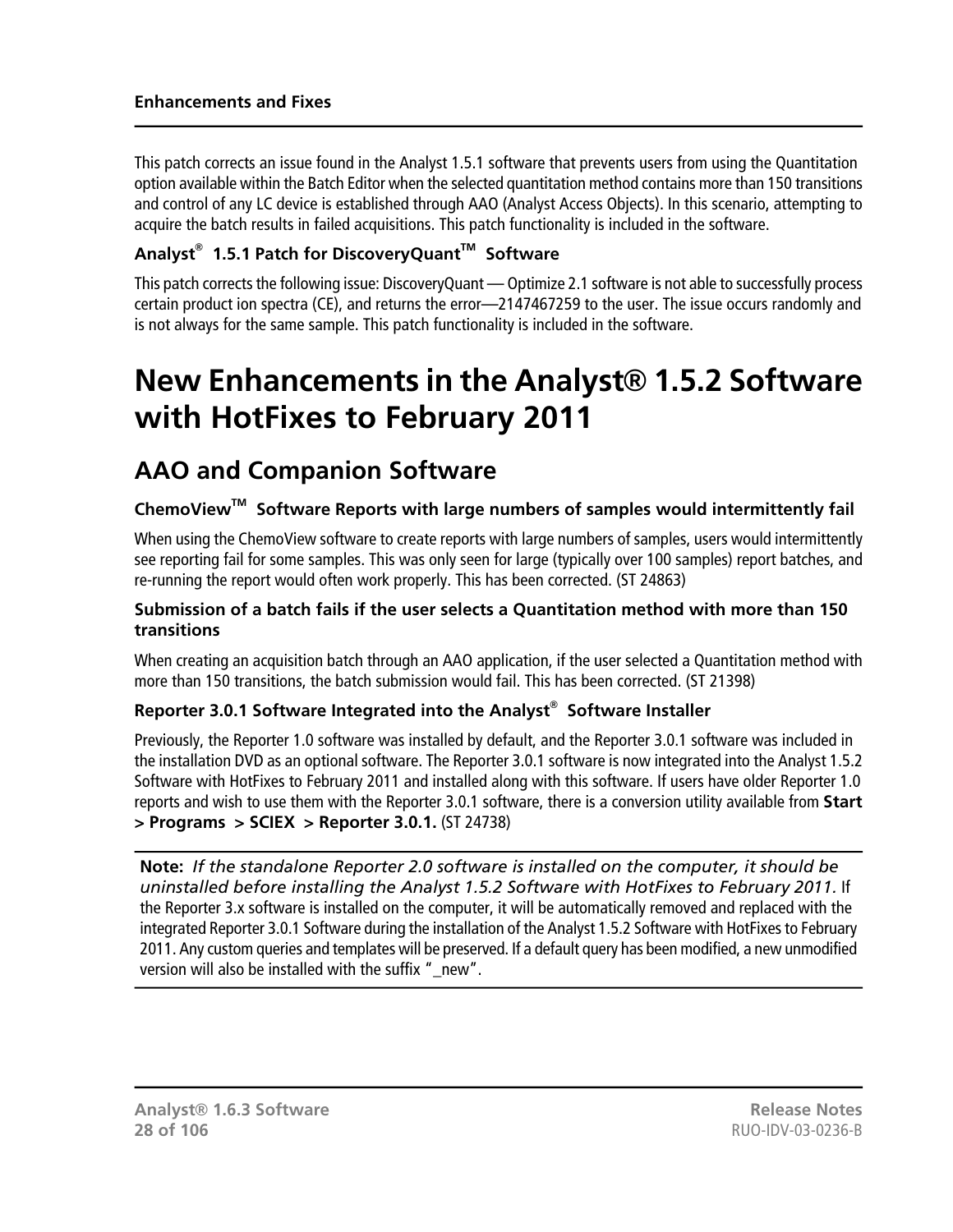**Note:** If the standalone Reporter (2.0 or 3.x) software is installed after installing the Analyst 1.5.2 Software with HotfFixes to February 2011 and is later uninstalled, the Analyst 1.5.2 Software with HotfFixes to February 2011 might lose reporting capabilities. In this scenario, the Analyst 1.5.2 Software with HotfFixes to February 2011 should be reinstalled.

# **Users were required to log-in twice when using certain Companion Software**

When a user logged into the Analyst software with Mixed Mode security enabled and then launched certain companion software (for example, MPX<sup>TM</sup> driver software), they might have been required to enter their logon credentials when launching the Analyst software as well as when launching the companion software. This has been changed, and users will be required to provide their credentials only upon launching the Analyst software. (ST 25713)

# **DiscoveryQuantTM — Optimize software would fail during acquisition**

<span id="page-28-0"></span>When using the DiscoveryQuant — Optimize software, data acquisition would fail for certain samples and report the error - 2147467259. The Analyst software has been corrected to prevent this issue from occurring in future versions of the DiscoveryQuant — Optimize software that support the Analyst 1.5.2 Software with HotFixes to February 2011. (ST 26055)

# **Acquire — Acquisition and Batch Editor**

# **Some** *Scheduled* **MRMTM algorithm scans would result in lower intensities than the corresponding MRM scans**

<span id="page-28-1"></span>In rare situations, users would see that a *Scheduled* MRM algorithm scan would show lower intensities than the corresponding MRM scan if the line obtained by plotting Resolution offsets against Mass passed through (or near to) the origin. This has been corrected, and now the corresponding *Scheduled* MRM algorithm scans will show proper intensities. (ST 24728)

# **Configure — Hardware Configuration**

# **Included support for the following Agilent 1260 devices (ST 24294):**

- G1310B Isocratic Pump
- G1311B Quaternary Pump
- G1312B Binary Pump
- G1316A Thermostatted Column Compartment (TCC)
- G1367E Autosampler
- G4212B Diode Array Detector (DAD)

# **Included Support for the following Agilent 1290 devices (ST 25922):**

• G4220A Binary Pump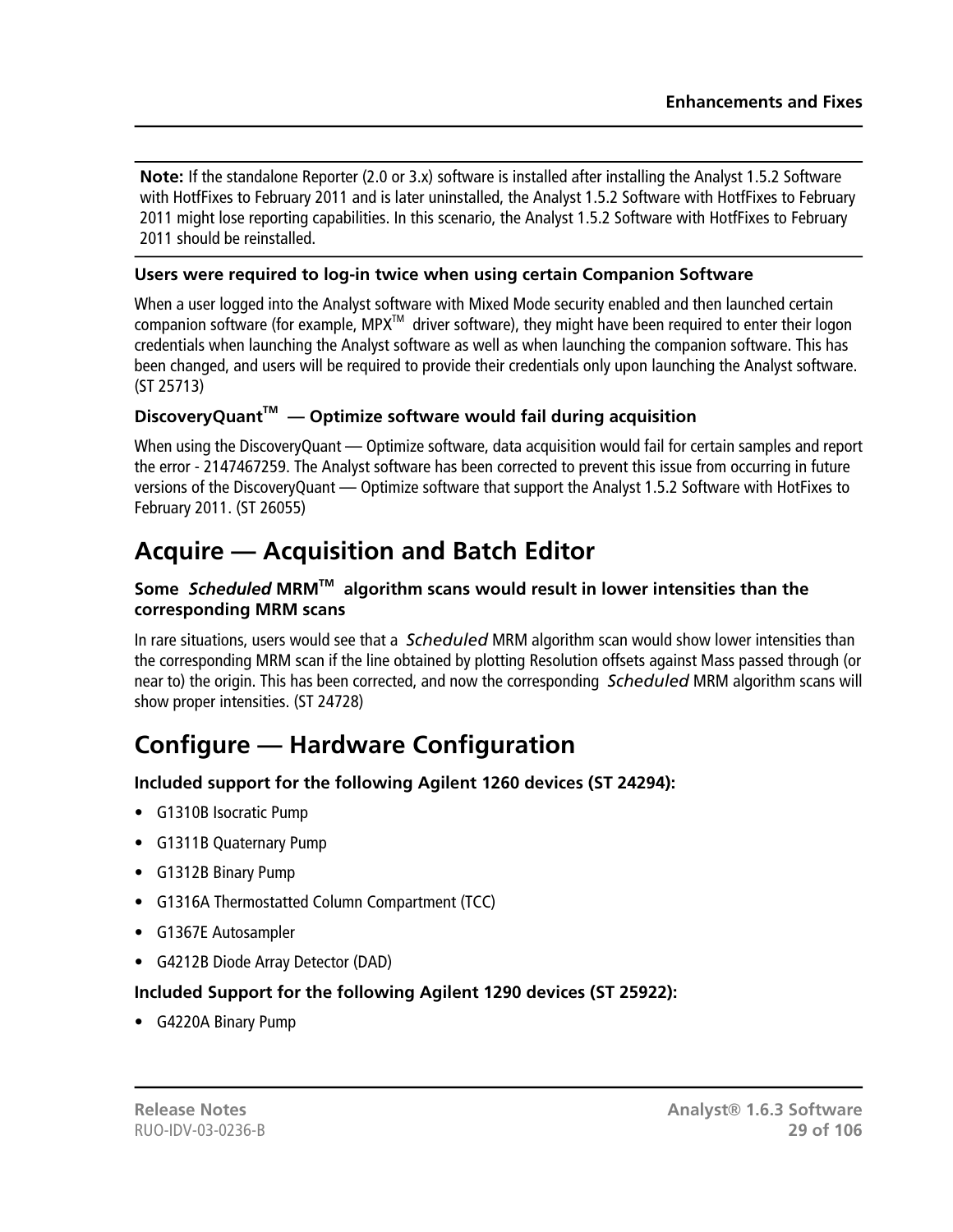- G4226A Autosampler
- G4212A Diode Array Detector (DAD)
- G1316C Thermostatted Column Compartment (TCC)

# **Added support for barcode reading with CTC PAL autosamplers**

Users are now able to enable or disable reading and recording the barcode information on vial labels during acquisition, when using a CTC PAL autosampler that supports this feature. The information will be stored and visible in the data file (File Info). Also, when data containing scanned barcodes is quantitated, a "Scanned Barcode" column will automatically be added to the Results Table. (ST 26786)

# **RFID tags supported for 1290 TCC switching valve**

The Agilent 1290 TCC (G1316C) supports switching valves with RFID tag. When data is acquired with an RFID tagged switching valve, the valve type and serial number will be added to the File Info of the sample.

# **RFID tags supported for DAD Flow Cell and Lamp**

The Agilent 1290 DAD (G4212A) supports RFID-tagged flow cells and lamps. When data is acquired using an RFID tagged flow cell or lamp, the serial number of the part will be added to the File Info of the sample.

#### **Analyst 1.5.2 Software with HotFixes to February 2011 supports the most recent Agilent devices firmware**

<span id="page-29-0"></span>The Analyst 1.5.2 Software with HotFixes to February 2011 has been tested with the latest (at time of release) released firmware versions for supported 1100, 1200, 1260 and 1290 devices. For a list of supported firmware, see the *Software Installation Guide* for the Analyst software.

# **Explore**

# **The Calibration Tables timestamp shown in File Info might be incorrect if a non-US time format is used**

If data was acquired on a computer using a non-US date format, and if the users view the File Information on a different computer, they might see that the "Last Modification Date" for the Calibration Tables was the same as the Sample Acquisition timestamp. This has been corrected, and the data acquired on a computer using a non-US date format will display the correct timestamp for the Calibration Tables' Last Modification Date. (ST 22722)

# **Checksum Verification might fail even though the data file is intact and not corrupted**

<span id="page-29-1"></span>In rare instances, when verifying the Checksum information embedded within a .Wiff file, the Analyst software would incorrectly report that the verification had failed. The Analyst 1.5.2 Software with HotFixes to February 2011 corrects this issue and will now correctly report that the verification has succeeded when the data is intact. This does not affect the verification results of corrupted/modified files, which will continue to fail checksum verification. (ST 26701)

# **Explore — Library Search**

**Printed Library Search results do not match the on-screen results**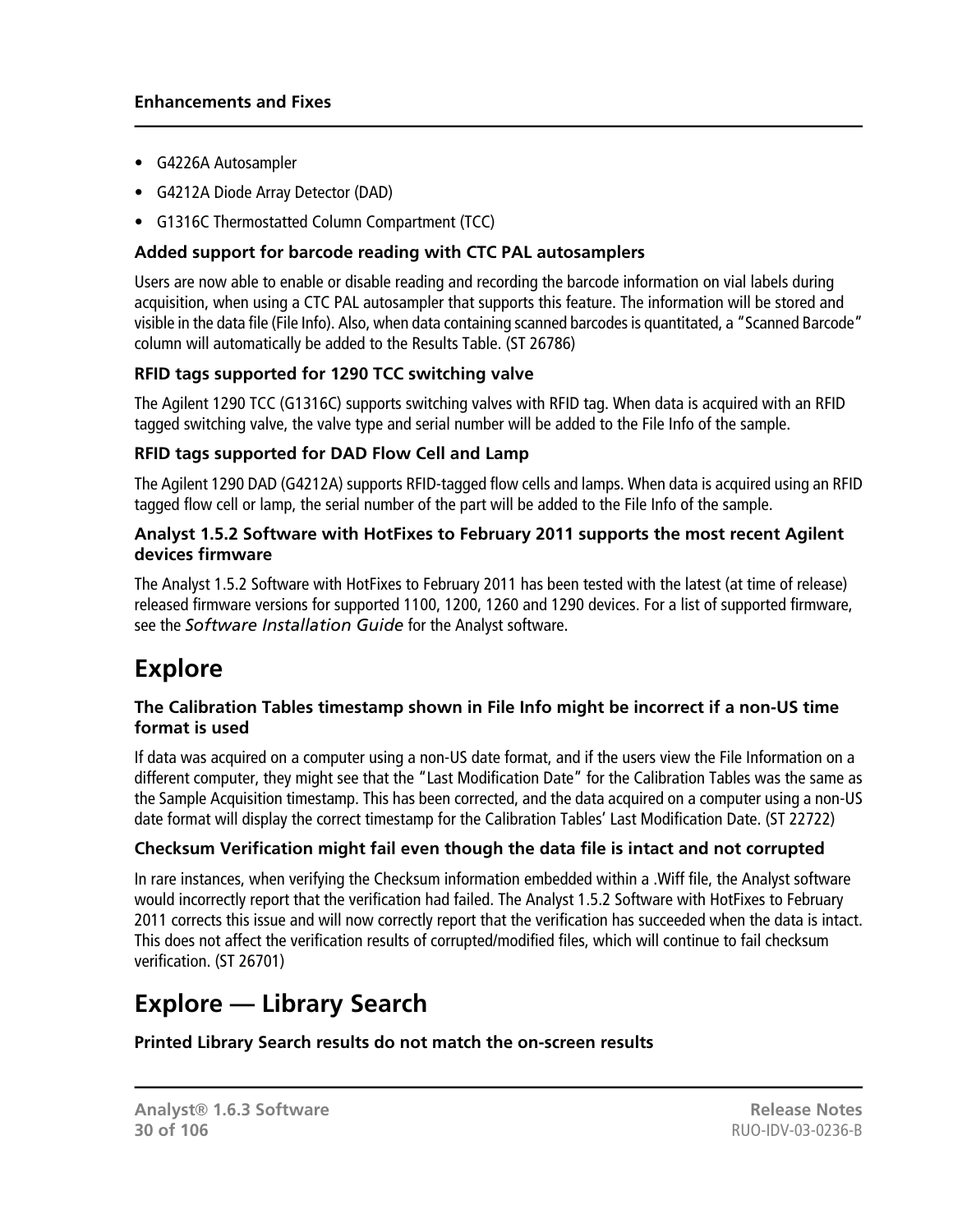When printing the results of library searches, users would see the following formatting errors in the printed output: the font size of the printed text would be too large; in single-page printing, the second library match would always be printed even when not requested; and in multi-page printing, UV spectra would not be printed even when requested. The Library Search printing functionality now works properly; the text is printed in a reasonable font size, and only the requested elements are printed. (ST 23330)

# <span id="page-30-0"></span>**Firmware Files**

# **New firmware available for QTRAP® 5500 and SCIEX Triple QuadTM 5500 systems**

<span id="page-30-1"></span>The firmware for the QTRAP 5500 and SCIEX Triple Quad 5500 systems has been upgraded. The changes made in this firmware revision are not customer facing. For information on how to upgrade the firmware of your mass spectrometer, see the *Software Installation Guide* for the Analyst software.

# **Help Files and Tutorials**

# **Contents of Ion Optics Tutorial revised**

The Ion Optics Tutorial (available at **Start > Programs > SCIEX > Analyst > Tutorials** ) has been revised for content and accuracy. (ST 25565)

# **"Library Search Results" Help topic updated**

The topic "Search Results: Print Options Dialog" has been updated to more accurately reflect the various printing options. (ST 28211)

# **Obsoleted Help files removed**

<span id="page-30-2"></span>Two help files, **ENDURANCEAS.hlp** and **PALAS.hlp** are no longer required and have been removed from the \Program Files\Analyst\Help folder. (ST 23351)

# **Quantitate**

# **Quantitation fix to prevent rounding errors with IntelliQuan Algorithm (addendum to fix in the Analyst® 1.4.2 software)**

In the Analyst $^{\circledast}$  1.4.2 software, a change was implemented for the IntelliQuan algorithm to reduce the likelihood of rounding errors causing a discrepancy between the Results Table and Peak Review due to an improper selection of the Noise Threshold. The Analyst 1.5.2 Software with HotFixes to February 2011 builds upon this fix by further reducing the likelihood of these discrepancies being created. The IntelliQuan algorithm has not been changed. (ST 27614)

# **Quantitation fix to prevent rounding errors with Analyst Classic Algorithm**

When using the Analyst Classic algorithm to create Results Tables, there was a rare possibility that users might see a discrepancy between the values shown in the Results Table and in Peak Review. Depending on the Peak Separation Width selected, a small rounding error could affect the baseline calculation and cause the Peak Review pane to calculate areas differently than in the Results Table. The likelihood of users experiencing this discrepancy has been significantly reduced without changing the Analyst Classic algorithm. (ST 21863)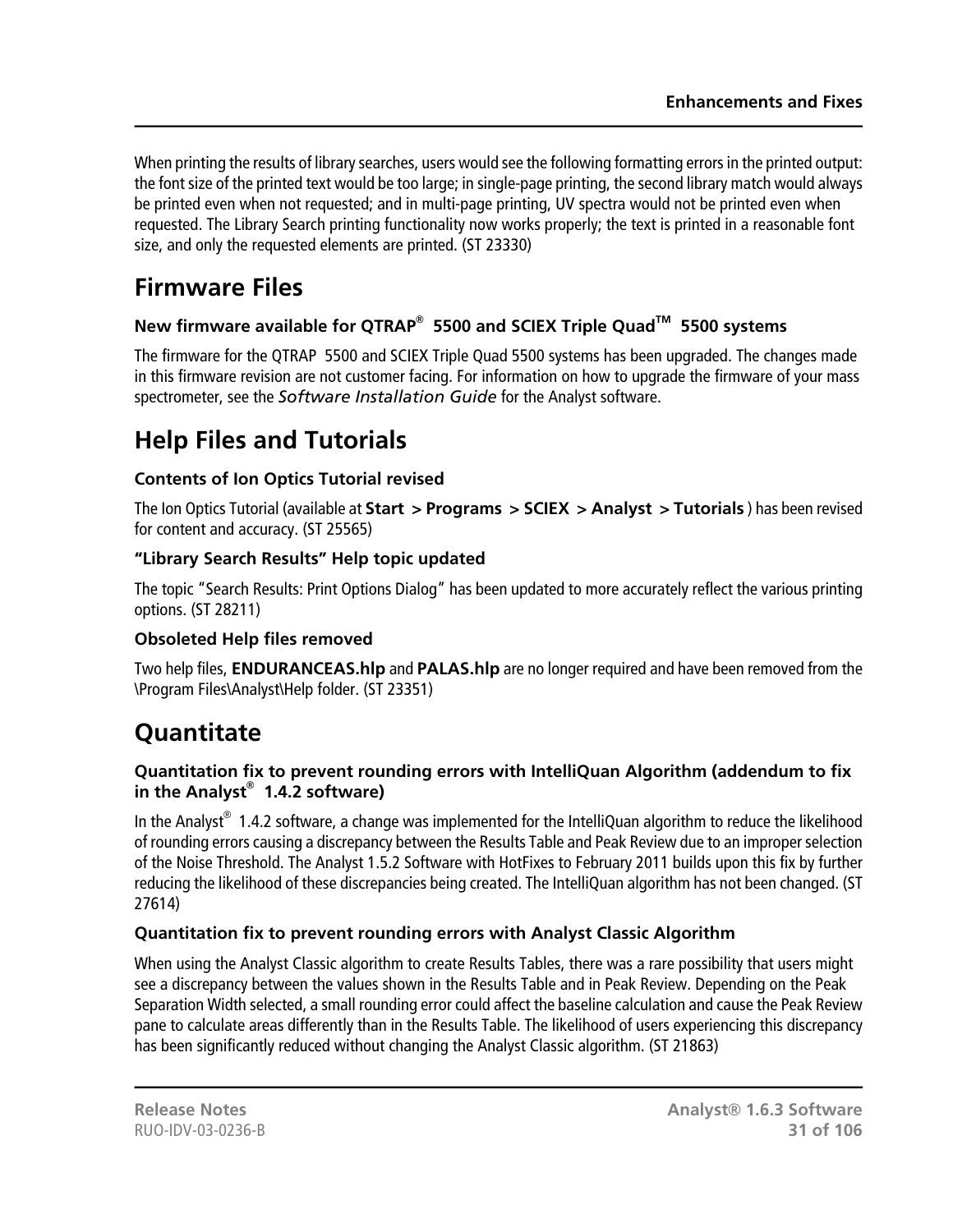**Note:** For details on the original solution implemented in the Analyst 1.4.2 software, refer to *[Technical](#page-103-0) [Information Regarding Integration](#page-103-0)* (reprinted from the Analyst 1.4.2 Software *Release Notes*).

#### **Record Modified flag stays on even though the entire quantitation method was updated**

If the user changed some integration parameters in Peak Review and then selected the option to Update the Method, the Record Modified flag would not always be cleared for the updated peaks. This has been corrected and the Record Modified flag will now be cleared when the method is updated. (ST 26582)

#### **Sum Multiple Ions might produce incorrect results**

Previously, when the Sum Multiple Ions option was used to create a quantitation method, the Results Tables produced with this method might have shown visible artifacts when the peaks were viewed in Peak Review. This issue has been corrected. (ST 21831)

#### **Accept Changes dialog might not be shown for manual integrations**

If the user performed a manual integration in Peak Review and navigated to a different sample or the Results Table, they might not have been prompted to accept the change before it was committed. This has been corrected, and the Accept Changes dialog will be displayed when navigating away from an uncommitted change. If the Audit Map is configured to require either a Reason or E-Signature for a manual integration, the Accept Changes dialog will not be presented to the user. (ST 22745)

# <span id="page-31-0"></span>**Scripts**

# **MRM3 Optimization Script replaces MS3 Quant Optimization script and is installed by default**

<span id="page-31-1"></span>The MS3 Quant Optimization script has been replaced by the MRM3 Optimization Script. This script provides the functionality of the MS3 Quant Optimization script and adds the ability to work with peptides and multiple charged ions. Users who upgrade from a previous version of the Analyst® software will retain the previous MS3 Quant Optimization script and also receive the new MRM3 Optimization script. Users who perform a fresh installation of the Analyst software will see only the MRM3 Optimization Script in the Script menu within the Analyst software. (ST 22752)

# **Program Shortcuts**

**New documentation is available in Start > Programs > SCIEX > Analyst > Site Planning Guides**

• *API 2000™ System Site Planning Guide*

**New documentation is available in Start > Programs > SCIEX > Analyst > Qualified Maintenance Guides**

• *API 2000™ Qualified Maintenance Guide*

**New documentation available in Start > Programs > SCIEX > Analyst > Ion Source Guides**

• *Turbo V™ Ion Source Operator's Guide*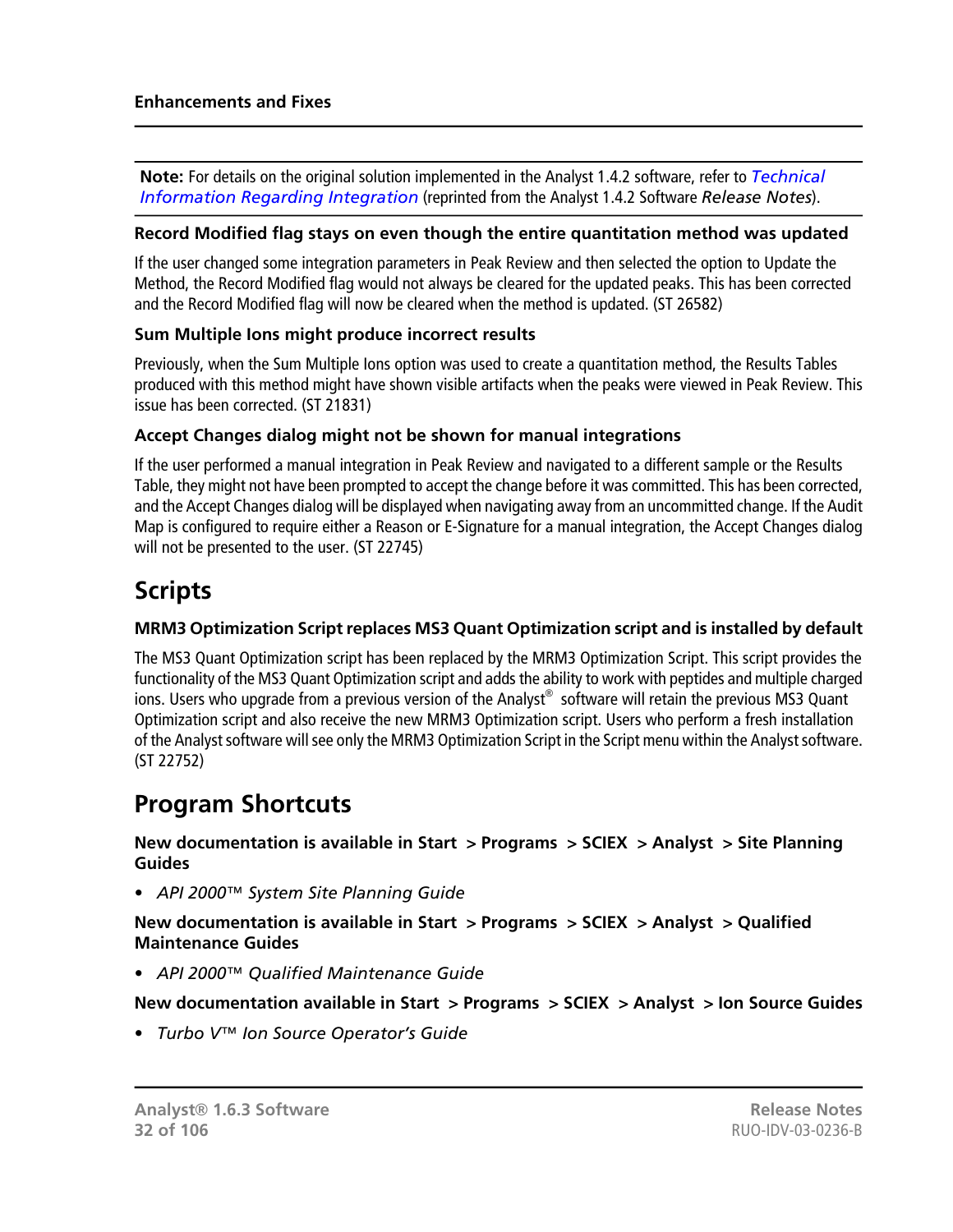- *NanoSpray® Ion Source Operator's Guide*
- *DuoSpray™ Ion Source Operator's Guide*
- *API 2000™ Source Operator's Guide*
- *NanoSpray III Head and Emitter Tip Assembly*
- *PhotoSpray® Ion Source Operator's Guide*
- <span id="page-32-0"></span>• *Ion Source Specifications*

# **Device Support**

# **Support for Agilent G1367D Autosampler**

Analyst® 1.5.1 HotFixes to June 2010 adds support for the Agilent 1367D model Autosampler. (ST 18976)

# **Support for Agilent 1200 G1329B Autosampler**

<span id="page-32-1"></span>Analyst® 1.5.1 HotFixes to June 2010 adds support for the Agilent 1200 1329B model Autosampler. (ST 18976)

# **New Enhancements in the Analyst® 1.5.1 HotFixes**

<span id="page-32-2"></span>**Note:** For reference, the name of the software patch or HotFixes release where the issue was previously fixed is included.

# **Acquire**

# **Default scan speed for ER scans on the 3200 QTRAP system changed to 1000 amu/s**

<span id="page-32-3"></span>The default scan speed for ER (Enhanced Resolution) scans on the 3200 QTRAP system has been changed to 1,000 amu/s. The option for 250 Da/s still exists and can be selected by users who want to use the slower speed. (ST 21519)

# **Quantitate**

# **Prevent exporting or saving Results Tables containing unsaved changes**

<span id="page-32-4"></span>Users will now be forced to save a results table before they export or print from it. This new workflow feature is designed to help customers adhere to operating procedures that prohibit the practice of printing or exporting unsaved results tables. However, it remains the responsibility of the customer to ensure that SOPs are created and followed to prevent users from taking actions in the software that might be possible, but not desirable. (ST 19788)

# **Security**

**Project Level Security enhancement when using AAC**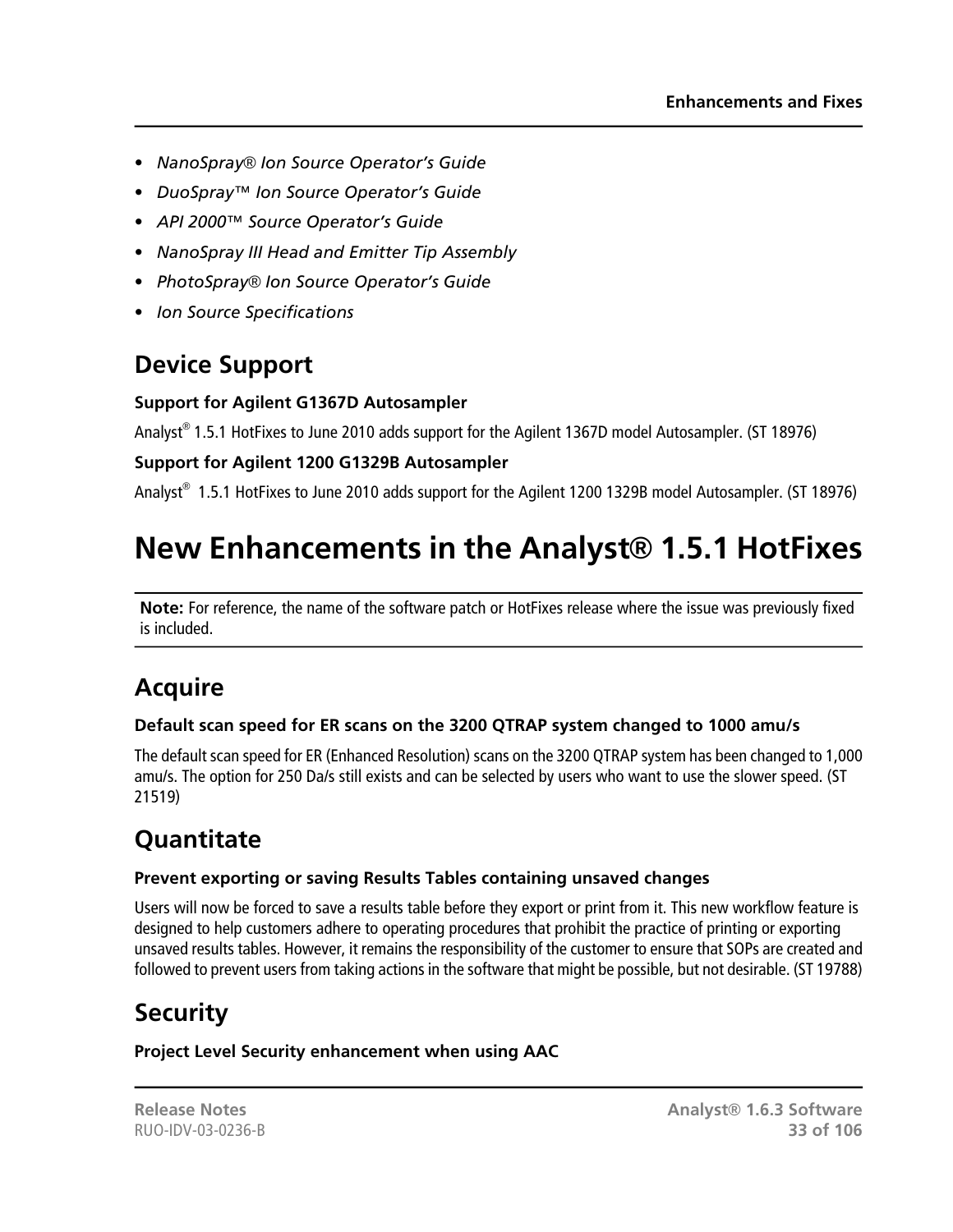Analyst $^{\circledast}$  1.5.1 software introduced changes to the way in which project-level security is managed when using AAC (Analyst Administrator Console). The Analyst® HotFixes to June 2010 introduces the ability for users to choose between strict project-level control (as in Analyst 1.5.1 software) and the previous (pre-1.5.1) project-level control. Administrators have the option to enable or disable enhanced project-level security on a client-by-client basis, allowing some users to operate in a relaxed environment while tightly controlling the project-level security of other users. No changes were made to the AAC Server for this enhancement. (ST 20497)

# <span id="page-33-1"></span><span id="page-33-0"></span>**Fixed Issues in the Analyst® 1.5.1 HotFixes**

# **Acquire**

# **IDA Experiments with an ADC Card in the active hardware profile are now possible**

If an ADC (Analog-Digital Conversion) card was active in the Hardware Profile, users were unable to run IDA experiments. Doing so caused the ADC card to fail and turn red in the Instrument Status area, which in turn caused the acquisition to fail. (ST 16102)

# **Users can now control Agilent 1100 or 1200 Hardware in a CAN configuration over Ethernet**

Users were unable to connect Agilent LC hardware in a CAN configuration if the first device was connected to the computer via Ethernet. Users can now use both Ethernet and RS-232 connections for the first device in a CAN configuration. (ST 16108)

# **Peak Hopping scans missing first data point**

When performing acquisitions using the Peak Hopping scan mode, the data list would begin above the requested start mass. This has been corrected and when performing Peak Hopping scans, users will see all non-zero data points. (ST 16866)

# **Mass Defect not applied uniformly during Peak Hopping scans**

When performing acquisitions using the Peak Hopping scan mode, if the number of measurements (or spectrum data points) was less than or equal to 97 users would see the entered Mass Defect only applied to the first data point. Subsequent points would then be incremented solely based on the step size. However, if the mass range was greater than 97 Da, the Mass Defect would be applied correctly, but data points would be shifted as described above. (ST 22642)

# **Dynamic Fill Time was occasionally calculated incorrectly for ER scans**

When an ER scan using DFT was included in a method that uses LC, occasionally, the required fill time was improperly estimated and defaulted to the maximum fill time value regardless of ion intensities. This sometimes resulted in ER scans that were of poor spectral quality due to space charge. This issue applied only to non-OTRAP<sup>®</sup> 5500 systems, but is now fixed. (ST 17281)

# **IDA methods using two EMS scans of opposite polarities now properly triggers dependent scans**

If an IDA method contained two EMS survey scans of opposite polarities, the dependent scan would not be triggered even if the IDA criteria were satisfied. (ST 17045)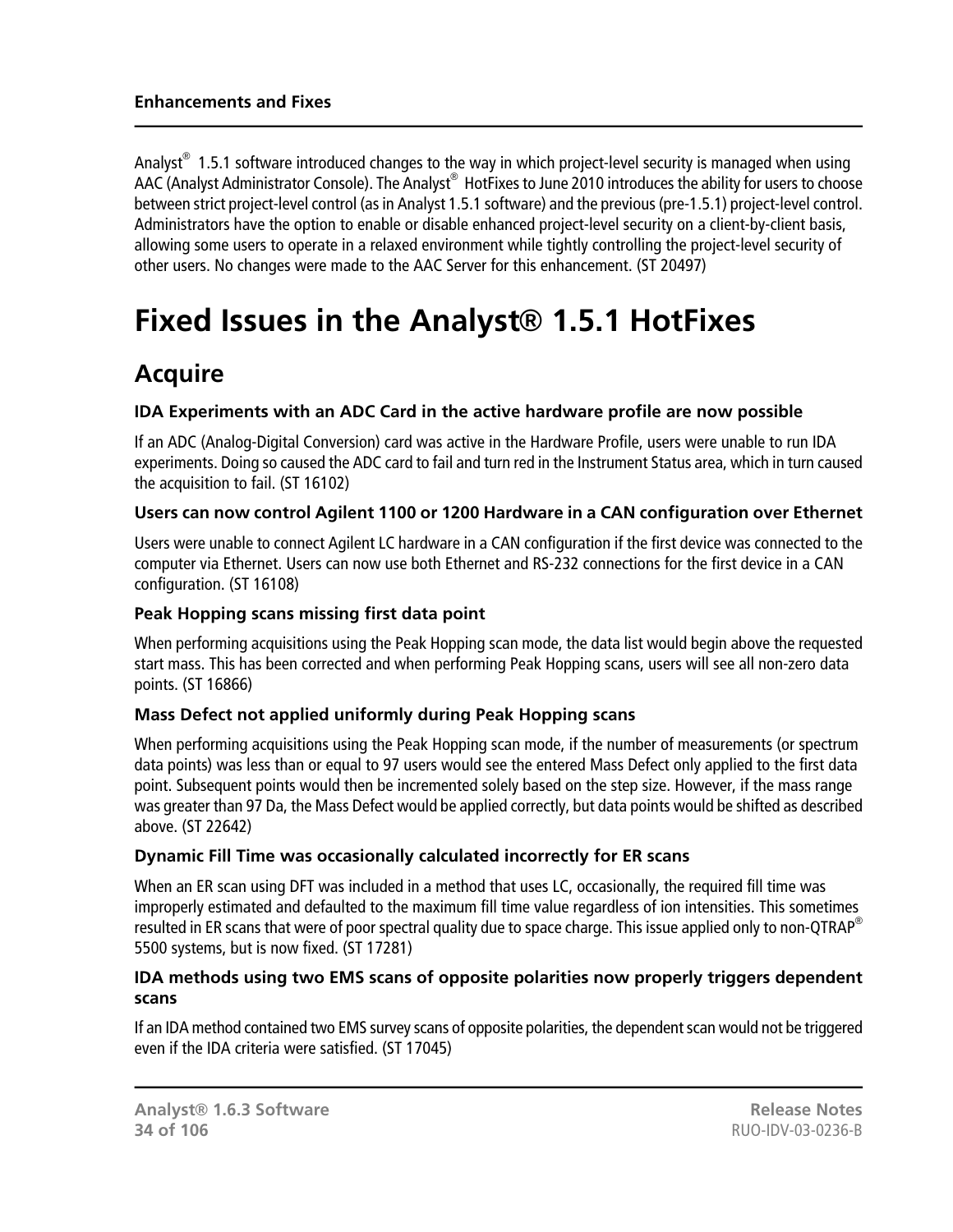# <span id="page-34-0"></span>**Security**

# **Analyst software now supports long domain names in Mixed Mode**

If a network domain contained more than 15 characters, users were unable to use Audit Trails. Users would find that upon entering their credentials for an e-signature, the password would be rejected and an error message would be presented. (ST 20279)

# <span id="page-34-1"></span>**Quantitate**

# **Area Ratio columns containing Div/0! would be exported as "-7"**

When exporting Results Tables to text files, if an Area Ratio column containing Div/0! entries was exported, the Div/0! fields would be exported as "-7". They will now be exported as "N/A". (ST 18919)

# **Quantitation Methods with multiple decimal places might be modified if the user switches between tabs**

If the user was building or viewing a quantitation method that includes transitions specified to 2 or 3 decimal places, switching between the Components and Integration tabs in the full method editor might have caused similar transitions to be modified or switched. Users would notice that the decimal components of the transitions were rounded or changed upon returning to the Components tab and the chromatograms might have become mismatched with their respective analytes in the Integration tab. (ST 22277)

# <span id="page-34-2"></span>**New Enhancements in the Analyst® 1.5.1 Software**

**Note:** For reference, the name of the software patch or HotFixes release where the issue was previously fixed is included.

# **Merged two software platforms into a single version of the software**

This release combines the Analyst $^{\circledast}$  1.5 software and the Analyst software 1.5 5500 Components, providing one software version that supports all our currently supported QTRAP® and triple quadrupole instruments. For a list of supported instruments, see the *Analyst® 1.5.1 Software Installation Guide*. In addition, previously released HotFixes and patches have been included.

# **Added support for the following Microsoft products**

- Microsoft Office 2007
- Microsoft Windows XP SP3

# **New software and hardware documentation available**

In **Start > Programs > AB SCIEX** , the following new documentation is available:

- *Standard Quantitation Tutorial*
- Hardware Guides for all systems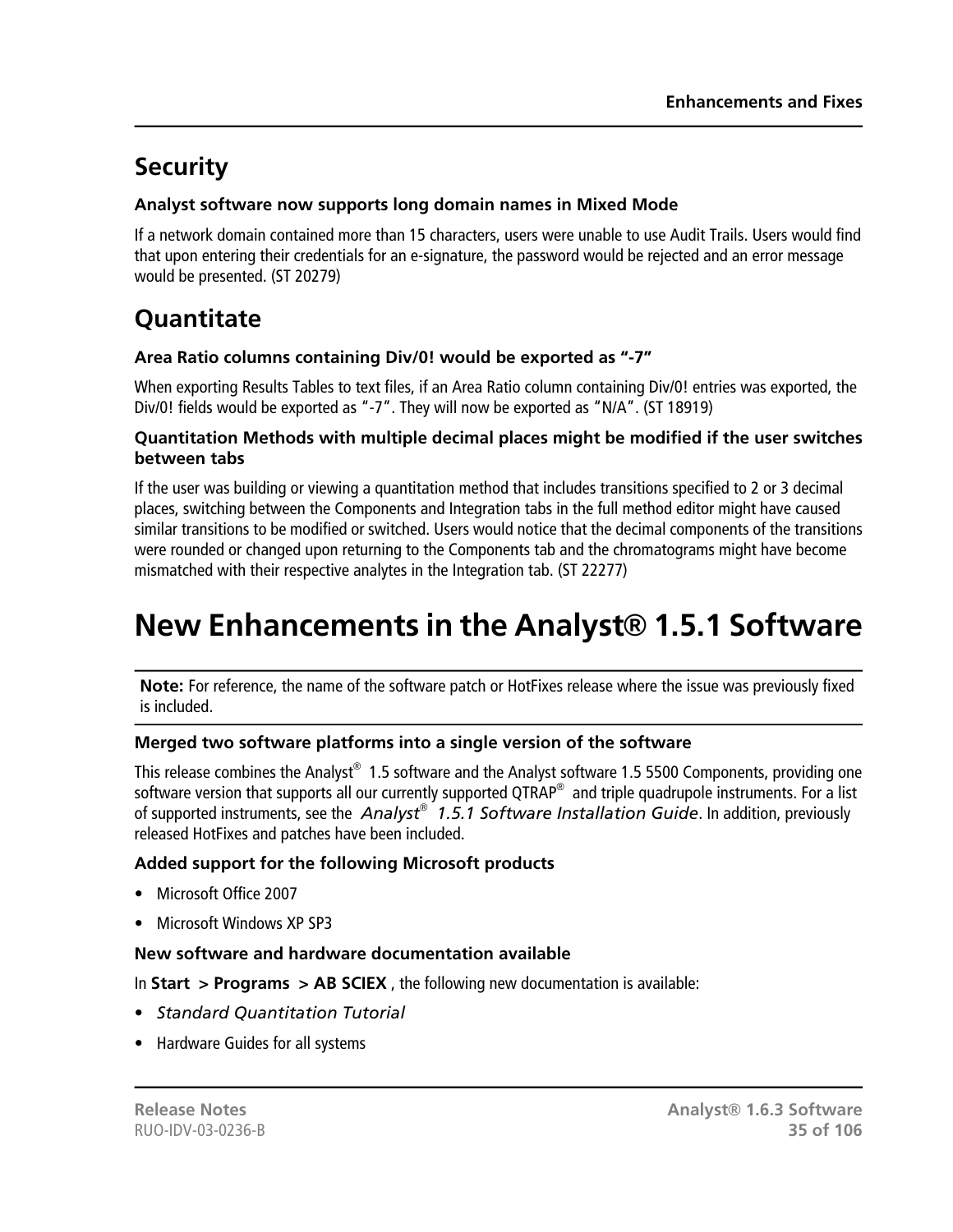#### **Enhancements and Fixes**

- Safety Guides in the following languages: French, German, Italian, Japanese, Spanish, and English
- *Protein and Peptide Quantitation Tutorial*
- Ion Optics Tutorial for the 5500 series of instruments
- Qualified Maintenance Guides
- Site Planning Guides

# **Integrated support for GPIB driver version 2.5**

GPIB driver version 2.5, including USB.

#### **Script enhancements**

- Improved IDA Trace Extractor script to allow the ability to select polarity per fragment or neutral loss specified or fragment and neutral loss specified.
- Improved Dynamic Background Subtraction™ (DBS) algorithm to add more control over the DBS functionality embedded in methods created in the Analyst software. Users now have access to the number of background spectra that they want to average as well as access to the number of points for smoothing the current spectrum.
- Improved Merge MRM methods script to allow the option to populate the Compound ID column in the final MRM method with the compound name used in Compound Optimization.
- Improved the Regression calculator by resizing the form, text boxes, and labels to enable the display of values smaller than 0.001. (ST 16959)
- Convert Methods script enhancements. The following Convert Methods script issues have been fixed:
	- Convert Methods script incorrectly converted *Scheduled* MRM algorithm methods to MRM methods. This script now allows the user to automatically carry over the retention time information and all other *Scheduled* MRM parameters without having to enter them manually. (ST 15463)
	- The Compound IDs were not carried over to the newly created method when running the Convert Methods script. The Compound IDs are now carried over automatically. (ST 15464)
	- When users converted IDA methods, the IDA criteria and dependent scan experiments were lost. This script now carries over the IDA Criteria and dependent scans automatically. (ST 15326)
	- The Convert Methods script did not optimize the mass ranges for LIT scan types when converting methods for use between QTRAP systems. This script now automatically optimizes the mass ranges for the new method. (ST 18670)

# <span id="page-35-1"></span><span id="page-35-0"></span>**Fixed Issues in the Analyst® 1.5.1 Software**

# **Configure — Hardware Configuration**

**Included support for the following Shimadzu devices for the 5500 series of instruments**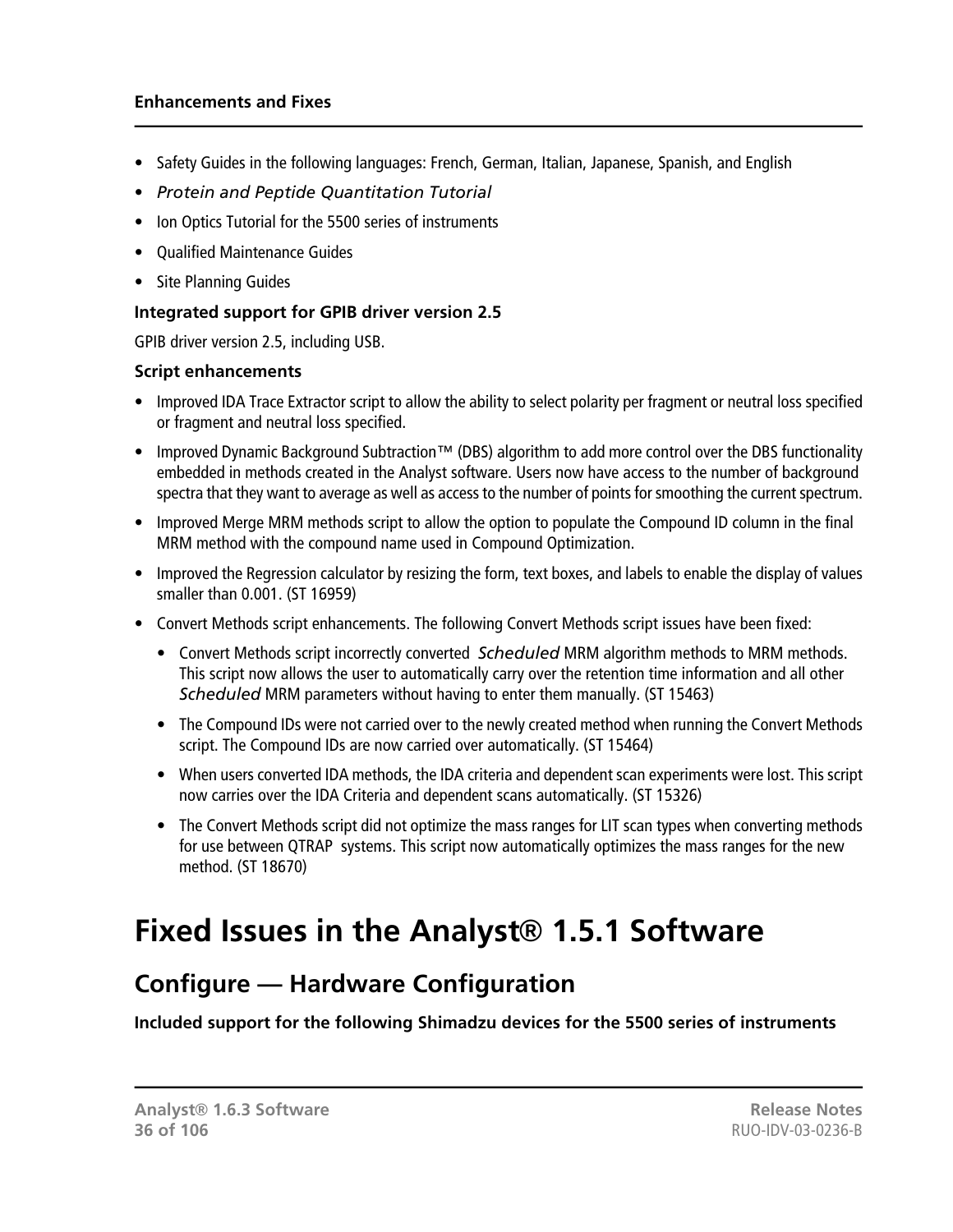- Included support for the Shimadzu High Pressure LC devices: LC-20ADXR pump and the SIL-20ACXR and SIL-20AXR autosamplers. (ST 15748)
- Integrated Shimadzu LC MIMIC 5.4 SP1 driver (version 5.4.1.7). (ST 17947)

## **Agilent 1200 DAD G1315 C and D models acquire at the set rate**

Agilent 1200 DAD G1315 C and D models acquire at the set rate when in Spectral Mode. All frequencies can be acquired now. (ST 12696)

#### **A new entry has been added to the autosampler database to support the MPX™-2 High Throughput System**

The autosampler database has been updated to include MPX-CTC as on option on the Location tab in the Batch Editor. (ST 16742)

#### **Invalid parameter Access Ranges are now corrected**

After installing the Analyst $^{\circledast}$  1.5 HotFixes to March 2009, the parameter Access Ranges were replaced by the firmware ranges, atypical behavior might have been observed and it might not have been apparent that the parameter settings were the cause. Because the firmware range for each parameter is typically much wider than the Access Range appearing in the originally installed software, switching a positive mode polarity method to the negative mode polarity, or vice versa, causes opposite polarity lens values to be applied and used in a method without any software error messages appearing. Consequently, a user might not have been able to see any data being collected when running such methods. During installation of the Analyst 1.5.1 software, these ranges are checked and the user is prompted if they need correcting. (ST 15063) (Analyst® 1.5 Patch for ParamSettings Access Ranges.)

# **Acquire — Acquisition and Batch Editor**

# **The Target Scan Time for 5500 systems is now optimized**

The actual scan time calculated from the Target Scan Time in *Scheduled* MRM<sup>™</sup> algorithm experiments is now calculated differently for the 5500 systems because of the superior performance of these systems. As a result, users might notice a decrease in the dwell time used in their methods. Also, a greater number of MRM transitions in a single window can now be acquired. (ST 13970)

# **Autosamplers are now automatically selected in the Select Autosampler dialog**

Previously, users had to select the autosampler in the Select Autosampler dialog when they imported a batch. Now when you import a batch, the autosampler that is automatically selected is the same one used in the active hardware profile. (ST 15747)

# **Charge state now optimized when switching polarity at the dependent scan level**

In previous Analyst software versions, when the charge state of a peak at the survey or confirmation level was undetermined, the mass assignment for that peak was not changed as expected in subsequent experiments. The polarity switching is now working correctly when switching polarity at the dependent scan level in an IDA method regardless of the assigned charge state for the survey peak. (ST 14702)

# **Improvements to the MS/MS/MS scan type for the 3200 QTRAP® systems**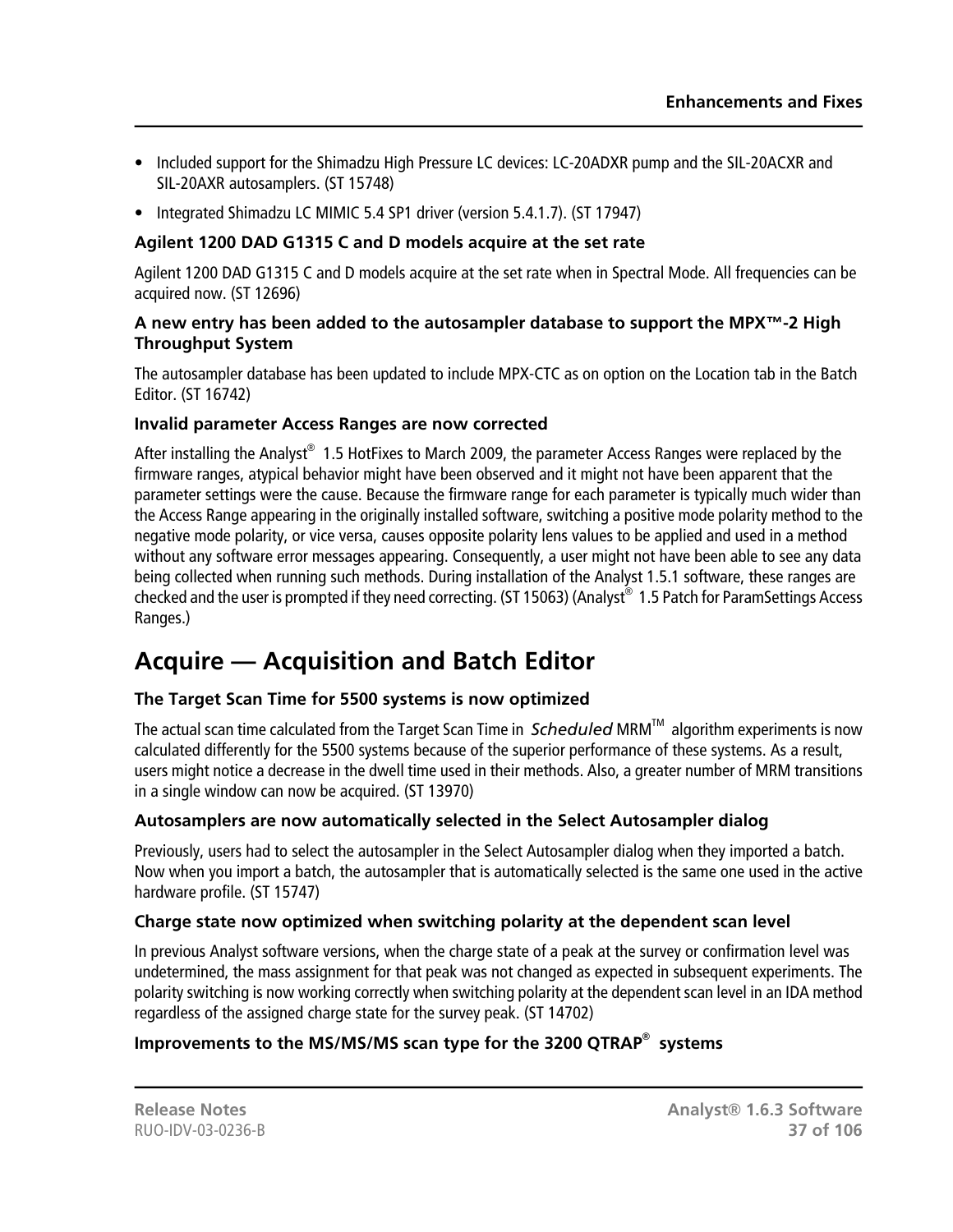Improved the intensity for MS/MS/MS scan types. Users might notice an increase of 30.5 ms in their acquisition methods. (ST 17882)

#### **Issue applying Source/Gas parameters to opposite polarity experiments in a single method now corrected**

If the acquisition method had two experiments with different polarities and the user applied source and compound parameters to all other experiments, the Analyst software might have stopped responding. This issue is now resolved. (SCR 14299)

#### **The mass range has been increased to 1250 Da for quadrupole scan types on the 5500 series of instruments**

This change is for quadrupole scan types only (Neutral Loss, Precursor Ion, Product Ion, MRM, Q1 MS, Q1 Multiple Ions, Q3 MS, Q3 Multiple Ions). The mass range for LIT scan types remains at 50 to 1000 Da. (ST 13316) (Analyst® 1.5 Software Components for 5500 Systems HotFixes to April 2009)

#### **A new scan speed has been introduced for quadrupole scan types on the 5500 series of instruments**

A new scan speed of 12000 Da/s is now available for the following scan types: Neutral Loss, Precursor Ion, Product lon, Q1 MS, Q3 MS. (ST 11711) (Analyst® 1.5 Software Components for 5500 Systems HotFixes to April 2009)

#### **Mass range for the API 3200 LC/MS/MS System has been increased to 2000 Da**

An updated Configuration Table is included for this enhancement. The feature is optional and will not be activated until the updated Configuration Table (B9633002.FW) has been installed on the API 3200™ instrument. This mass range extension only applies to the triple quadrupole system and does not apply to the 3200 QTRAP system. (TT 10436) (Analyst® 1.5 HotFixes to March 2009)

#### **The pause time is maintained for Q1, Q3, MS2, Precursor, and Neutral Loss scan types for the API 5000™ system**

The user can now toggle between tabs without the pause time doubling when the average mass entered in the mass ranges table is equal to or exceeds 1000 Da. (ST 11465)

#### **Diverter valve fixes**

- The diverter valve on the 5500 series of instruments now switches correctly in MS/MS/MS experiments. (ST 14521) (Analyst® 1.5 5500 Components Patches - August 2009)
- Acquisition is now successful when the diverter valve on a 5500 instrument is included in a method containing a *Scheduled* MRM algorithm experiment type, when the method is an IDA method, or if the acquisition method is being collected with Dynamic Fill Time (DFT). (ST 13730) (Analyst® 1.5 5500 Components Patches - August 2009)
- Users can now switch the integrated diverter valve on a 5500 instrument when using an LC stack during MRM acquisition. (ST 12157) (Analyst® 1.5 Software Components for 5500 Systems HotFixes to April 2009)
- Running a batch with over 200 samples will no longer cause the batch queue to stall at about sample 210 when the acquisition method contains a diverter valve method for the internal diverter valve on a 5500 instrument. (ST 17168) (Analyst® 1.5 5500 Components Patches - August 2009)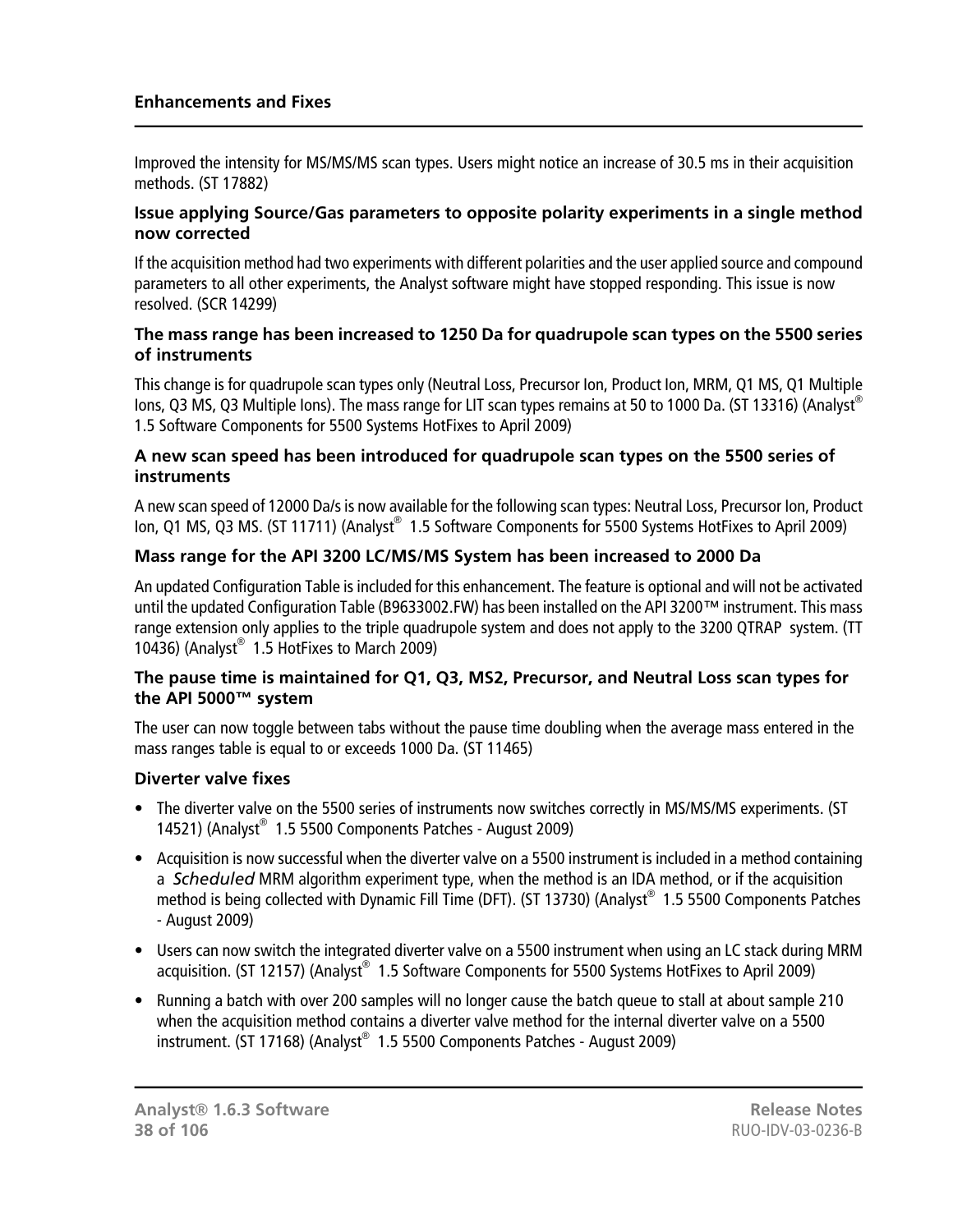## **Support for new autosampler layouts**

The Analyst software autosampler database has now been updated to support new autosampler layouts from the device vendors: (Analyst® 1.5 HotFixes to March 2009)

- Dionex TSP AS3000/AS3500 (SCR 15521)
- Dionex ACC-3000 (SCR 15521)
- Jasco AS-1555 (SCR 15522)
- Jasco AS-1550 (SCR 15522)
- Jasco AS-1559 / AS-2059 / AS-2059-SF / X-LC3059AS (SCR 15522)
- Jasco AS-2050 / AS-2051 (SCR 15522)
- Jasco AS 2055 / AS-2057 (SCR 15522)
- Shimadzu: control rack for SIL-20A, 20AC, 20AXR, and 20ACXR (SCR 15319)
- Waters Acquity (SCR 15524)

### **Sample peak in the MS no longer delayed when acquired with the Shimadzu UV detector**

When the Shimadzu UV detector was used in acquisition, the sample peak in the MS was delayed 30 seconds even though no delay was specified. This issue has been fixed. The delay is no longer observed. (SCR 15534) (Analyst® 1.5 HotFixes to March 2009) (ST 12316) (Analyst® 1.5 Software Components for 5500 Systems HotFixes to April 2009)

#### **Support for Shimadzu autosampler injection volumes of less than 1 μL**

Acquisition methods with injection volumes down to 0.1 μL are now supported. Previously, users could only use injection volumes equal to or greater than 1 μL. (ST 10763) (Analyst® 1.5 HotFixes to March 2009)

#### **Included support for the following Shimadzu devices**

Support for the Shimadzu High Pressure LC devices, LC-20ADXR pump and the SIL-20ACXR and SIL-20AXR autosamplers, has been implemented for the following systems: 2000 series of instruments, API 3000™ instrument, 3200 series of instruments, 4000 series of instruments, and the API 5000 instrument. (ST 15748) (Analyst<sup>®</sup> 1.5 HotFixes to March 2009)

#### **Autosampler name appears correctly in the Batch Editor Autosampler layout list**

The LC Packings WPS-3000 autosampler now appears as Dionex WPS-3000. The autosampler layout is correct and has not been changed. (SCR 15551) (Analyst® 1.5 HotFixes to March 2009)

#### **Injection volume can now be entered in the Method Editor**

In the Method Editor, when attempting to enter the injection volume for CTC PAL autosamplers, users received an error for every digit they entered. Now users can enter the injection volume without any errors. (ST 14016) (Analyst® 1.5 Patch for CTC PAL Autosampler Injection Volumes)

#### **Batch submission speed increased when using multiple methods**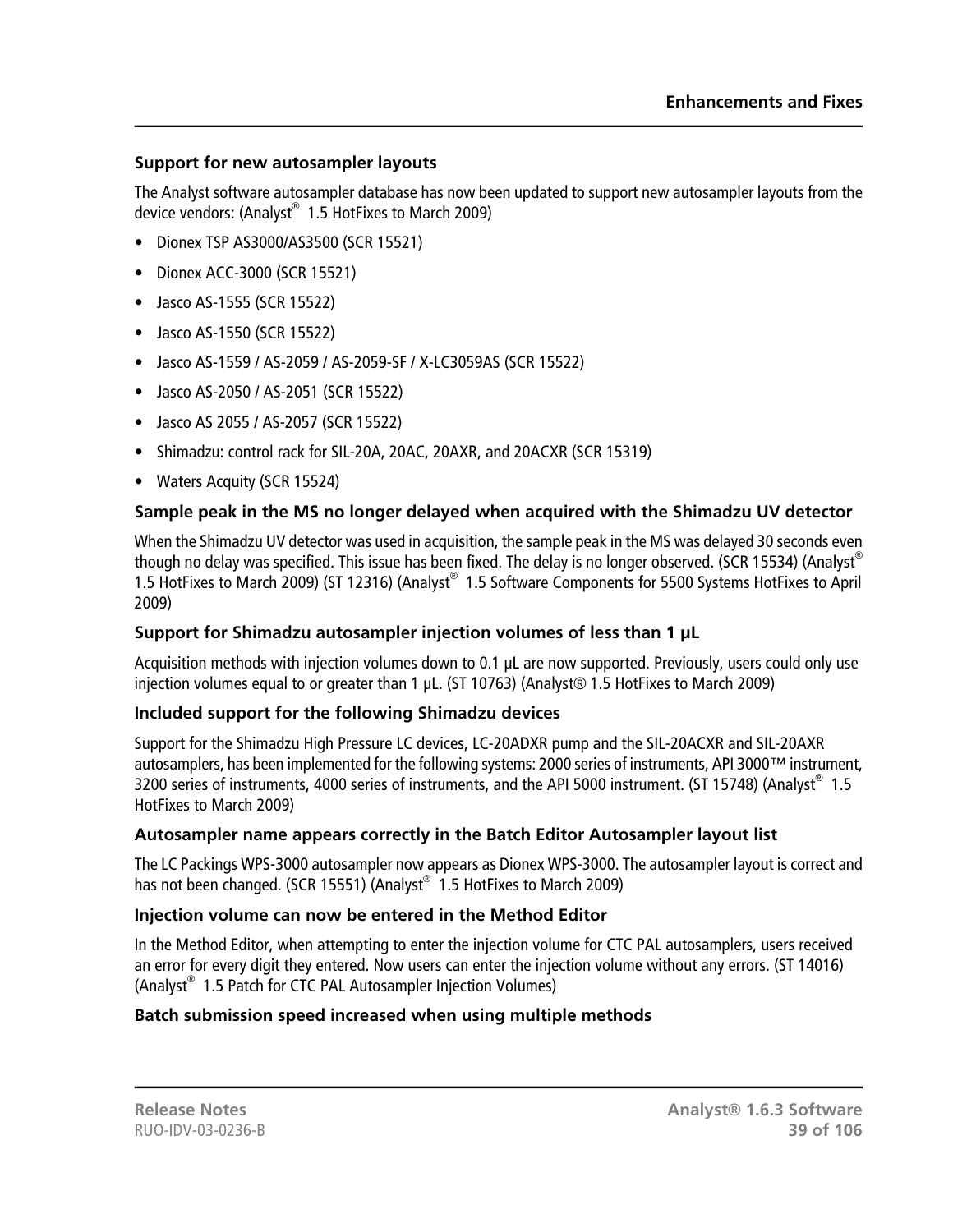Previously when using a CTC PAL autosampler, batches with multiple methods slowed the submission speed of the batches. Batches using multiple methods submit successfully now with no delays. (ST 14016) (Analyst $^{\circ}\,$  1.5 Patch for CTC PAL Autosampler Injection Volumes)

#### **All valid injection volumes can now be used with CTC autosamplers in both the Method and Batch editors**

With systems using the CTC PAL autosampler, when users attempted to enter an injection volume in the Method and Batch editors, they received an error when trying to enter valid volumes. All valid injection volumes can now be used in the Method and Batch editors. (ST 14016) (Analyst® 1.5 Patch for CTC PAL Autosampler Injection Volumes)

#### **Injection volume now validates against specified syringe size for the CTC PAL autosampler**

The injection volume can now be validated against the installed syringe, and the selected method syringe. (SCR 12931) (Analyst® 1.5 Patch for CTC PAL Autosampler Injection Volumes)

# **Tune and Configure**

#### **DP values used during optimization are now within range**

Instrument Optimization now addresses the issue where the DP values used during optimization were out of range for some systems (API 5000™, SCIEX Triple Quad 5500, and QTRAP 5500 systems) causing Instrument Optimization to stall in some instances. For these cases, optimization is expected be more successful. (ST 17937, ST 9982)

# **Quantitate**

#### **Quantitation methods distinguish between MRM transitions**

The quantitation method now distinguishes between MRM transitions where masses are at least 0.001 Da apart. This limit was previously 0.1 Da. (ST 14231)

#### **All Results Tables from previous versions of the Analyst® software open successfully**

If a user tried to open a Results Table created in a previous version of the Analyst software, the software occasionally closed unexpectedly without logging any errors in the event log. This issue did not affect data integrity. This issue has now been fixed. (ST 15562) (Analyst® Software Components for 5500 Systems HotFixes to April 2009) and  $(ST 12870)$  (Analyst $^{\circledast}$  1.5 HotFixes to March 2009)

#### **'Apply to All Rows' check box added to query for Results Tables**

You now have the option of applying a query to only those rows that are currently visible in the Results Table or to all the rows in the Results Table. To use this feature, select the Apply to All Rows check box in the Query Editor dialog. (SCR 15543) (Analyst $^\circledast$  1.5 HotFixes to March 2009)

#### **Nested queries and group/ungroup logic fixes added to Results Table queries**

You can now group or ungroup queries. You can also nest queries within other queries as long as they do not share the same start or end item. (SCR 15543) (Analyst $^{\circledast}$  1.5 HotFixes to March 2009)

## **'One click' peak review available in Calibration plot**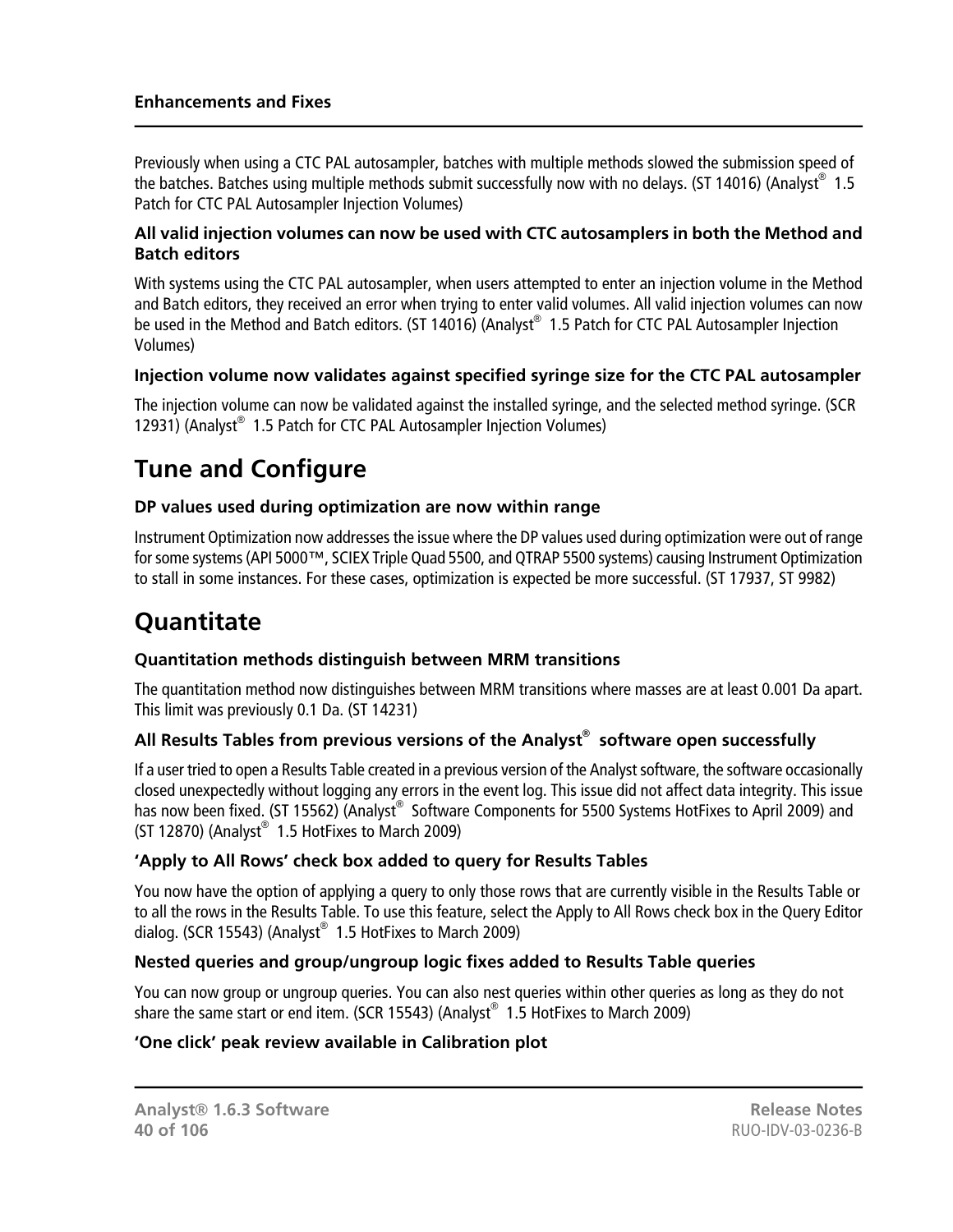You can now open the peak review pane by clicking a data point on the calibration plot. Click another data point to refresh the peak review pane and show the peak associated with that point. (SCR 15543) (Analyst $^{\circledast}$  1.5 HotFixes to March 2009)

#### **Analyte names field expanded in the calibration pane**

The Analyte list field containing the names in the calibration pane has been modified to allow for a greater number of Analytes to be displayed. Previously, the box showed a maximum of three analytes. (SCR 15543) (Analyst® 1.5 HotFixes to March 2009)

### **Filter Results Table by Sample Type now available**

In addition to filtering the Results Table rows by Analyte and Analyte Group, you can now filter a Results Table by Sample Type and view only a specific type at a time. (SCR 15543) (Analyst® 1.5 HotFixes to March 2009)

### **New 'contains' Operator for custom Formula column available**

You can now create a formula for a custom Formula column in the Results Table using the new "contains" operator. This operator performs a string comparison of two fields and then returns either a TRUE value, if one string is contained within the other, or FALSE, if one string does not contain the other.

The custom Formula column can then be queried to show only those that are TRUE or FALSE, depending on preferences. (SCR 15543) (Analyst® 1.5 HotFixes to March 2009)

### **Expected Retention Time appears correctly in the Results Tables**

If you used the Quantitation Wizard to create a new Results Table using the Automatic Method option on the Select Method page, the Analyte Expected Retention Time was incorrectly reported as "0" for the first compound and Expected Retention Time values were shifted to the next compound. The Analyte Expected Retention Time is now correctly populated. (TT 9401) (Analyst® 1.5 HotFixes to March 2009)

# **ADC data can be quantified by the Analyst Classic algorithm**

When quantifying ADC data with the Analyst Classic algorithm, the user received the message "The method cannot be used because it is not compatible with all of the selected samples." You can now quantitate ADC data using the Analyst Classic algorithm. (TT 6978) (Analyst® 1.5 HotFixes to March 2009)

# **Quick Quant method uses the customer-selected IntelliQuan values**

After the preset parameters were modified using the IntelliQuan global settings, those preset values were not used when creating Quantitation methods using the Quick Quant feature in the Batch Editor. Instead, parameters in the Quantitation method creation dialog were reset to zero. Now, the Quantitation methods using the Quick Quant feature in the Batch Editor use the preset values that were set in the IntelliQuan dialog. (TT 6997) (Analyst<sup>®</sup> 1.5 HotFixes to March 2009)

# **IS Quality no longer displays unknown characters**

When no peak was found, the IS Integration Quality in the Integration Quality displayed "-1.J#" instead of the correct value of zero. Now, the IS Integration Quality reports correctly as zero. (TT 7388) (Analyst® 1.5 HotFixes to March 2009)

# **Custom Columns updated in the Results Table**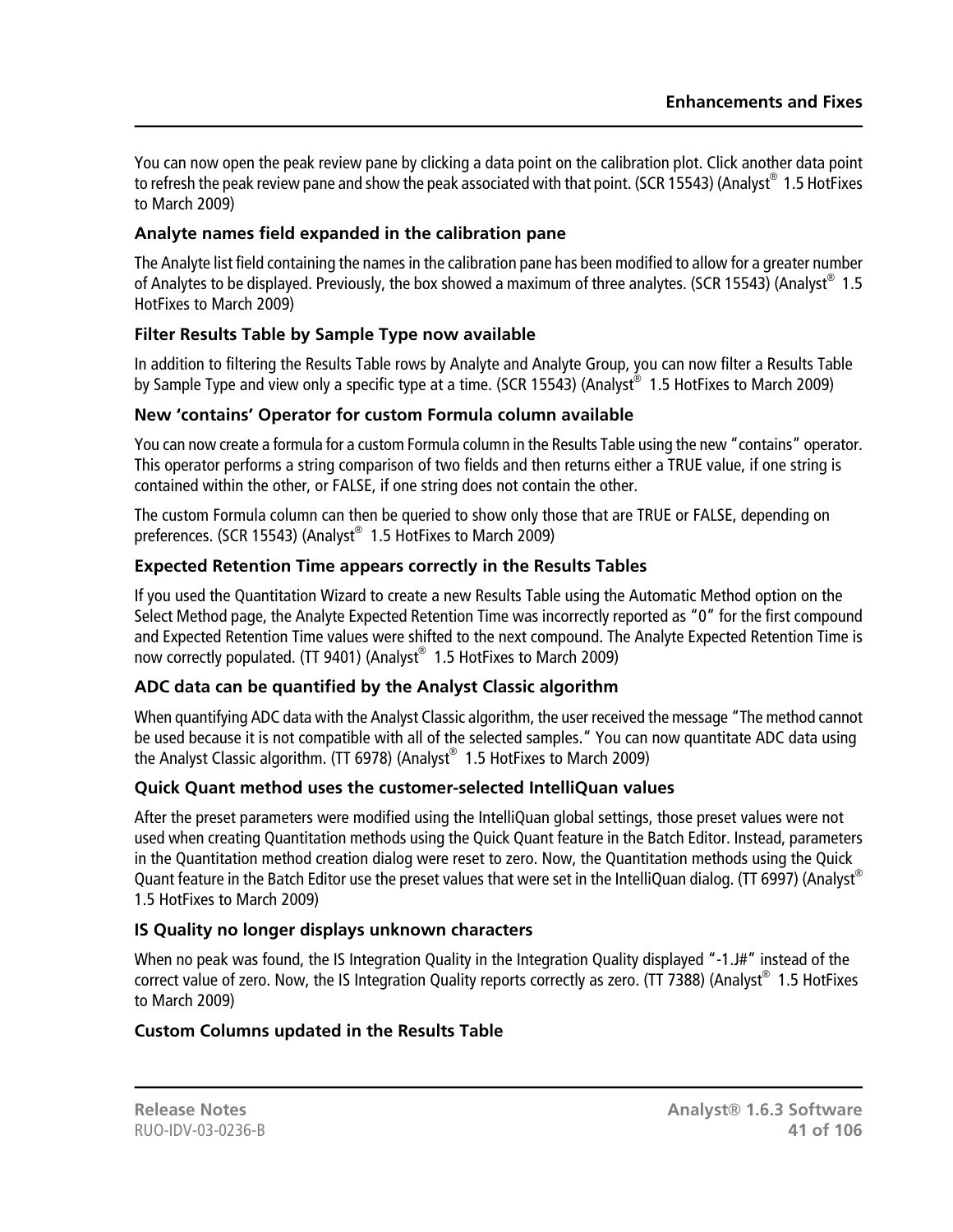When Custom Columns were added in the acquisition Batch Editor, only the first compound was updated in the Results Table after quantitation. The remaining compounds displayed N/A. This issue has been fixed. All compounds are updated in the Custom Columns. (SCR 15535) (Analyst® 1.5 HotFixes to March 2009)

#### **Quantitation of** *Scheduled* **MRM algorithm data file**

An internal change has been made to the way in which Analyst software handles data layouts in the Results Table. Now the summary columns are handled in a more consistent fashion. This change is transparent and will have no functional impact to this feature. (ST 8250) (Analyst $^\circledast$  1.5 HotFixes to March 2009)

### **Expected RT and RT Window values no longer set to zero in the Results Table**

When a Results Table was created and a peak was not found for a particular sample, the associated Expected RT and RT Window values were set to zero in the Results Table. Changing the integration parameters to correctly integrate these peaks would populate the correct Expected RT and RT Window values. This issue has been fixed. The Expected RT and RT Window values are now populated whether or not a peak is found. (TT 5447) (Analyst® 1.5 HotFixes to March 2009)

# **Compatible Software**

### **Analyst® software menu option and icon now automatically opens the Reporter software**

The **Tools > Report** menu option, including the icon in the tool bar, will open the Reporter software found in the Companion Software section in the Navigation bar. (ST 15755)

#### **Analyst Administrator Console support improvements**

When users log on to the Analyst software, they will only see projects for which their workgroup has access. Now users will be forced to re-authenticate their credentials if they change root directories. As a result, users might not have access to local projects such as the API Instrument project. These local projects must be shared and then added to Workgroups if access to these folders is required at the Workgroup level. The local projects are still available when logging in locally. (ST 14015)

#### **Improvements to the Translate.exe utility**

You can now translate NETCDF files to .wiff files and .wiff to NETCDF files for all data files. (ST 14018)

# **Audit Trail**

#### **Screen lock and auto logout Wait Times recorded correctly in the Audit Trail Manager**

The wait times for screen lock and auto logout were reversed in the Audit Trail records when the features were enabled. These fields are now recorded correctly. (SCR 5014) (Analyst® 1.5 HotFixes to March 2009)

#### **Actual Lockout and Auto Logout Wait times can be entered correctly**

The actual Lockout and Auto Logout Wait times within the Security Configuration options were reversed relative to the entered values. This issue has now been fixed. (Analyst® 1.5 HotFixes to March 2009)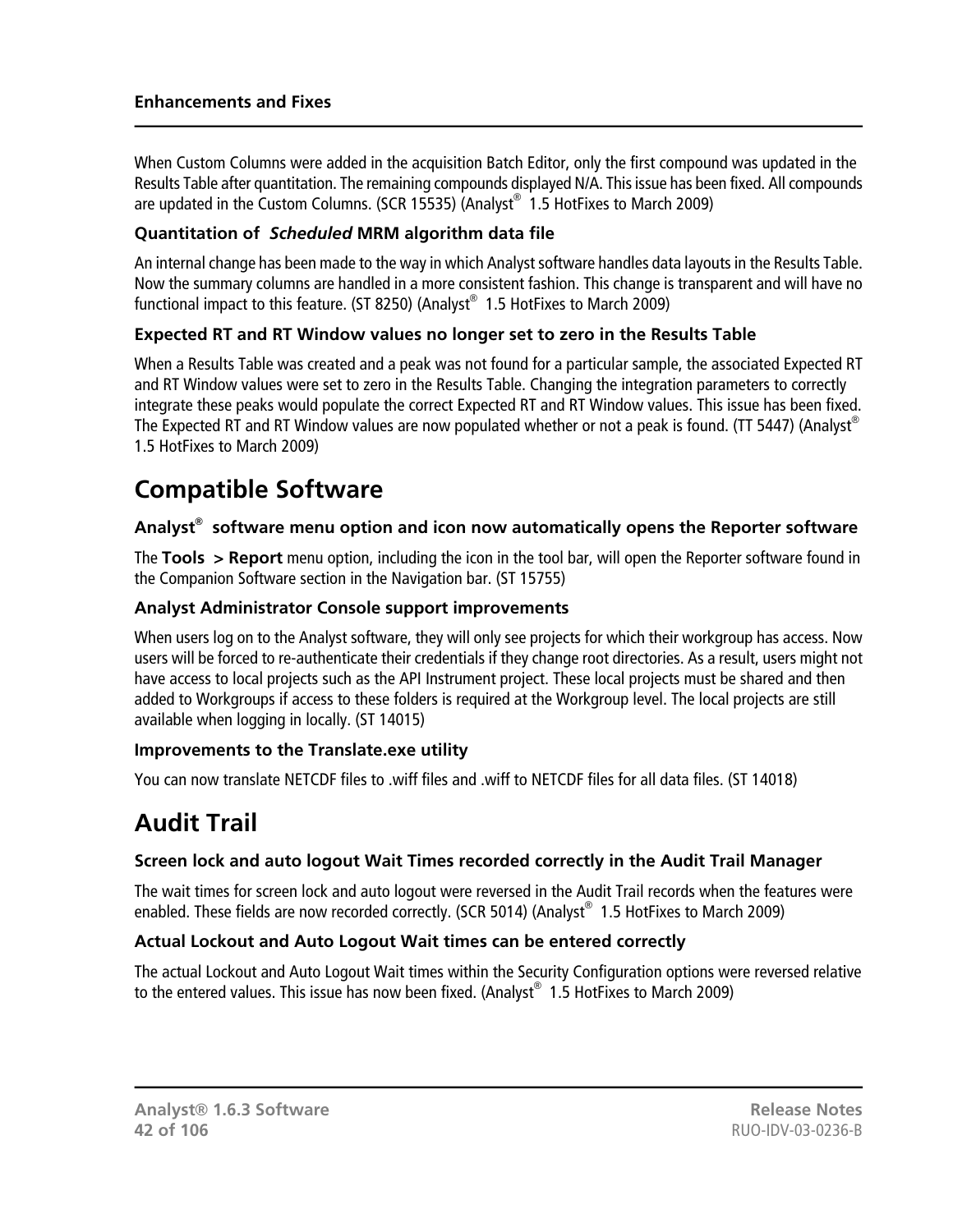# **Acquire — Information Dependent Acquisition (IDA) and IDA Method Wizard**

# **Long IDA batches containing an ER scan type now acquire successfully**

Long (about 25 hours) Information Dependent Acquisition (IDA) batches that contained an ER scan type with DFT enabled are now acquired successfully. (ST 13718) (Analyst® 1.5 5500 Components Patches - August 2009)

## **Correction of calibration shifts**

Calibration shifts of up to 1 Da or more were observed when two or more precursor ion scan types, two neutral loss scan types, or a combination of these two scan types was used either inside or outside an IDA experiment. This issue has now been fixed. (ST 12749) (Analyst® 1.5 5500 Components Patches - August 2009)

### **Correct DAC value applied for negative precursor ion scan type or neutral loss scan type**

If a user ran an experiment that contained a negative precursor ion scan type or a neutral loss scan type, a calibration shift for the negative ions was observed. This issue has now been fixed. (ST 13636) (Analyst $^{\circledast}$  1.5 Software Components for 5500 Systems HotFixes to April 2009)

#### **Calibration shift no longer observed when looping two precursor ion or two neutral loss experiments (or a combination of the two experiments)**

If a user used any two precursor ion scans, two neutral loss scans, or a combination of those two scan types, a calibration shift of approximately 1 Da was observed. This issue is now fixed. (ST 12749) (Analyst® 1.5 5500 Components Patches - August 2009)

# **Quantitate**

# **Quantitation methods distinguish between MRM transitions**

The quantitation method now distinguishes between MRM transitions where masses are at least 0.001 Da apart. This limit was previously 0.1 Da. (ST 14231)

# **All Results Tables from previous versions of the Analyst® software open successfully**

If a user tried to open a Results Table created in a previous version of the Analyst software, the software occasionally closed unexpectedly without logging any errors in the event log. This issue did not affect data integrity. This issue has now been fixed. (ST 15562) (Analyst® Software Components for 5500 Systems HotFixes to April 2009) and  $(ST 12870)$  (Analyst $^{\circledast}$  1.5 HotFixes to March 2009)

# **'Apply to All Rows' check box added to query for Results Tables**

You now have the option of applying a query to only those rows that are currently visible in the Results Table or to all the rows in the Results Table. To use this feature, select the Apply to All Rows check box in the Query Editor dialog. (SCR 15543) (Analyst $^\circledast$  1.5 HotFixes to March 2009)

# **Nested queries and group/ungroup logic fixes added to Results Table queries**

You can now group or ungroup queries. You can also nest queries within other queries as long as they do not share the same start or end item. (SCR 15543) (Analyst $^{\circledast}$  1.5 HotFixes to March 2009)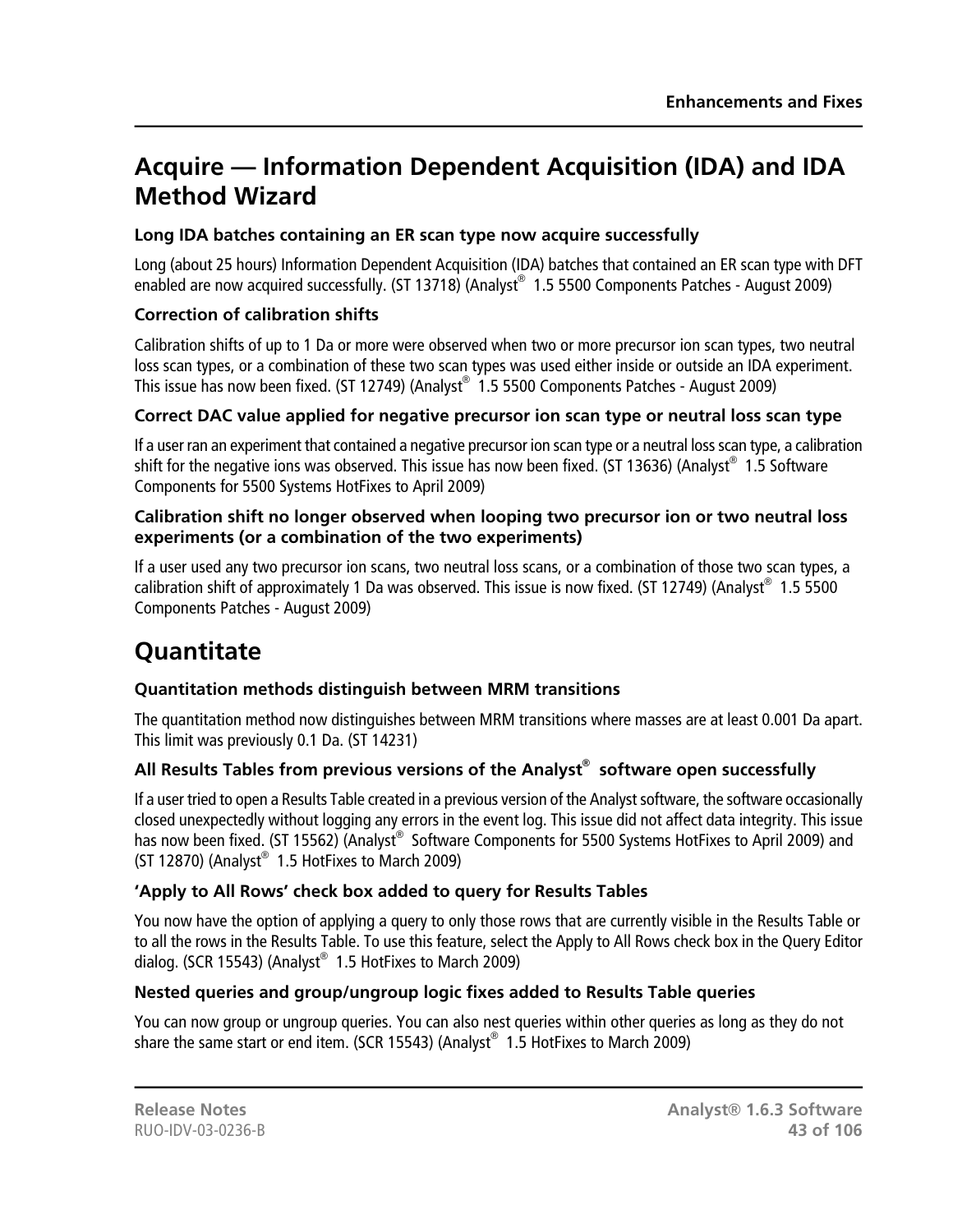#### **'One click' peak review available in Calibration plot**

You can now open the peak review pane by clicking a data point on the calibration plot. Click another data point to refresh the peak review pane and show the peak associated with that point. (SCR 15543) (Analyst $^{\circledast}$  1.5 HotFixes to March 2009)

#### **Analyte names field expanded in the calibration pane**

The Analyte list field containing the names in the calibration pane has been modified to allow for a greater number of Analytes to be displayed. Previously, the box showed a maximum of three analytes. (SCR 15543) (Analyst® 1.5 HotFixes to March 2009)

# **Filter Results Table by Sample Type now available**

In addition to filtering the Results Table rows by Analyte and Analyte Group, you can now filter a Results Table by Sample Type and view only a specific type at a time. (SCR 15543) (Analyst® 1.5 HotFixes to March 2009)

### **New 'contains' Operator for custom Formula column available**

You can now create a formula for a custom Formula column in the Results Table using the new "contains" operator. This operator performs a string comparison of two fields and then returns either a TRUE value, if one string is contained within the other, or FALSE, if one string does not contain the other.

The custom Formula column can then be queried to show only those that are TRUE or FALSE, depending on preferences. (SCR 15543) (Analyst® 1.5 HotFixes to March 2009)

# **Expected Retention Time appears correctly in the Results Tables**

If you used the Quantitation Wizard to create a new Results Table using the Automatic Method option on the Select Method page, the Analyte Expected Retention Time was incorrectly reported as "0" for the first compound and Expected Retention Time values were shifted to the next compound. The Analyte Expected Retention Time is now correctly populated. (TT 9401) (Analyst® 1.5 HotFixes to March 2009)

# **ADC data can be quantified by the Analyst Classic algorithm**

When quantifying ADC data with the Analyst Classic algorithm, the user received the message "The method cannot be used because it is not compatible with all of the selected samples." You can now quantitate ADC data using the Analyst Classic algorithm. (TT 6978) (Analyst® 1.5 HotFixes to March 2009)

# **Quick Quant method uses the customer-selected IntelliQuan values**

After the preset parameters were modified using the IntelliQuan global settings, those preset values were not used when creating Quantitation methods using the Quick Quant feature in the Batch Editor. Instead, parameters in the Quantitation method creation dialog were reset to zero. Now, the Quantitation methods using the Quick Quant feature in the Batch Editor use the preset values that were set in the IntelliQuan dialog. (TT 6997) (Analyst® 1.5 HotFixes to March 2009)

# **IS Quality no longer displays unknown characters**

When no peak was found, the IS Integration Quality in the Integration Quality displayed "-1.J#" instead of the correct value of zero. Now, the IS Integration Quality reports correctly as zero. (TT 7388) (Analyst® 1.5 HotFixes to March 2009)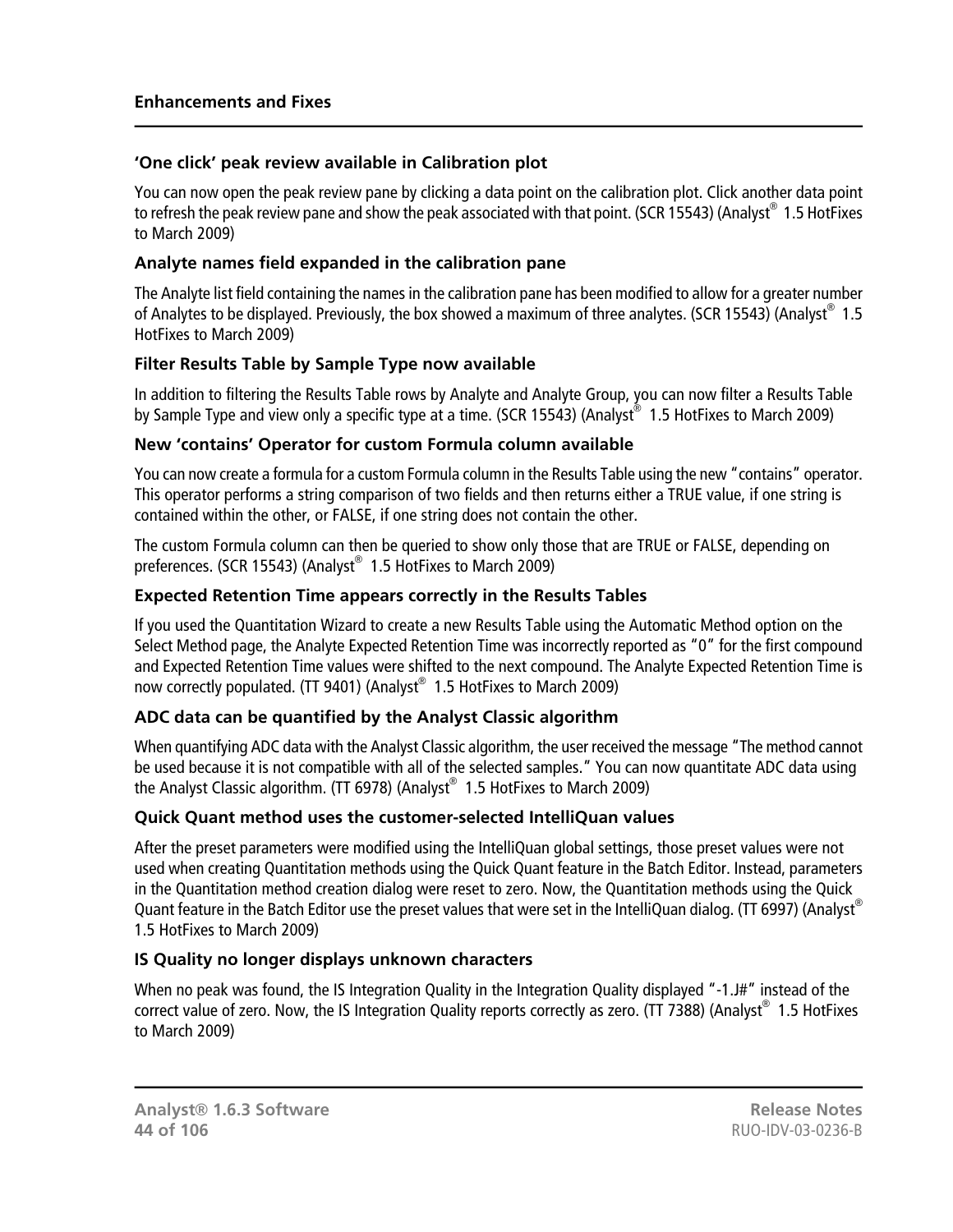#### **Custom Columns updated in the Results Table**

When Custom Columns were added in the acquisition Batch Editor, only the first compound was updated in the Results Table after quantitation. The remaining compounds displayed N/A. This issue has been fixed. All compounds are updated in the Custom Columns. (SCR 15535) (Analyst® 1.5 HotFixes to March 2009)

### **Quantitation of** *Scheduled* **MRM algorithm data file**

An internal change has been made to the way in which Analyst software handles data layouts in the Results Table. Now the summary columns are handled in a more consistent fashion. This change is transparent and will have no functional impact to this feature. (ST 8250) (Analyst $^\circledast$  1.5 HotFixes to March 2009)

### **Expected RT and RT Window values no longer set to zero in the Results Table**

When a Results Table was created and a peak was not found for a particular sample, the associated Expected RT and RT Window values were set to zero in the Results Table. Changing the integration parameters to correctly integrate these peaks would populate the correct Expected RT and RT Window values. This issue has been fixed. The Expected RT and RT Window values are now populated whether or not a peak is found. (TT 5447) (Analyst® 1.5 HotFixes to March 2009)

# **Other**

# **4000 QTRAP instrument compatible with DuoSpray and PhotoSpray ion sources**

With the previous Configuration Table, the 4000 QTRAP instrument (AR series) did not recognize the DuoSpray and PhotoSpray ion sources. An updated Configuration Table has been included in this release. To fix this issue, update the Configuration Table (B9609031.FW) on the 4000 QTRAP instrument. (SCR 15548) (Analyst<sup>®</sup> 1.5 HotFixes to March 2009)

#### **Resolution settings saved after copying**

When you copy experiments in the acquisition method, the resolution settings were not saved. Re-enter this information. This issue is now fixed. (SCR 13080)

# **New Enhancements and Fixes in the Analyst® 1.5 Components for 5500 Systems**

With the exception of the last item in this section, the following information describes support for the QTRAP<sup>®</sup> 5500 System and the SCIEX Triple Quad<sup>™</sup> 5500 System.

**Note:** For reference, the name of the software patch or HotFixes release where the issue was previously fixed is included.

# **Acquire — Acquisition and Batch Editor**

# **Faster Linear Ion Trap (LIT) scan rates**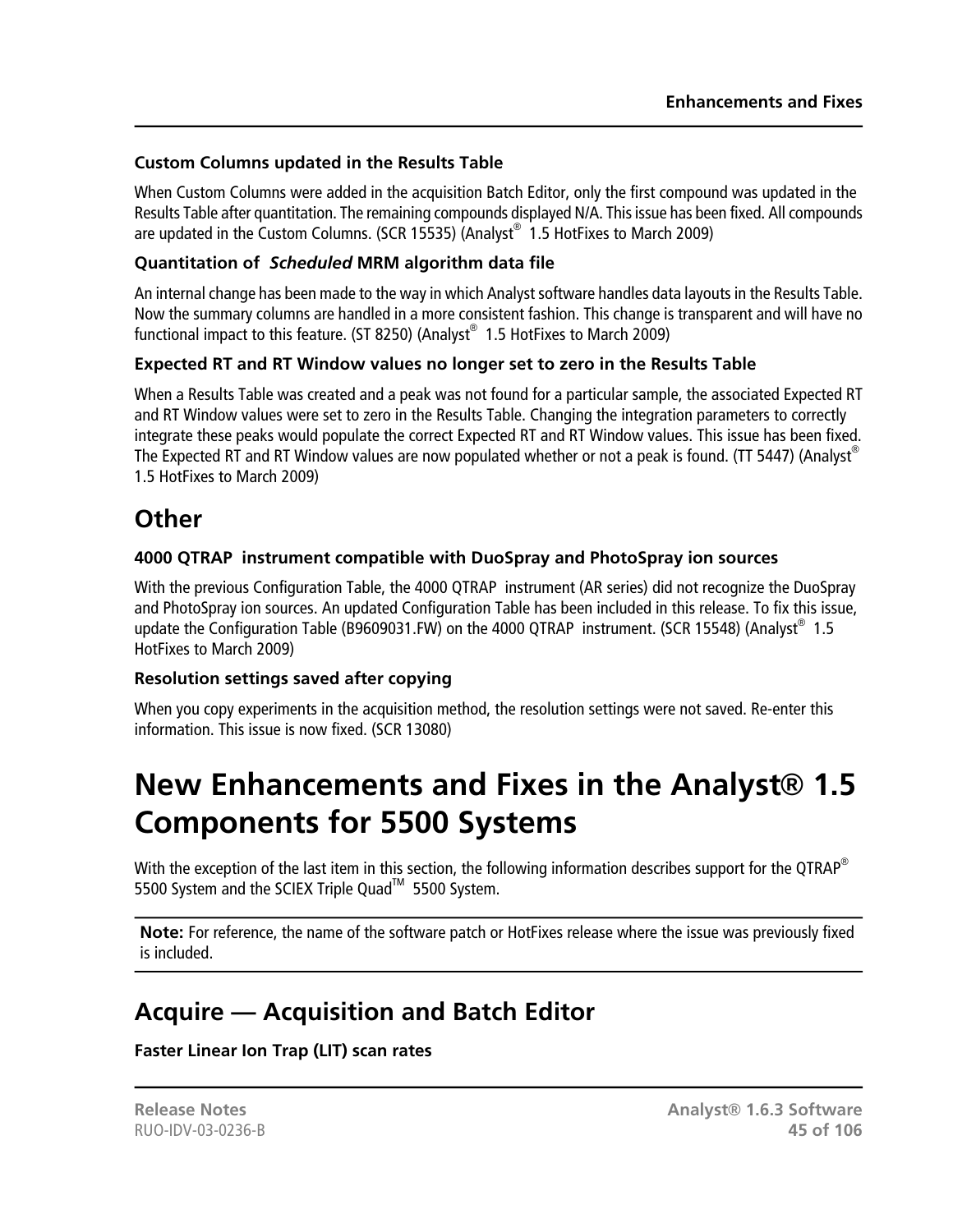The system performs LIT scans in all modes at up to 20000 Da/s, as well as 1000 and 10000 Da/s. In addition, Enhanced Resolution scan types are available at 50 and 250 Da/s.

#### **Pre-set quadrupole scan rates**

Quadrupole scanning is now done at fixed scan rates (up to 2000 Da/s), which simplifies operation for the customer while ensuring good data quality.

#### **Better Quadrupole and LIT sensitivity relative to the 4000 QTRAP system:**

- Better quadrupole sensitivity means increased MRM sensitivity resulting in lower limits of quantitation.
- Better LIT sensitivity means better qualitative and quantitative data.

#### **Faster polarity switching**

The system is capable of switching polarity in only 50 ms, which is more than 10 times faster than our existing systems.

#### **Quadrupole MRM improvements**

Shorter transit times across the improved LINAC® collision cell allow lower dwell and pause times to be used for multiple MRM experiments. Up to 1250 MRM transitions are now supported in a single experiment, and up to 2500 MRM transitions using the *Scheduled* MRM algorithm.

#### **Quadrupole scanning improvements**

The improved LINAC collision cell also leads to better precursor and neutral loss scanning, with scan rates up to 2000 Da/s at unit resolution.

# **Other**

#### **Communication via Ethernet now available**

The communication between the system and the acquisition computer is now provided through an Ethernet connection instead of a GPIB connection.

#### **Integrated syringe pump and integrated diverter valve available**

The system is equipped with an integrated syringe pump and integrated diverter valve. You can start these devices manually or control them through the Analyst software.

# **Notes on Use**

• In the DFT Method Options, the target TIC values are optimized for the 10000 Da/s scan speed with the exception of the Enhanced Resolution target TIC, which is optimized for the 250 Da/s scan speed. These values are suitable for all other scan speeds.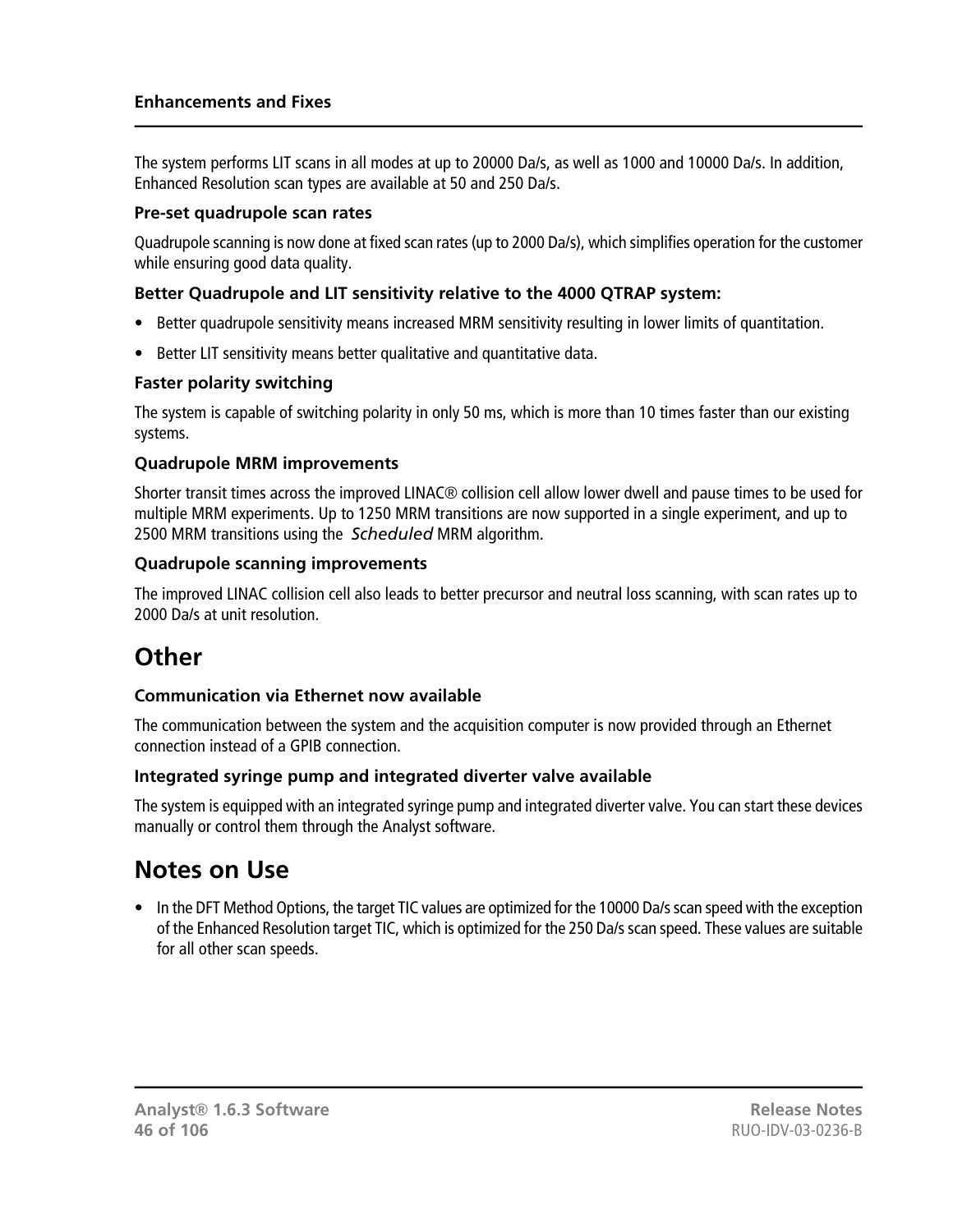• By design, if the integrated syringe pump is configured in a method, the syringe pump will remain running after completing a run until the Max Idle Time is reached. You must manually stop the syringe pump after you have completed Instrument Optimization if you want to stop the flow from the syringe pump. Instrument Optimization will not turn off the syringe pump.

**Tip!** You can adjust the Max Idle Time in the Queue Options by clicking **Tools > Settings > Queue Options.**

- The Analyst<sup>®</sup> software operation might be slow in the areas of the Method Editor, Explore, and Quantitation when dealing with a large number of MRM transitions.
- Make sure that you have a printer configured before running Instrument Optimization.
- The Queue must be in Ready state before you start the syringe pump: If the Queue is in Standby mode, put the queue in Ready state before starting the syringe pump.

#### **IntelliQuan parameters now selected in peak list tab for data acquired using the** *Scheduled* **MRMTM algorithm**

When data acquired using the *Scheduled* MRM algorithm are opened, the corresponding peak list will now correspond to the recommended integration algorithm. Previously the Analyst Classic algorithm was being applied instead of the IntelliQuan algorithm to data when the first sample in the data file was not a *Scheduled* MRM sample. (ST 6981)

# **New Enhancements and Fixes in the Analyst® 1.5 Software and the Analyst 1.4.2 HotFixes**

**Note:** For reference, the name of the software patch or HotFixes release where the issue was previously fixed is included.

# **Audit Trail**

# **Actions logged to the correct Audit Trail\***

It has been noted that if a user changes the active Project while data is being acquired, the Audit Trail will show data being added to the newly selected project rather than the original one. This issue has been resolved, and now changing the active project while data is being acquired will not affect which Audit Trail information is logged to. (SCR 15270) (Analyst $^{\circ}$  1.4.2 HotFixes to July 2007)

# *\*These actions require that the Audit Trail is set to record the described actions*

# **Record Modified flag now clears**

If a user manually integrated a sample and accepted the changes but then manually cleared the "Manual Integration" check box and accepted that change, the Results Table reverted to the original (automatic) integration,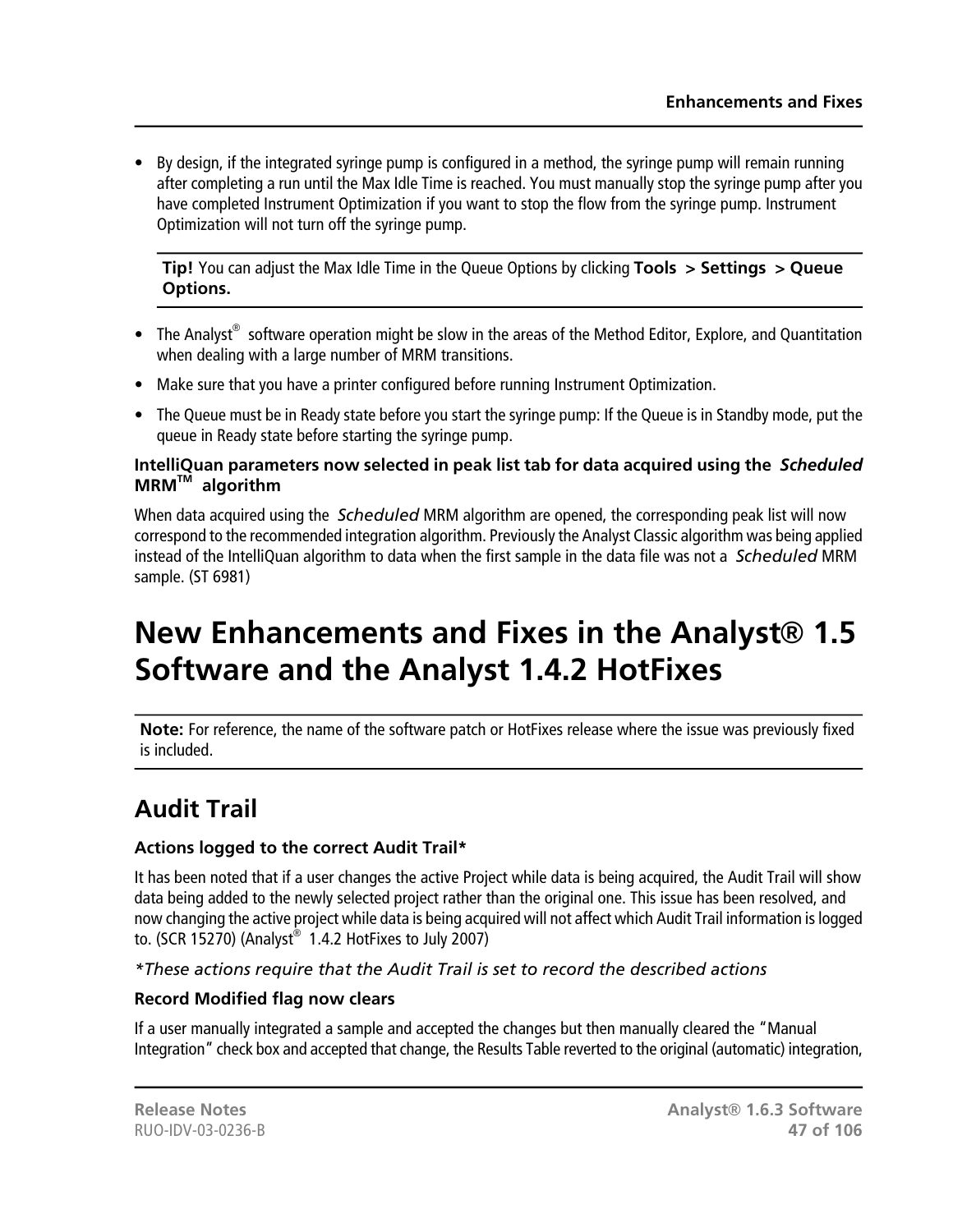but the Record Modified flag still remained. This has been corrected and now manually clearing the "Manual Integration" box and accepting the changes clears the Record Modified flag. (SCR 15161) (Analyst® 1.4.2 HotFixes to July 2007)

#### **Canceling a manual integration no longer flags a sample as modified**

When e-Signatures were required as per the Audit Trail settings, and if a user manually integrated a sample but clicked "Cancel" when prompted for an e-signature, the sample reverted to its original (automatic) integration, but the Record Modified flag remained. This has been corrected and now clicking Cancel when prompted for an e-signature now clears the Record Modified flag. (SCR 15338) (Analyst® 1.4.2 HotFixes to July 2007)

#### **Updating the method now clears the check box**

If a user manually changed a method parameter on a sample and accepted the change, then right-clicked on the chromatogram and selected "Update the Method" the user was asked if he/she would like to update all peaks, as opposed to only those which have not been manually integrated. If the user selected "No" (Update only those not manually integrated), the Record Modified flag was cleared for all manually integrated samples but the Manual Integration box remained checked on the chromatogram. Analyst® 1.4.2 HotFixes to July 2007 corrects this issue and the Record Modified flag remains checked for all manually integrated samples. (SCR 15160) (Analyst® 1.4.2 HotFixes to July 2007)

#### **Record Modified flag now accurately reflects the modification status of the sample**

Incorrect behavior of the record modified flag was found in the following scenarios:

- The Record Modified flag for a manually integrated Analyte Peak is set to "off" when the integration parameters for its Internal Standard peak are modified and globally updated.
- The Record Modified flag remains checked "on" for some Analyte peaks even after the integration method for all samples is reset using the "Update Method" operation.

This behavior has been corrected and the record modified flag is now set properly for these scenarios. (SCR 15506) (Analyst $^{\circ}$  1.4.2 HotFixes to May 2008)

#### **Audit Trail archives correctly**

For quantitation Results Tables, this issue cannot occur. However, for project and instrument audit trails, in rare cases where the audit trail exceeded 1000 records (for instance, when there are a large number of subprojects), and the user has been denied "modify" permissions for the audit trail folder, a situation could have occurred where these audit trails became unpopulated of archive events.

The audit trails for the project and instrument automatically archive after 1000 records are written. The audit trail is saved in the Project Information folder with a name indicating the type of audit trail and the date and time. A new audit trail is then created with the first record giving the path of the previously archived audit trail.

In the Analyst software version 1.4.2 and earlier, if the user both did not have Windows "modify" permissions and was not explicitly given "delete" permissions, an empty archive file was created that did not show the audit trail records. With this release, neither "modify" nor "delete" rights are required to successfully archive audit trail files. However, Windows read and write access is still required. (SCR 15516) (Analyst® 1.4.2 HotFixes to May 2008)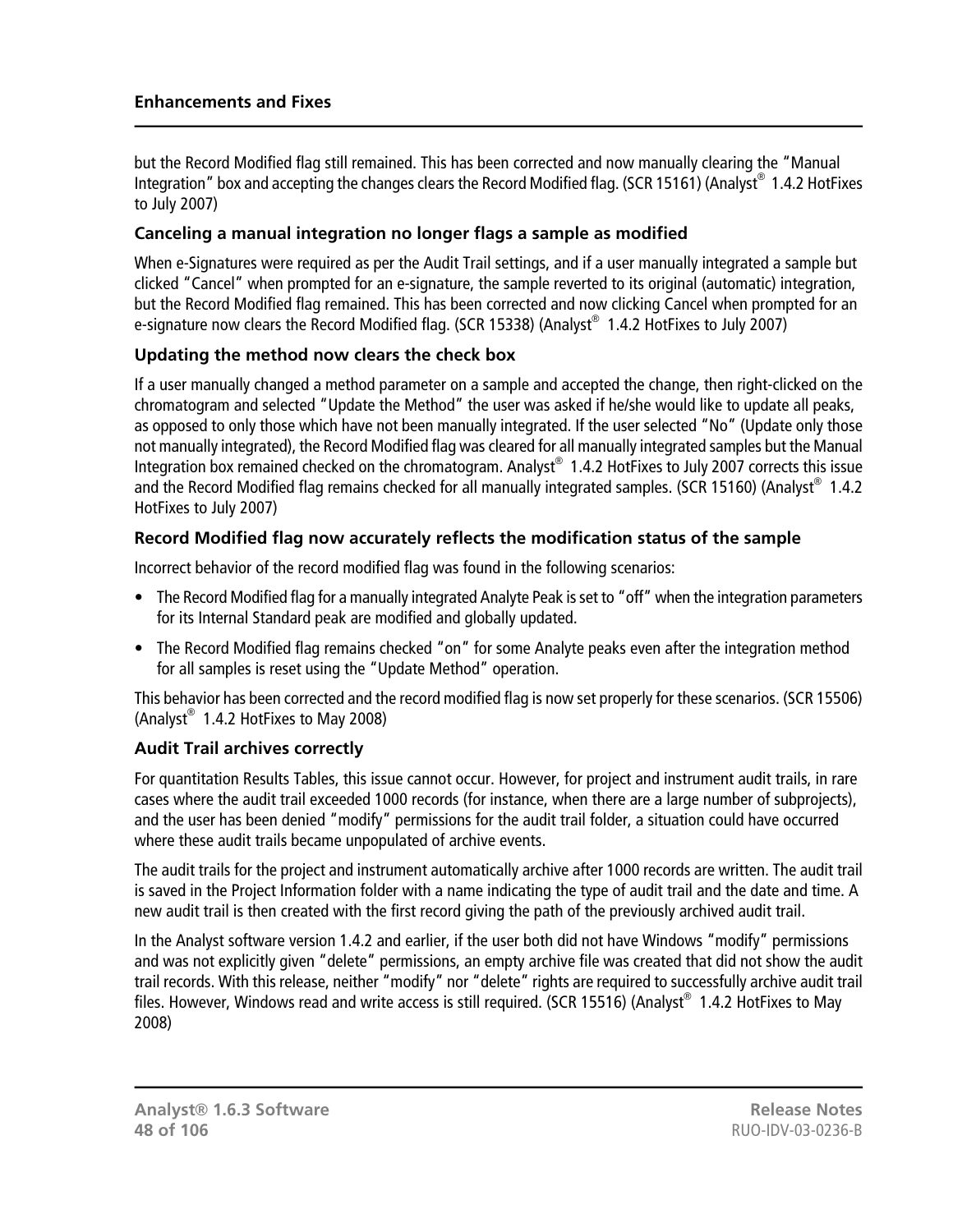# **Acquire — Acquisition and Batch Editor**

# *Scheduled* **MRMTM algorithm now available**

*Scheduled* MRM algorithm provides the ability to monitor up to a thousand potential analytes in a single chromatographic run. This can be accomplished by supplying a list of MRM transitions and their corresponding retention times and compound IDs, a time window, and a target or desired cycle time such that the system can automatically acquire only the necessary MRM transitions at any given time during a run. On QTRAP® instruments, this method can service screening applications with triple quadrupole MRM selectivity and LIT MS/MS simultaneously by focusing on only a few analytes at a time, allowing extra time for MS/MS scans.

The *Scheduled* MRM algorithm functionality can also be used in an Information Dependent Acquisition (IDA) experiment to maximize screening and confirmation capabilities.

# **DBS (Dynamic Background Subtraction™) functionality now fully integrated**

DBS functionality improves the ability of the mass spectrometer to find more analytes in a chromatographic run while using IDA. By subtracting predicted analyte signal from the analyte(s) of focus during the course of an IDA run, DBS dynamically filters new analytes from the background noise. This functionality is now fully integrated into the software as a check box on the First Level Criteria tab of an IDA experiment.

# **Methods for Agilent 1100 devices are compatible with Agilent 1200 devices**

Methods created with an Agilent 1100 stack will now open or run when a functionally equivalent Agilent 1200 stack is configured. For example, if the 1100 method contained an isocratic pump and wellplate autosampler, this method did not open or run when connected to a 1200 isocratic pump and 1200 wellplate autosampler. Upon installation of this release, users who have created methods on their Agilent 1100 stack are able to use them on a functionally equivalent Agilent 1200 stack without having to recreate the methods. [Please note that the Agilent 1200 highpressure devices (G1312 B pump, G1367C autosampler, G1316 C column oven) are not considered functionally equivalent to any Agilent 1100 device. Therefore, a user will still not be able to use their 1100 methods when a 1200 high-pressure device is configured.] (SCR 15141) (Analyst $^\circledast$  1.4.2 HotFixes to November 2006)

**Note:** The information for Agilent 1100 devices which is available in the Help is also valid for Agilent 1200 devices.

# **Delay times now properly applied**

When a method was created with a delay time greater than 30 seconds and was run in a batch, the delay times were occasionally longer or shorter than what was specified. This issue has been resolved. Acquisition Delay Times now reflect the times specified in the method. (SCR 15142) (Analyst<sup>®</sup> 1.4.2 HotFixes to November 2006)

#### **Improved data capacity**

To accommodate the larger data size introduced by the *Scheduled* MRM algorithm functionality, .wiff data file compression has been introduced. As a result, the data capacity of files is now improved.

# **Dynamic Fill Time (DFT) improvements**

Improvements have been made to the DFT to better control the number of ions in the linear ion trap. This can result in improved spectral quality.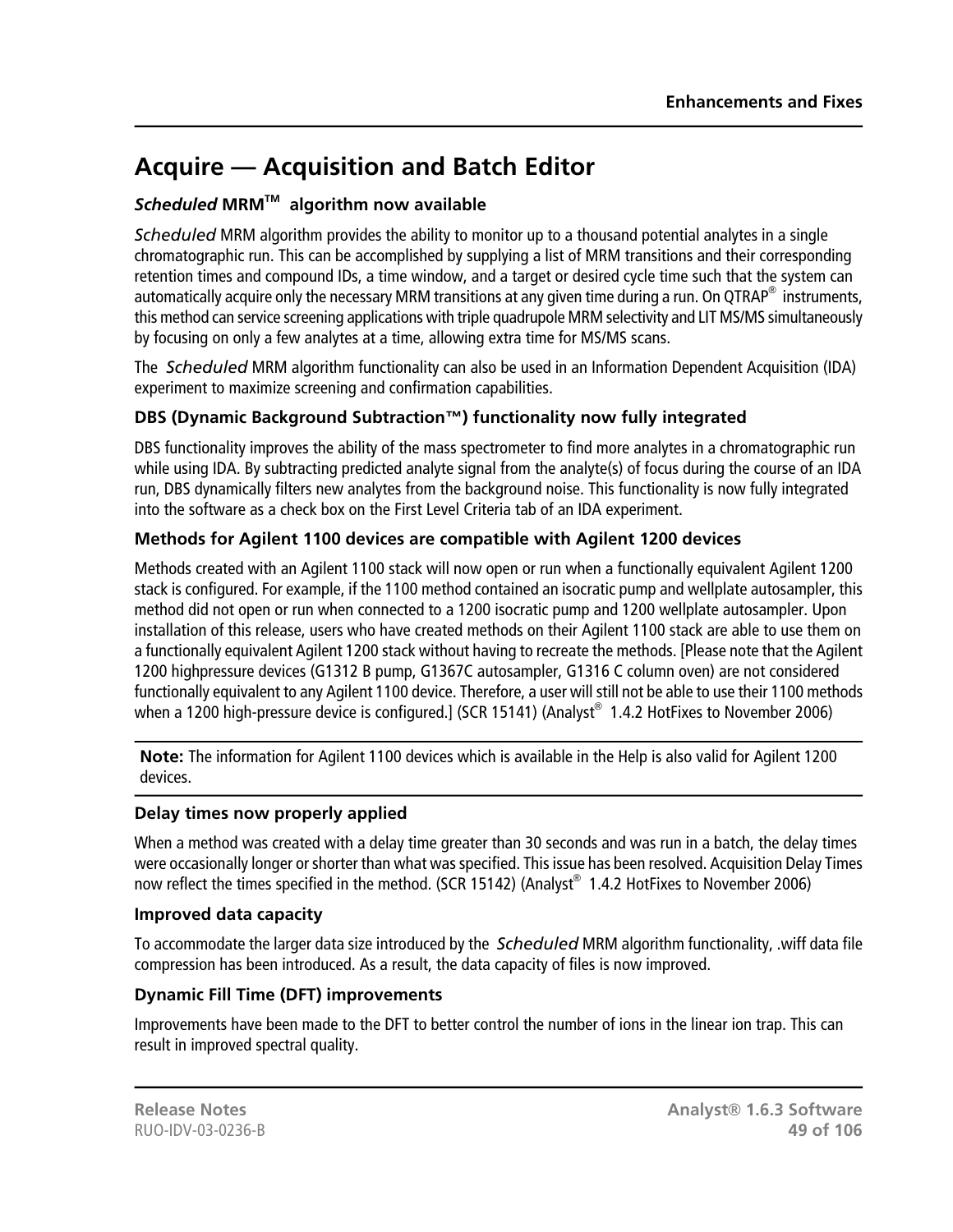## **QTRAP data available for EPI scans in IDA methods**

In a small number of cases, an issue was observed on the QTRAP<sup>®</sup> series of instruments involving Enhanced Product Ion (EPI) scans in IDA methods occasionally failing to fragment the parent ion. Analyst® 1.4.2 HotFixes to July 2007 resolves this issue and EPI scans in IDA methods will collect data properly. (SCR 15360, SCR 15298) (Analyst® 1.4.2 HotFixes to July 2007)

# **Tune and Calibrate**

#### **Tune enhancements**

A fully automated Instrument Optimization tuning function, formerly offered as a script called "AutoTune" has been fully integrated into the Analyst® 1.5 or later software. The instrument optimization feature automatically tunes your instrument for you in minutes, saving time and effort formerly used in the mass calibration process. Because Instrument Optimization includes the optimization of the resolution of the instrument, Resolution Optimization has been removed from the Tune and Calibrate module. In addition, Quantitative Optimization has been renamed Compound Optimization and the Tune mode as a whole has been renamed Tune and Calibrate.

# **Explore**

#### **XIC no longer shows empty graphs**

In rare cases, selecting the XIC in Explorer could result in an empty graph. The HotFix corrects this issue, and the XIC shows the appropriate data. (SCR 15198) (Analyst® 1.4.2 HotFixes to November 2006)

# **Quantitate**

Several updates have been made to the peak integration in the Analyst $^{\circledast}$  1.5 software. These updates have been made with the following principles in mind:

- Updates apply to the IntelliQuan peak integration mode; that is, the IQA and MQII algorithms. The Analyst Classic peak integration mode remains unaffected.
- The updates are well-documented in the software; quantitative results that use the updated algorithms are labeled IQA II and MQ III in the Results Table.
- Previous Results Tables (created in versions of the Analyst software earlier than version1.5) will continue to use the non-updated peak integration in the Analyst 1.5 and later software (as opposed to the updated IQA II and MQ III). This is true even if such Results Tables are opened with the Analyst 1.5 and later software, modified and re-saved. To use the new algorithms, create a new Results Table from scratch.
- All new Results Tables in IntelliQuan peak integration mode are created using the updated IQA II and MQ III algorithms.

A full technical explanation of the changes is included in *[Technical Information Regarding Integration](#page-103-0) [on page 104](#page-103-0)*.

For faster review of peaks in Quantitation mode, a measure has been added to indicate the quality of integration of peaks. This new feature is available through the addition of two new columns in the Results Table named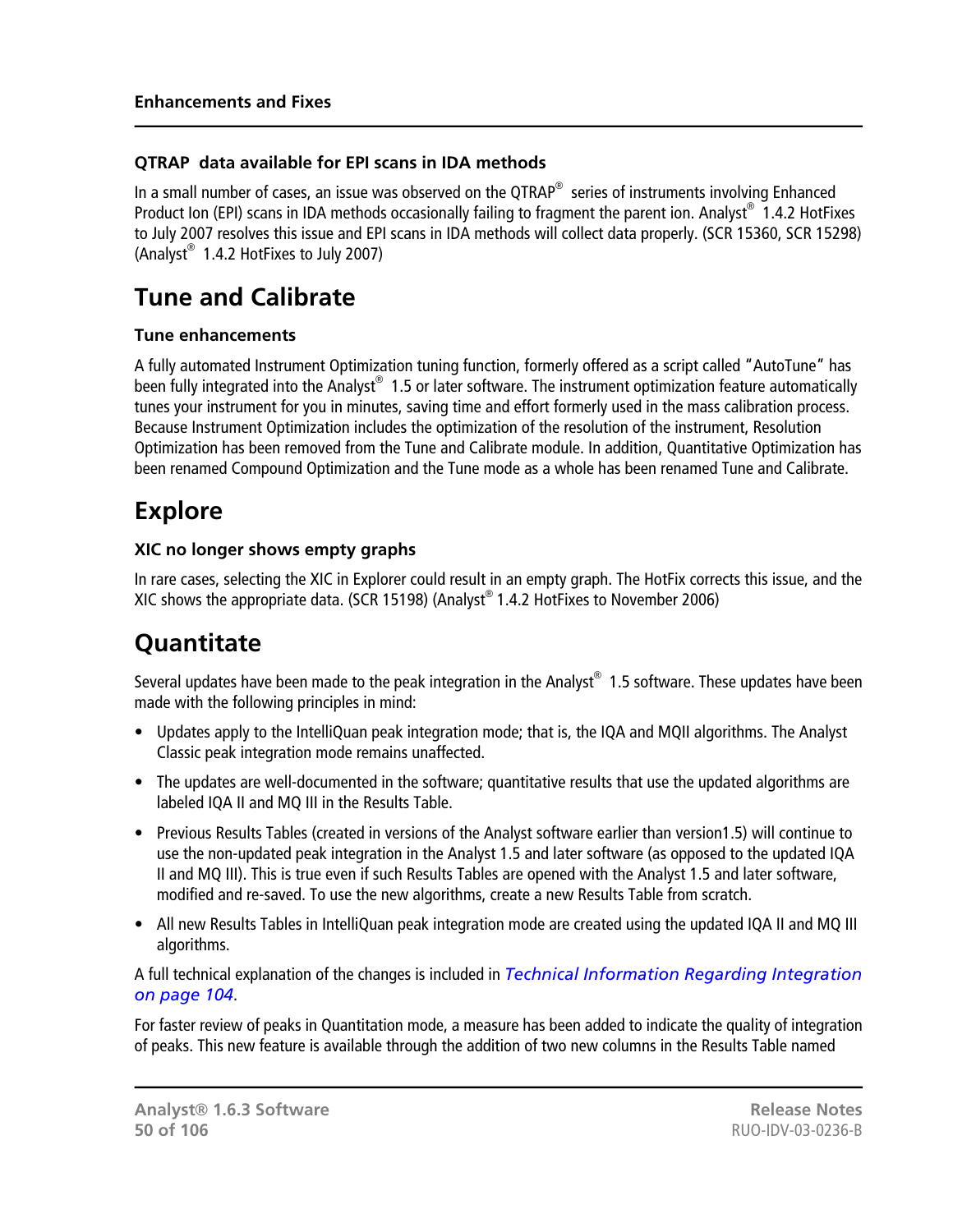"Analyst Integration Quality" and "IS Integration Quality". Values closer to 1 indicate well-integrated peaks and values closer to 0 indicate that the peak is not well-integrated. This indicator makes reviewing manual peaks easier because operators can focus on the lower values to guide manual review of substandard peaks.

### **Quantitation Optimization above mass 998 is successful**

When the Quantitation Optimization wizard was run on an API 5000 instrument (or in API 5000 system simulation mode) with a mass above 998 resulted in the message: "Quantitation Optimization Failed", followed by an "Unspecified Error" window. This issue is now fixed and optimization proceeds correctly. (SCR 14889) (Analyst® 1.4.2 HotFixes to November 2006)

### **Results Table Saving action logged in audit trail during QA Review\***

When a user assigned the QA Reviewer role opened a Results Table and then attempted to close it, they were prompted "Do you want to add an annotation about your QA Review to the audit trail for this results table? Yes / No / Cancel". Even if the user selected "No" they were prompted for an e-signature and a saving action was logged in the Audit Trail. With this release, there is no prompt for an e-signature, and no saving action is logged unless an annotation is added. (SCR 14911) (Analyst® 1.4.2 HotFixes to November 2006)

### **Results Tables deleted on overwrite now logged in the Audit Trail\***

With a Results Table active, a user could click File > Save As, and choose to overwrite an existing table. If the auditing capabilities were enabled, the user was prompted to input a reason for this action. Selecting "Cancel" at this point resulted in the deletion of the existing Results Table. No action was logged in the Audit Trail. After installing this release, the existing Results Table is neither deleted nor modified in the case described above. (SCR 15081) (Analyst® 1.4.2 HotFixes to November 2006)

\*These actions require that the Audit Trail is set to record the described actions.

#### **Discrepancy Between Results Table and Chromatogram is now corrected**

If a user built a Results Table based on samples that were still being acquired, the Analyst software built the Results Table based on the information available at the time. This could lead to the Results Table showing results that did not agree with the associated chromatograms as shown in the Peak Review window. The Analyst software did not automatically update the Results Table after acquisition is complete.

Following installation of this release, when a user runs the Quantitation Wizard, samples which are in the process of being acquired will not be displayed in the wizard. This prevents users from selecting them and potentially generating incorrect results. If a user runs the Quantitation Wizard during acquisition, he/she will need to build a new Results Table or manually add the samples to the Results Table after the acquisition has completed in order to include samples which were not added because they were still being acquired at the time of the table's creation.  $(SCR 12842)$  (Analyst® 1.4.2 HotFixes to July 2007)

#### **Area discrepancy between the Results Table and peak review is now fixed**

In the Quantitation module, in rare cases, small discrepancies were reported between the Results Table peak area and the peak review peak area. In sites that reported experiencing the issue, fewer than 1 in 2000 integrations were affected. The issue has been addressed. Refer to *[Technical Information Regarding Integration on](#page-103-0) [page 104](#page-103-0)*. (SCR 15517) (Analyst® 1.4.2 HotFixes to May 2008)

#### **Smoothing Value on reports is now printed**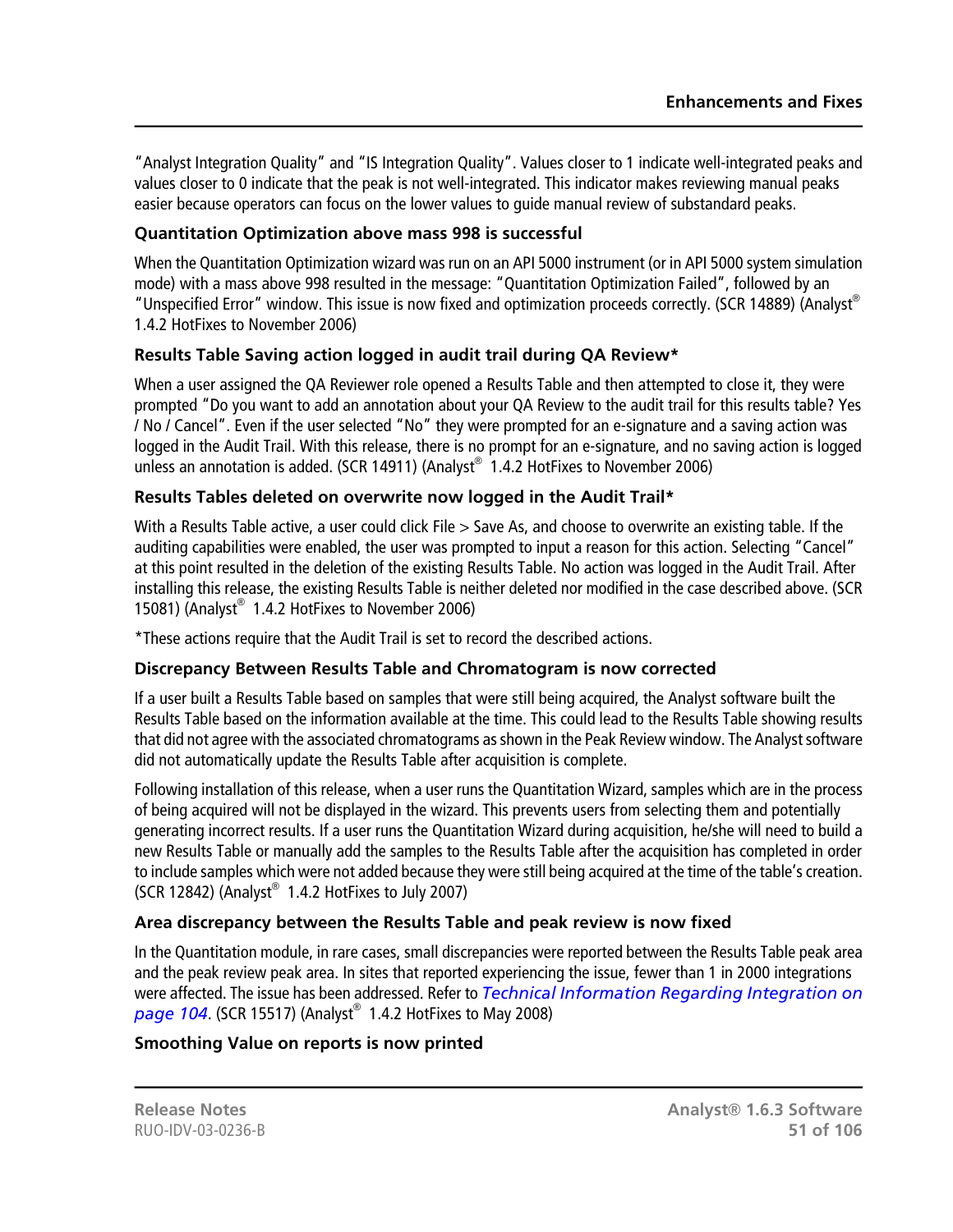When a Quantitation report was printed for a manually integrated report, the smoothing value used was not printed on the report. This has been corrected and the smoothing value used is now shown. (SCR 14974) (Analyst® 1.4.2 HotFixes to July 2007)

#### **Quantitation Parameters prints correctly when using IntelliQuan**

When printing a Quantitation report for which the Integration Algorithm was set to IntelliQuan, the Integration Parameters shown on the report was actually the settings for the Analyst Classic Algorithm. This issue is fixed and now IntelliQuan reports will properly show the integration parameters used. (SCR 14340) (Analyst $^\circledR$  1.4.2 HotFixes to July 2007)

# **Peripheral Devices**

The Analyst $^{\circledast}$  1.5 software provides additional support for the following:

- Autosampler layout database for the Spark Holland Alias autosampler controlled through the Analyst Access Object (AAO) interface. (SCR 15523)
- Autosampler layout database for the Agilent autosampler AS G1367C Hip-ALS SL.
- Agilent DAD 1315D. (ST 17089)

### **Support for the following Shimadzu LC-20A Prominence devices:**

- Controllers: CBM-20A
- CBM-20A Lite
- Pumps: LC-20AT
- LC-20AD
- LC-20AB
- Detectors: SPD-20A
- SPD-20AV
- RID-10A
- RF-10A
- RF-10Axl
- AutoSamplers: SIL-20A
- SIL-20AC
- Rack Charger
- Ovens: CTO-20A
- CTO-20AC

(SCR 14795, SCR 15282) (Analyst® 1.4.2 HotFixes to November 2006)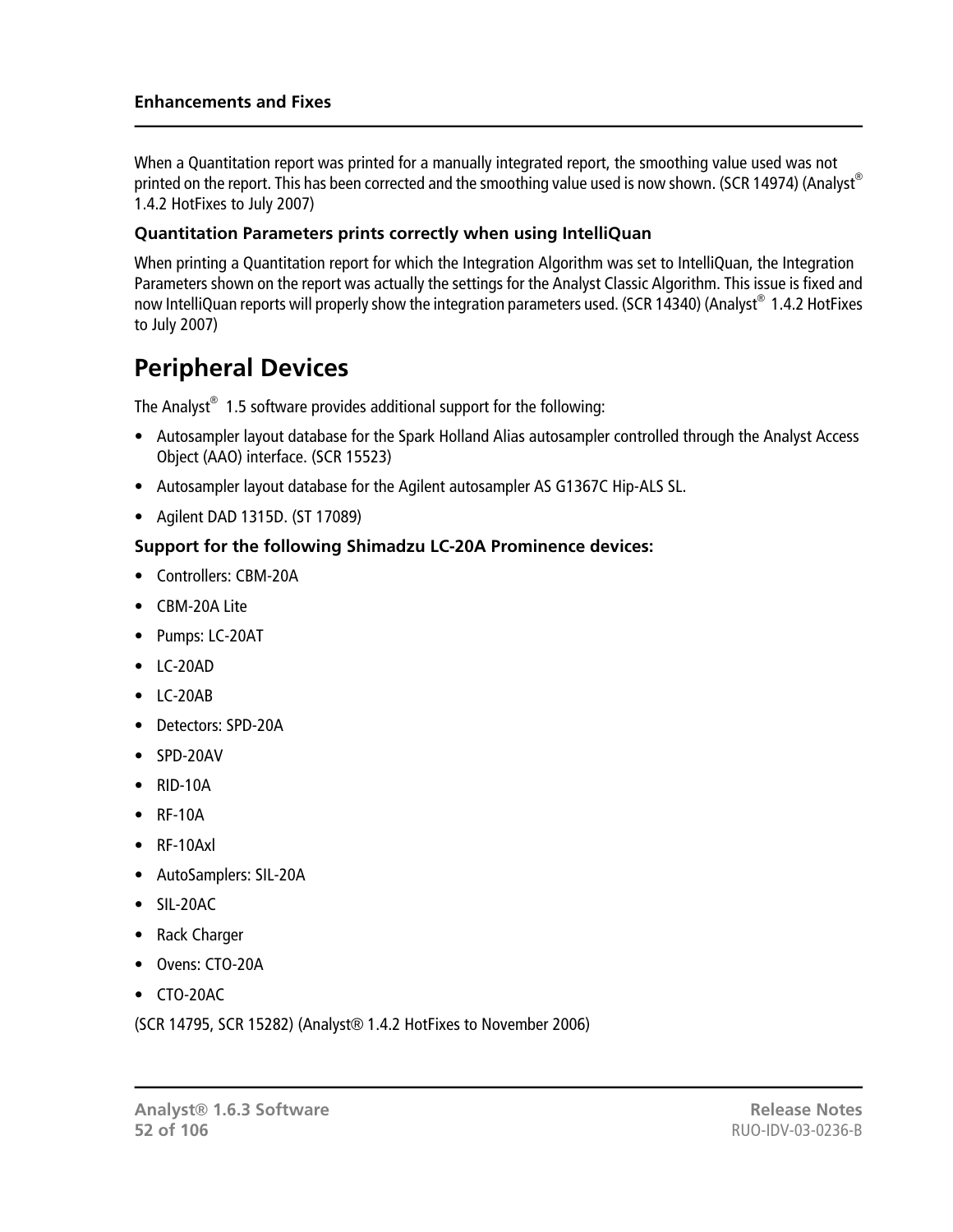# **Support for Agilent 1200 DAD is now included**

Support for the Agilent 1200 G1315 D Diode Array Detector. (SCR 15296) (Analyst® 1.4.2 Patch for Agilent 1200 G1315 D DAD)

# **Shimadzu FIA Quantitation Optimization Isocratic Method now recognized**

Following the installation of Analyst® 1.4.2 HotFixes to July 2007, attempting to perform FIA Quantitative Optimization with Shimadzu devices configured natively within the Analyst software caused a message to appear informing the user that an isocratic method was needed. This occurred even when an isocratic method was provided. This issue is resolved and users can once again use Shimadzu devices to perform FIA Quantitative Optimization. (SCR 15516) (Analyst® 1.4.2 HotFixes to May 2008)

# **Other**

# **Displaying File Information might have caused Analyst® software to stop responding**

In a rare number of instances, displaying the File Information for certain files caused the Analyst software to stop responding. This issue has been fixed. (SCR 15195) (Analyst® 1.4.2 HotFixes to November 2006)

# **The list of devices contained in an Analyst method is now returned**

Program level access to Analyst method components (through use of the Analyst software SDK) would not return the list of devices contained in the Analyst software method. This issue is fixed and the full list of devices in a method is returned. (SCR 15240) (Analyst® 1.4.2 HotFixes to November 2006)

# **AAO batch acquisition error**

LC and other peripheral device vendors (excluding Agilent, Shimadzu, and CTC) use the Analyst Acquisition Object (AAO) interface to run their device drivers. When running long batches with a driver using the AAO, the batches intermittently fail. This issue has been fixed. (SCR 14842) (AAO Development Kit for Analyst® 1.4.2 HotFixes to November 2006)

#### **Calling ConfigureBatch() in AAO with more than one template mass range caused issue with column names**

When using the AAO, the ConfigureBatch() command would result in erroneous column names being used if more than one template mass range was specified. This has been corrected with this release and calling ConfigureBatch() with more than one template mass range now results in the proper column names being created. (SCR 15187) (AAO Development Kit for Analyst® 1.4.2 HotFixes to November 2006)

#### **Quantitation method reference included in .wiff files acquired by submitting batch through AAO**

When submitting a batch through the Analyst software, a reference to the Quantitation Method used in the batch is created in the .wiff file. However, when submitting a batch via AAO, the reference to the Quantitation method was missing from the resulting .wiff file. This error has been corrected in the HotFixes to November 2006, and now batches submitted via AAO which contain a reference to a Quantitation Method will have the Quantitation Method included in the resulting .wiff file. (SCR 15169) (AAO Development Kit for Analyst® 1.4.2 HotFixes to November 2006)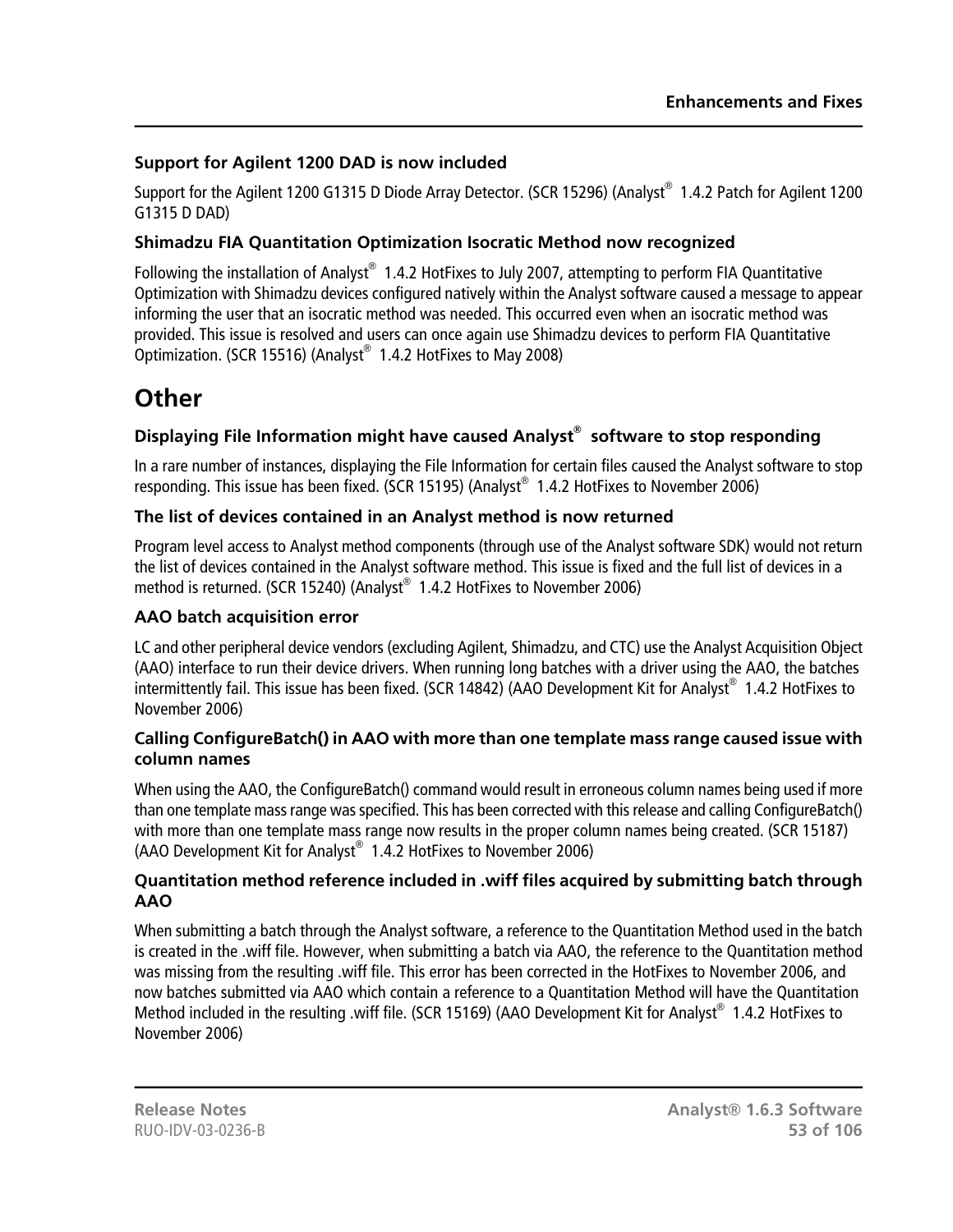### **Added AAO event to notify client of change in the Analyst software project**

When a new active project is selected within Analyst software, a new ProjectChange event containing the name of the newly selected project is fired from AAO, allowing the client application to be programmatically synchronized. (SCR 12965) (AAO Development Kit for Analyst® 1.4.2 HotFixes to November 2006)

#### **Added AAO event to notify client of changes to Analyst software method file**

In the Analyst software, on saving of a method file containing the AAO client application method, a new MethodRequested event is fired from AAO to notify the application of the save. The client application can then respond by calling a new method IAAO\_Method::SendXMLMethodData() with the latest XML method data corresponding to the Analyst software method, which will then be passed back into the Analyst software and then saved into the method file, ensuring the methods in the Analyst software and in the client application are synchronized. (SCR 12963) (AAO Development Kit for Analyst® 1.4.2 HotFixes to November 2006)

### **Added ability to store Analog Detector information to Analyst software data file**

DAD (Diode Array Detector) and ADC (Analog-to-Digital Converter) data acquired from peripheral devices controlled by AAO client applications can now be stored in real-time into the Analyst software .wiff data file via interface methods in IAAO\_Acquire. (SCR 12958) (AAO Development Kit for Analyst® 1.4.2 HotFixes to November 2006)

## **Support for ADC Card PCI-6289 and NI-DAQmx 8.3**

The Analyst software now supports the National Instruments PCI- 6289 ADC card as well as NIDAQmx driver version 8.3. The new driver is required for the new ADC card, but also supports the existing model PCI-6032E. Therefore, this driver change will be transparent to the user, and will not affect any existing functionality. (SCR 15442) (Analyst® 1.4.2 HotFixes to July 2007)

**Note:** The existing driver for the ADC Card must be replaced if this release is installed on a PC where an ADC Card is currently installed.

# **Quantitation Optimization for AAO applications**

Previously, Quantitative Optimization (Infusion) could not be performed with AAO-controlled devices, as the mass spectrometer would wait indefinitely for an injection to take place. This has been resolved and the mass spectrometer will no longer wait for an injection as methods are now configured in the NO SYNC mode. As a result, Quantitative Optimization will proceed as expected. (SCR 14921) (Analyst® 1.4.2 HotFixes to July 2007)

#### **FIA Quantitation Optimization for AAO applications**

When performing Quantitative Optimization with FIA, the wizard checks the method for an isocratic LC pump method and if an autosampler is present, will set up the display for the user to pick the rack, sample position, and so forth. With Software Applications using the AAO, this did not work and the wizard thought the method is a mass spectrometer-only method. This is now fixed and support for external AAO applications is implemented. AutoSamplers controlled via AAO can now be configured (including rack/plate/vial selection) during the FIA Quantitative Optimization wizard. (SCR 12956) (Analyst® 1.4.2 HotFixes to July 2007)

#### **Manual Tune now works with AAO controlled devices**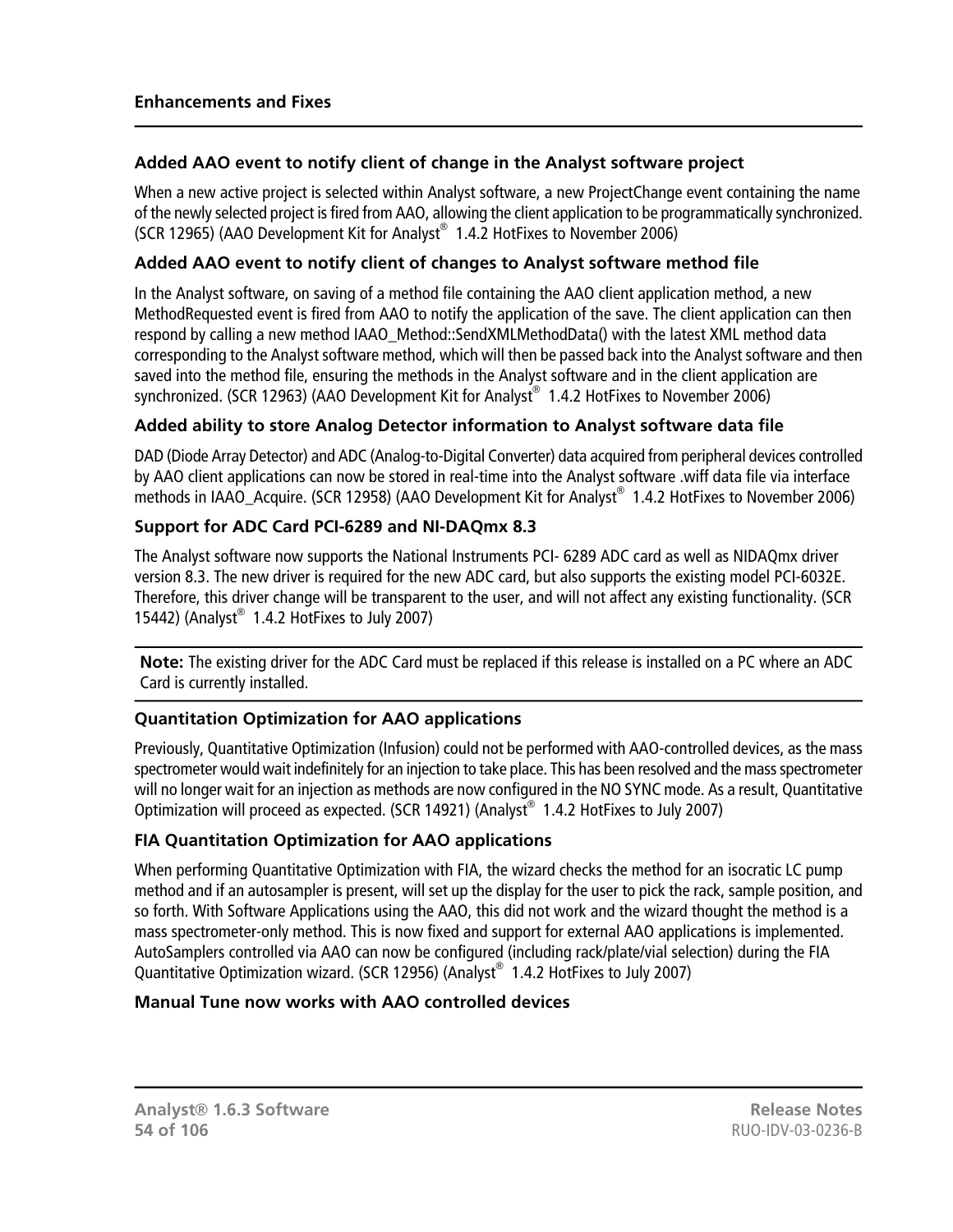Previously, during manual tune the user was not allowed to build methods for devices controlled by the AAO. This has been corrected and LC Pumps controlled via AAO can now be used to build a method as part of the Analyst software manual tune operation. (SCR 12977) (Analyst® 1.4.2 HotFixes to July 2007)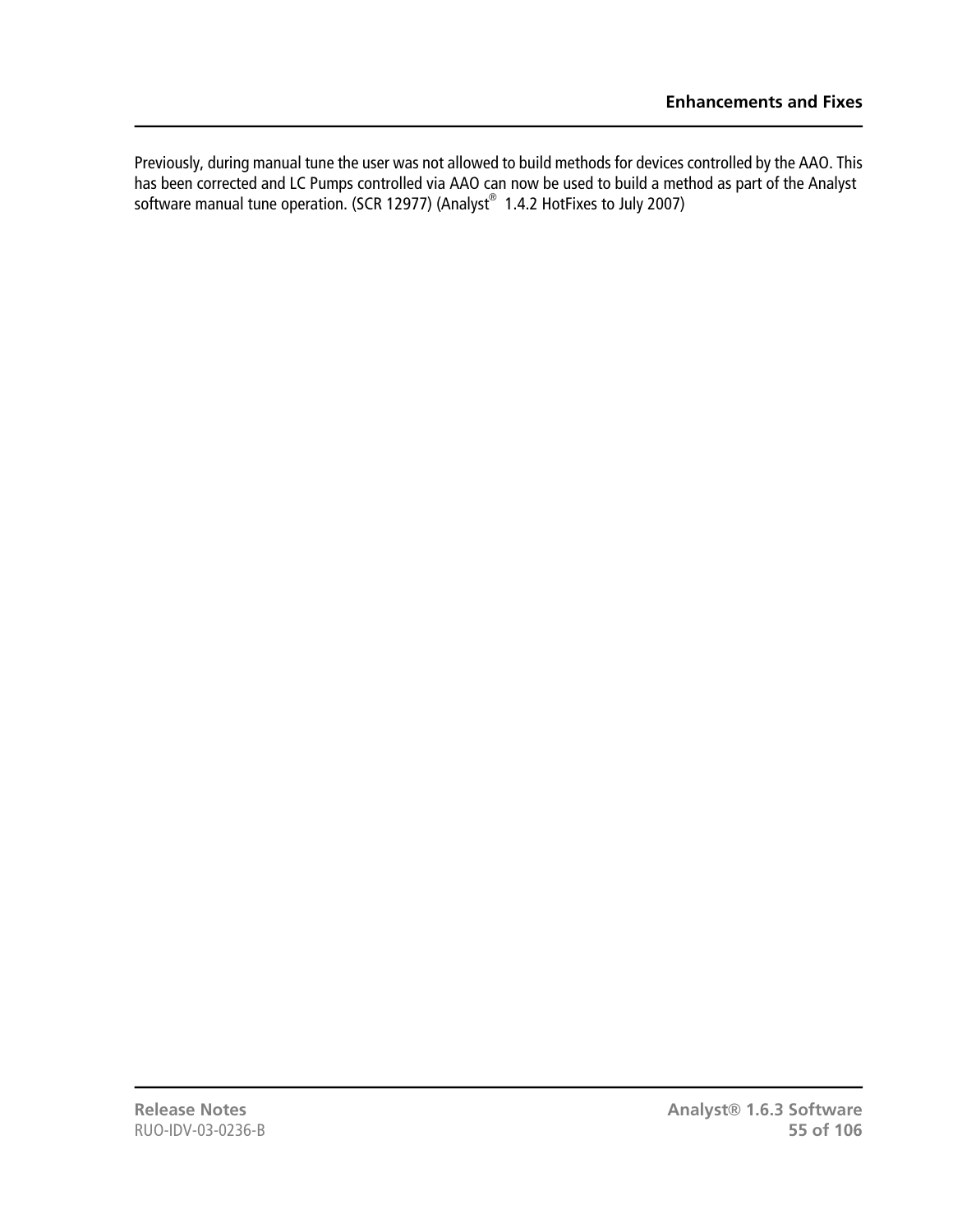# **Notes on Use, Known Issues, and Limitations**

The following is a list of known issues, limitations, and important notes on using the software. Suggested workarounds, where appropriate, are included. If you find additional issues or limitations with the Analyst $^{\circ}\,$  1.6.3 software in addition to those listed, visit [sciex.com/support.](http://sciex.com/support)

In general, if the Analyst software is not responding, then restarting the software might resolve the issue. If this does not work, restart the computer to make sure that the Analyst Service software and device drivers restart.

# **Guidance for Antivirus and Backup Software**

While it is a widely acknowledged good practice to employ antivirus and backup software, these applications might interfere with the real-time nature of the Analyst software. Some antivirus and backup applications are configured by default to automatically scan and archive a file immediately after creation. Because the Analyst software can perform multiple writes to a single data file during an acquisition sequence, it is important to disable these real-time features to prevent the antivirus or backup software from locking the data file while it is still needed by the Analyst software application. Many widely-used applications can be configured to either disable real-time protection, or ignore certain file-types (for example, .rdb, .wiff and .wiff.scan files). Failure to do so might result in either failed acquisitions or acquisitions that take longer to complete than expected.

In general, the antivirus or backup software on the Analyst software acquisition workstations should be configured in a manner that will disable real-time scanning and archiving of files in the Analyst Data folder. For example, when configuring the Symantec Endpoint software, the following settings have been found to increase performance during data acquisition:

- Antivirus and Antispyware Protection > File System Auto-Protect > File Types: Choose "Selected" and then make sure that the Extensions list does not contain .wiff, .wiff.scan, or .rdb file extensions.
- Antivirus and Antispyware Protection > File System Auto-Protect > File Types > Advanced > Scan files when: Scan when a file is modified.

For instructions on how to best configure your particular antivirus or backup software, contact your antivirus or backup software provider.

# **Guidance on File Encryption**

When using software to encrypt the contents of your hard drive, make sure that the Analyst Data folder is not encrypted. Failure to do so might result in failed acquisitions or corrupted data files.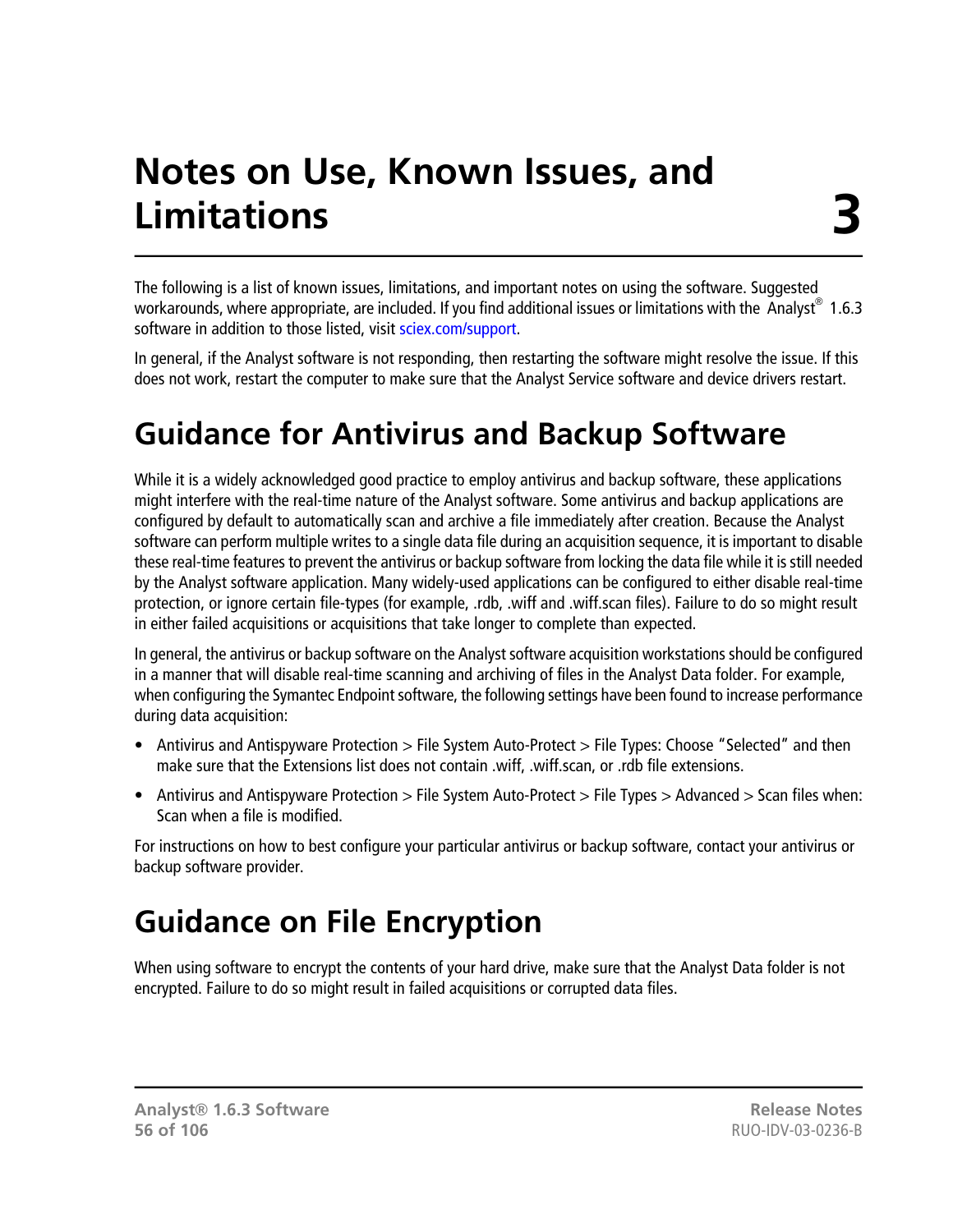# **Notes on Use**

# **Convert Methods Script**

Converting methods from High Mass mode to Low Mass mode is not supported. And you cannot convert a method with a mass above the mass range limit of the mass spectrometer in the active hardware profile.

### **Use either the UPN or SAM format to log into the Analyst® software if domain name is not listed on logon screen**

If you are using the Analyst software in the Mixed security mode, then log into the Analyst software using either the UPN (username@company.com) or the SAM (domain\username) format if the domain name is not listed on the logon screen.

# **Features no longer available in the Analyst 1.6.3 software**

The Express View feature is no longer available in the Analyst 1.6.3 software.

The Make Subset functionality is no longer available in the Analyst 1.6.3 software.

The Make Subset Script is no longer provided with the Analyst 1.6.3 software. Previously released versions of the Make Subset script should not be used with the Analyst 1.6.3 software.

# **ExionLCTM Series**

# **For ExionLCTM methods, the default pump stop time is longer than the default MS stop time.**

When the ExionLC pump is being used and an acquisition method is created in the Analyst $^{\circledast}$  software, ExionLC pump has a default Stop Time of 10 minutes and the Analyst software MS method is 5 minutes. The ExionLC method stop time must be adjusted to be equal to or shorter than the MS method.

# **Acquisition will stop if Missing Vials are detected with ExionLC autosamplers**

Within the **Queue Options** window (Tools > Settings > Queue Options), users are able to select ordeselect the option **Fail whole batch in case of missing vial**. However, with ExionLC autosamplers, the batch will be failed when a missing vial is encountered, whether or not this option is set. The failed sample will include an error message stating that a missing vial was encountered.

# **ExionLC devices that are started manually must be manually stopped**

If the user manually starts an ExionLC pump or an ExionLC column oven from the **Sciex LC Controller status**

dialog (double-click  $\frac{d^2}{dx}$  on the Status bar in the Analyst software), these devices remain on even after the hardware profile containing these devices is deactivated. The user might think that the devices are switched off. This could lead to the mobile phase running out and the column being dried out. If the ExionLC devices are started manually, then they must be switched off manually.

# **The ExionLC 100 system is switched off when it is put in the standby mode**

The ExionLC 100 LC system switches off, when the Analyst software puts the ExionLC devices in standby mode either when the user clicks on the Standby button or after the batch finished and reached the idle time specified in the Queue Options. This happens only with ExionLC 100 system. The hardware profile might still be activated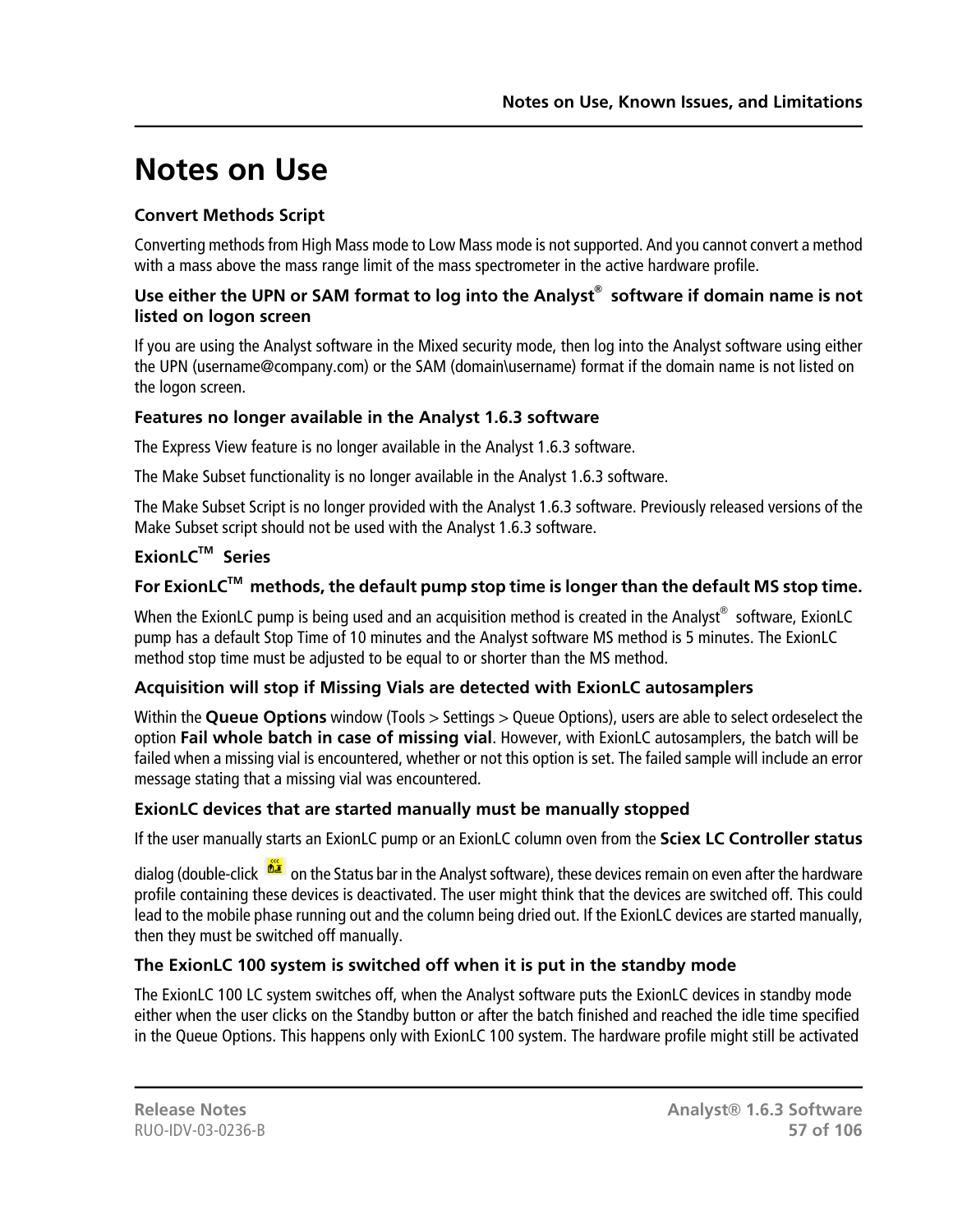during this time. To start the ExionLC 100 system, manually switch on the system again either from the **Sciex LC Controller status** dialog or from the LC system front panel.

# **Audit Trail**

#### **Some audit Trail records are not shown when Audit Trail contains special characters**

If the Audit Trail contains a record with non-English characters, any record that was stored in the Audit Trail prior that record will not show. In this scenario, contact SCIEX support at [sciex.com/support](http://sciex.com/support) for assistance. (AN-371)

#### **Audit trail wrongly records that the Analyst Classic algorithm parameters changed when in fact the MQ III algorithm parameters were changed**

When the MQ III algorithm is used for processing data, the audit trail wrongly records that Analyst Classic algorithm parameters, such as Area threshold and Noise threshold, were changed. This does not affect the data in any way. MQ III was used to process the data. (AN-403)

### **Analyst® software use in an RDP (Remote Desktop Protocol) Environment (that is Citrix)**

We do not recommend that you access the Analyst software using RDP. Users who access the Analyst software using RDP are logged in the Analyst software audit trail. Any subsequent users who log in to the Analyst software at a workstation that is running RDP will be recorded in the audit trail using the credentials of the first user.

#### **Special characters fix**

Although audit trail entries occurring after the installation of the Analyst 1.5 software appear properly, this release does not address those entries made by prior versions of the Analyst software. In some instances, records containing certain special characters not used in the English language (for example, é, ö) are not visible in the audit trail; however, they can still be retrieved by searching or filtering the audit trail by date. (ST 14394)

Some specific special characters will not appear properly even following the installation of the Analyst 1.5.1 software. Audit trail records will display correctly, but these special characters will appear differently in the record. (ST 14394)

For example:

will appear as a box

 $\tilde{N}$  will appear as a G

will appear as a superscript z

Avoid using the above characters in the audit trail.

#### **Wrong audit trail information with manual integration**

The information in the audit trail is incorrect when you choose to revert back to the manual integration results (that is, when Reject Manual Integration is set). It shows Change Reason and E-signature even though they are not set to prompt for input. (SCR 13761)

#### **Audit event deselected unexpectedly**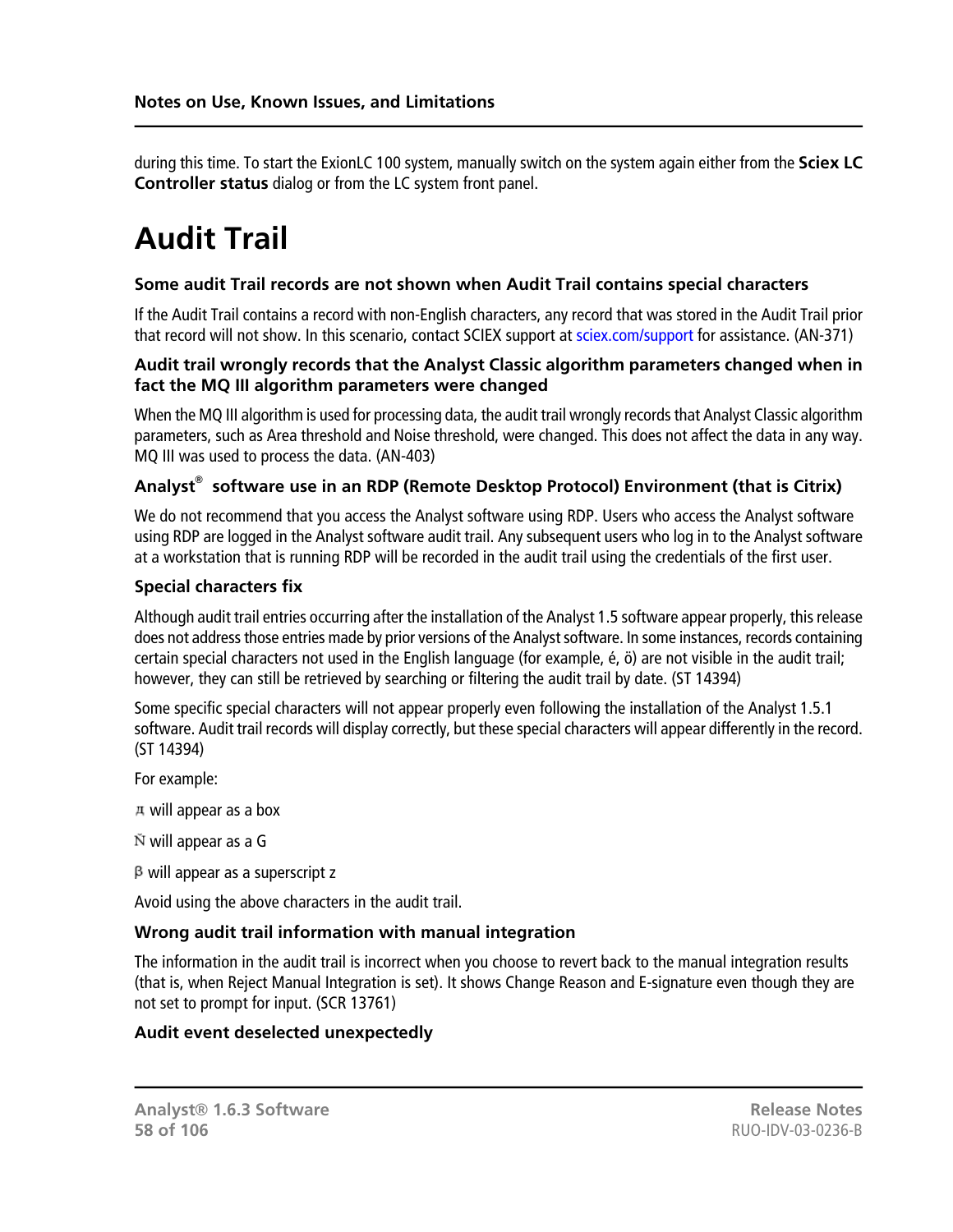In the Audit Map Editor dialog, if you right-click the Audited column and click Fill Down, the Project Settings Have Been Changed and Instrument Settings Have Been Changed Events check boxes might be deselected. Do not use Fill Down over these events. (SCR 14266)

### **Closing the IDA file is not logged as event in the audit trail**

If you close an IDA data file, the event is not logged in the audit trail. (ST 9487)

#### **The Analyst software stops responding when performing print preview**

When you select to print preview an audit trail that has more than 100 records using the All Pages menu option (right-click), the Analyst software might stop responding. You can preview one page at a time using the Current Page menu option instead. (ST 4284)

### **Audit trail printout columns truncated**

When printing the audit trail in both Portrait and Landscape modes, some columns might be truncated. In some cases, this issue might be minimized by printing in Landscape mode. (ST 2261)

### **Wrong module recorded in audit trail**

When you change a Quantitation algorithm to another algorithm, the audit trail incorrectly records the module name as "Build Acquisition Method". (ST 4922)

#### **Error when printing a large audit trail**

Printing the audit trail from the active Results Table ( **Tools > Audit Trail > Show** ) might cause an error if there are more entries in the audit trail than can be printed on a single page. Print audit trails only from within the Audit Trail Manager (Menu Bar: **View > Audit Trail Manager** ). (ST 6374)

#### **Audit events on network server**

When writing audit events to a project residing on a network file server, the audit information will use the network server clock time instead of the local computer time. This is expected behavior. (SCR 12390)

# **Configure**

### **The Analyst® software closes unexpectedly and the Tunedata.tun file is truncated after entering an invalid search range in "Edit Tune Peak Parameters"**

The Analyst software closes unexpectedly after entering an invalid search range in "Edit Tune Peak Parameters" and the Tunedata.tun file size gets truncated. The reference table is cleared. If this occurs, restore a previously backed up Tunedata.tun file. (AN-497)

# **Configure — Administration/Security**

**Error messages are generated when the screen is locked or unlocked and during auto logout in Mixed Mode security**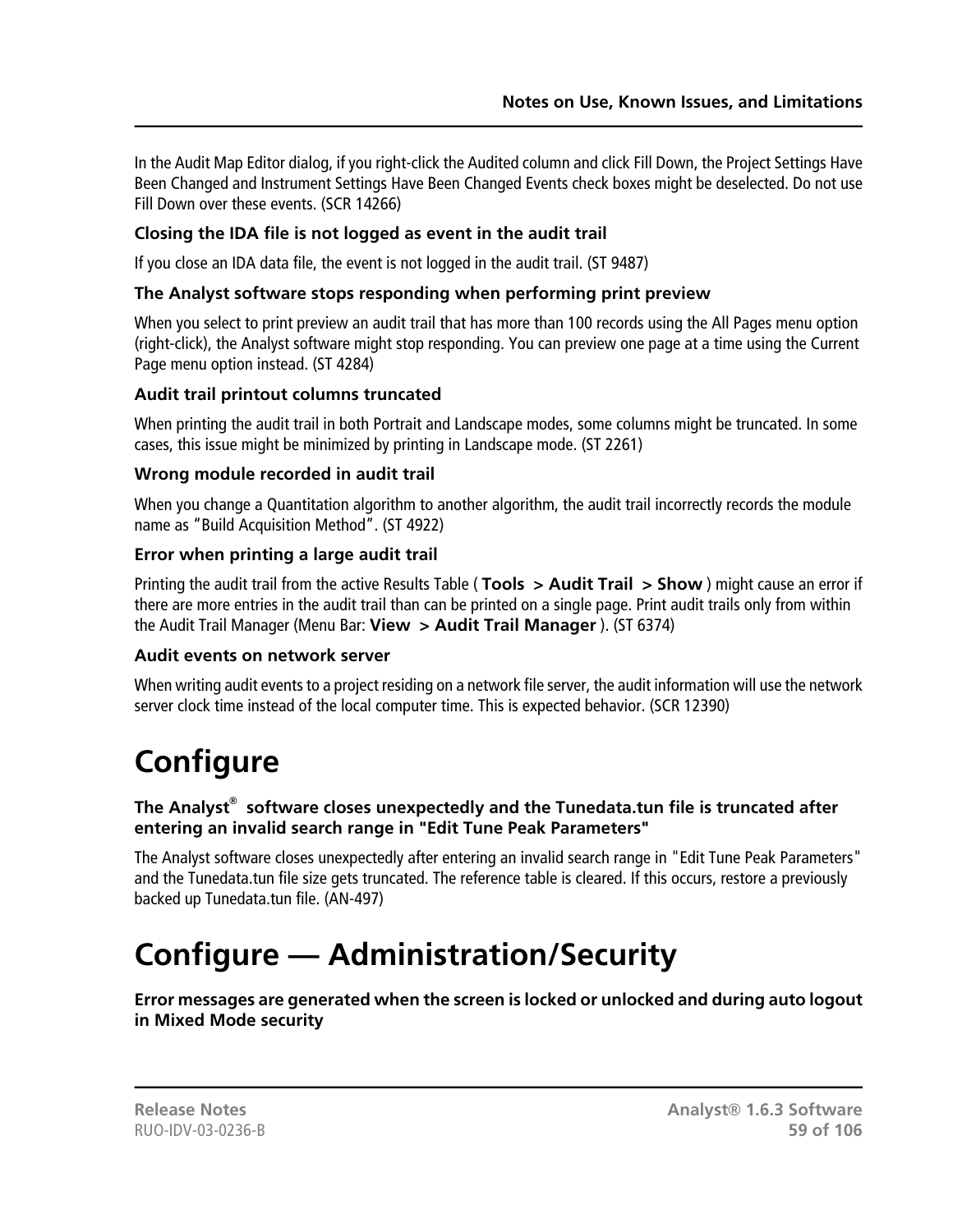In Mixed mode security, when locking or unlocking the screen or during auto logout, the Analyst $^\circledast$  software generates an error message repeatedly. When the screen is unlocked by an Administrator or Supervisor user, the same error message is shown, but the screen is unlocked. The same error message is shown when the Analyst software logs out the current user after the time specified for the Auto Logout option has elapsed. (AN-427)

#### **Usernames should not contain spaces**

While Windows supports the use of usernames containing spaces, the Analyst software does not. When in Mixed Mode security, if a user attempts to log into the software with a username containing a space, the Analyst software will show an error and fail the login. (AN-50)

#### **Managing Windows operating system file permissions**

To use the Analyst software to manage Windows operating system file permissions, give the Analyst software Administrator software change permission rights for the project folders. This includes any network-based project folders.

#### **Stopping the AnalystService**

Only local administrator group members are allowed to stop the Analyst Service (the Acquisition part of the Analyst software). If other users need to stop the service, see the Microsoft Management Console for configuration instructions. Alternatively, users can restart the computer.

#### **Method editor access**

You must have read and write permissions for the Project Information folder to access the method editor. If you have read-only permission and try to open the method editor, the system might stop responding. (SCR 8037)

#### **Mapped network drives might not be visible in Mixed Mode**

When setting the Root Directory in the Analyst software Mixed Mode security environment, the Browse for Folder dialog does not always show the mapped network drives. Use the computer name in the UNC (Universal Naming Convention) format (\\computer name\drive name) instead of the mapped letter. (SCR 11094)

#### **The Analyst software does not start if you have no file permissions**

You cannot start the Analyst software if the root directory is set to a network drive for which you have no file permissions set. If the person trying to log on is an Administrator, the Analyst software prompts for an alternate root directory. (ST 9836)

#### **Screen lock wait time incorrect in the audit trail**

In the audit trail data, the wait time recorded for the Screen Lock in the Security Configuration is incorrect. There is also no audit record created when the Wait time for the Screen Lock and Auto Logout fields are modified. (SCR 12935)

#### **Issue deleting user-defined role**

Before deleting a user-defined role, remove all users assigned to this role. If you do not remove users, the results might not appear properly.

#### **Unlocking the Analyst software using the UPN name format**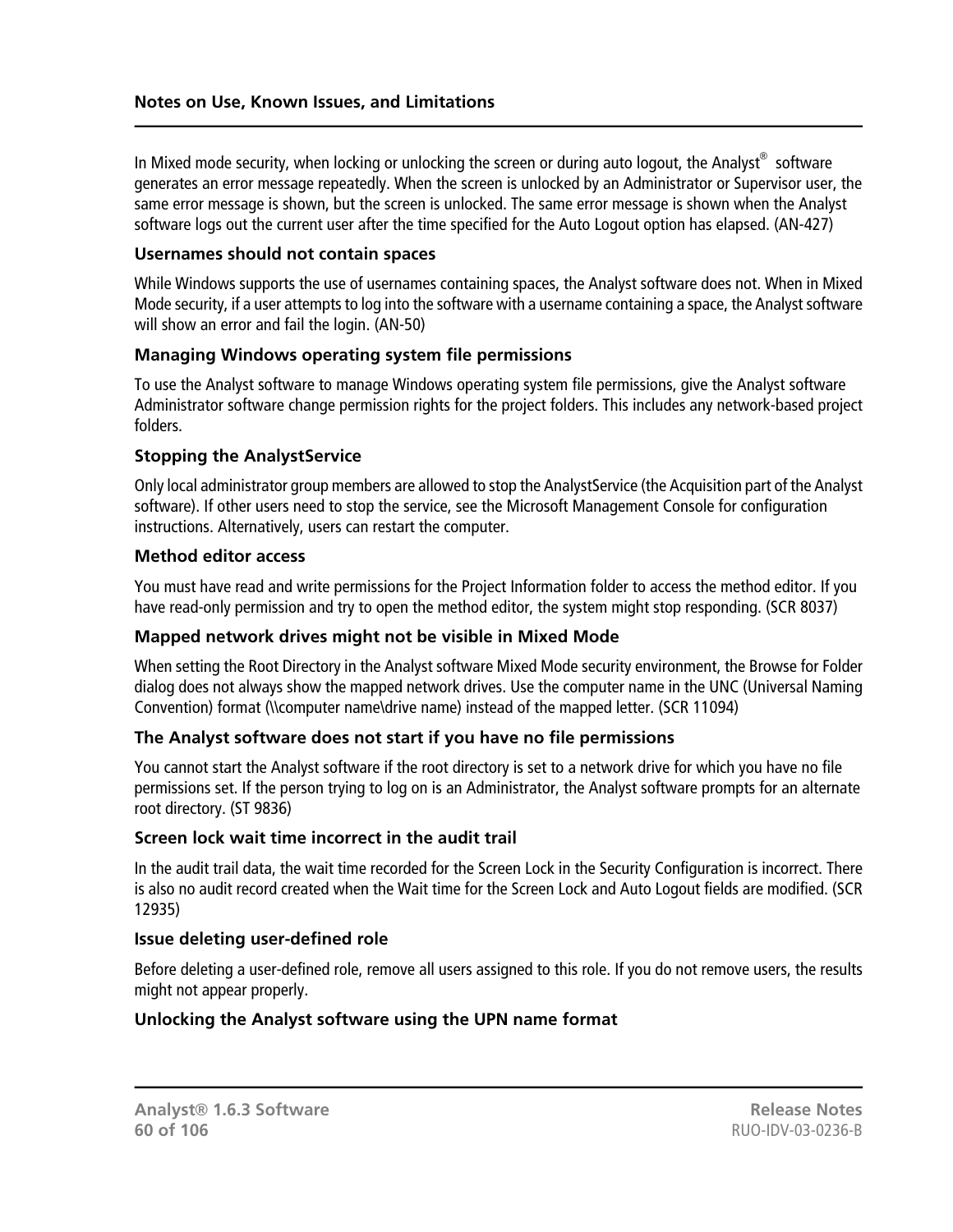When attempting to unlock the Analyst software using the UPN format and a user (with unlocking rights) who was not logged into the software when it was locked, the Analyst software displays an error stating that the user is not recognized. This happens whether or not the new user is a legitimate user on the domain. To unlock the software, click OK on the error window and type the new user's credentials a second time (in UPN format).

## **Disabling access to "Select processing algorithm" does not take effect**

Although access to the "Select processing algorithm to retrieve peak list" for Explore function is disabled for a user role, the user with this role can still modify the integration algorithm for retrieving the peak list.

### **Help Find**

To activate the Find tab in the Help for the first time after installation, you need to be the Windows local administrator or have the equivalent rights. Otherwise, the message Unable to display the Find tab (177) appears. (SCR 13792)

#### **Screen lock settings not retained on install**

After the Analyst software is installed, the Network Acquisition account screen lock settings are not retained. Re-type this information in the Security tab of the Security Configuration dialog.

# **Configure — Hardware Configuration**

### **The Shimadzu SIL-30 MTP sample order specified in the hardware profile is ignored**

Within the Analyst software Hardware Configuration editor, when configuring the Shimadzu 30AC autosamplers, users can change the MTP Sample Order. However, changes in this interface are not reflected in the Batch Editor. Only the default order is allowed. (AN-462)

#### **Possible issue activating Shimadzu hardware containing Nexera devices when upgrading from a previous version of the Analyst® software**

In some rare cases, after upgrading to the Analyst 1.6.2 software from a previous version, users might be unable to activate a hardware profile containing Shimadzu Nexera devices. However, if the user edits the hardware profile and sets the P.Max setting to Auto or Off, the profile activates properly. (AN-46)

#### **Incorrect profile shown in the error message**

The hardware profile dialog might show an incorrect profile in the error message when failing to activate a profile. (SCR 13820)

# **Incorrect DuoSpray™ Ion Source Switching Valve Counter value**

During IDA acquisition, the value in the DuoSpray™ Ion Source Switching Valve Counter field in the hardware profile is incorrect. (SCR 13635)

# **Temperature Reached might intermittently show while the Turbo V™ ion source is cooling**

If the Turbo V ion source temperature is set to a value lower than the current setting, the ion source might intermittently report "Temperature Reached" while it is cooling. Users should allow the system to cool or stabilize for the recommended time while the source is cooling. (TT 35398)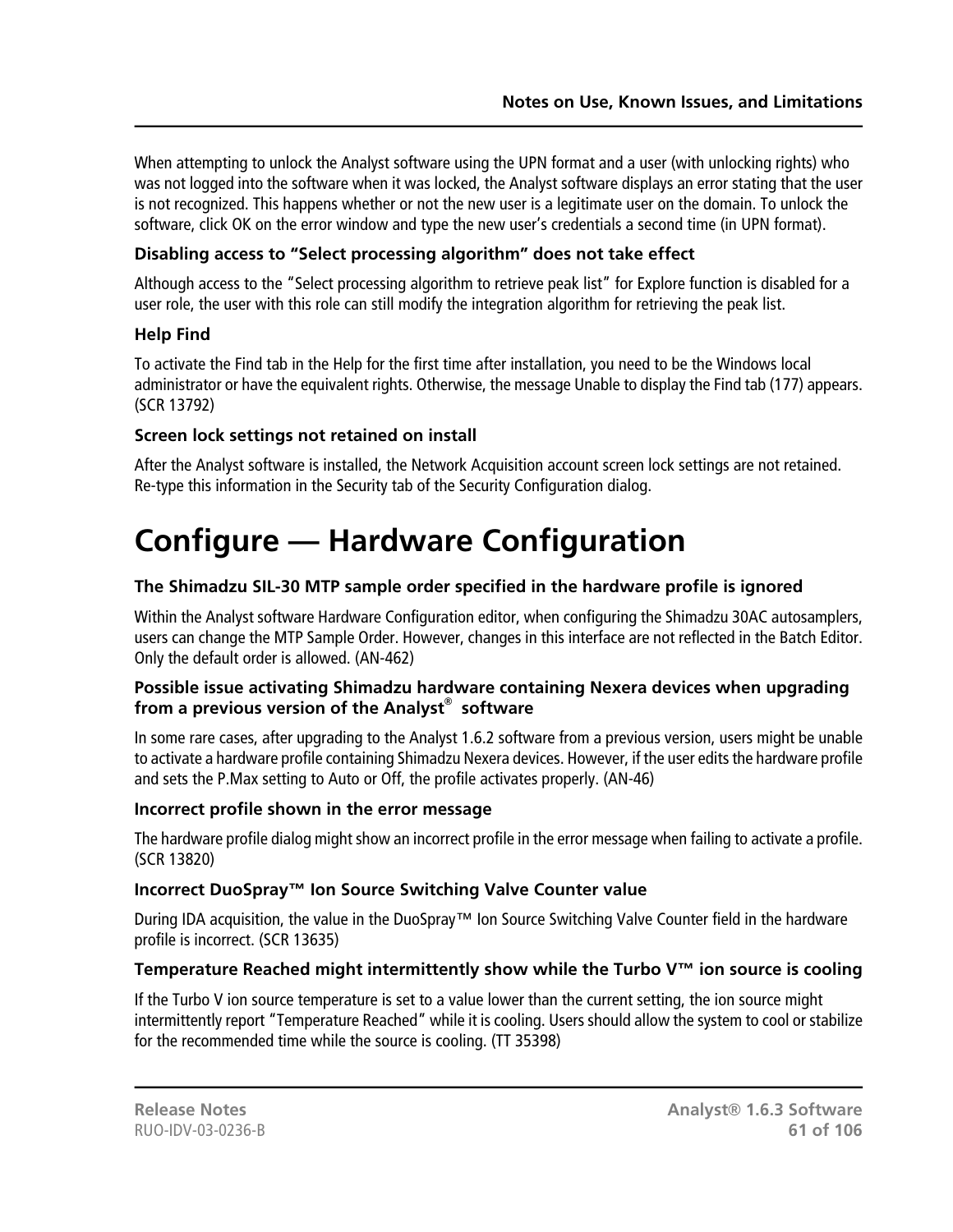#### **Deactivate hardware profile error message appearing during uninstall**

Occasionally, when uninstalling the Analyst software, a message asking the user to deactivate the hardware profile appears even if the hardware profile has been deactivated. To clear this issue, restart the Analyst software. (ST 16060)

# **Configure — Acquisition Method Editor**

#### **The Analyst software stops responding when the Edit Parameters button is clicked after switching to a different hardware profile**

When an acquisition method is open, then switching to a different hardware profile and clicking the Edit parameters button causes the Analyst software to stop responding. To avoid this issue, close the acquisition method before switching to a different hardware profile. (AN-117)

#### **Values for DP, CE, CXP and EP change automatically when a row is added in the mass table in an MRM acquisition method**

When a new row is inserted in the mass ranges table in an MRM method, the DP, CE, CXP, and EP values revert to the default value for the last (bottom) transition in the table without notifying the user. (AN-489)

#### **The settling time does not update when the scan type is changed from an experiment with a higher default value to one with a lower value**

If within a method the user changes the scan type from one with a high default settling time to one with a lower default settling time, that field is not updated in the method. Review the settling time before saving the method. (AN-691)

#### **Method Editor user interface (UI) issue when modifying scan type and polarity of a saved method**

If the user opens a previously saved MRM method and then changes both the scan type and polarity without switching tabs between changes, an error is shown and the method tabs (Source, Compound, Resolution) are empty. If users are working with saved methods, they should change tabs when making changes scan type or polarity, to refresh the method UI. (AN-48)

#### **Filename is lost from the UI when resaving an existing method that fails validation**

If after the user opens (or creates and saves) a method, modifies the method, and then tries to resave, the method fails validation and an error is shown. The filename is no longer shown in the top of the Analyst $^{\circledast}$  software window, and the user is prompted to select a new filename if they try to save once again. (AN-78)

#### **Different CEM values for multi-experiment methods with polarity switching is not supported**

When creating multi-experiment methods, users can choose to switch polarities between experiments. If this option is selected, users should not choose different CEM values for the experiments. If they do, the CEM values are not applied correctly during acquisition. Users should set the same CEM value for all experiments when using polarity switching. (CBUFW-25)

# **Ionspray (IS) values should be the same for all experiments in the same polarity**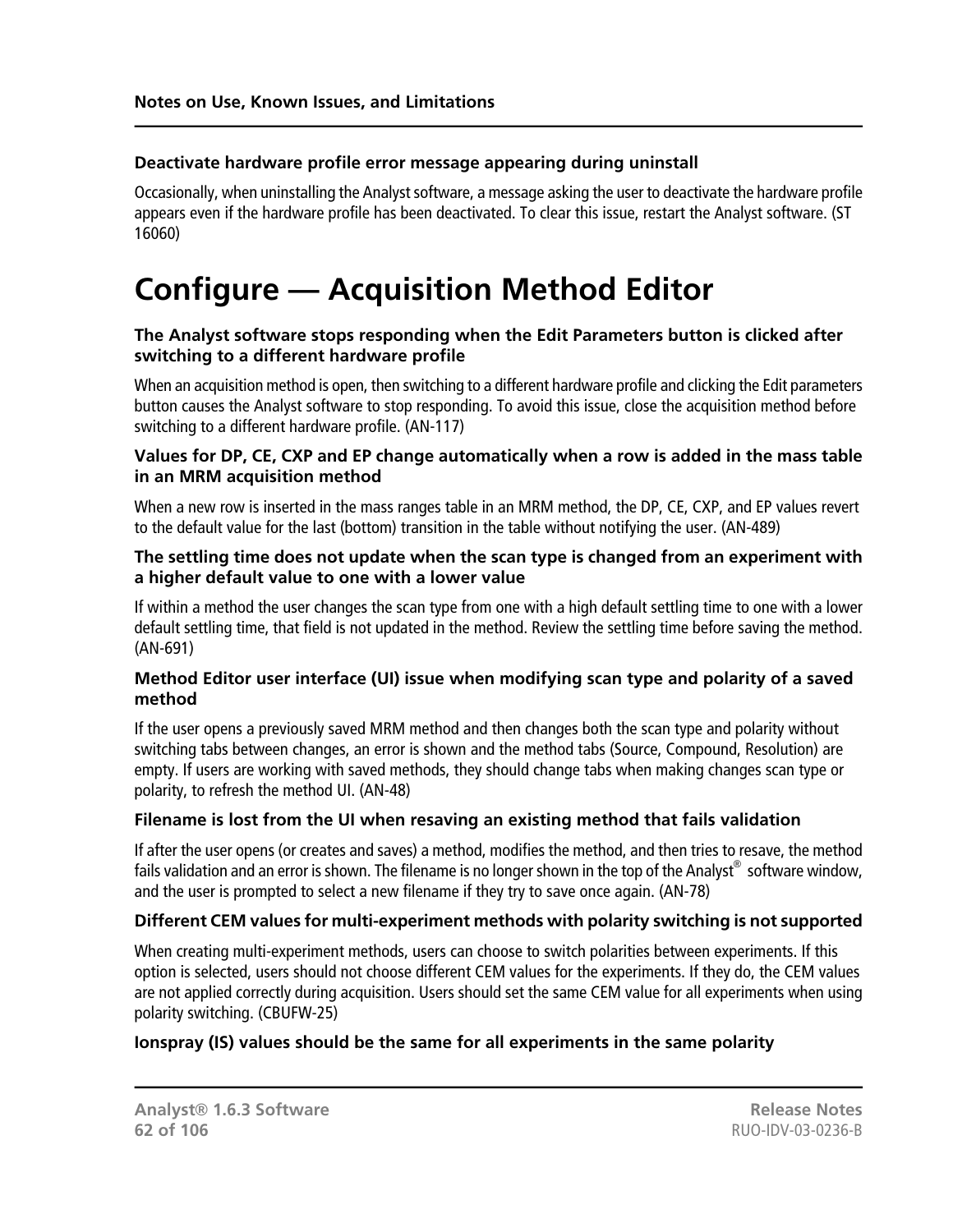When creating a multi-experiment method with a single polarity, users should set the Ionspray (IS) voltage to the same value for all experiments. If users select differing IS voltages, the voltages are not applied correctly during acquisition. (CBUFW-25)

# **Tune and Calibrate — Compound Optimization**

#### **Total sample volume does not update when the total number of injections are changed in the FIA (Flow Injection Analysis) source parameters in Compound Optimization when the Shimadzu LC is connected**

When one or more parameters are selected for optimization and the number of replicate injections for each parameter is changed, the Total # of injections is updated correctly. However, the total Sample Volume does not update and remains 0 µL. (AN-610)

#### **Transitions with the same name might not optimize correctly during Compound Optimization**

When using the automatic Compound Optimization option, use a different name for each transition to be optimized. If the same name is selected for more than one transition, some parameters will not optimize correctly for the duplicate transition. (SCR 9450)

#### **Use of Shimadzu and Tempo MDLC devices when performing infusion Compound Optimization**

The software will not optimize if the Shimadzu and Tempo™ MDLC devices are included in the hardware profile. Remove them from the hardware profile before performing this operation or create a second hardware profile that includes only the mass spectrometer that you can use for infusion Compound Optimization.

# **The Compound Optimization report shows that DP is ramped between 0 and 400 Volts**

On the 5500 series of instruments, the actual range for the DP ramp used during the optimization is 0 and 300 Volts. (ST 9248)

#### **Compound Optimization does not start the integrated syringe pump for an API 3200™ system**

Users can either start the syringe pump using Manual Tuning or they can use an external syringe pump. (ST 11130)

# **Tune and Calibrate — Instrument Optimization**

#### **Instrument Optimization cannot be used if users do not have delete privileges on the API Instrument\Instrument Optimization folder**

Users who do not have the Delete privilege on the Analyst Data\Projects\API Instrument\Instrument Optimization folder cannot use the Instrument Optimization module. Make sure that all users who need to use this module have Delete rights to this folder. (AN-593)

#### **Unable to switch to Tune mode**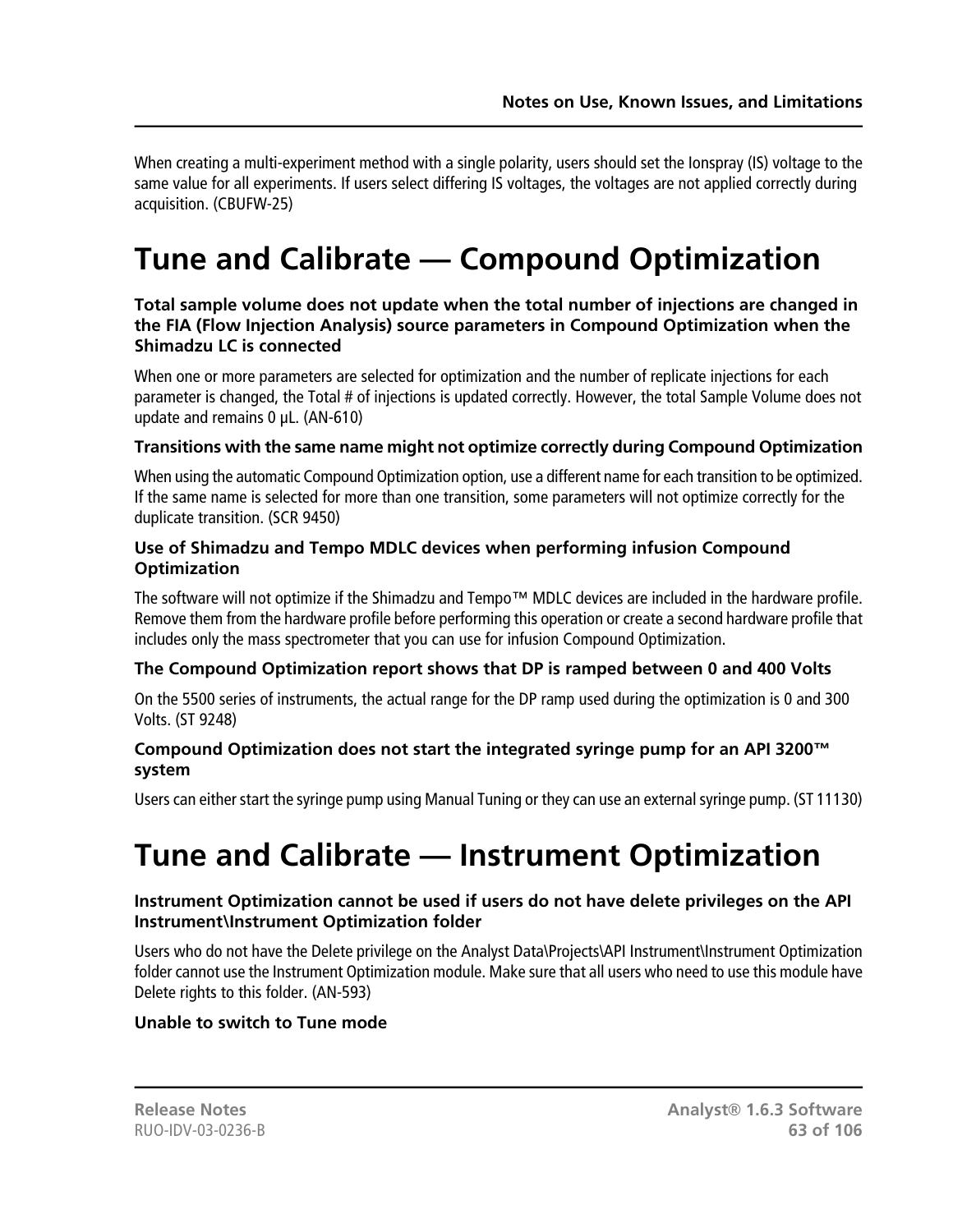After performing Instrument Optimization, the Analyst $^\circledast$  software might not be able to switch to Tune mode. The Tune button on the toolbar might be disabled. If this occurs, deactivate and then reactivate the hardware profile again and then switch to Tune mode. (ST 7002)

#### **Empty subfolders in Instrument Optimization folder**

Empty subfolders are created in Analyst Data\Projects\API Instrument\Data\Instrument Optimization if Instrument Optimization is cancelled on the final page of the wizard (instead of clicking GO!). (ST 3767)

#### **Additional 1 Da on Results Graph**

When viewing the results summary, the graph shows an additional 1 Da on either side of the xaxis. This does not affect the accuracy of the graph. (ST 3775)

#### **Click More Options to see More Tuning Options**

When in the Select the scan mode screen, clicking More Options allows you to set additional Instrument Optimization parameters. This does not pause the Instrument Optimization wizard and the wizard can continue while this screen is open. (ST 3763)

#### **Instrument Optimization stops responding when the Start Over button is pressed**

Occasionally Analyst software stops responding if you press the Start Over button after you have run Instrument Optimization several consecutive times. Restart Instrument Optimization from the Analyst Navigation bar instead of using the Start Over button. (ST 8029)

#### **On rare occasions, the Queue Manager is inaccessible after running Instrument Optimization**

To correct this issue, deactivate the hardware profile, restart the Analyst software, and then activate the hardware profile. (ST 9678)

#### **Instrument Optimization fails to run after installation**

Occasionally, after removing and reinstalling the Analyst software, Instrument Optimization fails to run and returns the error, "The current hardware profile is not supported by Instrument Optimization." To run Instrument Optimization, remove the Analyst software and then reinstall.

#### **Correct masses are occasionally not selected when using the Alternate Tuning option**

If you are using Instrument Optimization to tune a system, it is highly recommended that you use the approved tuning solution. If you use an unapproved solution, some masses might not be correctly calibrated.

#### **Occasionally, calibration shifts are observed after optimization of the 12 000 Da/s scan speed on the 5500 series of instruments using Instrument Optimization**

If this occurs after Instrument Optimization, you can restart the optimization process, or manually calibrate the masses that are out of calibration.

#### **Occasionally, Instrument Optimization becomes unresponsive during tuning**

If this happens, do not close or restart the Analyst software. Use the Task Manager program to close Instrument Optimization and then restart Instrument Optimization. (ST 13044)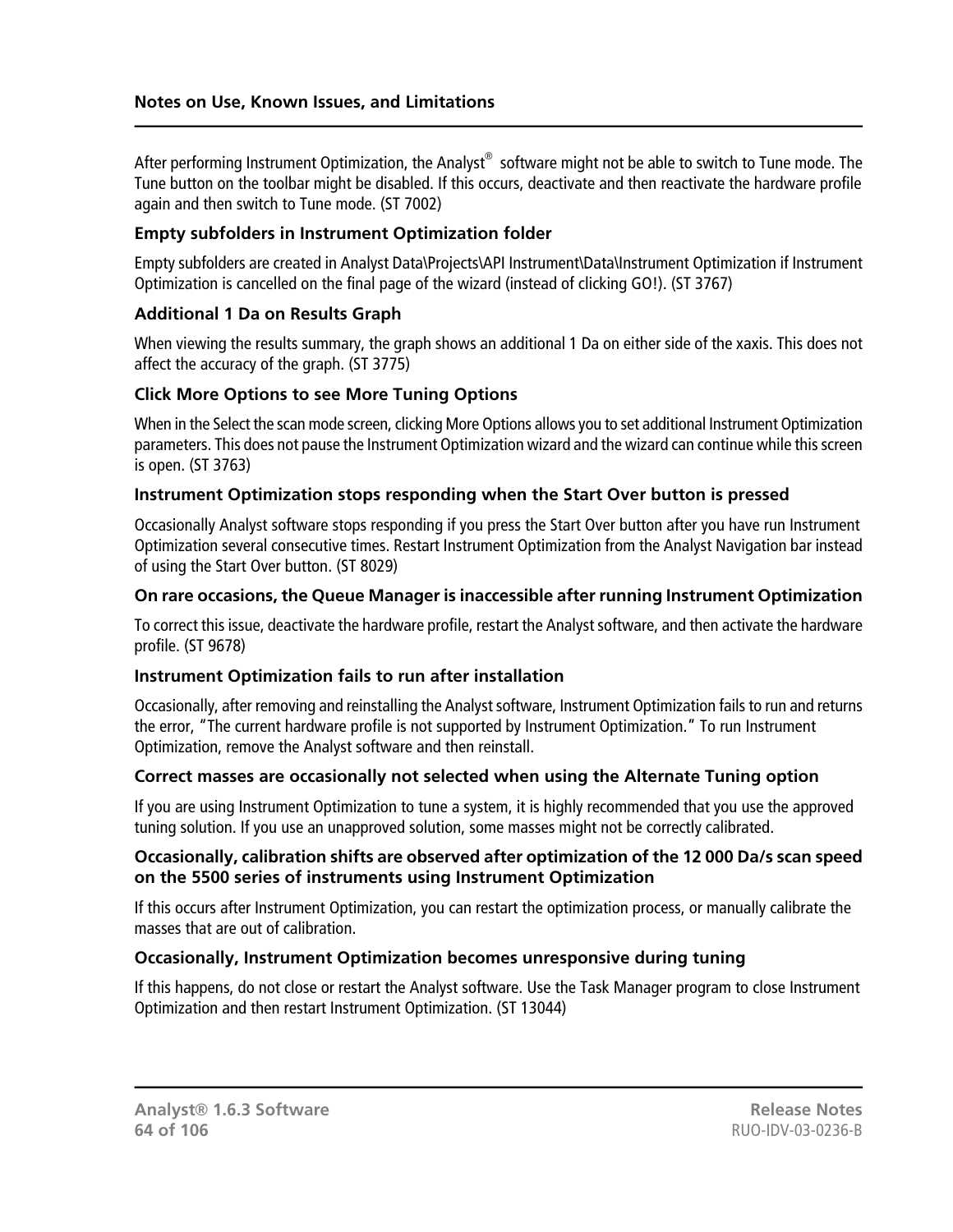#### **Typing a negative value for the IonSpray source voltage in Negative mode causes the optimization to fail**

When running Instrument Optimization in Negative mode, type IonSpray™ source voltages as absolute (positive) values. (ST 3778)

#### **Poor data quality during instrument optimization tuning**

Occasionally, the Analyst software will scan less than the number of MCA scans selected in an acquisition method. For example, the software will only return 3 scans for a Q1 scan when 10 MCA scans are specified. This MCA issue might affect Instrument Optimization. If this occurs during Instrument Optimization, restart the optimization process. (ST 13460)

# **Tune and Calibrate — Manual Tuning**

#### **Poor mass calibration can lead to inaccurate MRM cycle time for 3500, 4500, 5500, 6500, and 6500+ series of instruments**

When the mass calibration of the mass spectrometer is significantly off, users might see effects such as the observed cycle time in the datafile is significantly different from the expected MRM method cycle time. (AN-411)

#### **Application Event Log errors generated while operating QTRAP® 4500 LC-MS/MS system in Manual Tune**

When the QTRAP 4500 LC-MS/MS system is operated in the Manual Tuning mode, the Windows Application Event Log shows the following error: "DDMSMassSpec, Process.cpp, Line 2399, EF:0x20000016=Unknown word <DPF> read". This error can be ignored and it has no affect on system operation. (AN-265)

#### **GS2 is available when the APCI probe is in use (specific to the 3200 series of instruments)**

When the APCI probe is installed, the GS2 parameter is available, but should not be. When using the APCI probe, set and leave the GS2 value at 0. (SCR 14506)

#### **Display of metrics for mass calibration**

Metrics for mass calibration do not show all the masses used if the calibration peak list is not in numerical order. (SCR 8483)

#### **Instability in Manual Tune**

If the Graph Information pane is open in Manual Tune, the system might stop responding if one run is terminated and a new one started. Closing the Graph Information pane might prevent this. (SCR 8879)

#### **Possibility of incorrect TIC data when ramping parameters using negative step size**

Ramp parameters with a positive step size only. Negative step sizes, might yield incorrect TIC data.

#### **Offset drop from unit resolution for the API 3200 instrument**

For the API 3200™ instrument, when tuning, set the correct Offset Drop from Unit Resolution values in the Tuning Options Resolution tab.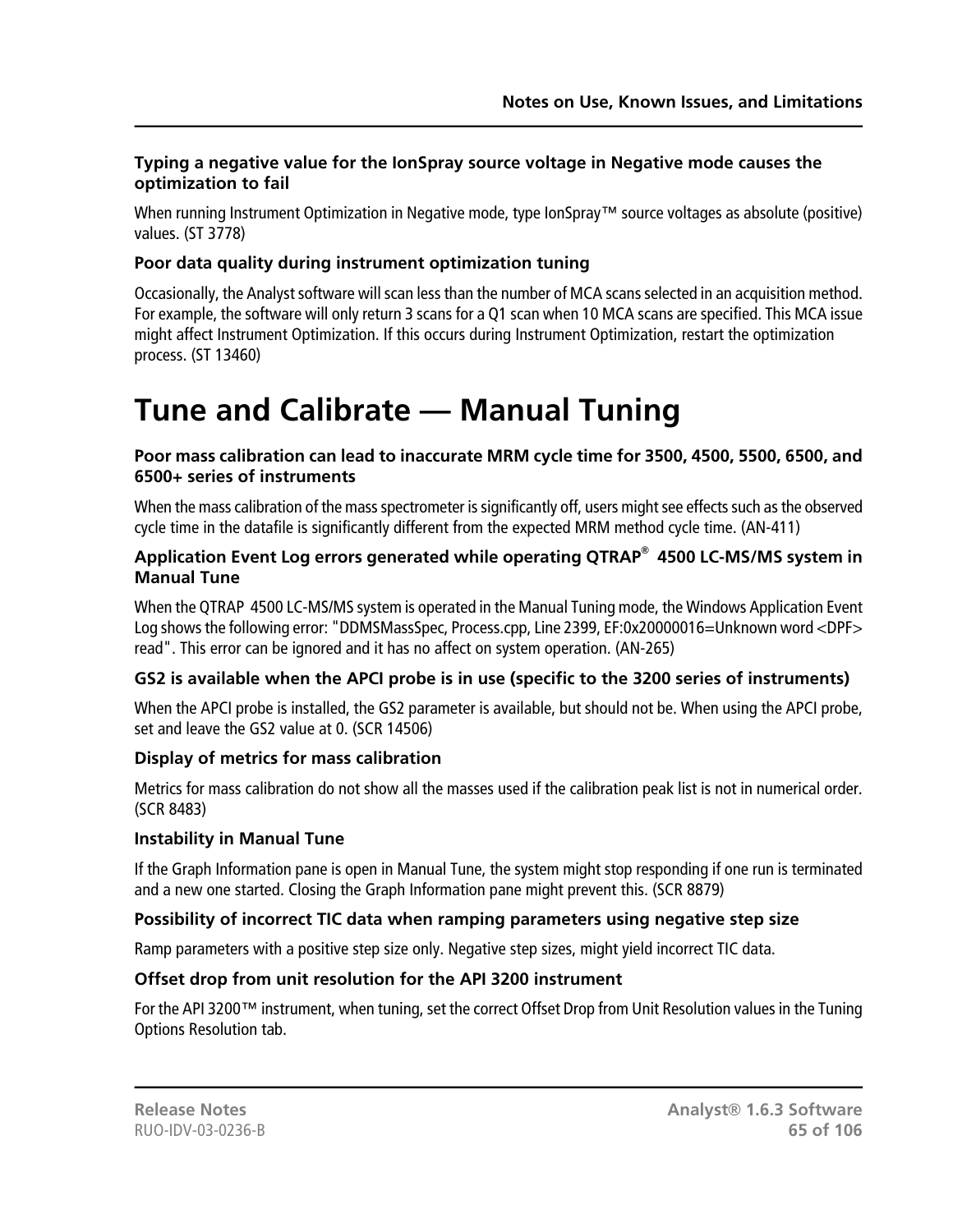- In the Low Resolution group, in the Offset Drop from Unit Resolution box, type 0.03.
- In the Open Resolution group, in the Offset Drop from Unit Resolution box, type 0.5.

#### **Syringe diameter does not change during acquisition**

On the 5500 series of instruments, if you change both the syringe pump diameter and flow rate while the syringe pump is running and then click Set Flow Rate, the flow rate changes but the diameter does not. You must stop the pump and then restart it for the changes to be applied. (ST 8291)

#### **Data is not being recorded for the same number of cycles as requested when MCA is selected**

Occasionally, the Analyst software will scan less than the number of MCA scans selected in an acquisition method. For example, the software will only return 3 scans for a Q1 scan when 10 MCA scans are specified. To correct this issue, restart the scan or toggle between scan speeds and then restart the scan. (ST 13460)

#### **Windows not refreshing in Manual Tune**

In Manual Tune, the user interface is not refreshed when the Resolution table editor is moved. Click between the tabs to refresh the user interface. (SCR 9327)

#### **Changing the Resolution Table can cause a loss of communication**

Changing the Resolution Table on-the-fly in Manual Tune during a *Scheduled* MRMTM algorithm acquisition causes communication to be lost with the instrument. You must restart the Analyst software and AnalystService to regain communication. (ST 9771)

#### **Syringe pump error not clearing if ignored**

On the 5500 series of instruments, when the syringe pump reaches the stopper, a syringe pump error appears. If you ignore the error for an extended period of time, and you continue clicking through the Analyst software, the error will return but you might not be able to clear it as the Clear Error button might be unavailable. To clear the error and regain communication with the syringe pump, you can deactivate and reactivate the hardware profile. If the error is not cleared, then restart the computer. In rare cases, you will have to deactivate the hardware profile and then restart the computer and the instrument. (ST 9880)

#### **Display graphs might be slow to update when running the 12 000 Da/s scan speed in Manual Tuning mode**

When running the 12 000 Da/s scan speed in Manual Tuning mode, the displayed graphs can be slow to update and the Analyst software might appear to stop responding. This is especially true if the user switches applications and then switches back. However, the data is collected successfully and the program will update when the scan stops.

#### **On the QTRAP 5500 LC\MS\MS system, masses greater than 1000 Da can be entered in the Isolation and Excitation tables**

Although the mass range for the linear ion trap is 50 to 1000 Da, the software allows you to enter values for masses greater than 1000 Da in the Isolation and Excitation tables. The effect of entering additional rows for masses above 1000 Da is unknown but will likely affect the quality of data for the entire mass range and users are encouraged to avoid doing this. (ST 11622)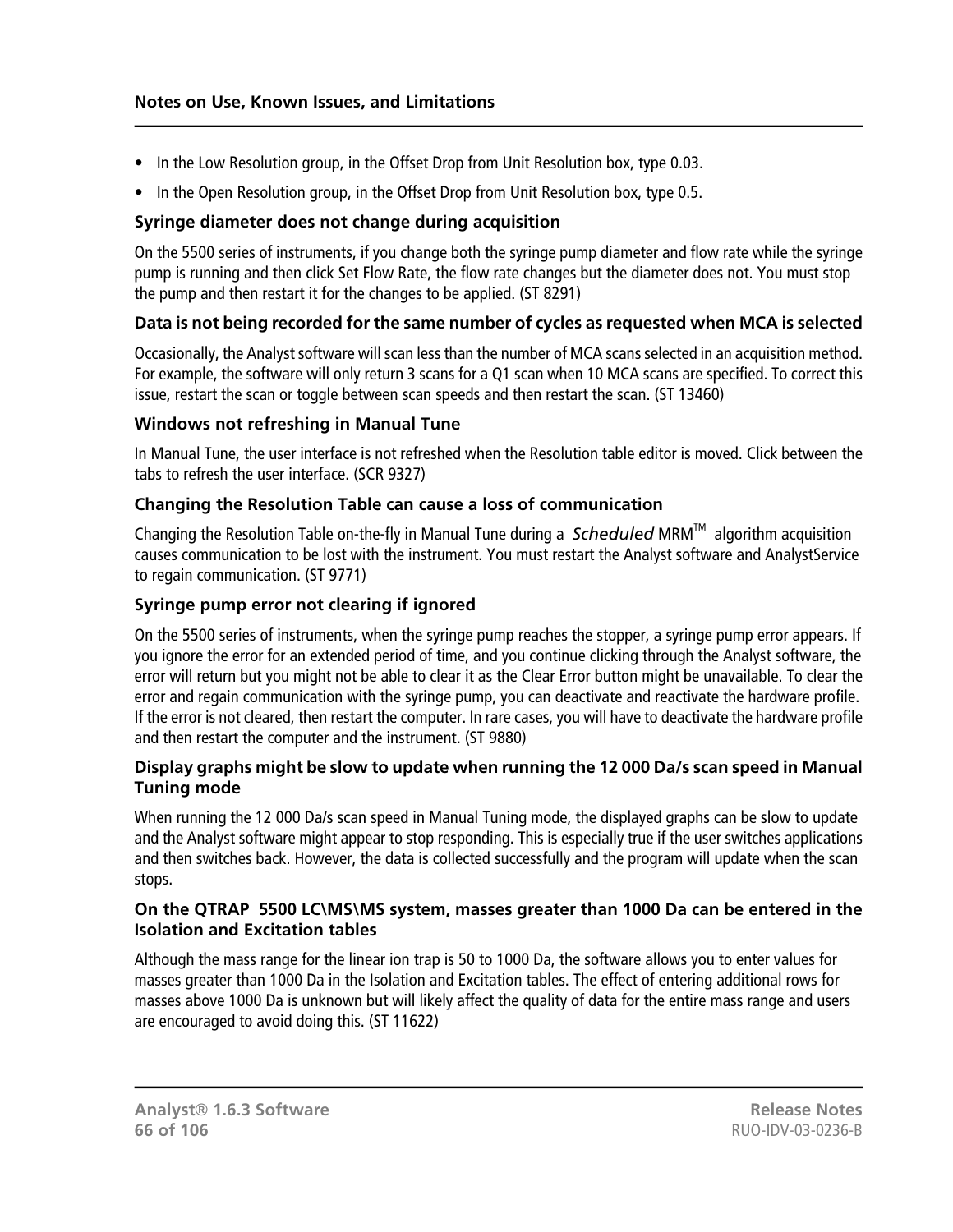### **On the QTRAP 5500 LC\MS\MS system, after performing a fresh installation of the Analyst software, reference tables might appear empty**

To avoid this issue, activate a hardware profile before attempting to edit a reference table. (ST 8788)

# **Acquire — IDA and IDA Method Wizard**

### **If there are two EPIs in an IDA method, only the second EPI passes to the MS3 scan**

If an IDA (Information Dependent Acquisition) method uses two EPIs (Enhanced Product Ion), then the most intense ion in the combined EPI should pass to the MS3 scan. Instead only the second EPI is passed to the MS3 scan. (AN-157)

#### **Modifying EMS mass range by using the Back button in the IDA Method Wizard might result in overlapping mass ranges**

If the Back button is used to modify the EMS mass range in the IDA Method Wizard, then the created method might have overlapping mass ranges for EMS survey scans. If the Back button is used to modify the EMS mass range, manually correct the produced method for the EMS mass ranges. (AN-705)

## **IDA not triggering properly for** *Scheduled* **MRMTM basic methods**

If a *Scheduled* MRM basic method is created from a *Scheduled* MRM advanced method, the information from the additional columns in the advanced method remain and are stored in the basic method. If the *Scheduled* MRM advanced method contained information in the Group column, this information will be used by the IDA algorithm in the *Scheduled* MRM basic method even though it should not be applied.

To avoid this, create a new *Scheduled* MRM basic method. If you want to convert an existing advanced method into a basic method, copy all the mass table parameters from the advanced method into a spreadsheet (such as Excel), delete the unnecessary columns, save the spreadsheet in .csv format, and then import the .csv file into a new basic method. (AN-300)

#### **MS3 isolation always uses the new LIT resolution table**

In the IDA (Information Dependent Acquisition) Method wizard, although the choices for the Resolution Q3 field (High, Unit, Low, and Open) are available for the MS3 scan type, the MS3 scan type always uses the LIT resolution table for Resolution Q3. The choices available for Resolution Q3 are ignored. (SCR 11378)

#### **Set to never exclude former target ions from IDA**

If a quadrupole mass spectrometer profile is activated in the IDA wizard and you want to set the Exclude Former Target Ions of IDA Criteria page to Never, select the For 0 secs option. (SCR 11762)

# **IDA not triggering on specific charge state**

In the second level IDA, MS3 can be triggered by an ion of unknown charge state although the charge states are specified as the criteria at this level. (SCR 11551)

#### **DP and CE values not stored in final method**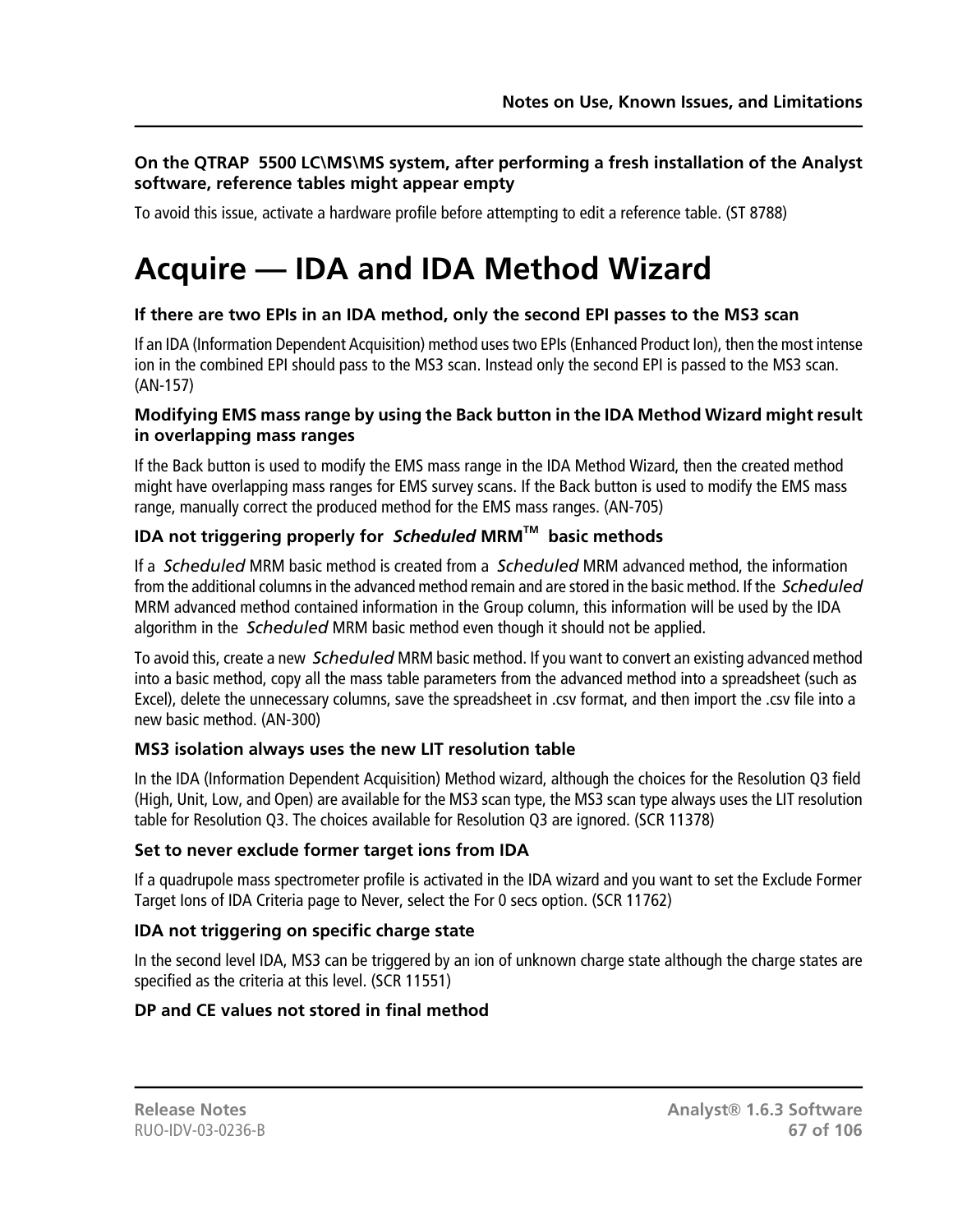When IDA methods including MS3-dependent scans are generated using the IDA Method wizard, DP and CE values specified for the survey and other dependent scans are not applied to MS3 experiments. Type DP and CE values for MS3 experiments in the acquisition Method Editor after you have created the method. (SCR 12463)

#### **Doubly charged ions are sometimes incorrectly recognized as singly charged ions**

Doubly charged ions are sometimes incorrectly recognized as singly charged ions in an EMS survey scan of an IDA experiment. (ST 14677)

#### **Singly charged masses are occasionally misidentified**

In IDA experiments, singly charged ions are occasionally identified as undefined charges. (17100)

#### **Undefined charge states are sometimes incorrectly recognized as singly charged charge states**

Undefined charge states are sometimes incorrectly recognized as singly charged charge states in an EMS survey scan of an IDA experiment. (ST 17100)

#### **In an IDA method, if a dependent scan experiment is deleted, an additional mass range might be added to the survey scan**

Refreshing the UI by clicking in a different field, switching between the experiments, or saving the method will delete the added mass ranges. (ST 17047)

#### **On the QTRAP 5500 system, ER scans in IDA methods must have a mass range less than 1000 Da**

When you create an IDA method with a quadrupole survey scan and a confirmation scan (Enhanced Resolution), you cannot have a survey quadrupole mass range greater than 1000 Da. You will be prompted to lower the mass range or remove the confirmation scan.

#### **On the QTRAP 5500 system, occasionally this message appears "No dependent parameters are found in the IDA method the file will open using Explorer" when opening non IDA samples in data files collected at 12000 Da/s**

The data file opens normally so you can ignore the message. (ST 13169)

#### **Survey scan mass ranges are duplicated when users create an IDA method using the IDA wizard**

To prevent this issue from occurring, do not go back to previous pages in the wizard. Alternatively, delete any duplicate ranges in the final method. (ST 17059)

#### **IDA Method Wizard does not allow the user to select RF/DC scan rates for the SCIEX Triple QuadTM 5500 system**

The RF/DC scan rates are currently unavailable in the wizard. The final method that the wizard creates uses the preset scan speed of 200 Da/s. This method is editable and can be saved with the new scan speeds. (ST 9272)

#### **Mass shifts of up to 1 Da might be observed for data generated using the IDA Wizard for SCIEX Triple Quad 5500 system users only**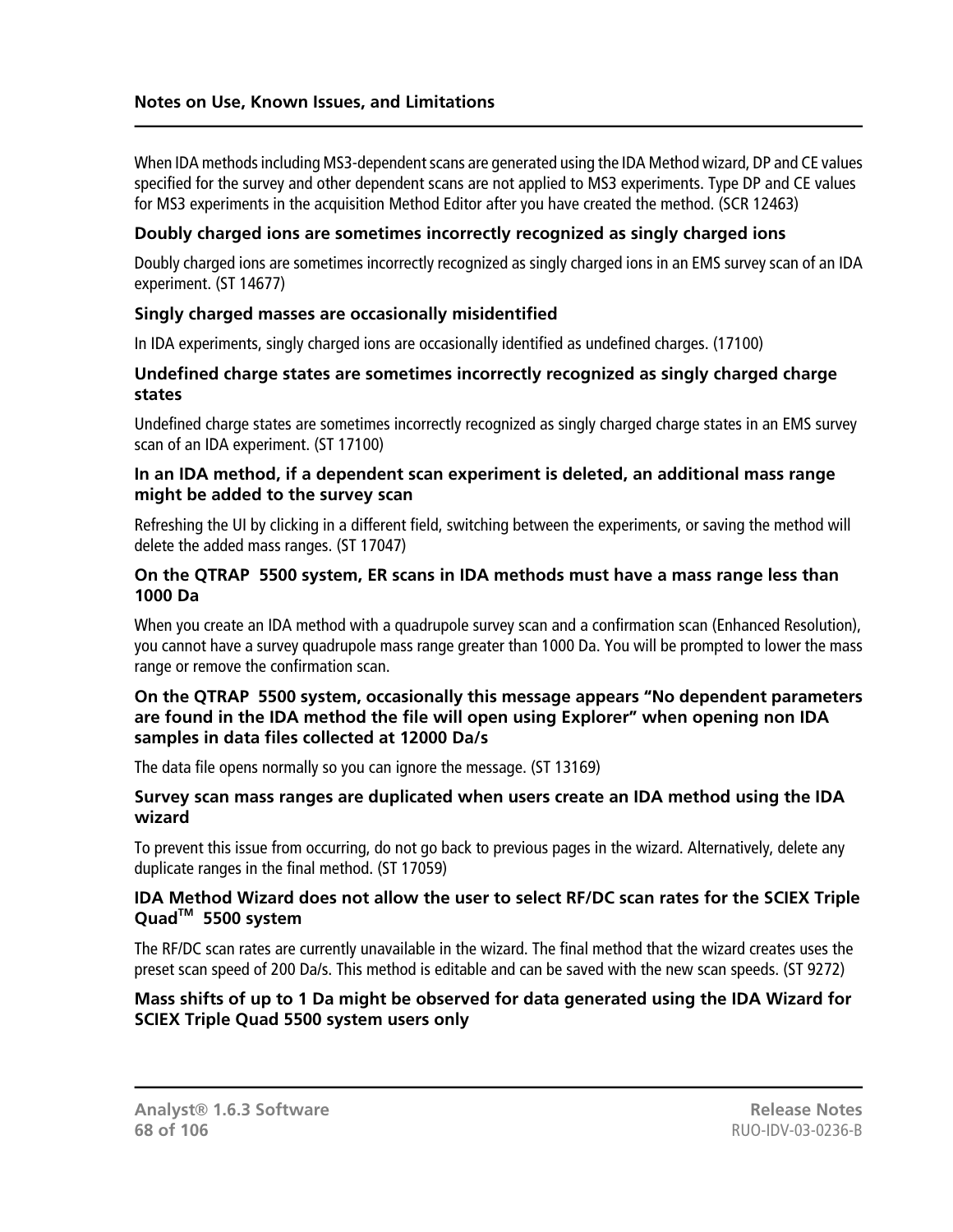When creating a method through the IDA Wizard, the scan speeds are not available for selection. However, the scan time is available and is editable and is populated in the final method. The final method defaults to 200 Da/s, however, the specified scan time may not necessarily correspond to this scan speed. As a result, data collected with these methods might result in an observed mass shift in the data. To overcome this issue, you can select a different scan speed, or if you want to use the 200Da/s scan speed, select a different scan speed, switch back to 200 Da/s if required, and then save the method before running it. (ST 19703)

#### **Looping opposite polarity EMS experiments as survey scans in an IDA experiment sometimes results in dependent data to not be triggered**

The following scenarios prevent dependent data from being acquired:

- EMS+ve > EMS–ve > ER > IDA Criteria > Dependent scans
- EMS+ve  $>$  EMS-ve  $>$  IDA Criteria where charge state confirmation is selected to NOT include unknowns  $>$ Dependent scans

Therefore, to allow dependent data to be acquired, either remove the ER scan type from the method or check the IDA criteria to allow acquisition of unknowns. The latter scenario, however, allows dependent scans to be performed only on undefined charge states. The peaks with the specified charged states are ignored even if they satisfy all the other IDA criteria. (ST 17045)

#### **No dependent scans are performed for an IDA method which includes a quadrupole (–ve) > EMS (+ve) > dependent scan (+ve)**

No dependents scans are triggered for data acquired with this type of method with or without a confirmation (Enhanced Resolution) scan type and with or without "Unknowns" selected for charge state confirmation. (ST 18132)

#### **Incorrect ions selected for confirmation scan**

An IDA method with a *Scheduled* MRM algorithm scan type as a survey scan and a confirmation scan type does not work as expected if the intensity threshold in the IDA Criteria is set to 0. The IDA method selects the ions from a future retention time window for the confirmation scan during the acquisition over the ions that were satisfying all the IDA Criteria. To avoid this issue, set the Intensity threshold > 0. The IDA method will work as expected. (ST 18941)

# **IDA acquisition fails if the hardware profile contains an ADC device**

Restart all the peripheral devices and restart the Analyst service. To avoid this issue, do not include an ADC device in the hardware profile if you will be performing IDA acquisitions. (ST 16102.)

# **Acquire — Method/Batch Editor/Queue Manager**

**The Analyst software cannot write checksum into wiff file if the file stays open in the MultiQuantTM or other compatible software**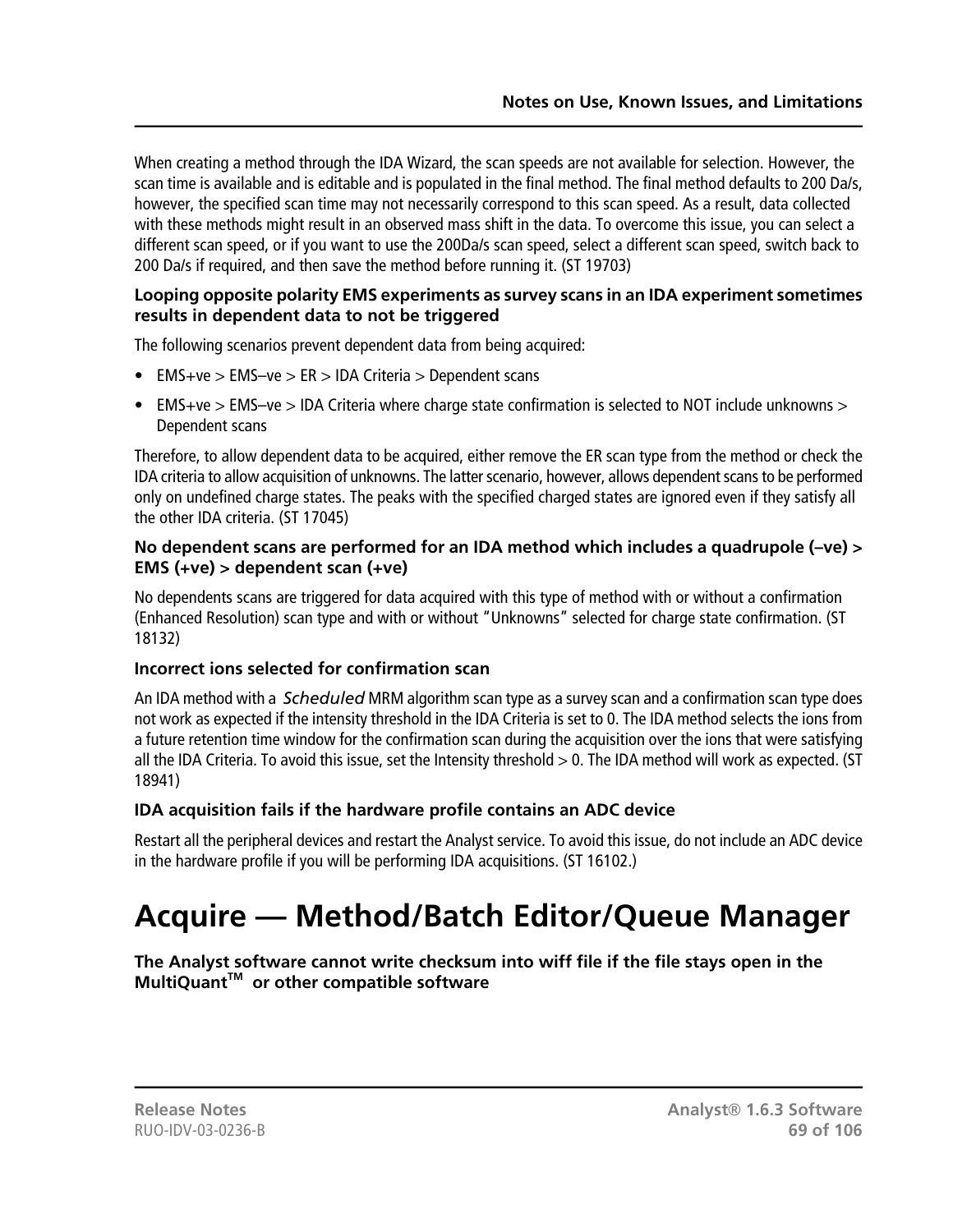If a datafile (.wiff) is being acquired to by the Analyst software, do not open that file in the MultiQuant software or any other application until acquisition has completed. Doing so might cause the Analyst software to not write the datafile checksum. (AN-305)

#### **No signal detected for the MRM experiment in the second period if the first period contains MS3 scan but the second period does not**

In a two-period method with the first period containing MRM and MS3 scans and the second period containing just MRM but without MS3 scan, signal is not detected for the MRM experiment in the second period. There is no such a problem if the second period also contains an MS3 scan. (AN-418)

#### **Queue: The Next Period button available on the toolbar in the Analyst software is not working when clicked**

When the Next Period button is clicked, acquisition should move to the next period but the Analyst software remains in the same period even when the button clicked. (AN-731)

### *Scheduled* **MRM Pro: File Information shows 0.0 if Window field left blank in the method**

When creating a *Scheduled* MRM Pro method, users can enter a value for Window to supersede the MRM Detection Window set in the method. If users choose to leave this field blank (the transition will use the MRM Detection Window), the File Information will show 0.0 in the Window column for that particular transition. (AN-270)

# **Users should not turn on the SelexIONTM system during an acquisition**

If the user turns on the SelexION system during acquisition, the currently acquiring sample is aborted and the system briefly goes to an Error status. When the system recovers to the Ready status, if users attempt to reacquire their sample, there is no indication that the system has changed. Because of this, there might be a mismatch between the status of the system as shown in File Info and the actual status of the system. Users should refrain from turning on or off the SelexION system during acquisition. If this happens, new acquisition batches should be submitted, rather than using the 'reacquire' function in the software. (AN-115)

#### **Error is shown when using invalid characters in sample names**

If the user enters a forward slash in a sample name within a batch, upon attempting to submit the batch the error: "Invalid character found in path (*I*)." If the user enters other invalid characters (:, ", <, >,?, |), the error will be "Invalid character found in path  $($ : " $\lt$  >? |)" is shown. (AN-94)

#### **Pasting data into the batch editor**

While the Batch editor supports copying and pasting from and to applications such as Microsoft Excel, users should be aware that the batch editor contains columns that are hidden by default, for example, Sample ID, Dilution Factor, and so on. When text is pasted from a spreadsheet into the Batch editor, all columns are populated in sequence, whether visible or not. Therefore, it is possible for data to be pasted to an unintended column.

If users want to paste data in to the Batch editor, they should manually expose all columns first, to make sure that data is pasted as intended. Alternately, the user must make sure that the data they are pasting in the Batch editor contains information for all columns, visible and hidden. (AN-216).

#### **TDF Scans removed for the 5500 instruments**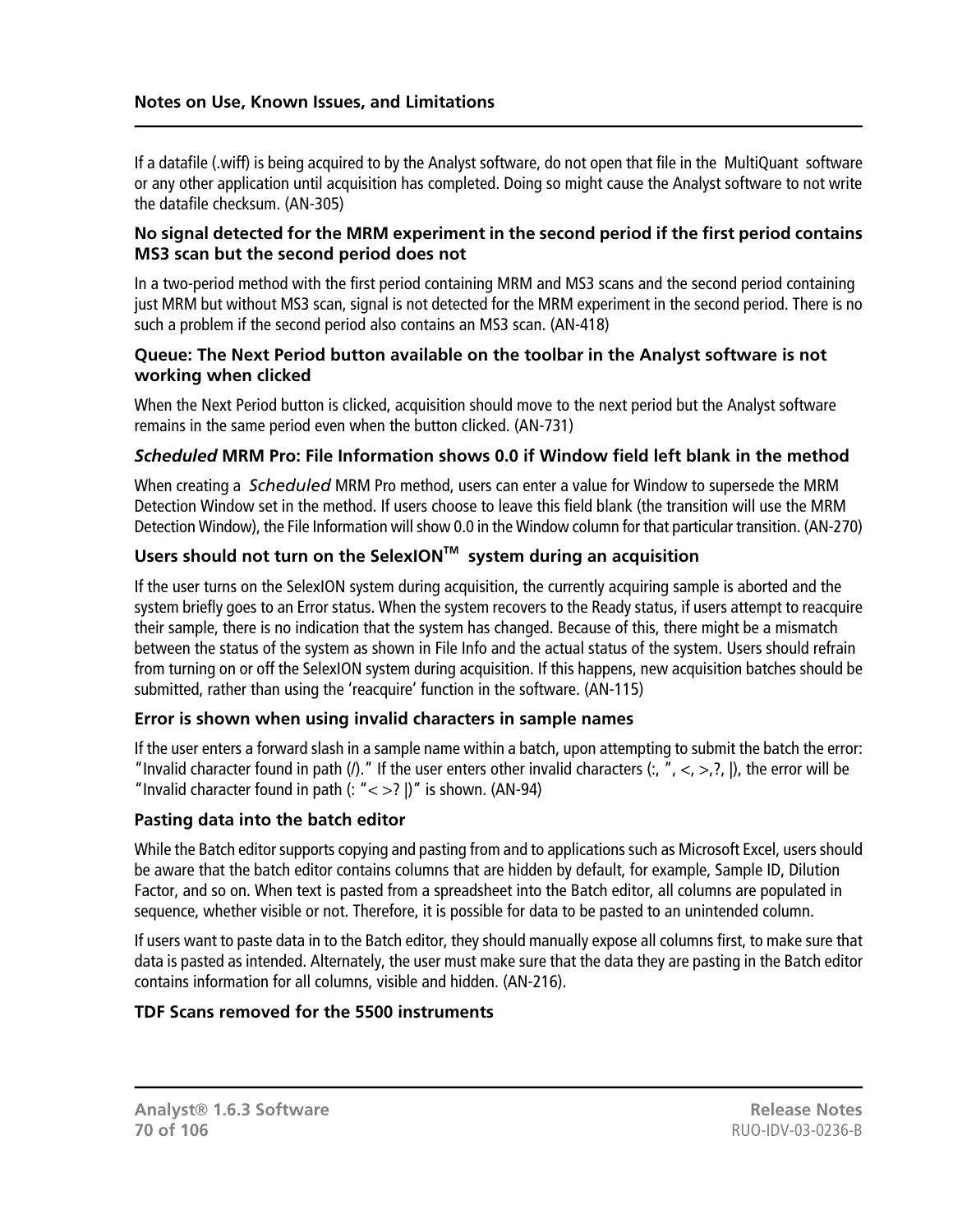TDF scans are no longer supported for the 5500 series of instruments. The 4500 series of instruments do not support this scan type either. If users attempt to submit a batch in the Analyst 1.6.1 software, which uses methods containing TDF scans (created in a previous version of the software), the acquisition will fail and an error will be logged in the Event Log.

### **Method duration might change when cycling between tabs**

When users switch tabs in the Acquisition Method Editor, fields are recalculated. As a result, if the user sets a method duration and then cycles between the Advanced MS and MS tabs, the duration might change slightly as the number of cycles is recalculated. This results in a method duration that best fits the number of actual cycles. (TT 34574)

#### **Analyst software might stop responding if external valve is in hardware profile but is not used in method**

When configuring an external valve in the Hardware Profile, users must make sure that the valve is assigned a proper switching method in the acquisition method. If users submit a method that does not contain a valid valve switching method, the Analyst software might stop responding during acquisition. If the valve will not be used during acquisition, it should be removed from the hardware profile. (TT 34645)

### **Number of Scans to Sum might be reset to 1**

When using the MCA data collection, if the user sets the Number of Scans to Sum field and then switches to the Advanced MS tab and back, the field may reset to 1. When using the MCA data collection, users should set the Number of Scans to Sum field as their last step before saving the method. (TT 34787)

#### **DFT scans might fail to maintain targets**

In some cases, users might see Dynamic Fill Time (DFT) scans overshooting the target intensity. In these cases, users should switch to fixed fill times. (TT 34872)

# **Method Editor: Calculated Cycles not immediately updated**

When changing the parameters that affect the method duration, the Calculated Cycles field is not immediately updated. If users switch to the Advanced MS tab and back, they will see the field updated. (TT 34884)

# **Simulation mode: Some methods might not end at expected times**

When running acquisitions in the simulation mode (for testing new methods and so on), some methods might not end at the expected time. The mass spectrometer should never be simulated for real LC data acquisition. (TT 34893)

#### **Dynamic Fill Time might not work in Manual Tune**

When users run Manual Tune with DFT enabled, changes to compound parameters might not trigger DFT to recalculate fill times. Therefore, when running Manual Tune, users should use Fixed LIT fill times. (TT 34905)

#### **DBS is not applied when a single MRM is acquired**

When running an experiment containing a single MRM transition, Dynamic Background Subtraction (DBS) is not applied, whether or not the feature is turned on. (TT 35242)

# **Queue: Waiting samples are treated as Acquired when the Queue stops**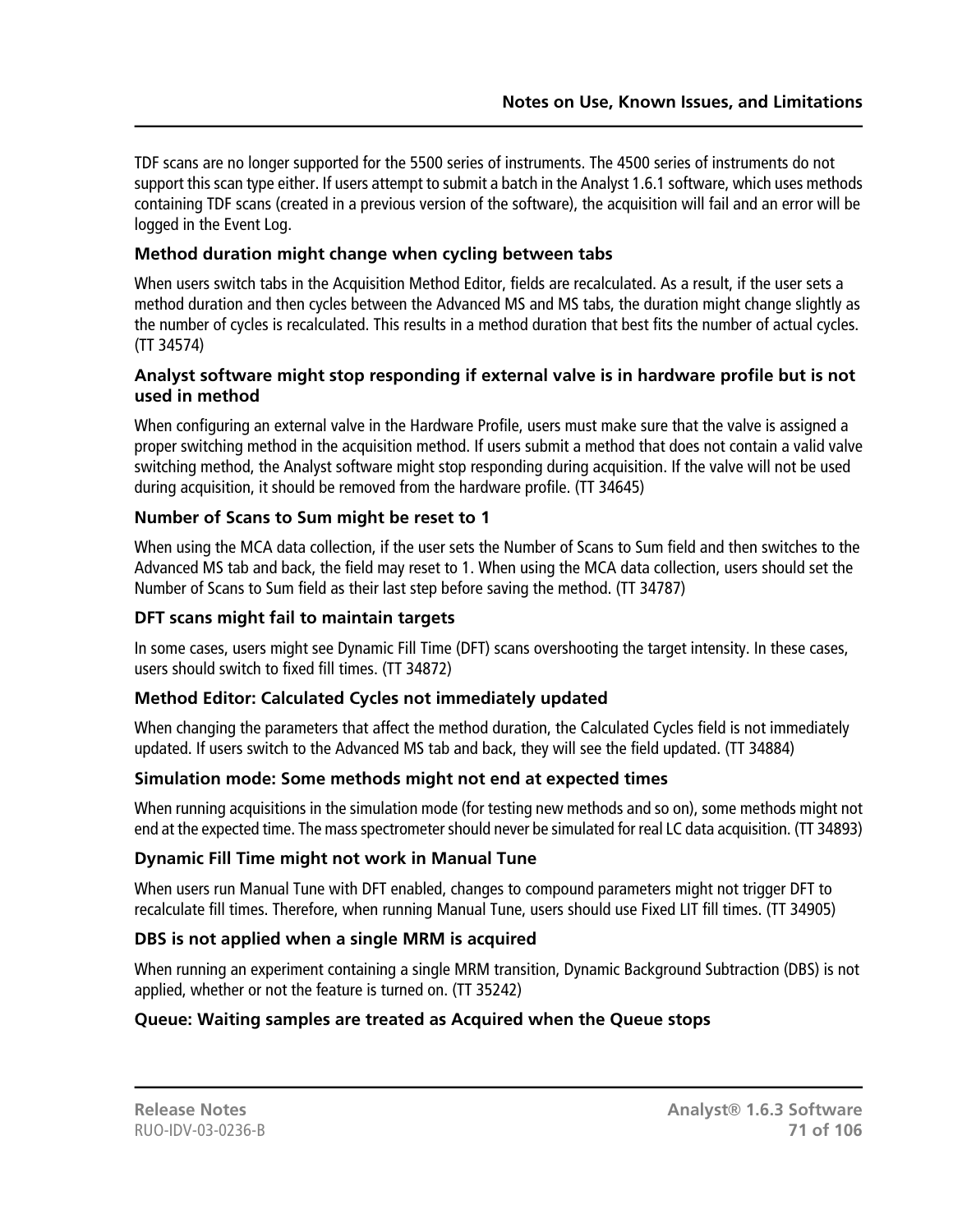When the queue stops (acquisition completed, acquisition error, and so on), any samples that are in the Waiting state are treated as acquired. If the Queue Options are set to show only a limited number of completed samples, these waiting samples might be deleted from the queue. To avoid this, increase the number of completed samples shown in the queue. (TT 35286)

#### **Queue: Pause Sample Now ion not available**

The Pause Sample Now icon on the Queue toolbar is inactive and will not affect acquiring samples. (TT 35287)

#### **Sample Details from right-click menu show incorrect information**

Selecting Sample Details from the right-click menu shows incorrect information (Sample Name, Status) for samples with the status of Terminated or Partial. Sample details are available for waiting and acquired samples. To see the correct information for terminated or partially acquired samples, double-click the row. (ST 31086)

#### **Columns cleared in the Queue Manager cannot be selected again**

If users right-click in the Queue Manager, select Column Settings, and then clear the check boxes, the columns are removed from the Queue Manager. However, the right-click menu is subsequently not available and the columns cannot be restored to the Queue Manager. To avoid this issue, do not remove columns from the Queue Manager. (ST 031088)

#### **Moving and then deleting a batch causes the Analyst software to stop responding**

In the Queue Manager, if a batch is moved and then deleted, the Analyst software will stop responding. To avoid this issue, delete the batch without moving it. (ST 31098)

#### **Unable to delete the last row when there are more than the maximum limit of MRM transitions in the acquisition method**

When pasting more than the maximum limit of MRM transitions in the acquisition method, you cannot delete the last row. You can delete row n-1 and then edit the last row to include the information that was just deleted. (ST 6968)

Note: For systems other than 4500, 5500, 6500, and 6500<sup>+</sup> series of instruments, 300 MRM transitions are the limit when acquiring MRM data and 1000 MRM transitions are the limit when acquiring *Scheduled* MRM algorithm data. For the 4500, 5500, 6500, and 6500<sup>+</sup> series of instruments, 1250 transitions are the limit when acquiring MRM data and 4000 per method is the limit when acquiring *Scheduled* MRM algorithm data. (ST 6968)

#### **Copying and pasting acquisition methods**

Copying compound dependent cells that are partially exposed in a mass ranges table might cause the pasting action to result in an error. Highlight all cells completely (drag the mouse all the way to the right) before copying them. Also make sure to copy into the same column for which the selection has been made, otherwise incorrect data and/or errors might result.

#### **Copying and pasting to mass table**

See the Help for instructions when copying and pasting to the mass ranges table from one acquisition method to another or from an external file to an acquisition method.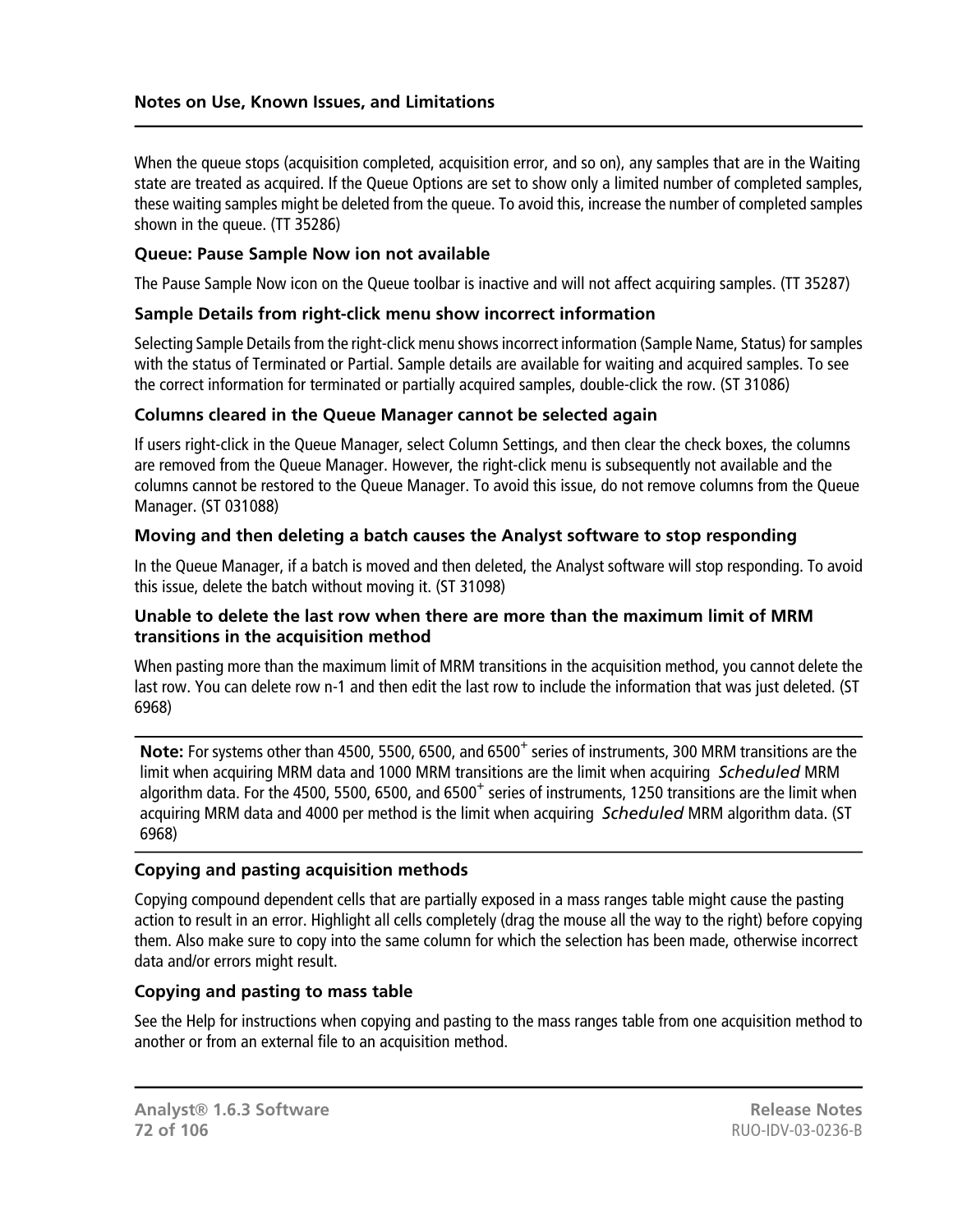### **Unable to modify and save number of cycles**

If you edit any previous version of method (.dam) files, you might not be able to modify and save the number of cycles the first time. Repeat the process again to save this information.

#### **Scans unexpectedly set to sum to 1**

If you set the scans to sum to greater than 1, clicking the Advanced MS tab and then clicking the MS tab resets the scans to sum to 1. To store the value properly, type the value and save without clicking the Advanced MS tab. (SCR 11446)

# **Missing column headers in previous versions of batch files**

If you open a batch file created from an earlier version of the Analyst software, column headers might disappear in the Batch Editor. (SCR 11578)

# **Source/gas information might not reflect values set as defaults in parameter settings**

When you create an acquisition method manually or through the IDA Method wizard, review and update the Source/Gas parameters as appropriate. (SCR 11662, SCR 11711)

# **Unable to save or submit batch with long file path**

You cannot save or submit an acquisition batch if its project path is longer than 126 characters. When you submit this type of file, you will receive the following error message: "Failed to set Header data". When you save this file, you will receive the following error message: "Failed to save BatchName".

#### **Pasting columns in mass ranges table**

Pasting of individual column of values for compound dependent parameters in MRM and *Scheduled* MRM algorithm methods from an external .csv or .txt value might not always work. You must copy and paste the whole Excel sheet with updated dependent parameter values.

#### **Pasting rows in mass ranges table**

Pasting more than 300 lines into an MRM mass table could take several minutes.

#### **Issue with importing file with MRM transitions**

Make sure that the imported file is either a .txt (tab-delimited text file) or a .csv (comma separated value) file. Make sure that the number of columns in the file is equal to the number of columns revealed in the Analyst software method editor and that the column order matches. Also, make sure that there are no empty cells in the file that you are importing. (ST 2717)

#### **Error message appears when importing a text file into an MRM or** *Scheduled* **MRM acquisition method**

When importing a text file into an MRM or *Scheduled* MRM algorithm method, a message might appear reading: "Invalid value entered into table. Please ensure only numeric values are entered". Although this message appears, the file is imported correctly. This issue is not observed when importing .csv files or when copying and pasting from an external file regardless of its format. (ST 019141)

# **Pasting into a mass ranges table during acquisition can cause the system to stop responding**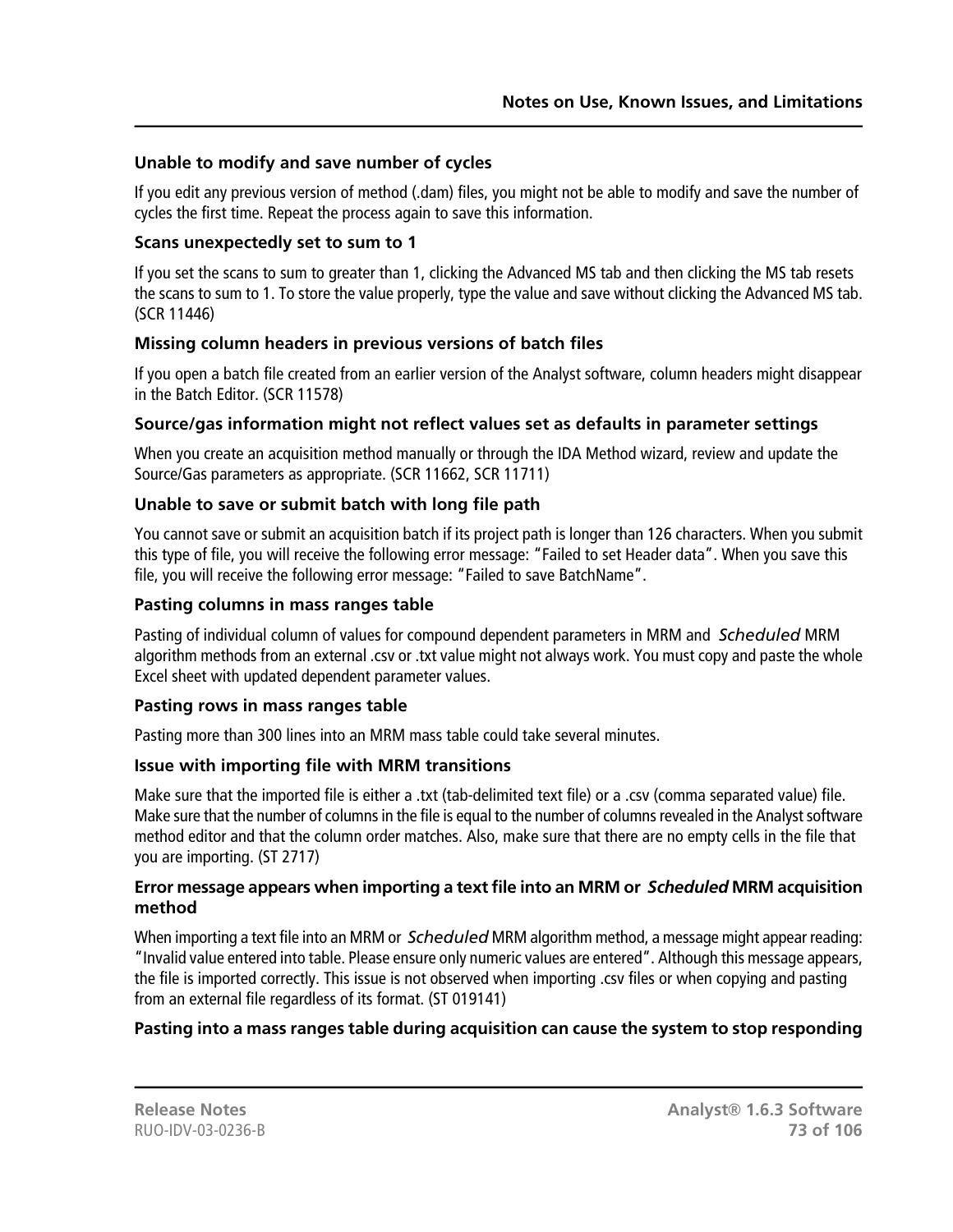When pasting into a mass ranges table during acquisition, the Analyst software could stop responding. You can only copy and paste into an MRM or *Scheduled* MRM algorithm table either before or after acquisition.

#### **Switching valve tables must be populated before using method**

When using a method containing a switching valve, make sure that the table is populated before saving and using the method. If this method is used for acquisition, the system will stop responding and you will have to restart the instrument. (ST 9431)

#### **Pause time doubles when creating a quadrupole experiment after switching between LIT and quadrupole scan types in the Method Editor**

When users create a method containing a quadrupole scan type with a mass range of, for example, 1000 to 1250 Da and then switches to an LIT scan type and then back to the original quadrupole scan type, the pause time nearly doubles. To prevent the pause time from doubling, do not change scan types during method creation. (ST 11465)

#### **During batch creation, pressing Tab creates another row**

When you create a batch, if you go to the last row in the Batch Editor and then press the Tab button, another row is created. After the row is created, the Auto-Increment or Fill-Down functionality does not work with this row. Also, any rows appended to your batch will appear before this one. When you submit your batch, this phantom row will not be submitted. If a user creates a batch with this extra row, the sample specified in this row will not be collected. Avoid the use of the tab button to add rows to the batch; use the Add Samples button instead. (ST 14024)

#### **Samples in a batch remain suspended after instrument error is corrected**

The batch must be resubmitted to the queue to continue. (ST 16247)

#### **Invalid ion energy in EMS scans**

Although Ion Energy 1 is accessible in EMS scans, it is not applicable and should not be used. (SCR 11764)

# **Acquire —** *Scheduled* **MRM™ Algorithm**

# **Secondary transitions for** *Scheduled* **MRMTM Pro algorithm stop acquiring while the peak is still eluting**

When acquiring *Scheduled* MRM Pro algorithm data with secondary transitions in IDA with DBS (dynamic background subtraction), the secondary transitions stop acquiring on the back half of the peak. If DBS is turned off, then the entire peak is captured for the secondary transitions. (AN-312)

#### **Unable to add or delete the last transition for MRM or** *Scheduled* **MRM algorithm acquisition methods**

In an MRM or *Scheduled* MRM algorithm acquisition method with 500 or more transitions that were added to the method either by copying from a text file or imported from a .csv file, the last row in the mass ranges table might not be blank. In such a case, the last transition cannot be deleted and new transitions cannot be added after the last transition. Deleting or inserting at other rows is okay. To avoid this issue, edit one of the cells in the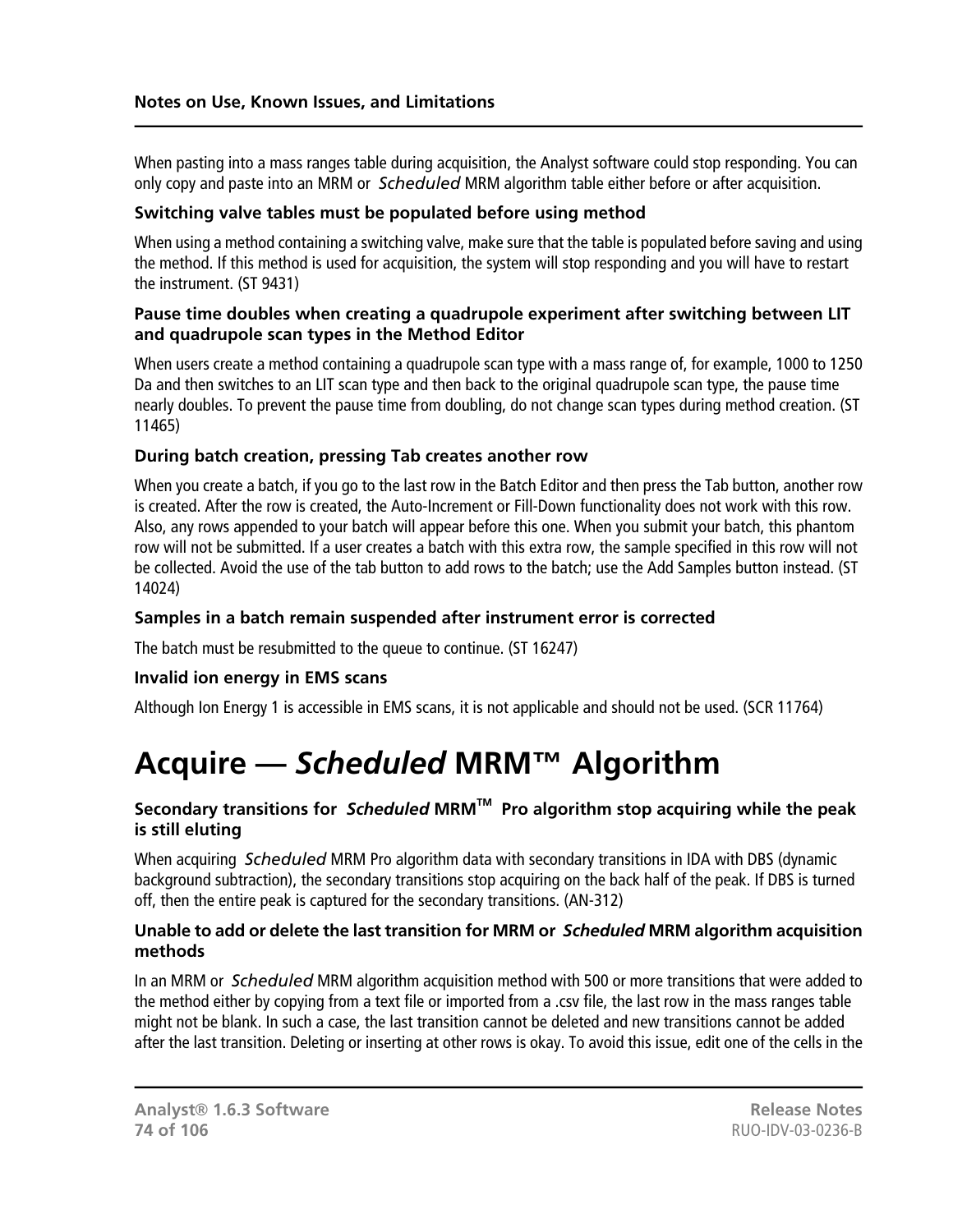last row and click elsewhere in the table, which will create a blank last row in the mass ranges table. After this, the last filled row can be deleted or a new transition can be added. (AN-725)

### *Scheduled* **MRMTM algorithm experiment limit**

For mass spectrometers other than 4500, 5500, and 6500 series of instruments, to maintain optimum system performance, a *Scheduled* MRM algorithm, non-IDA experiment should not exceed 1000 transitions and three dependent parameters. A *Scheduled* MRM algorithm, IDA experiment should not exceed 1000 transitions and two dependent parameters. If the experiment exceeds these limits, the Analyst $^\circ$  software might stop responding and you will need to restart the instrument and reactivate the hardware profile. You might reduce the number of transitions if you want to increase the number of dependent parameters.

For the 4500, 5500, and 6500 series of instruments, the limit is 4000 transitions with four parameters (CE, DP, EP, CXP).

#### **Multi-period** *Scheduled* **MRM algorithm experiments not supported**

Multiple period *Scheduled* MRM algorithm experiments are not supported in the Analyst software. You cannot create these methods.

#### **In certain cases there might be a decrease in sensitivity on the API 5000 instrument when using** *Scheduled* **MRM algorithm as compared to MRM**

This issue might be observed for experiments covering a wide range of Q1 masses over several hundred Da. Keep this in mind when using the *Scheduled* MRM algorithm functionality on the API 5000™ instrument. (ST 15149)

#### **Batches containing the maximum number of** *Scheduled* **MRM algorithm transitions and three mass dependent parameters where one of them is EP causes the system to stop responding**

Batches containing the maximum number of *Scheduled* MRM algorithm transitions and 3 mass dependent parameters, DP, CE, and EP, causes the system to stop responding. To avoid this occurring, do not include EP as one of the mass dependent parameters. (ST 16066)

# *Scheduled* **MRM algorithm parameters cannot be changed on-the-fly**

Compound-dependent parameters for an acquisition method using the *Scheduled* MRM algorithm might not be applied when changed in real time in Manual Tuning. When changing parameters for a *Scheduled* MRM algorithm method in Manual Tuning under Tune and Calibrate mode, the method should be stopped between adjustments and then restarted. (ST 9436)

# **Modifying** *Scheduled* **MRM algorithm mass ranges table can take several minutes**

Modifying a *Scheduled* MRM algorithm mass ranges table with 2500 MRM transitions could take several minutes. (ST 5251)

# **Acquire — Network Data Acquisition**

**Copy data to a network location before validating the checksum**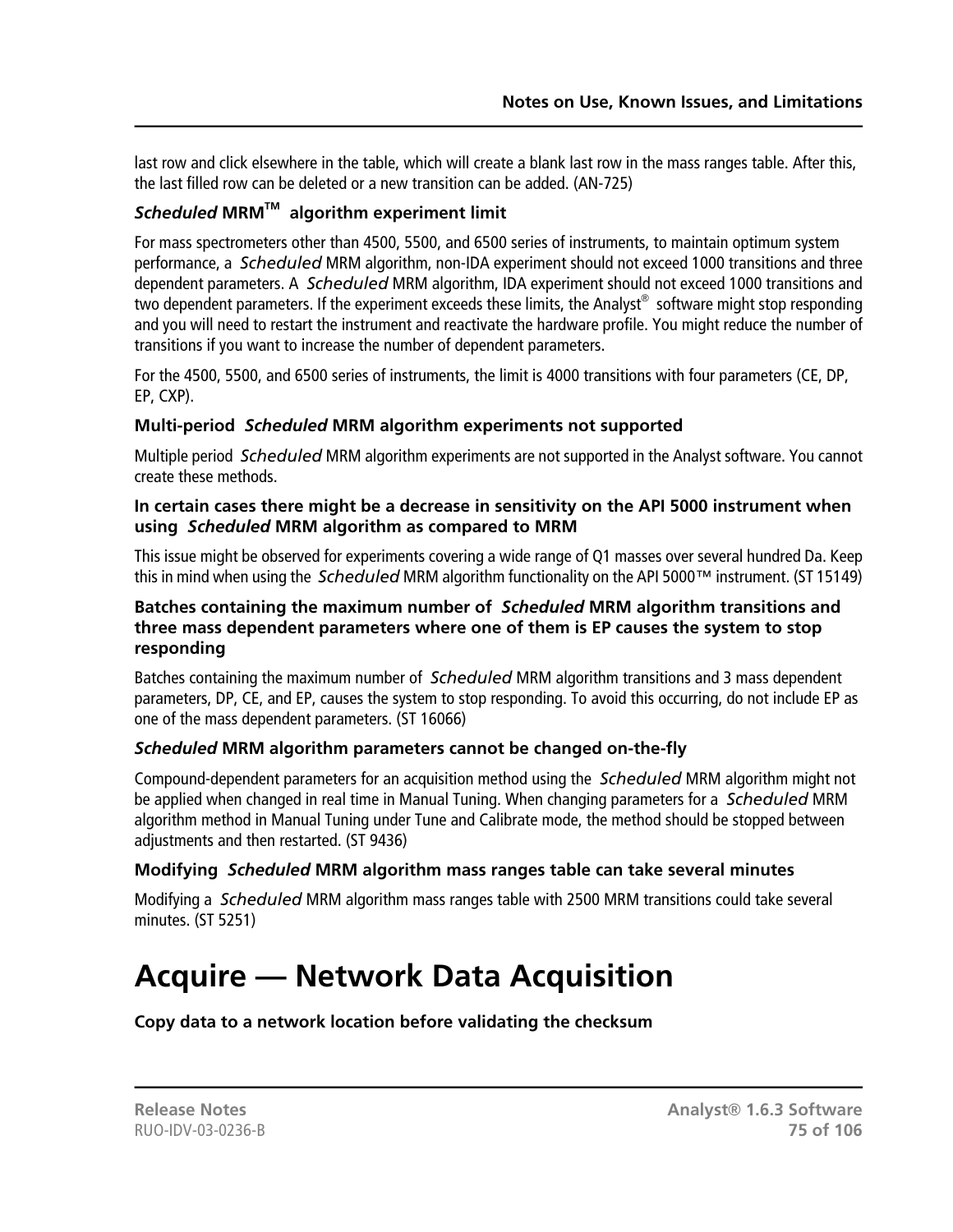If the user attempts to validate the checksum of a large file that is being acquired to a network location, it is possible that the Analyst $^\circledast$  software will stop responding or will result in a failed checksum. This is because network interruptions might cause a delay in writing the full file to the network and require the AnalystService and client to be restarted. Alternately, the file itself might become corrupted. Users should make sure that the file has been fully copied to the network location before attempting to validate the checksum. (AN-202)

#### **Potential loss of data when acquiring from multiple instruments to same data file**

Do not acquire data concurrently from multiple acquisition workstations to the same network data file.

#### **Windows reporting Delayed Write Failed**

On Windows XP, while the Analyst software is acquiring data to a network computer, Windows might display an error dialog stating Delayed Write Failed at the bottom right corner of the screen when there is a network interruption. This error does not prevent files from eventually being transferred. Do not restart your computer at this time because Windows is still transferring files. For more information, see the Microsoft Web site at: [http://support.microsoft.com/default.aspx?scid=kb;en-us;330174.](http://support.microsoft.com/default.aspx?scid=kb;en-us;330174)

#### **The Analyst software prompts you to re-enter root directory path**

The root directory must follow the Universal Naming Convention (UNC) format: \\computer name\drive name. Now mapped drives are converted automatically to full UNC paths. Full network path lengths must be limited to 128 characters.

#### **Network data security mode**

For network data acquisition, work in Mixed Mode or Integrated Mode security. If you use Single User Mode, make sure that you are a network domain user with read/write access to the project folder. (SCR 11781)

#### **Cannot access current data**

If you are using network acquisition, you cannot see the acquired data from a remote workstation until the sample is finished.

#### **No audit trail record when the network is down**

When the network is down, the data file creation and other non-processing activities performed during data acquisition only are not recorded in the audit trail database, which is not accessible. You can add steps to your Standard Operation Process (SOP) to check with your IT department regularly if there has been any network interruption during previous data acquisition processes and to avoid data acquisition during network maintenance work. You can also review the Windows application event log to check for any network disconnection warning events. All relevant acquisition data is still logged in the data file even if the network is down. (SCR 11648)

#### **Slight time delay due to file transferring**

When data files are acquired to the network, the time reported in File Info in Explore mode for Last Sample Finished is the actual time the file was copied to the network, which might differ from the time of acquisition of the last sample. This is due to the delay when transferring files to the network. (SCR 9523)

#### **Verify checksum after file transfer complete**

When you click Verify Checksum on a file that has just finished acquisition, checksum might intermittently fail if the data file transfer to the network is in progress. Checksum will work after the transfer is complete. (SCR 11419)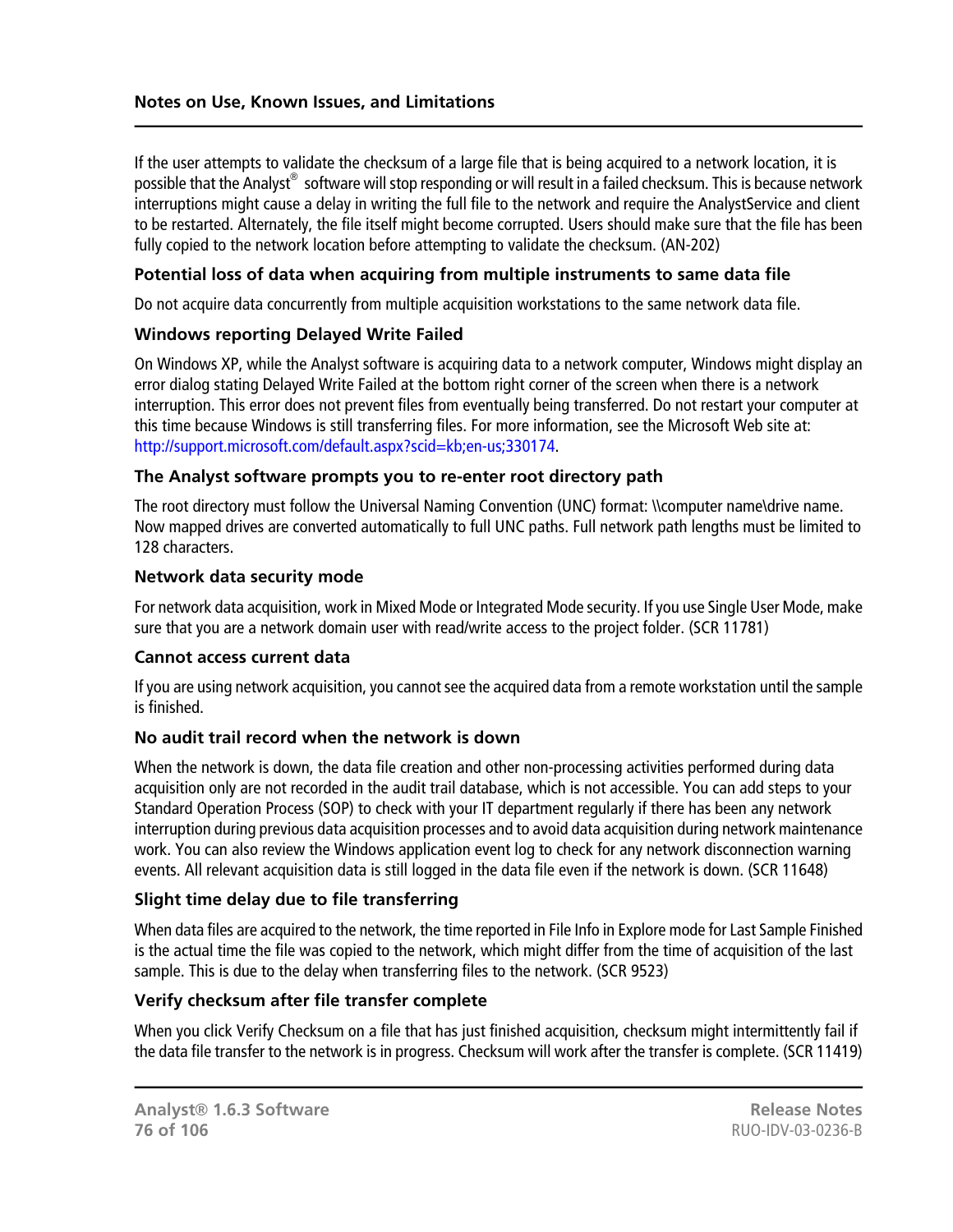# **Invisible subset file**

When you make a subset of a sample file on the network, the file name might not be visible until after you restart the Analyst software. (SCR 11729)

# **Long wait period if you have no write access**

If you do not have write access to a network project and try to open a data (.WIFF) file, you might experience a long waiting period while the audit trail process tries unsuccessfully to update the information. (SCR 9906)

# **File transferring fails due to limited space on the network**

When acquiring to the network server with user-specific space limitations, the Analyst software might not be able to detect the remaining space available. As a result, the data transfer process might fail, but acquisition is not impaired. The data remains on your local acquisition workstation. (SCR 11420)

# **Spectral arithmetic output file not saved**

If the root directory is on the network, select Open the New File Immediately in the Analyst software under the Output Filename section in the Spectral Arithmetic Wizard–step 4. Otherwise, the output file might not be saved. (SCR 11746)

# **Explore**

# **Simplified CAD gas setting shown incorrectly in file information**

If a data file was acquired using simplified CAD gas settings and opened in the Analyst $^{\circledast}$  software without the corresponding hardware profile active, then the CAD gas setting in the File Info is shown incorrectly. A CAD gas setting of Low is shown as -1, Medium as -2 and High as -3. (AN-299)

# **Centroid data is not shown correctly**

Centroid data is not shown correctly when scan averaging and stepping through the XIC (Extracted Ion Chromatogram) to show the adjacent spectra. Instead of using Centroid, use Profile scan mode to show the data correctly. (AN-405)

#### **High mass PPG values are shown for 5500, 6500 (low mass mode), and 6500+ (low mass mode) series of instruments in the calibration peak list**

On 5500, 6500 (low mass mode), and 6500+ (low mass mode) series of instruments, additional ions 1254, 1545, and 1952 are shown in the calibration peak list. This has no impact on the calibration of the mass spectrometers. (AN-500)

# **Processing large data while performing long data acquisition**

Avoid processing (for instance, performing XIC) a large data file that has more than 600 MRM transitions while performing a long data acquisition. Doing so might cause the software to become unstable and data to be lost. Use another computer to process such data. If you need to open the currently acquiring data, the display for currently acquiring *Scheduled* MRMTM algorithm data defaults to TIC to open the file faster. Processing these files should still be kept to a minimum during acquisition.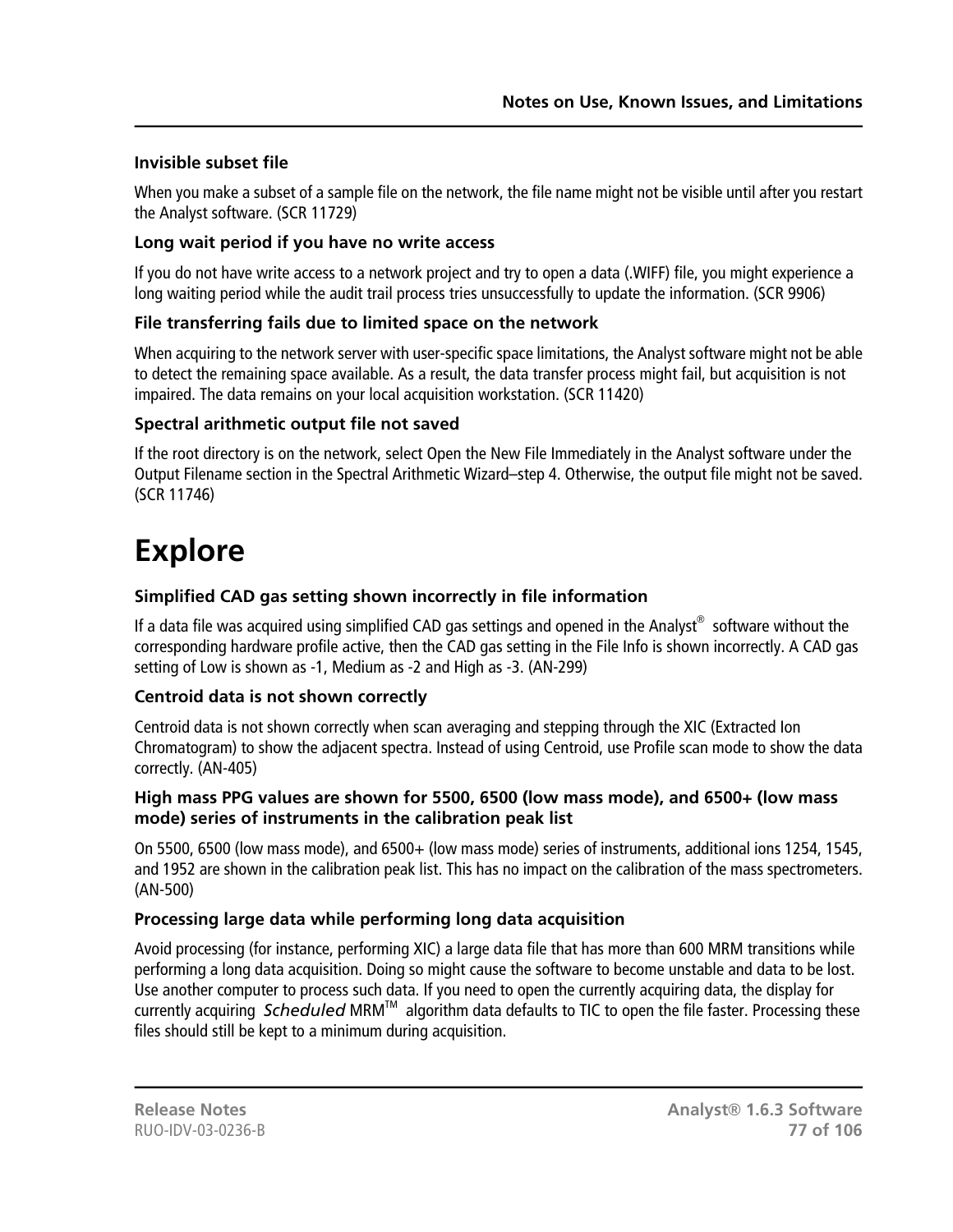#### **Processing Options truncates non-Integer values**

The Analyst software Processing Options / Integration screen ( **Tools > Settings > Processing Options** , Integration tab), allows you to enter decimal values between 0 and 100. However, once the screen is closed and reopened, these values truncate to their integer values.

#### **"Subtract Range Locked" option appears to be active; menu item in the right-mouse menu does not update**

When right-clicking on a chromatogram, the feature appears to be enabled whether or not it actually is. To see whether or not the feature is enabled, see either the Menu bar (**Explore** > Background Subtract > **Subtract Range Locked** ) or the Explore Toolbar. If the icon is displayed as depressed, the feature is enabled.

#### **Unable to sort Peak Lists properly**

In rare instances, the Peak List does not sort properly. To restore functionality, close the Peak List (deleting the pane) and re-open it.

#### **Cursor does not correspond to the time point of the spectral data**

Occasionally, the cursor is incorrectly allowed to be placed between data points. The time in the header of the spectrum of the active chromatogram is always correct.

#### **Missing data when exporting to PDF format**

When the Analyst software is active with several panes open, exporting the active window to a PDF file might not export all data from the window. Use Export when there are only a few panes in the window.

#### **Time range discrepancy for Contour plot**

When saving a processed data file (PDT) with a Contour plot shown, the saved file displays a different time range from the original Contour.

#### **X-axis not extended**

After offsetting a chromatogram, the x-axis (time) range is not extended to include the shifted data.

#### **DAD margin for negative absorbance not functioning**

The diode array detector (DAD) margin for negative absorbance does not function.

#### **Performance degradations due to large number of scans**

Processing data can be slow when the data file contains a very large number of scans resulting from the use of short dwell times. Keep the number of scans below 30,000. (SCR 7964)

#### **Viewing IDA data files**

If you open an IDA experiment data file while acquiring, it displays in Explore mode even if the IDA Explorer is set as the default viewer in the Appearance Options dialog. If you open the data file after acquisition, it displays in the IDA viewer. Samples that were opened in Explore mode during acquisition do so by default when the acquisition is complete as well. You can open the sample in the IDA Viewer if you reopen the file. (SCR 9805)

#### **Integrated Harvard syringe pump not in file info**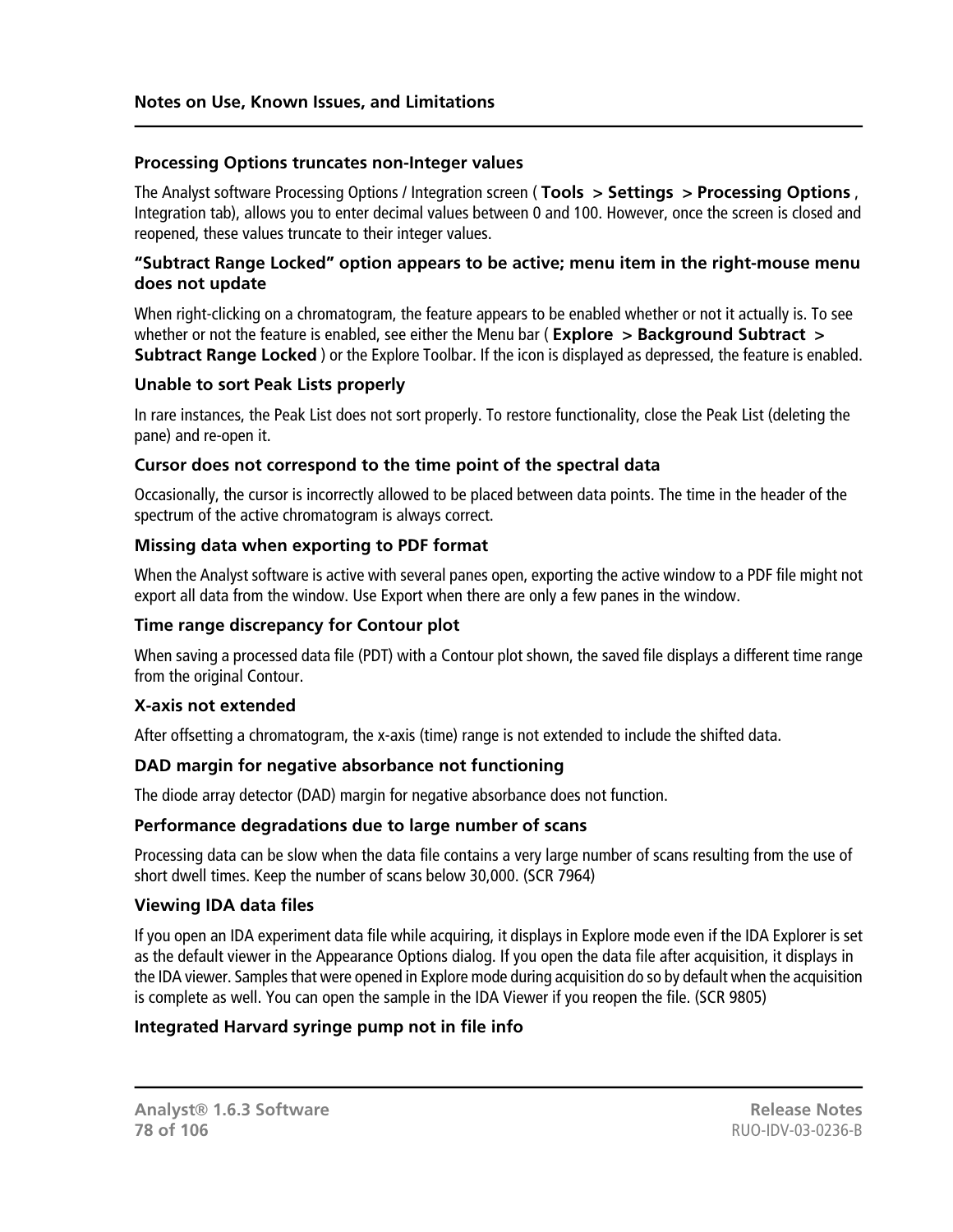In some cases the File Info in Explore mode indicates that the integrated Harvard syringe pump was not used even though it was used. (SCR 8643)

### **Smoothing does not consider 0 intensity points**

The Smoothing function does not consider 0 intensity points. Holes might appear in the spectrum after smoothing if there are intensities of 0 in the data file. (SCR 13204)

# **Show File Information**

Opening the File Information pane using the Show File Information command might cause the software to stop responding or to omit information from the display. This is an intermittent display problem and no data is lost. If this occurs, configure the Audit Trail Manager settings to No Audit Map or alternatively deselect the Closed Module event in the Audit Map Editor to view or save the File Information to a file. The original audit trail settings should be restored. Only an Analyst software Administrator has the privilege to configure the audit trail settings.

#### **Overlay on plot for isotopic distribution in calculator**

Occasionally, this feature does not function as expected, however, the text will still be accurate.

#### **Incorrect status in File Information**

On the 5500 series of instruments, the file information incorrectly shows the status as "Bad" for the Curtain Gas™ flow and interface pump. There is no interface pump on the 5500 systems. Also, although the file information will read "Bad" for the Curtain Gas flow, this does not necessarily reflect the status at the time of acquisition. If during acquisition, the Curtain Gas flow status develops to a true "Bad" state, then acquisition for that sample will stop with an error. (ST 8853)

#### **Delay in displaying sample list**

On the 5500 series of instruments, it takes more than 90 seconds to populate the sample list for a data file acquired with more than 1000 samples. Allow for at least 90 seconds to populate the entire sample list. If you acquire more than 1000 samples into a .wiff file, it will take at least 90 seconds to populate the sample list. The Analyst software will be able to open the file. However, we recommend that you acquire the samples into different data files, if possible.

#### **Syringe pump method information missing from the File Info**

On the 5500 series of instruments, the syringe pump details used to collect the data are not displayed in the File Information pane for data where a syringe pump was used. You should note which flow rate and syringe diameter were used during acquisition. Alternatively, the user can obtain this information from the data file by recreating the acquisition method from the file information by right-clicking on the file information to select Save Acquisition Method. You are required to have the same devices in your hardware profile to recreate the method completely. (ST 7861)

# **Explore History file not displaying properly**

The Explore History File does not display properly. The description of all the changes is sometimes merged into one cell but it is often still legible. In some instances, some information might be missing. (ST 9481)

#### **Changes to offset in History pane not appearing**

You must reopen the History pane to show changes to the offset. (ST 9486)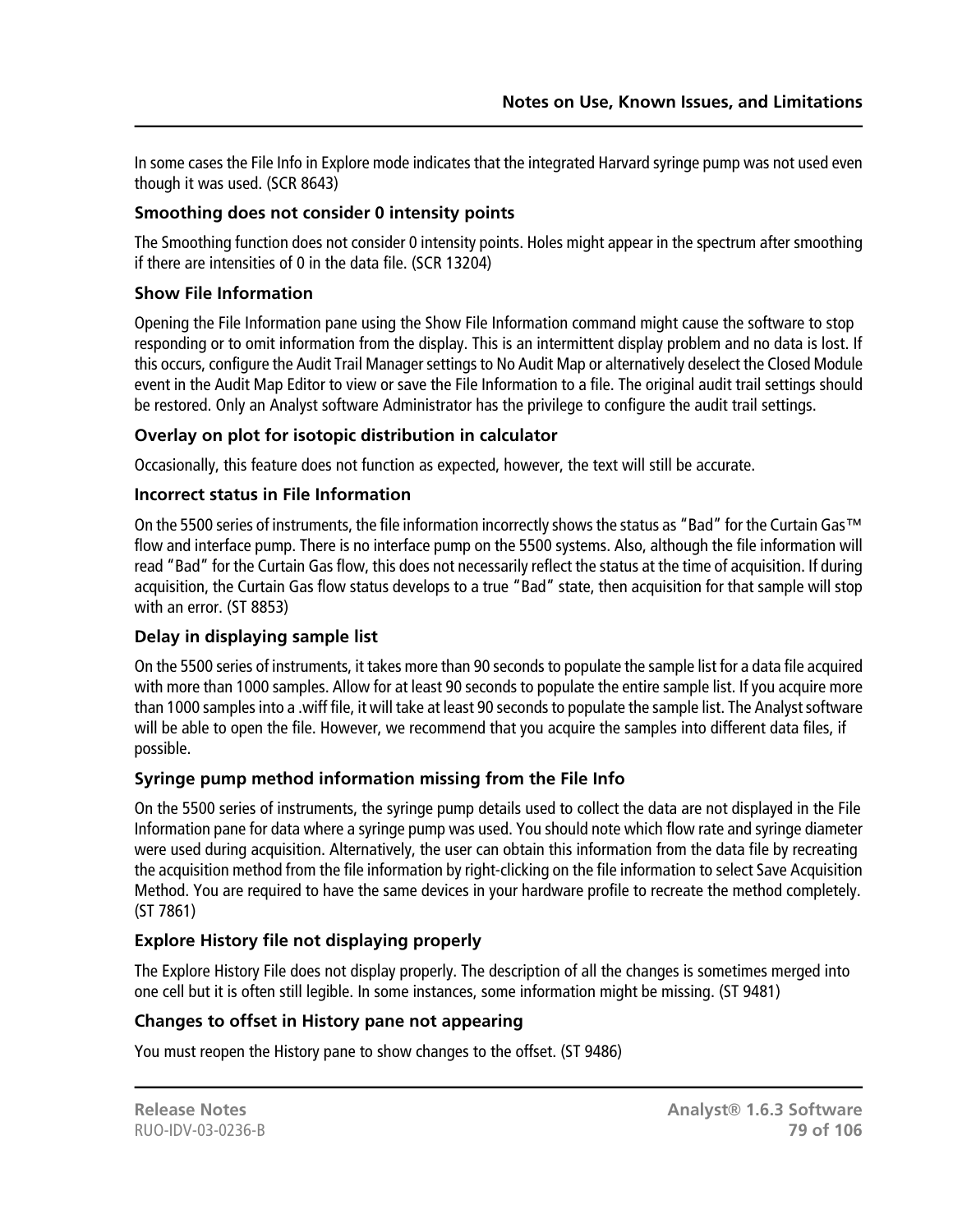#### **Reviewing MRM data changes the active XIC**

When opening a saved Explore History File (.eph) from a Total Wave Chromatogram (TWC) where the data from the mass spectrometer is MRM data, the displayed data is the overlaid XICs but reviewing the changes will change the active XIC. The listed history, however, is correct and can be used to manually apply those settings to the original data.

### **Occasionally, samples in data files collected at 12 000 Da/s cannot be opened**

If this occurs, open the previous or any subsequent sample and use the forward and back arrows to navigate to the sample that will not open. (ST 13169)

#### **If you expand data in the IDA viewer while a sample is acquiring to the same data file, data from an acquired sample is not displayed**

No data is displayed in Explore mode for an acquired sample if you expand data from the IDA Viewer while a second sample is being acquired to the same .wiff file. (ST 18228)

#### **Undocked Graph Information Window might cause the software to stop responding**

Occasionally when the Graph Information Window is opened and undocked the software stops responding. This is especially the case when the window is left open and undocked for several hours while acquisition and processing take place. To avoid this issue, keep the Graph Information Window docked. (ST 16700)

# **The Q1 resolution offset table at 10 Da/s is missing in the File Information**

The Q1 resolution offset table at 10 Da/s is missing in the File Information for a negative ER scan type. This does not affect the data or any future acquisition. To retrieve this information, you might look into a data file acquired in Q1 negative mode. (ST 13331)

#### **Sections of ions appear to be missing in EPI scans**

On the 5500 series of instruments, when you use Q0 trapping, a fill time of at least 20 ms is required. EPI spectra acquired with a Fill Time less than 2 ms will result in a missing range of ions in the second mass range when Q0 trapping is On. In general, you can expect to see an overall decrease in sensitivity even with one mass range under these conditions. (ST 8200)

#### **Compound Library databases with over 20 000 entries fail to display full information**

When opening Compound Library databases that have over 20 000 entries, the individual fields will not display the full information used to populate the original database; "NA" is populated instead. The recommendation to overcome this issue is to re-save the original database into two separate databases in order to be able to view all entries and then populate future entries in a new database. For example, delete the last 10,000 entries and save this database as "Part 1" and then reopen the original database, delete the first 10,000 entries and save this database as "Part 2".

**Note:** Deleting entries and then adding new ones is not recommended. (ST 19297)

#### **The Analyst software stopped responding during real-time XIC data extraction**

When large numbers of ions were extracted in real-time during acquisition using an MRM or *Scheduled* MRM method, the Analyst software might have become unresponsive. This issue has been corrected. However, users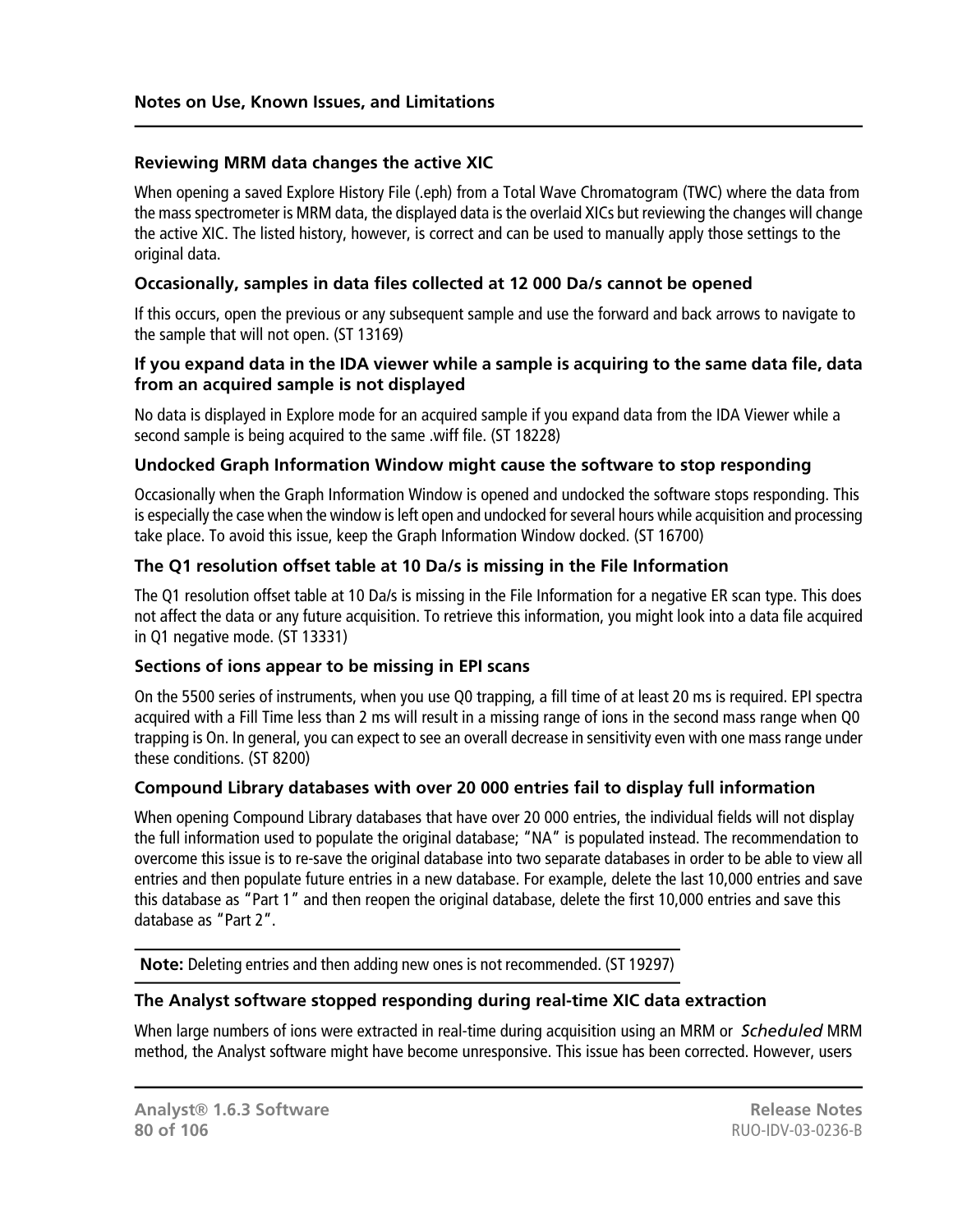should be aware that there might be cases where extracting large numbers of chromatograms will still cause the software to slow or become unresponsive. For example, having multiple XIC panes open simultaneously, or acquiring data from multiple methods to the same .wiff file. In these cases, users should refrain from extracting chromatograms in real-time. (AN-292)

# **Explore — Library Search**

#### **Blank results in new field**

When performing a Library Search from an open spectrum, if you click View Manager from the Search Results window and add a new field, the results for this new field might appear blank.

Clicking on the field a few times, will cause the results to appear. This is a graphical issue and does not affect functionality.

#### **Hidden column in Compound Library view**

When viewing the Compound Library, increasing the width of the last column might uncover a column named Hidden, with populated values. This is a graphical issue and does not affect functionality. Do not modify the data in this column. (ST 3165)

#### **Editing the compound name twice might cause the Analyst software to stop responding**

If you edit the name of a compound in the library, click OK, and then attempt to edit the compound again, the Analyst<sup>®</sup> software stops responding. To avoid this, after clicking OK to change the compound name, close and re-open the library before attempting to change the same compound. (ST 2283)

#### **Opening a library record in the default library might show a blank spectrum**

If this occurs, reconnect the library database ( **Tools > Settings > Optimization Options > Library Manager** ) to correct the issue. (ST 1860)

# **Explore — WIFF Data File**

#### **Analyst® software file compatibility**

The Analyst software is fully backward compatible. However, it is not forward compatible, that is, Analyst 1.5 software data files, for example, do not consistently open in Analyst 1.4.2 software or older versions. If you upgrade acquisition computers to the newer Analyst software, you should also upgrade processing computers to the same version.

#### **Flat file size limit**

The software can display data in the flat file (.WIFF.scan) for files up to 2 GB in size. Any data stored beyond this limit might not display properly. In addition, larger file sizes might degrade overall performance. Begin acquiring data to a new data file if your file size nears this limit (for example at 1.5 GB).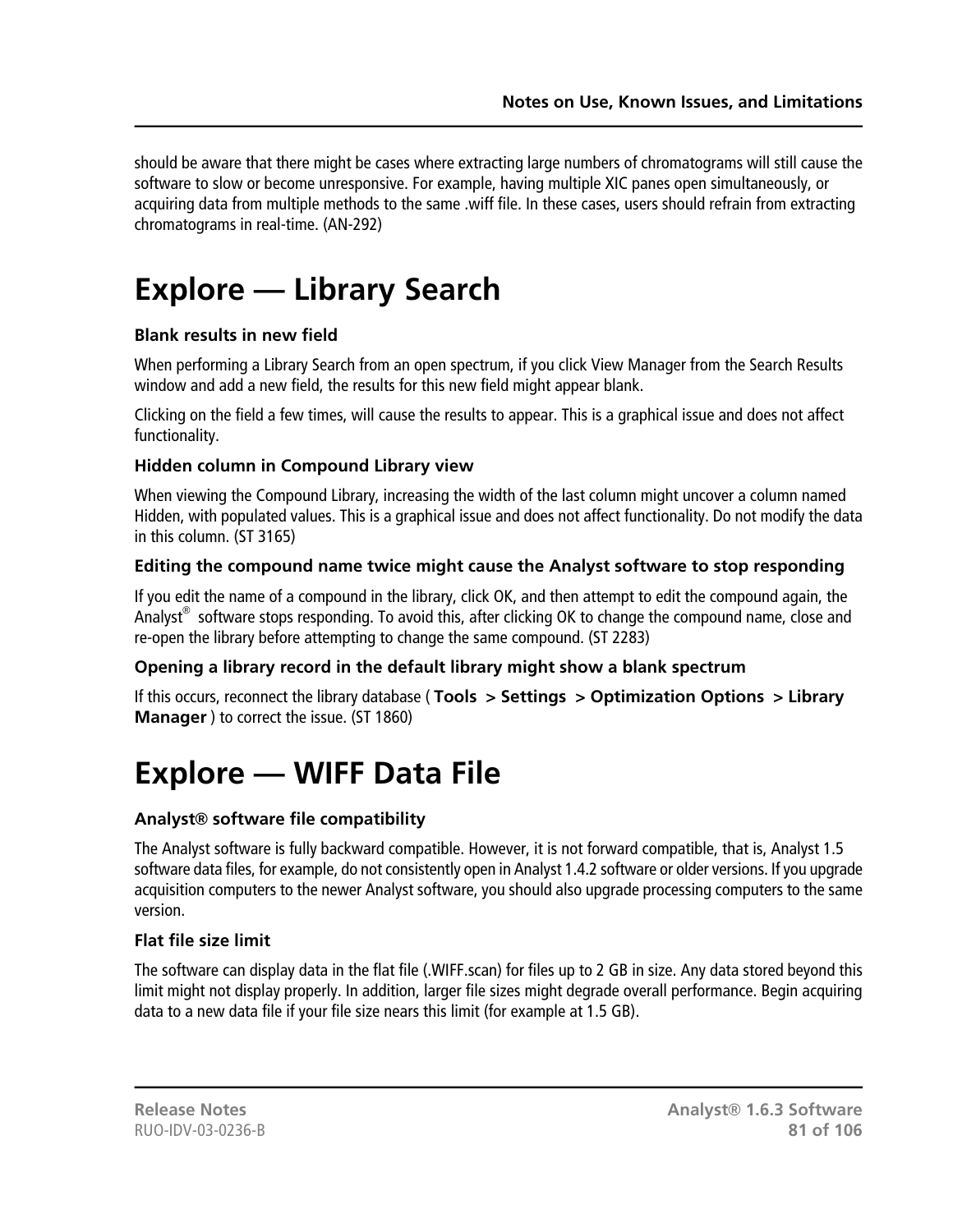# **Quantitate**

# **Sum Multiple Ions option might produce results that are slightly incorrect**

When using the **Sum Multiple Ions** option within a quantitation method, users might notice that the summed intensities of multiple ions is slightly different from the expected value (ion  $1 +$  ion  $2 +$  ion  $3$  and so on). This is due to a rounding issue within the Sum Multiple Ions algorithm. In practice, the difference will be very small and should not affect reported values. (AN-1)

# **The Quantitation audit trail incorrectly adds the word Samples to the change descriptions**

In the Quantitation audit trail, the word "Samples" is incorrectly added before the text, "The concentration/calculated concentration units were changed to…" in the change description when the concentration or calculated concentration units are changed for either the Analyte or Internal Standard. (AN-430)

#### **The changed file name of the Results Table is not shown in the Regression window**

When performing regression in the Analyst $^\circledast$  software (Quantitation module) and saving the Results Table using a new file name, the printout of the Calibration Curve still shows the original file name. The calibration curve shows the new filename only when the file is closed and reopened. (AN-555)

#### **Lack of delete privileges creates empty exported Results Table files**

If users attempt to export a Results Table to a drive location where they do not have "update, delete, or modify privileges" (Windows permissions), an empty file is created. In this scenario, click the Save option twice to export the Results Tables. (AN-605)

#### **Adding a new column to a Result Table shows an error message but the column is added**

If a new role is created in the Analyst software and the "Disable, Enable or clear audit trail (Quantitation)" privilege is disabled, then adding a new column in a Results Table generates an error message but the column is still correctly added to the table. (AN-641)

### **Accuracy values might be different between different versions of the Analyst® software**

In the Results Table, the Accuracy values might be different between Analyst software versions 1.5.x and 1.6, for the results created using same samples – data files. In the Analyst 1.6 software, accuracy values are rounded to 13 decimals. In some cases, the difference on the10th decimal might be observed. (ST 33935)

#### **Zero Accuracy values display as N/A in previous versions of the software**

Zero Accuracy values 0.00 were displayed as "N/A" in previous software versions. In the Analyst 1.6 software, if the calculated accuracy value is 0.00 (up to 13 decimals), that value will be displayed as a number (0.00). (ST 33935)

#### **Discrepancy in Results Table file size**

Depending on the number of samples, the Results Table file size might be larger than in the previous version of the Analyst software. (ST 33496)

#### **Incorrect printouts if manual integrations are not accepted**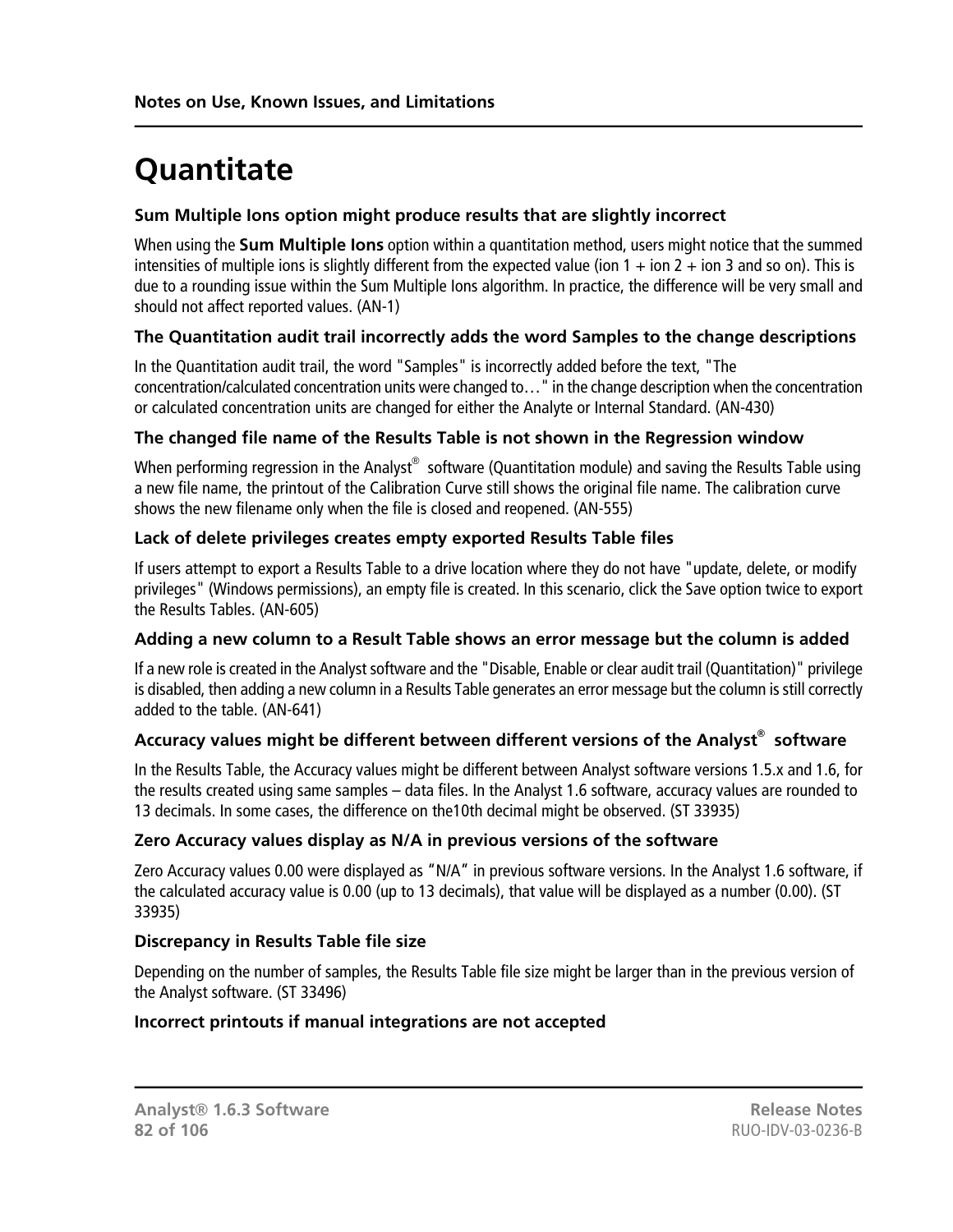If the user performs a Manual Integration and attempts to print the window or workspace without first "accepting" the changes (or completing an e-Signature if required), the resulting printout might be incorrect. The user will see two Results Tables printed showing the areas before and after the manual integration, instead of the selected Results Table and chromatogram. If after performing a manual integration, the user "accepts" the change (or completes an e-Signature) or navigates to a different selection, the **Print > Window** and **Print > Workspace** commands will function as intended.

# **Algorithm compatibility**

*Scheduled* MRM<sup>™</sup> algorithm data cannot be analyzed with Analyst Classic or previous versions of the IntelliQuan (IQA/MQ II) algorithms. For this reason, the IntelliQuan integration algorithms have been improved to support *Scheduled* MRM algorithm data, and have been renamed IQA II and MQ III. For more information, refer to *[Technical Information Regarding Integration on page 104](#page-103-0)*. Due to this change, several behaviors will be observed in the software:

- When creating a new quantitation method with Analyst Classic as the preset algorithm, the software warns about algorithm incompatibility and the new method uses IntelliQuan-MQ III instead. This operation has no affect on the preset algorithm. (ST 5388)
- IntelliQuan Results Tables from versions of the Analyst software earlier than version 1.5 will continue to use the previous versions of the algorithms in the Analyst 1.5 software so that the results presented are consistent. This is the only situation in which previous IntelliQuan algorithms are used in the Analyst 1.5 software.
- The Quantitation wizard cannot create a quantitation method for a data file that contains more than 94 transitions. Before you can use the Quantitation Wizard to generate a Results Table, you must first create the quantitation method using the Build Quantitation Method feature. Select this quantitation method on the Create Quantitation Set - Select Method page of the Quantitation Wizard. (ST 5919)
- Previously generated quantitation methods with the Analyst Classic algorithm cannot be used to analyze Scheduled MRM algorithm data. To carry forward the information, export the method as text using the Create Text File from Quan Method script and then re-import it using the Create Quan Methods from Text Files script. Both scripts are provided on <drive>:\Program Files\Analyst\Scripts\All Mass Spectrometers folder.
- You cannot add *Scheduled* MRM algorithm data to Results Tables using Analyst Classic or older IntelliQuan algorithms.

# **IQA II Integration algorithm occasionally does not find peaks on** *Scheduled* **MRM algorithm data**

For *Scheduled* MRM algorithm data, it is highly recommended that you use IntelliQuan - MQ III as the default integration algorithm, as the peak is sometimes not found in the retention time window when using *Scheduled* MRM algorithm with IQA ll.

# **IntelliQuan - IQA ll parameter-free integration algorithm not set by default**

For regular MRM data, IntelliQuan - IQA II is the preferred default algorithm. For fresh Analyst 1.5 software installations, this must be set manually, as the MQ III algorithm is set by default. For instructions, see the Help.

# **Default integration algorithms**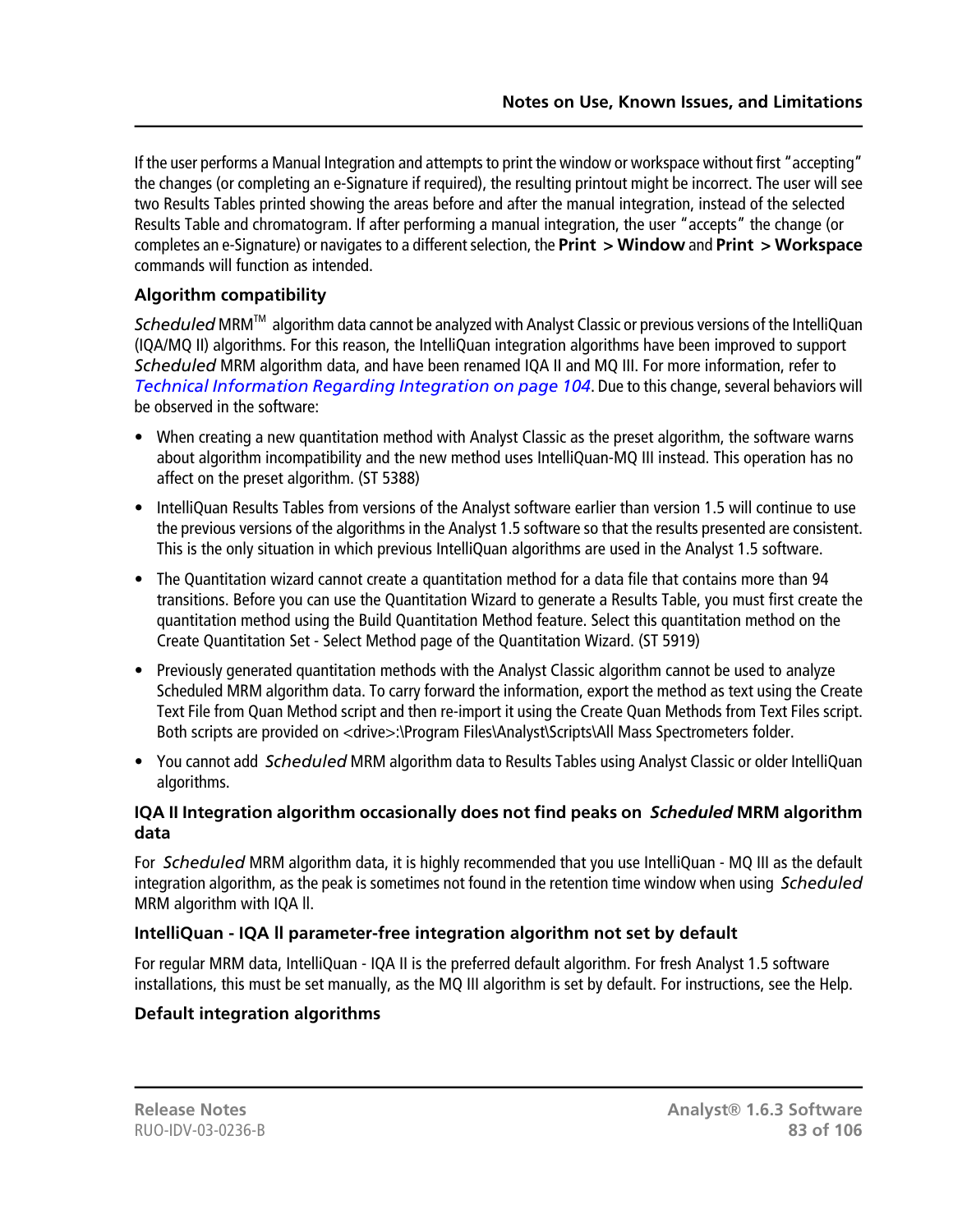Newly created projects always copy the default integration settings from the Default project. For fresh Analyst 1.5 software installations, this preset is now IntelliQuan - MQ III. If you are reusing your Analyst Data folder from a previous version, the preset from that Default Project will carry forward to the Analyst 1.5 software.

#### **Large signal-to-noise values sometimes reported in the Results Table**

Occasionally, when very low or no noise is selected for a background, very large values to over 20 digits are reported. This might occur because there is no baseline noise for these cases. The signal-to-noise should be reported as N/A in these cases. Readjust the selection of the baseline to make sure that some baseline noise is applied to the signal-to-noise calculation.

#### **Baseline Sub window**

The IntelliQuan Baseline Sub window is actually a half window. The window used is twice the width that is entered. This applies both to the Integration tab of the Processing Options and the IntelliQuan Parameters dialogs opened by right-clicking in a data list. (SCR 12984)

#### **Exporting with Sum Multiple Ions produces bad text file**

Exporting a Results Table built with the Sum Multiple Ions option produces data in separate columns. The values appear under incorrect headers and the text file might be incorrect. (SCR 10947)

#### **Diode array detector results not removed**

In a DAD Results Table, even when all DAD data is removed and an ADC data sample is added, the DAD information remains in the Results Table. (SCR 7998)

#### **Analyte mass range column displays N/A**

If an automatic quantitation method is used to build a new Results Table, the Analyte Mass Ranges column displays N/A instead of the actual mass range for the corresponding sample and analyte (potentially all different). (SCR 8790)

#### **Peak asymmetry error**

When you create a Results Table and display Peak Asymmetry, the column shows 0.00 if no peak is found. (SCR 10688)

#### **Inconsistent last decimal digit**

When opening a Statistics table for two Results Tables (by selecting Group By Concentration from the Conc. as Rows box and selecting Area or Height from the Statistics Metric box), the last digit for some of the statistical results (Mean) could be different depending on the order of opening the data files. The same issue is seen in mean calculations as well. (SCR 13198)

#### **Quantitation integration mass tolerance**

The algorithm for selecting a particular MRM transition from the Q1 and Q3 masses stored in the quantitation method operates as follows: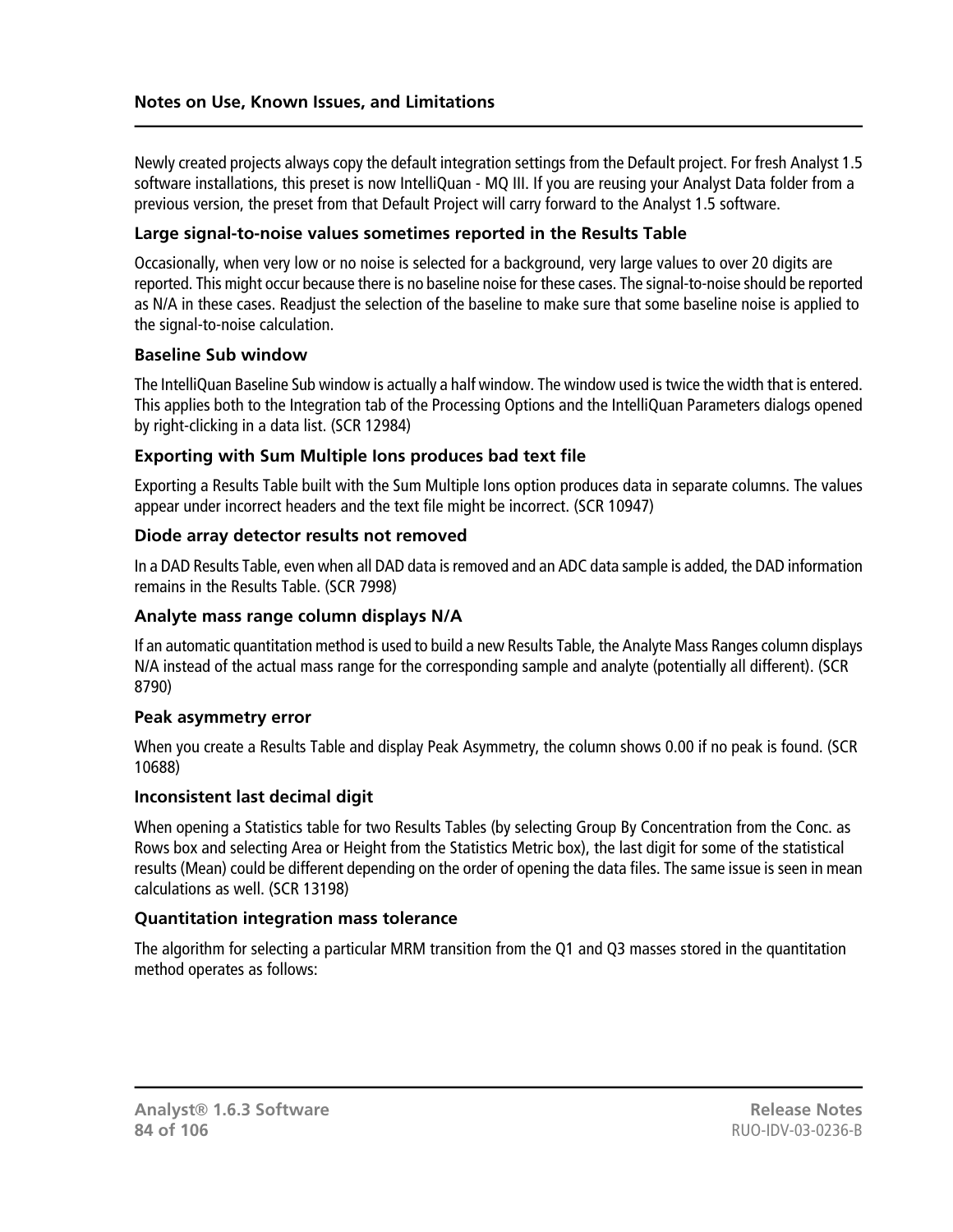- **Analyst 1.4 software**: The first transition ordered from lowest to highest for which both the Q1 and Q3 masses are within a tolerance of 0.1 Da is selected. For example, given two separate transitions, one with Q1 140.0 and Q3 of 134.0 and another transition with Q1 of 140.1 and Q3 of 134.1, a quantitation method will not be able to distinguish between the two transitions. Since the algorithm finds the first transition within the 0.1 tolerance, the 140.0/134.0 transition will be selected both times.
- **Analyst 1.4.1 software**: This was changed to use a smaller tolerance of 0.0001 Da. The reason for the change in the Analyst 1.4.1 software was to allow two transitions with both Q1 and Q3 masses within 0.1 Da, but more than 0.0001 Da, of one another to be quantitated. If you use the same example as in the previous version, 140.0/134.0 and 140.1/134.1 are now valid. This allows two close transitions to be distinguished. However, this did not take into account the mass tolerance values used by users who apply the same quantitation method across instruments, each with their own unique calibration.
- **Analyst 1.4.2 and newer software**: The transition whose masses are closest to the values from the quantitation method, but still within a tolerance of 0.1 Da, is used. The software determines which transition is closest by summing the Q1 mass variation and the Q3 mass variation (between the quantitation method and the acquisition method) and then selecting the transition whose variation sum is the smallest.

# **Quantitation of a sample with a large number of transitions will appear slow**

For example:

- Generating a Results Table on the recommended computer using one sample containing 2500 transitions can take about three minutes. (ST 9944)
- Creating or saving a quantitation method using Scheduled MRM algorithm data that contains 2500 transitions can take up to 15 minutes. (ST 9944)

#### **Adding a Formula Column causes the software to stop responding**

If the user performs an operation using a Formula Column in a Summary Page in a Results Table the software stops responding. To prevent this behavior, remove the 500s in the brackets in the column names in the Formula field. (ST 12940)

#### **Cancel button unresponsive when closing an unsaved quantitation method**

When closing a workspace with an open, unsaved quantitation method, the Cancel button is not responsive. To close the window without saving the method, click No instead of Cancel. (ST 15477)

# **Analyst software stops responding when you export a Results Table to a nonexistent directory**

This occurs when the user specifies the incorrect path in the "File name" list by typing in the path. Make sure that the path specified exists and is correct. (ST 15992)

# **Save As dialog points to incorrect folder**

When users save a quantitation method that required a data file to open, the Save As dialog points to the folder were the data file was located instead of the Quantitation Methods folder. Browse to the appropriate folder before saving the quantitation method. (ST 16129)

# **A peak is not integrated as expected when increasing the RT window beyond 40 seconds**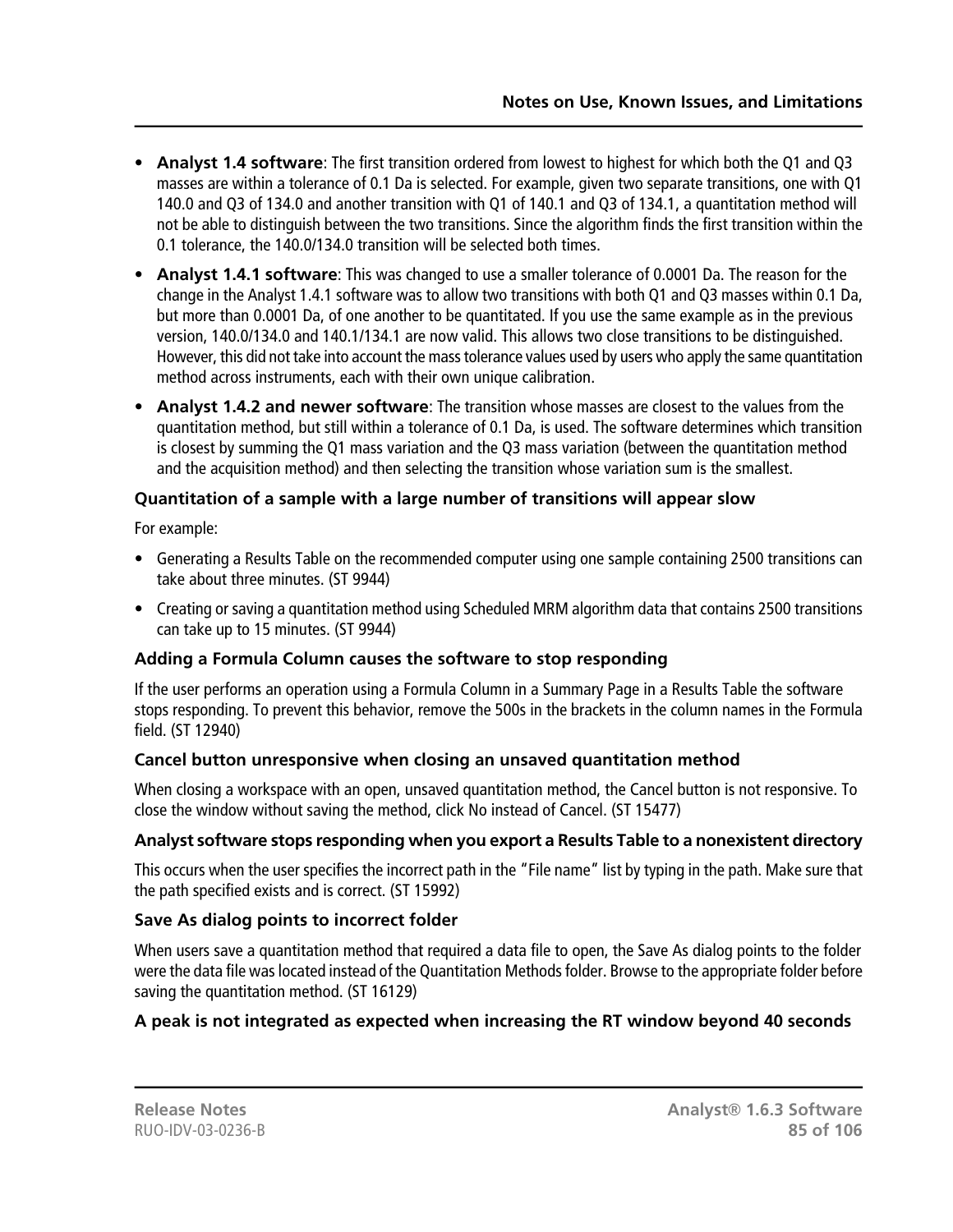When you use the IQA II algorithm, RT windows larger than 40 seconds are ignored; even if the user sets a window larger than this, a window of +/-20 seconds is effectively used. Either adjust the expected retention time for the shifted peak or for batches where this is happening for many samples, switch to the MQ III algorithm. (ST 17676)

#### **Older versions of Quantitation methods might cause the software to stop responding**

When selecting a Quantitation method in a batch that was created with the Analyst 1.4.2 software, the Analyst software stops responding. To use quantitation methods from previous versions of the Analyst software, save the methods using the Analyst 1.5.1 software and then select them. (ST 18026)

#### **Error when quantitating using TIC as Q1/Q3 selection**

If you use the Quantitation wizard and specify the TIC as the Q1/Q3 selection, the Analyst software displays an error when you advance the wizard. Click OK to successfully continue with the wizard. (ST 3242)

#### **Column sorting**

Occasionally, sorting columns in tables does not produce repeatable results. Sort the index column to make sure that sorting is always correct.

#### **Quick Quant with full scan methods**

In the Acquisition Batch Editor, creating a Quick Quant method causes inconsistent behavior if the acquisition method selected is a full scan method. After saving this method, you cannot open it. Quick Quant works as expected with all other scan types. It is recommended that you do not use Quick Quant with full scan methods. (SCR 9866)

#### **New Quick Quant methods do not apply new quantitation default values**

New Quick Quant methods generated through Build Acquisition Batch do not use the modified quantitation default values specified through the Quant Method Editor Settings dialog. (SCR 6997)

#### **An intensity drop might be observed if running a** *Scheduled* **MRM algorithm experiment with masses greater than 1000 Da**

Avoid using masses above 1000 Da in *Scheduled* MRM algorithm experiments. In these instances, we recommend using the MRM scan type. (ST 11772)

#### **Some items unavailable under the Administrator role for the Quantitate module are not honoured**

Although the "Change default number of smooths (in Wizard)" and "Change concentration units (in Wizard)" are not available for the Administrator under role-based security, a user with the Administrator role still has access to these features in the wizard. (ST 19149)

#### **The concentration units specified when building a quantitation method do not propagate to the Results Table if different units are used per analyte**

Although a user can enter different units for different analytes when building a quantitation method, only the first set of units is used in the Results Table. (ST 19151)

#### **Correct data displayed in the calibration window**

The data in the calibration window might not be consistent with the Results Table if few peaks are found in the Results Table. To correct this, refresh the window by saving it. (SCR 11282)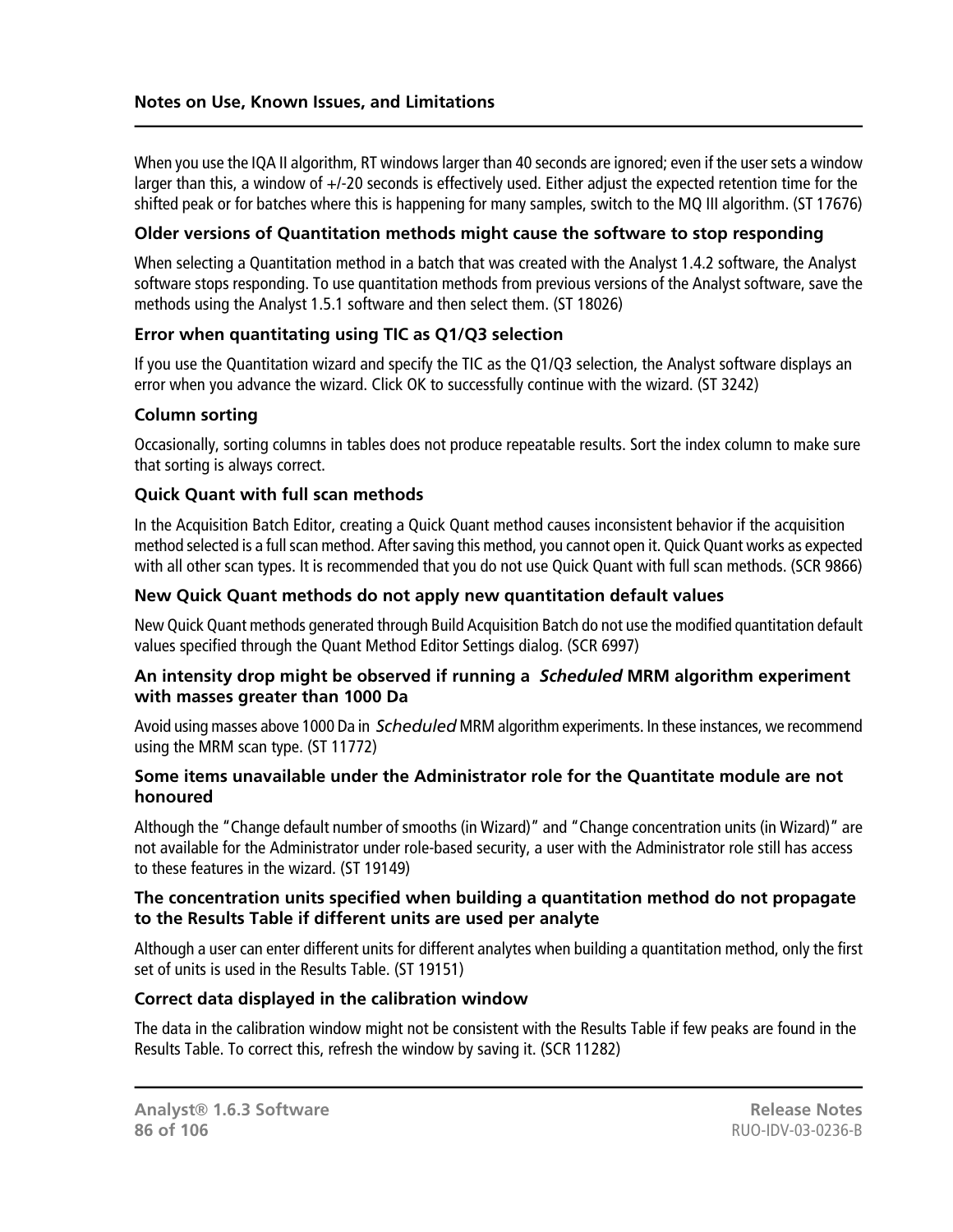# **ExionLC™ Series**

#### **In Manual Tune, all the parameters for pump, autosampler, and system controller are not shown when LC method is selected for ExionLC devices**

When LC Method is selected in the Manual Tune mode for a hardware profile containing ExionLC devices, the timetable (located on the right side of the Pump, Autosampler, and System Controller tabs) is not shown. As a workaround for this issue, create the acquisition method in the Acquisition Method Editor, save it and then open it in the Manual Tune mode. (AN-644)

# **Some methods with errors from LC can be saved but cannot be opened**

When an acquisition method with an ExionLC method parameter outside of the allowed range is saved, the Analyst software generates an error about the wrong value but allows the user to save the method. However, this method cannot be loaded after being closed and cannot be used for acquisition. (AN-678)

#### **When using the Analyst software Remote Instrument status feature, the detailed status for a connected ExionLC™ stack is not shown**

The detailed status of the connected ExionLC stack is blank when viewing from the Remote Instrument Status. (AN-686)

#### **ExionLC devices: The Configuration UI dialog opens in the background behind all other open windows after a fresh Analyst software installation or after the computer is restarted**

During hardware profile creation for an ExionLC system, when the Configure button is clicked, the Configuration UI dialog opens in the background behind all other windows. This happens after installation or after the computer is restarted. To bring the ConfigUIDialog in the foreground (after clicking on Configure button), minimize all the open applications until the ConfigUIdialog is visible. After this, every time the Configure button is clicked, the Configuration UI dialog will always open in the foreground. (AN-717)

# **Acquisition using the ExionLC PDA Detector in 2D mode might stop occasionally**

When using the ExionLC PDA Detector, acquisition might stop occasionally. When this happens, the Analyst software will abort the acquiring sample and stop the queue. This issue has been seen when using the PDA Detector in 2D mode. As a result, it is currently recommended to use the PDA Detector in 3D mode to minimize the likelihood of this occurring. Users who encounter this issue should contact SCIEX support at [sciex.com/support](http://sciex.com/support) to enquire about a solution. (AN-718)

# **Analyst® Software Reporter**

# **Report cannot be generated when using Library search template in the Reporter 3.2 software**

When trying to create a report using the Library Search template in the Reporter 3.2 software, an error message is generated that the report cannot be created. To resolve this issue, please contact SCIEX support at [sciex.com/support.](http://sciex.com/support) (AN-39)

#### **Reporter Template Editor might not show the Tags panel for the Blank Template**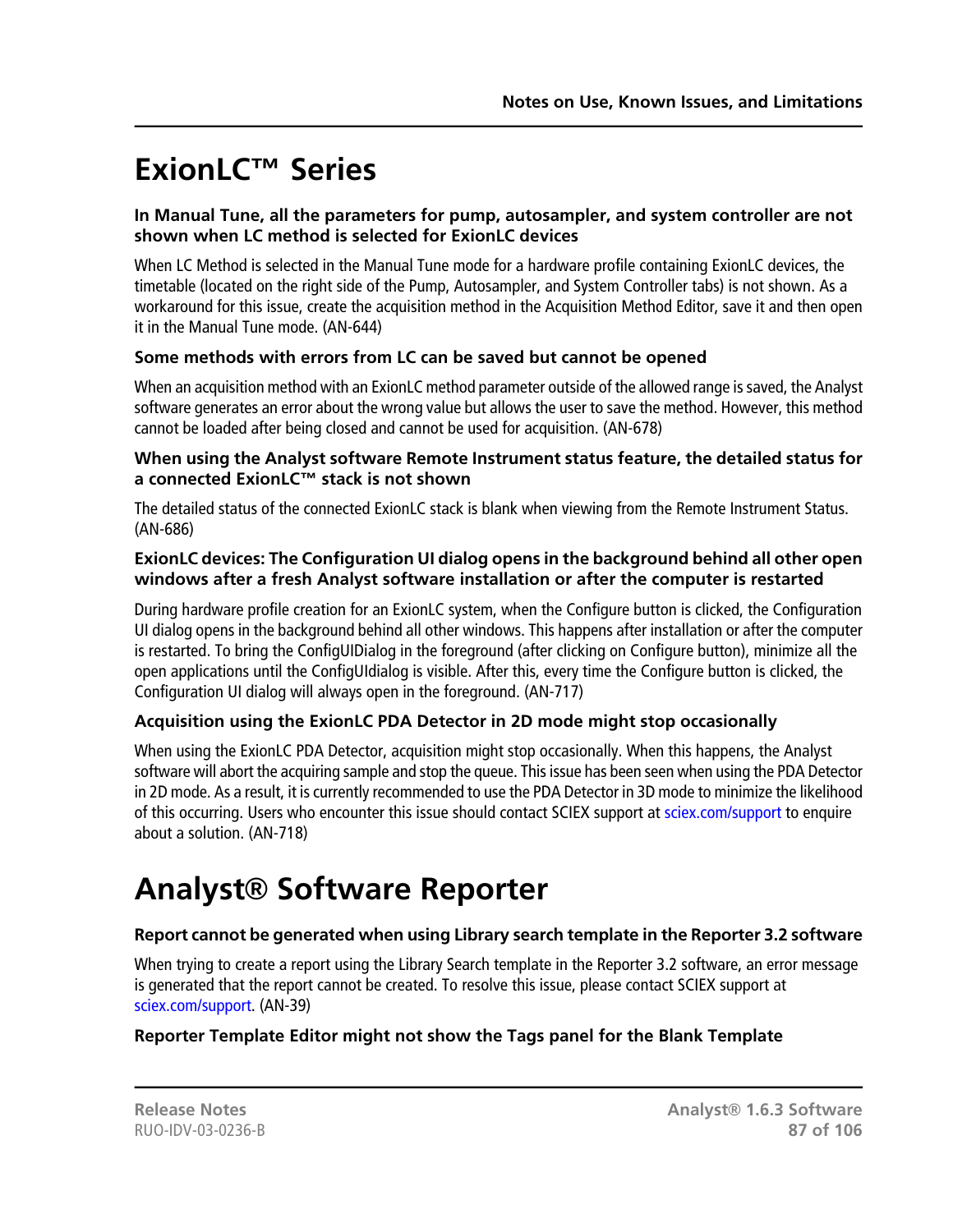When editing the Blank Template in Reporter, the tags panel might not be shown by default, depending on the version of Microsoft Office used. If the panel is not visible, users can make it visible by selecting View > Document Editor, followed by View > Document Actions. (AN-250)

#### **Chromatograms are not shown if the Label field contains information**

When creating a Reporter template, if the user adds a chromatogram and then types anything in the label field for the tag, the printed report will not display the chromatogram. Make sure that the label field is empty. (AN-255)

#### **Reporter Template Converter: Unable to convert four templates**

The Reporter Template Converter is unable to convert the following templates: Select Analyst 20 percent Report.xml, Sample Report with MRM ratios.xml, Sample Report with MRM ratios2.xml and Sample Report with MRM ratios EU.xml. Users will receive an error message when attempting to convert any of these templates. (AN-258)

#### **Chinese characters might be unreadable in Reports**

When using the Reporter 3.2 software to print reports using Chinese fonts, the spacing between characters might be too small to allow the report to be easily readable. This might happen when printing to Microsoft Word or PDF formats. If this happens, select the option to print to HTML format, as this format spaces the characters appropriately. (AN-131)

#### **Adobe Acrobat might stop responding after printing to PDF**

If the user selects both options to Print to PDF and Print Automatically, after generating the report, Adobe Acrobat will launch but will stop responding. If the user manually closes Adobe Acrobat, the report will open automatically as a PDF. This is a workflow defect and does not affect the generation of the actual report. (ST 35621)

#### **Report names containing periods might cause the Reporter to crash**

When creating a report, if the user specifies a filename that contains periods ('dots'), they must also specify the file extension. Failing to do so will cause an error to be generated: "Failed to process the report file. Unsupported format requested." For example, specifying a report as "report 1.2.3" will cause a crash; whereas, specifying "report 1.2.3.docx" will generate the report as intended. Note that the extension must match the format selected in the Reporter software. (ST 35636).

#### **Generating a PDF report might be slower for Windows 7 users**

On Windows 7, if you are not an Administrator then the report will take longer to run. (ST 033975)

#### **MS Office Requirements**

For the Analyst® 1.6.2 software, MS Office 2007, 2010, or 2013 is required to use the Reporter functionality included with the Analyst software to edit reports.

# **Installer**

**Unable to upgrade or re-install the Analyst® software if the Waters Acquity LC Device Driver has been installed on the computer or was previously installed on the computer and then removed**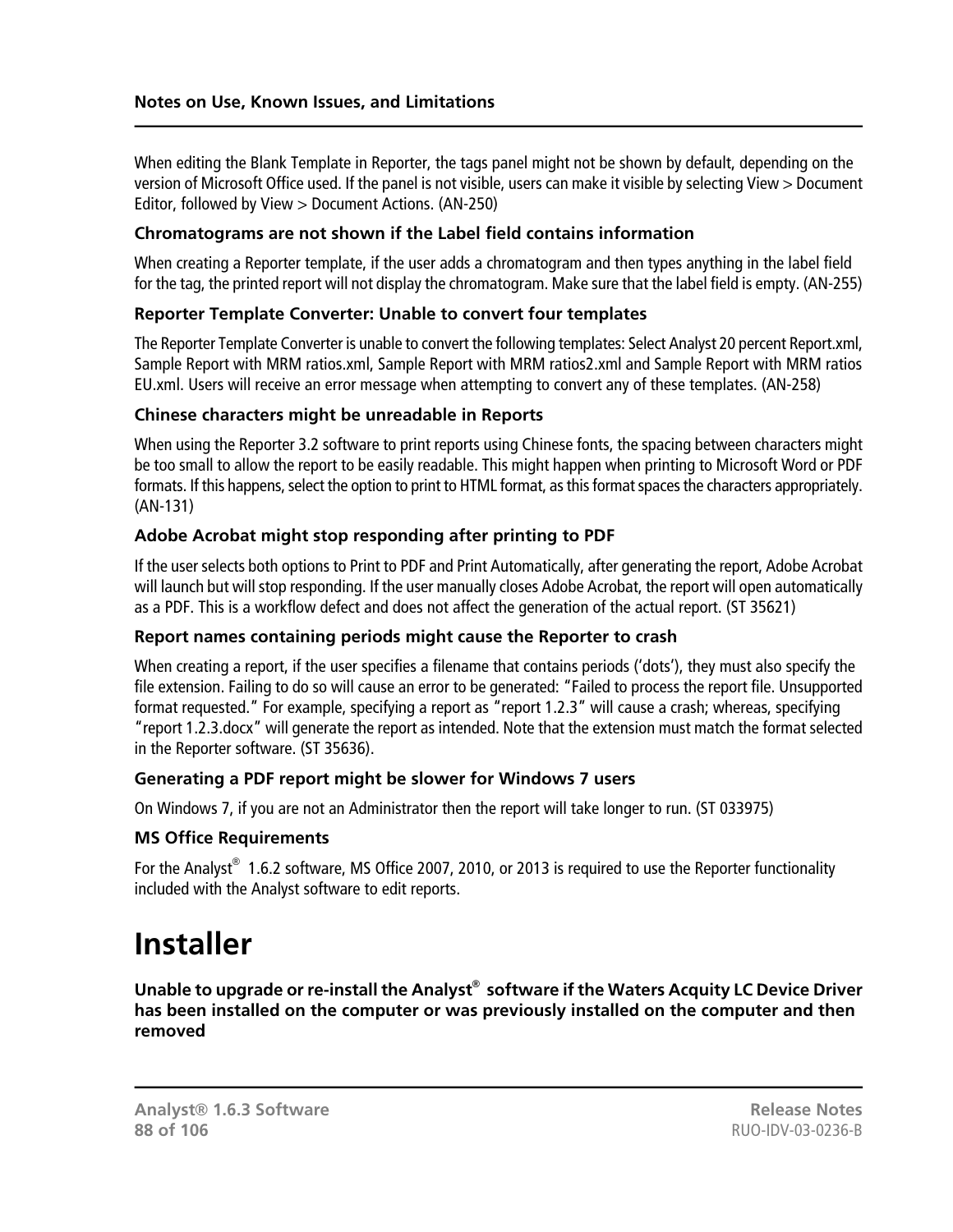If the Waters Acquity LC Device Driver has ever been installed on the acquisition computer, even if it was later removed, users might have difficulties upgrading the Analyst software on the computer or re-installing it. This might result in the user losing their instrument tuning files. The issue is caused by the Waters driver and Waters support has been advised.

To avoid this issue, prior to performing an upgrade installation or re-installation of the Analyst software, make sure to always restart the computer right before launching the Analyst setup.exe file. (AN-692)

#### **Message appears during installation advising users to downgrade the firmware on the 5500 series of instruments**

If you have the 5500 Components Patch installed and you are installing Analyst $^{\circledast}$  1.5.1 software, you will receive a message instructing you to downgrade the firmware. Ignore this message and continue with the installation procedure. Follow the instructions in the installation guide to upgrade your application firmware. The installer will automatically uninstall the 5500 Components Patch for you.

# **Smart Services runtime error**

Occasionally, a Smart Services runtime error appears when installing or uninstalling the HotFixes. Click through the error; the error does not affect the installation or removal of the HotFixes.This error occurs only when Smart Services Mass Spec Gateway v 4.1 is installed. (ST 11498)

# **Other**

# **Screen flickering**

There might be some flickering when switching between modes and between windows in the Analyst $^\circ$  software. The flickering does not indicate a serious problem or potential shut down and will not affect data. (ST 3614)

# **File Translator utility**

The File Translator utility does not support the translation of Agilent MSD data to .wiff.

# **Changing power management settings on the Optiplex 960 is not recommended**

Long delays (up to five hours has been observed) between samples in the batch might be seen on the Optiplex 960 if the power management settings (C-State control) in the BIOS are changed. This has not been observed for all scan types. (ST 18017)

#### **Nebulizer Current status is not displayed correctly in the Detailed Status window**

On the 5500 series of instruments, the Analyst software does not display the Nebulizer Current correctly in the Detailed Status window while the instrument is in operation. A value of 0 appears but this does not accurately reflect the actual applied current. Contact your FSE if no change in performance is observed when you change the nebulizer current in the method or if you suspect a problem with your nebulizer current.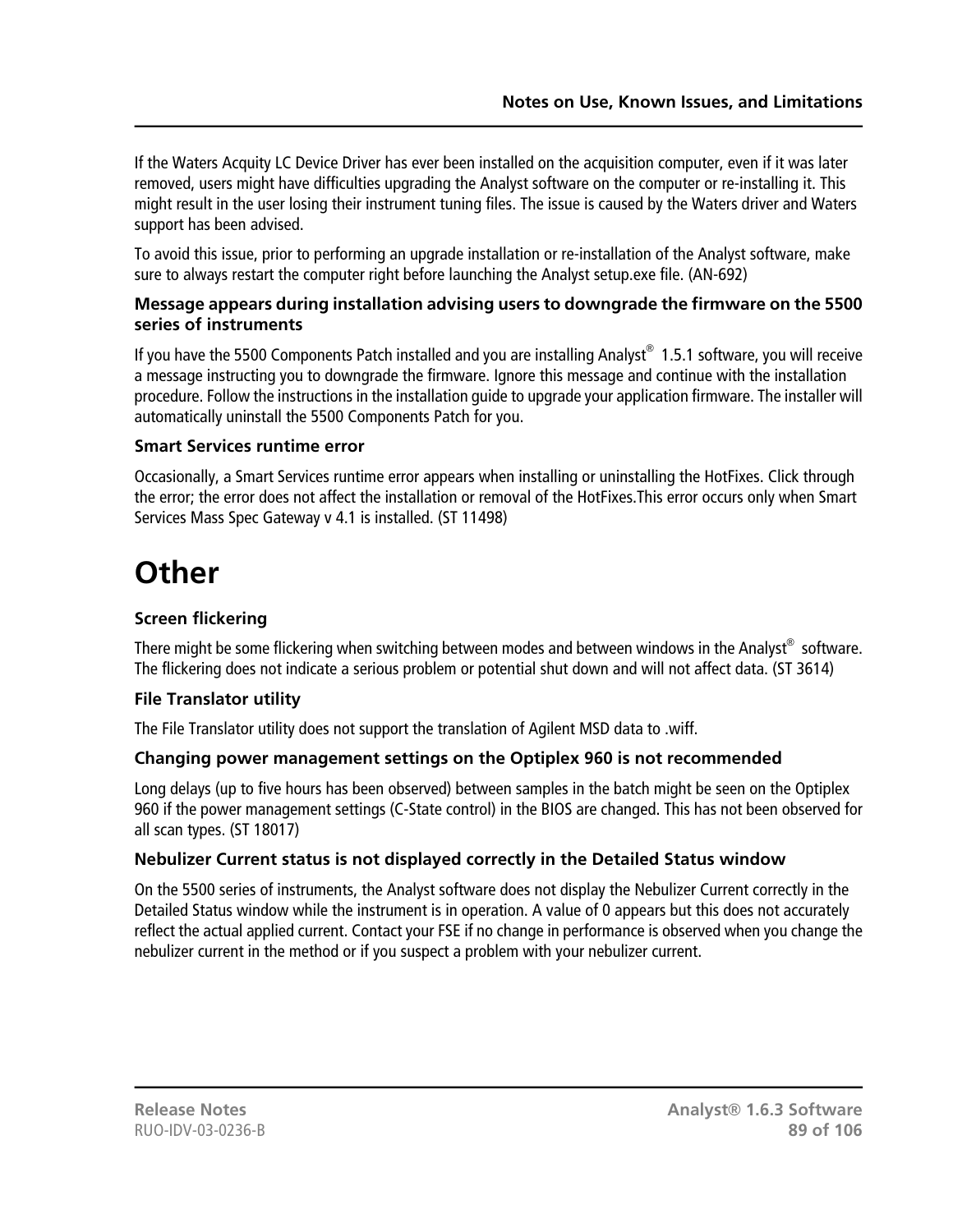# **Compatible Software**

### **Administrator Console audit trail records does not record the log out events**

In an AAC environment, the Administrator console audit trail records when the user logs into AAC Client, but it does not record the log out event. (AN-314)

# **Automaton support discontinued**

The Analyst® software does not support the Automaton software. The Automaton software package is replaced by the DiscoveryQuant<sup>™</sup> software.

# **Some LightSight software versions cannot create GSH precursor ion IDA methods**

LightSight software for metabolite identification is unable to create GSH precursor ion IDA methods when the molecular weight of the molecule is above 550 Da. In version 2.0 and 2.1, the LightSight software cannot create GSH Prec IDA methods and in version 2.2, the software cannot create GSH Prec IDA and GSH Prec/NL IDA methods. LightSight software can create GSH Prec methods for molecules with a molecular weight above 550 Da only if you do not create an IDA method.

# **AAO Development Kit**

For third party developers to develop with this version of AAO, they can find the AAO Development Kit on the Analyst 1.6.2 software DVD in the \Extras\AAO folder. The kit contains a User's Guide, Release Notes, Source Files, Sample Code, and so forth.

#### **When setting up a root directory for the Analyst Administrator Console, make sure that the path name does not include the word "Projects"**

When setting up a root directory for AAC (Analyst Administrator Console), make sure that the path name does not include the word "Projects". If the path name includes the word "Projects", a series of messages are returned to the user that prevent the user from logging into the Analyst software through the AAC. The messages may indicate that the user does not have access to the projects in the Workgroup to which they belong or that the projects included in the Workgroup do not exist. Contact your administrator to rectify this issue. (ST 19394)

#### **Connection from AAC to the AAC server**

Connection from the AAC to the AAC server should be made using the IP address and not the AAC server name. (ST 31068)

# **Scripts**

# **Convert method script does not show an error message on method conversion failure**

Convert Methods script does not generate an error message when it is unable to convert an acquisition method with Q1/Q3 above 1250 for a 6500 High Mass or 6500+ High Mass series instrument into a method for a 5500 series instrument. The Save button is not available indicating that the method conversion cannot proceed. (AN-128)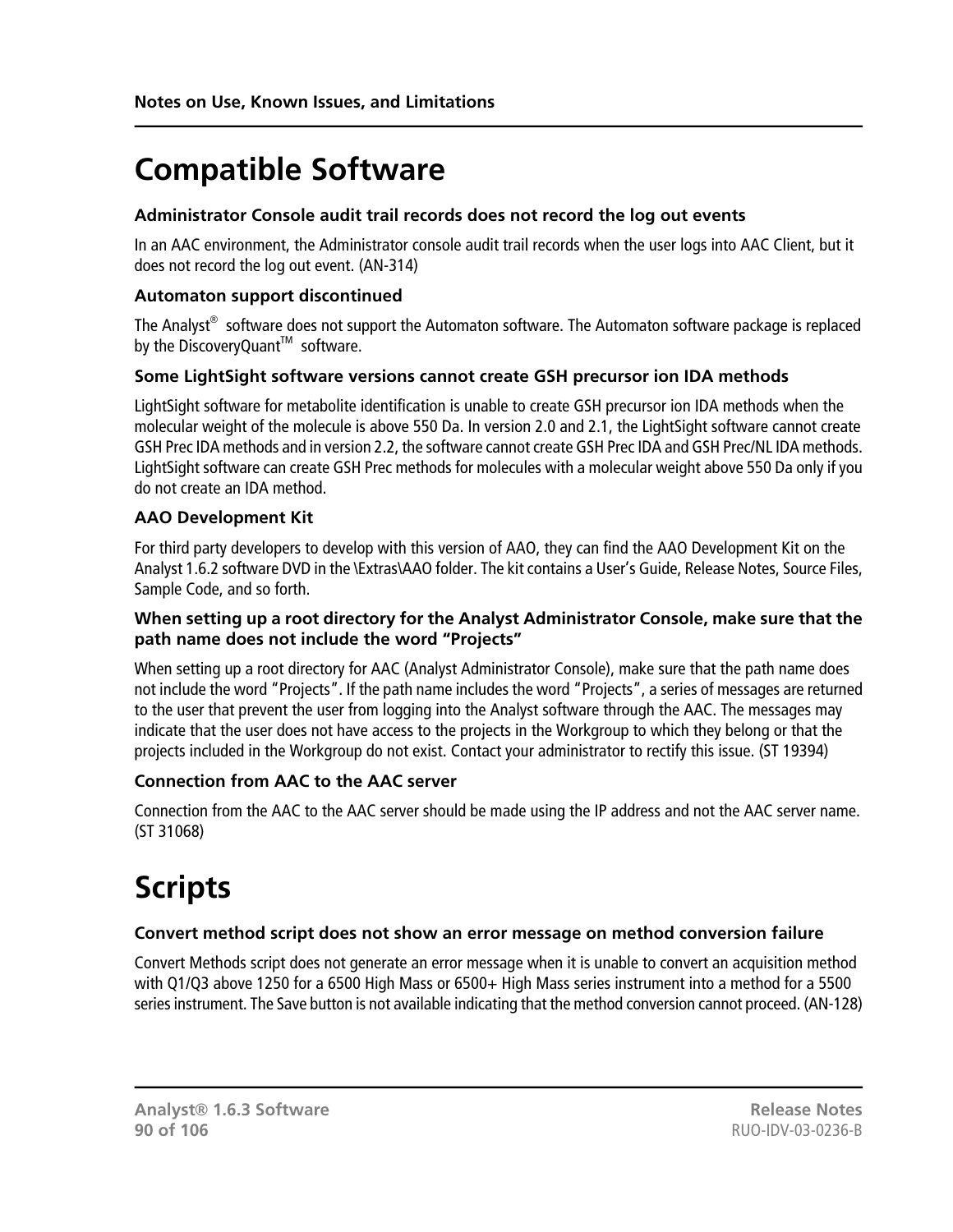#### **The Purge Modifier script does not work if the Analyst® Data folder is stored on a network drive**

The Purge Modifier script does not work if the Analyst Data folder is stored on a network drive. For the Purge script to work, the Analyst Data directory must be stored on the local computer. (AN-505)

#### **Convert Methods script causes converted method to lose precision**

In the acquisition methods converted using the Convert Methods script, the Q1/Q3 masses are rounded to the nearest second decimal place, making these values different from the original method. (AN-702)

#### **Users should not launch scripts from the Analyst® software folder in Windows Explorer**

Some Analyst software scripts are available as .exe files within the Analyst software folders. However, these scripts should not be launched manually. They should only be launched from within the Analyst software. (AN-120).

#### **Make Subset Script: Decompose function does not work**

The Make Subset script has an option to decompose a file with multiple samples into individual samples. This feature no longer works. (TT 35062)

#### **On Microsoft Windows 7 operating system, the Mascot script does not populate the file name automatically**

On Windows 7 with Internet Explorer 8, the Mascot script does not populate file name automatically. Users will need to select the file name manually using the Browse button. (ST 33797)

#### **Moving the cursor over the graph can cause the MRM3 Optimization script to stop responding**

If you move the cursor over a graph that is not displaying correctly, the MRM3 Optimization script stops responding. To avoid this issue, do not move the cursor until the script has finished running. (ST 33987)

#### **AutoQuant with Automatic Reports.dll script does not support** *Scheduled* **MRMTM algorithm data**

When running the BatchScriptDriver Script, if you select a *Scheduled* MRM algorithm data file to be processed with the AutoQuant with Automatic Reports.dll script, an error message indicating that samples are not compatible with the quantitation method appears. You can process MRM data successfully. (ST 9052)

#### **Label XICs script labels traces with zeroes**

If you run the LabelXICs script using Scheduled MRM algorithm data, the XIC trace is labeled with zeroes. The mass corresponding to each XIC can be found in the header of the data file. (ST 6109)

#### **Mascot script fails to run for single EPI spectra**

The Mascot script fails to run for single EPI spectra or for summed EPI spectra acquired with MCA turned on. On the Explore menu, click Show TIC, highlight the entire TIC or highlight a small region around the peak of interest and then run the Mascot script. By default, the search option All MS/MS spectra from selected region(s) in TIC is selected. This option will run correctly. (ST 8856)

#### **Exclusion List cannot be imported into an IDA Method**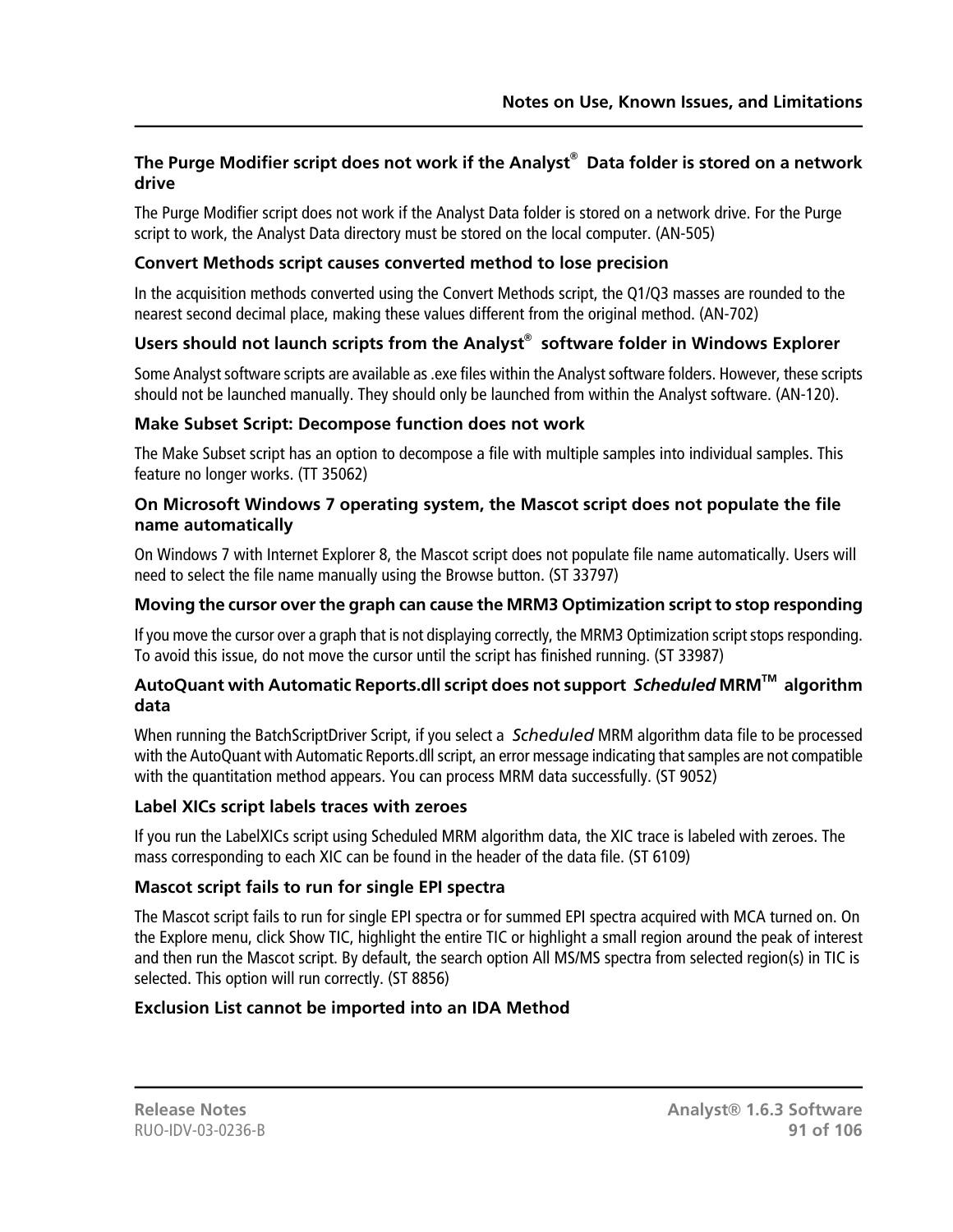The Exclusion List created from the Make Exclusion List From Spectrum script cannot be imported in an IDA method. To make this work, you must enter headers in the list in the format provided by the returned error message. (ST 2027)

#### **Mass range for Q1 and Q3 scan data is not extracted**

Occasionally, the XIC From Table script does not extract the entire mass range for Q1 and Q3 scan data. An error message appears indicating the mass ranges that can be extracted can provide further guidance. Reopening the data file and restarting the script may also correct this issue. (ST 9646)

#### **Subsequent integrated area not appearing**

When running the Manually Integrate Script to integrate consecutive peaks, the blue integrated area is visible only for the first run of the script for the first peak; subsequent integrations using the script do not show the blue area and the caption from the last integration remains. Reopen the data file and run the script again to see the integrated area. (ST 9650)

#### **Incorrect ramp information given for AF2 parameter**

On the 5500 series of instruments, the MS3QuantOptimization Script reports the incorrect ramp information for the AF2 parameter. The report shows that the AF2 parameter is ramped from 0 to 100 mV with a step size of 2 mV. The actual ramp range is 0 to 0.3 V with a 0.025 V step size. (ST 9821)

#### **AF2 graph is not always legible**

Occasionally, the AF2 graph produced while running the MS3QuantOptimization script is illegible during acquisition in the script user interface. This occurs only for graphs for which there is no resulting spectral information. This does not affect the operation of the script. (ST 9822)

#### **Starter method must have a syringe pump enabled for the MS3QuantOptimization script**

Make sure that the starter method has a syringe pump enabled. Open the starter method, if the syringe pump has a cross, right-click to select Use to enable it and save the method. If the syringe pump is not enabled, then the syringe pump will not run when the script is executed.

#### **The Merge MRM Methods script causes the Analyst software to stop responding if the hardware profiles being merged do not match**

The Merge MRM Methods script causes the Analyst software to stop responding if the hardware profile does not match the hardware profile used to create the methods being merged or if the matching hardware profile is not active. To avoid this issue, make sure the hardware profile activated in the Analyst software matches the active hardware profile for the MRM methods being merged. (ST 17455)

#### **Merge MRM methods script does not merge the Compound ID**

Enter the Compound ID manually. (ST 2474)

#### **Error when selecting "Subtract Control Data from Sample Data" on the Scripts menu**

Hold down the Shift key while selecting the script. An About dialog displays and the script runs. (ST 6208)

#### **The XIC from BPC script causes the Analyst software to stop responding**

Do not use this script. (ST 6209)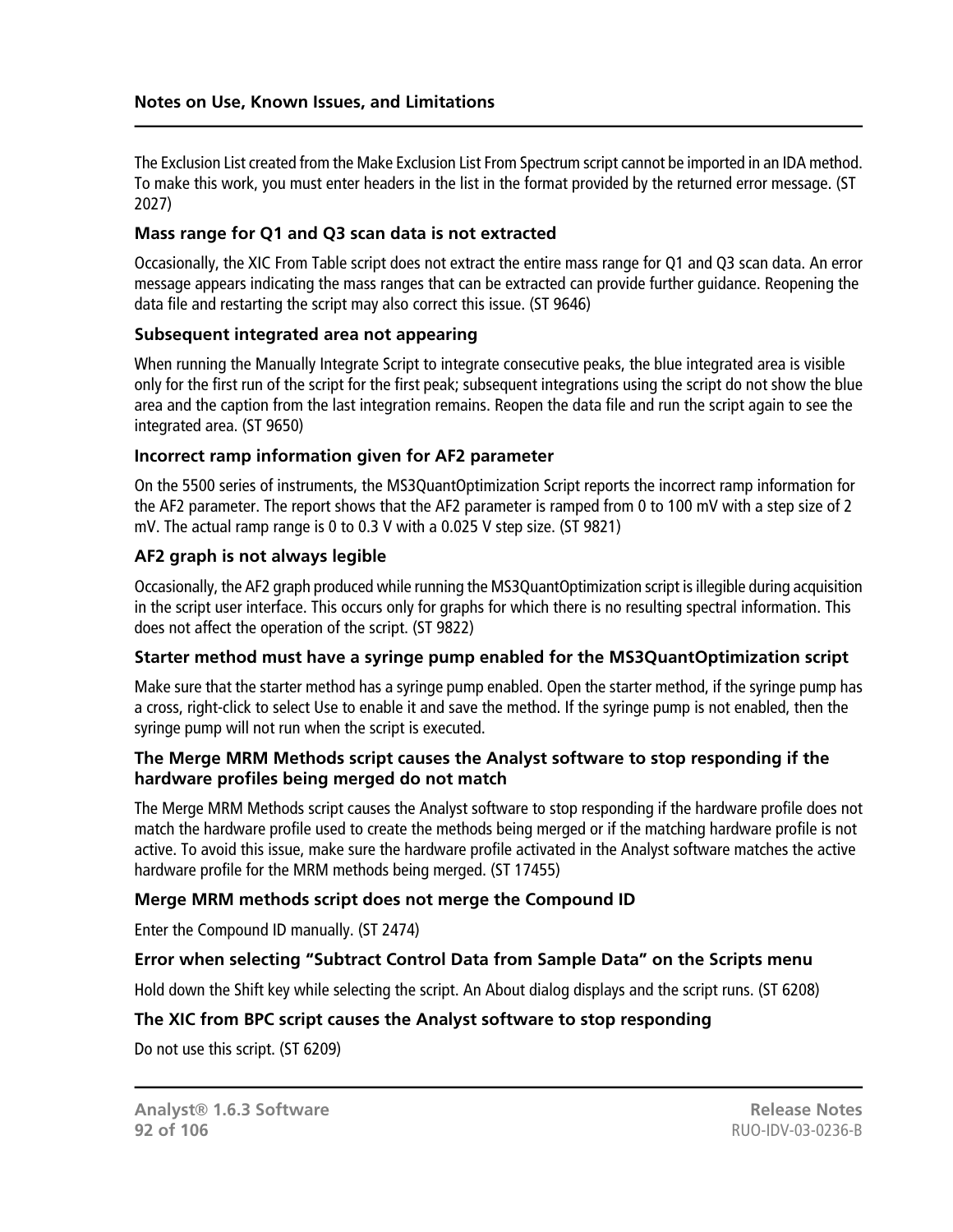# **Opening data created with Make Subset File script occasionally causes the Analyst software to stop responding**

Opening data created with the Make Subset File script occasionally causes the Analyst software to stop responding when attempting to subset large data files. This is especially an issue when trying to subset a data file with many samples and many MRM transitions. Do not use this script with files acquired at the acquisition limits of 100 samples per data file and 1000 transitions in a Scheduled MRM algorithm data file. (ST 6849)

# **Occasionally, error messages appear when running the Make Subset File script**

Close the error messages if they appear; the script will still run correctly. (ST 18961)

#### **Inclusion and Exclusion lists are not copied when IDA methods are converted using the Convert Methods script**

To avoid this issue, edit the masses in the Inclusion and Exclusion lists of the original method to fit within the accepted range of the destination method. (ST 18986)

#### **Methods with LIT scan types that have mass ranges over 1000 Da cannot be converted to QTRAP® 5500 methods using the Convert Methods script**

To avoid this issue, change the mass range of the original method to fit within the acceptable range of the destination method. (ST 18670)

#### **Convert Methods script**

After you have created your method using this script, review the new method to make sure that the method has been converted to your satisfaction.

# **Peripheral Devices**

# **CTC PAL / Leap Devices**

# **CTC software update**

If you have applications that are using CTC SDK (for example, CTC Cycle Composer or CTC Cycle Editor) that are older than 1.6.0.3, they may not work after the Analyst 1.6 software is installed. Contact the manufacturer for the latest versions of the CTC software. (ST 32245, ST 33375)

# **Enabling/disabling barcode reading**

The CTC PAL Autosampler Method Editor now contains an "Enable Barcode Reading" check box. Selecting this check box (flag ON) will activate the barcode reading/storing feature. Clearing this check box will disable barcode reading.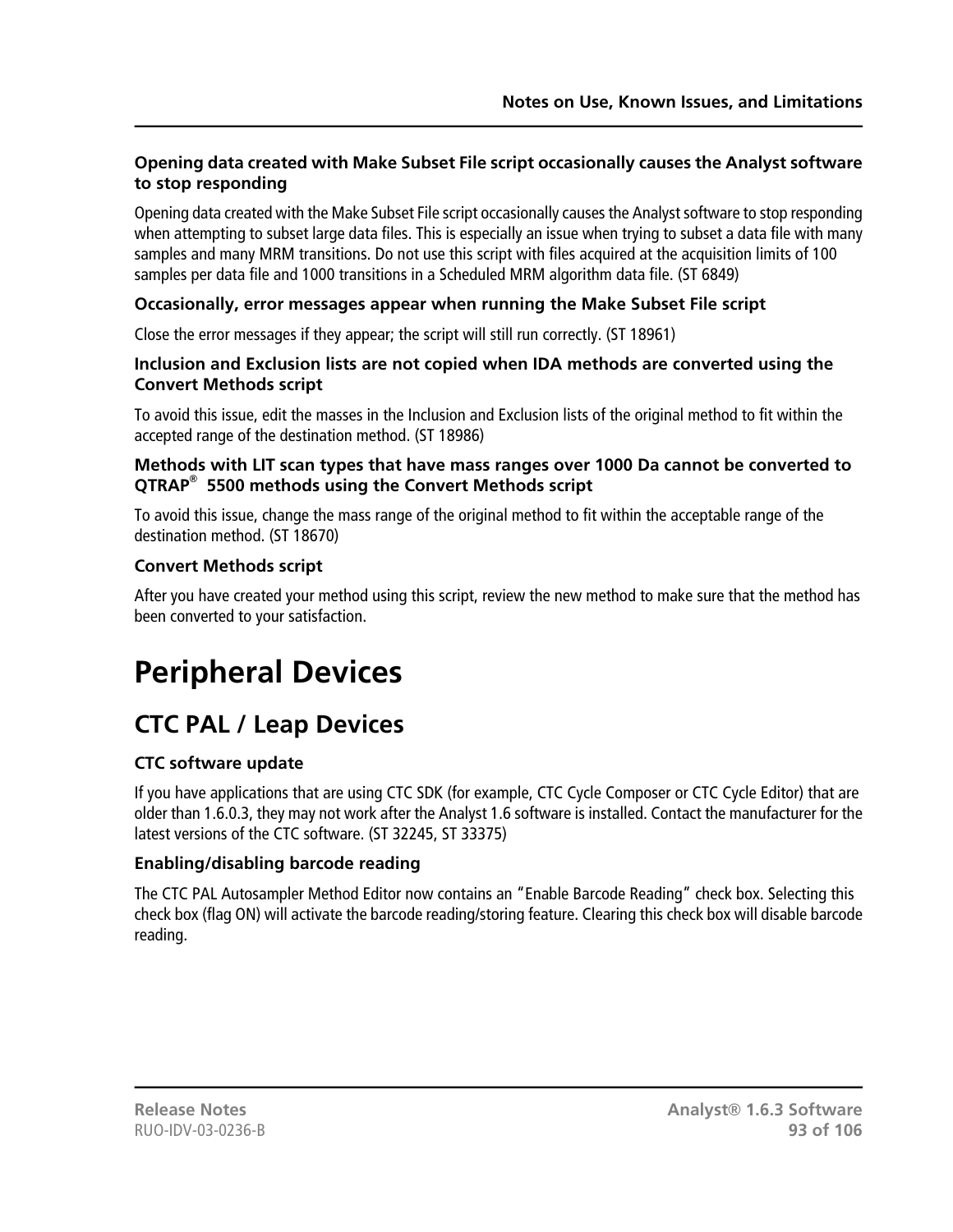| 合は日母区 X Ra B 22± Acquire Mode                                                       |                                                                                              | • B Example                                                                                |                                                         | <b>ELAKETOB</b>            |                        |
|-------------------------------------------------------------------------------------|----------------------------------------------------------------------------------------------|--------------------------------------------------------------------------------------------|---------------------------------------------------------|----------------------------|------------------------|
|                                                                                     |                                                                                              |                                                                                            |                                                         |                            |                        |
| 土耳<br><b>B</b> Configure<br>Security Configuration<br><b>Hardware Configuration</b> | Acquisition method<br>Acquisition Method<br><b>CTC PAL Autosample</b><br>Mass Spec 0.000 min | CTC PAL Autosampler Basic Properties<br>Loop Volume 1 (pl): 100<br>Loop Volume 2 (µi): 100 | Actual Syringe (p): 10<br>Injection Volume (pl): 10 000 |                            | Enable Barcode Reading |
| X Report Template Editor                                                            | +6 Period 0.000 min<br>jù,                                                                   | <b>Available Cycles</b>                                                                    |                                                         | <b>Cycle Arguments</b>     |                        |
| (B) Tune and Calibrate                                                              | $26 + 01$                                                                                    | Analyst LC-Inj                                                                             | $\blacksquare$                                          | Parameter                  | Value                  |
| <b>人</b> Compound Optimization                                                      |                                                                                              |                                                                                            |                                                         | Air Volume (ul)            | o                      |
| <b>All</b> Instrument Optimization                                                  |                                                                                              | Syringe                                                                                    |                                                         | Pre Clean with Solvent 1   |                        |
| - & Manual Tuning                                                                   |                                                                                              | 104                                                                                        | $\blacksquare$                                          | Pre Clean with Solvent 2   |                        |
|                                                                                     |                                                                                              | Description                                                                                |                                                         | Pre Clean with Sample      |                        |
| <b>Nd</b> Acquire (1)                                                               |                                                                                              |                                                                                            |                                                         | Filing Speed (pl/s)        |                        |
| C IDA Method Waard                                                                  |                                                                                              |                                                                                            |                                                         | Filing Strokes             | n                      |
| Build Acquisition Method                                                            |                                                                                              |                                                                                            |                                                         | <b>Inject to</b>           | LC VM                  |
| <b>Duid Acquistion Batch</b>                                                        |                                                                                              |                                                                                            |                                                         | Injection Speed (µ//s)     | 10                     |
| 27 Express View                                                                     |                                                                                              |                                                                                            |                                                         | Pre Inject Delay [ms]      | 500                    |
|                                                                                     |                                                                                              |                                                                                            |                                                         | Post Inject Delay Inst     | 500                    |
| All Explorer                                                                        |                                                                                              |                                                                                            |                                                         | Post Clean with Solvent 1  |                        |
| Car Open Data File                                                                  |                                                                                              |                                                                                            |                                                         | Post Clean with Solvent 2  |                        |
| Co Open Compound Database                                                           |                                                                                              |                                                                                            |                                                         | Valve Clean with Solvent 1 |                        |
| 2 Quartitate                                                                        |                                                                                              |                                                                                            |                                                         | Valve Clean with Solvent 2 |                        |
|                                                                                     |                                                                                              |                                                                                            |                                                         | Replicate Count            | $\Omega$               |
| <b>D</b> Build Quantitation Method                                                  |                                                                                              |                                                                                            |                                                         | Analysis Time              |                        |

### **Figure 3-1 Enable Barcode Reading check box**

#### **Failed barcode readings**

If a barcode reading is attempted but fails (due to torn, misplaced or missing labels and so on), the barcode information for that particular sample will be displayed and stored as "N/A".

#### **Barcode reading disabled**

If the user disables the barcode reading feature, no barcode information will be added to the data file and results tables created from these files will not show a "Scanned Barcode' column. If a "mixed" group of samples (some with barcode information and others without) are used to create a Results Table, the samples lacking barcode information will display "N/A" in the "Scanned Barcode" column.

#### **Backward and forward method compatibility**

Methods created using the Analyst 1.6 software have not been fully tested with previous versions of the Analyst software. All methods created with previous versions (1.5.x) can be used in the Analyst 1.6 software.

The changes introduced in the Analyst 1.5.2 Software with HotFixes to February 2011 to the CTC PAL Autosampler Method Editor are transparent to previous versions of the Analyst software. That is, if an acquisition method is created with the Analyst 1.5.2 Software with HotFixes to February 2011 and opened with a previous (supported) version of the Analyst software, the user will not see the Enable Barcode Reading check box. Users will be able to modify, save, and use these methods in previous (supported) versions of the Analyst software. Conversely, if users create and save a CTC PAL method in a previous version of the Analyst software and open it in the Analyst 1.5.2 Software with HotFixes to February 2011, they will see the Enable Barcode Reading check box added to the method, defaulted to OFF. Users will then be able to enable barcode reading, save the method, and use that method to scan and store barcode information.

#### **Problem with multiple trays assignment**

CTC Batch Editor Location tab sample assignments do not work properly if a tray position has multiple trays assigned. Set the sample tray and vial positions from the Sample tab instead. (SCR 12921, SCR 12923)

#### **Message appears when uninstalling CTC cycle editor (v 2.0.7)**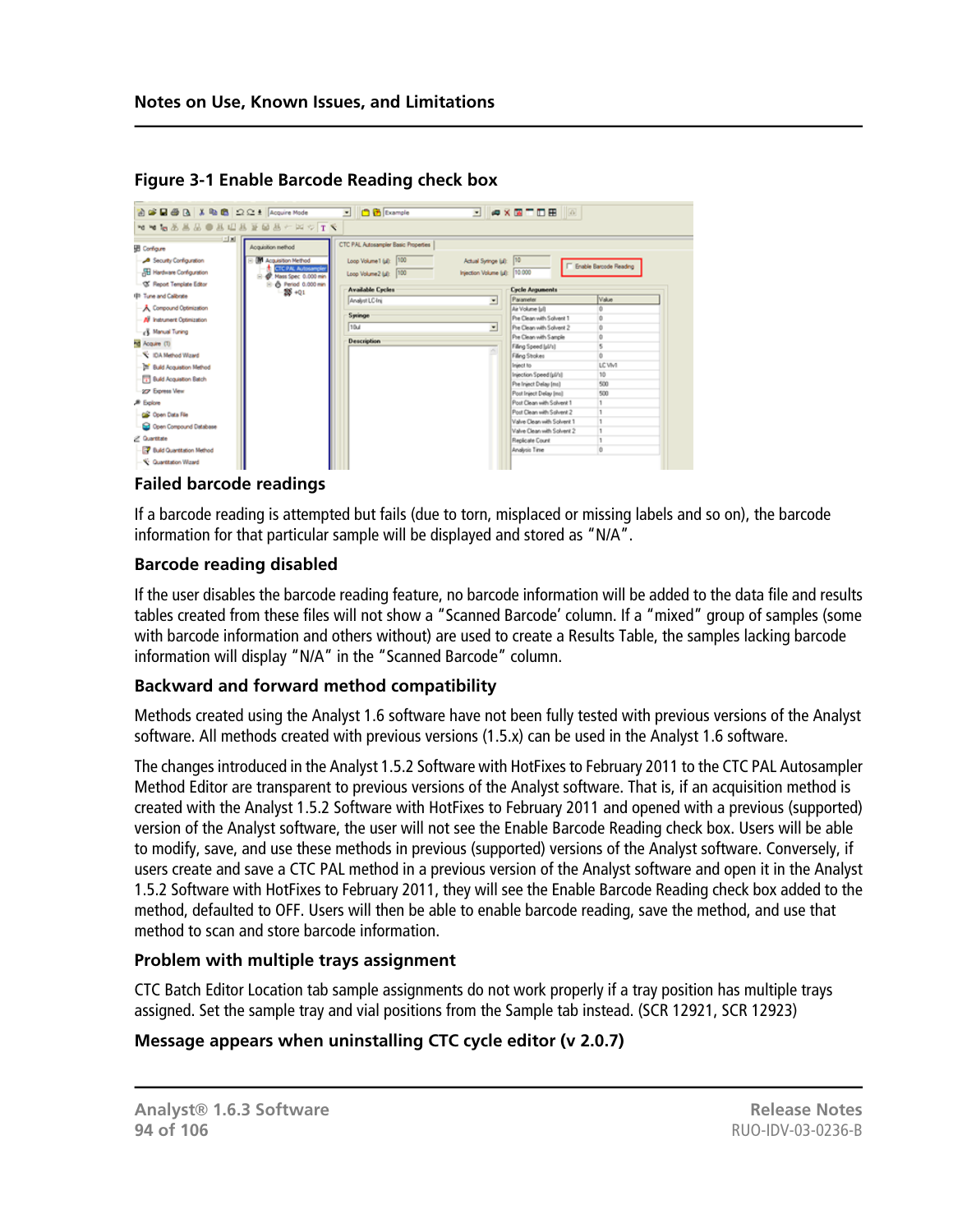When uninstalling the CTC Cycle Editor, a message Remove Shared Files? appears. Click No. If you click Yes, some required files installed by the Analyst software are removed, and the Analyst software fails to activate the hardware profile that contains the CTC PAL autosampler.

### **Hardware profile must be reactivated to use the new custom cycles**

Reactivate the hardware profile to view the new custom cycles created using the Cycle Editor. (SCR 13501)

# **Injection valve switches when CTC method is aborted**

The CTC injection valve switches after abort during injection. This can affect chromatography of the subsequent analyses.

# **Terminal unlocks when CTC method is aborted**

The CTC PAL terminal unlocks when the CTC method is aborted. To re-lock the CTC, reactivate the hardware.

#### **Network data folder**

The CTC PAL data folder must be on a local drive. If it is on a network drive, the hardware profile does not activate. (SCR 11665)

# **Shimadzu Devices**

# **Layout of the 1.5 mL Cooled rack has been changed**

A new High Capacity 1.5 mL Cooled rack has been introduced for the Shimadzu LC 30 series autosampler. The layout has been changed to accommodate the 105 vials and therefore cannot be selected using the existing 1.5 mL Cooled rack option from the Location tab in the Batch Editor. To use this new rack, select the 1.5 mL Standard rack. The new rack will still be cooled. (ST 34061)

#### **IP address must be entered manually to establish an Ethernet connection**

For Windows 7 users, when establishing an Ethernet connection, the Shimadzu device search function cannot retrieve the IP address from the Shimadzu CBM. Users must manually enter the IP address. (ST 29400)

#### **If a different user logs on to the Analyst software, the Shimadzu AAO may stop responding**

In Mixed Mode, if a different user logs on to the Analyst software, the Shimadzu AAO may stop responding. If this issue occurs, stop the AnalystService.exe and the ShimadzuAAO.exe using Task Manager and then start the Analyst software. (ST 33331)

#### **Batches can fail if post treatment cycle does not complete before sample acquisition has completed**

For the Shimadzu LC 30 series autosampler, when creating an acquisition method, do not select After Acquisition from the Rinsing Start Time list on the Internal Rinse dialog. Select Specify Start Time or do not use this option in the acquisition method. The internal rinse must be completed before the sample acquisition has completed. (ST 33825)

#### **Loss of queue functionality**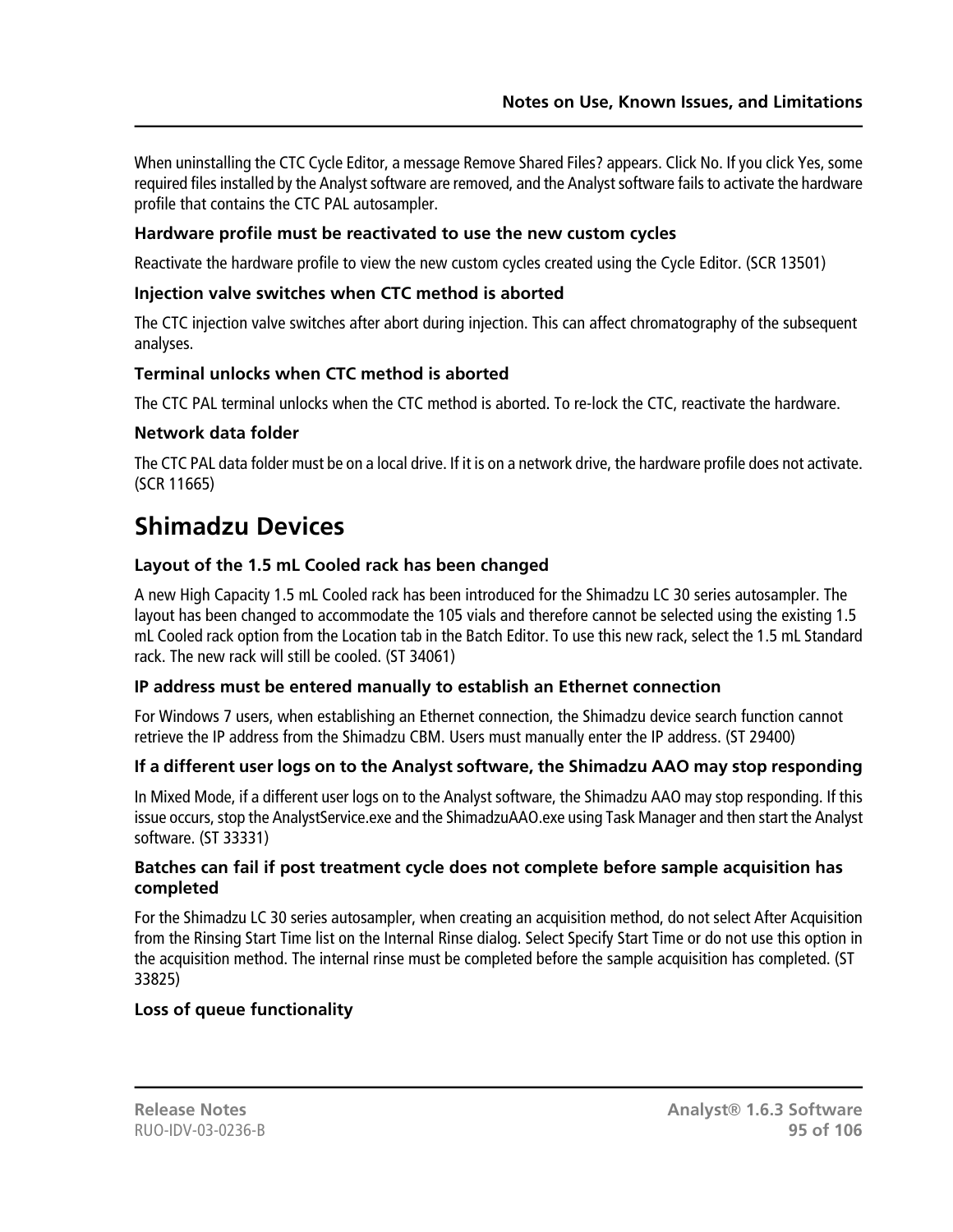Performing an abort when a Shimadzu device is in the Equilibrate mode (by manually putting the device in the Standby or Ready mode before Equilibration has completed) results in a loss of queue functionality. To regain control of the queue, stop the AnalystService and power-cycle the Shimadzu stack. (SCR 9588)

#### **No forward compatibility of Shimadzu hardware profiles created before Analyst® 1.4.2 HotFixes to November 2006**

All profiles containing Shimadzu devices created before Analyst 1.4.2 HotFixes to November 2006 need to be recreated. However, all previously created methods will work with re-created hardware profiles.

#### **Shimadzu SIL-10AF and SIL-10Axl autosamplers are not supported**

The Shimadzu SIL-10AF and SIL-10Axl autosamplers are not supported even though the option exists in the Analyst software hardware configuration editor. Do not select these autosamplers as you may not be able to activate the hardware profile.

#### **Enabling additional devices in the Shimadzu Prominence stack**

When additional devices are enabled in the Shimadzu Prominence stack (such as the Rack Changer), a full reboot of the stack may be required to make sure that a hardware profile can be successfully activated in the Analyst software.

#### **Loss of synchronization when specifying short acquisition times with Shimadzu Prominence stack**

A loss of synchronization between the Analyst software and the Shimadzu Prominence stack may occur if the acquisition time specified is shorter than the time necessary for the autosampler to complete its rinse washes. Make sure your Mass Spec acquisition method is at least 1 to 2 minutes long.

#### **Pump pressure maximum limit may need to be increased when creating Shimadzu methods**

The default pump pressure maximum limit may be too low and lead to pressure errors on the hardware and subsequent acquisition errors. Therefore, the default limit may need to be increased when creating Shimadzu methods.

#### **No error message when missing Shimadzu deep-well plate**

If a deep-well plate is missing in the Shimadzu autosampler, the autosampler fails to detect it and the run proceeds without the software being notified of any error.

#### **Issue when restarting AnalystService**

If you reboot the computer or restart the AnalystService.exe (through the Windows Services screen), the system may stop responding. Power cycle the Shimadzu controller and then activate the hardware profile in the Analyst software to help restore the system. (SCR 13266)

#### **Need Windows local administrator rights to modify hardware profile**

To create or modify hardware profiles that include Shimadzu devices, you must be a Windows Local Administrator or have equivalent permissions. When the Analyst software is installed, previously existing Shimadzu profiles will not be usable until a Windows Local Administrator activates the profile. (SCR 11858, SCR 13261)

#### **Wrong vial number**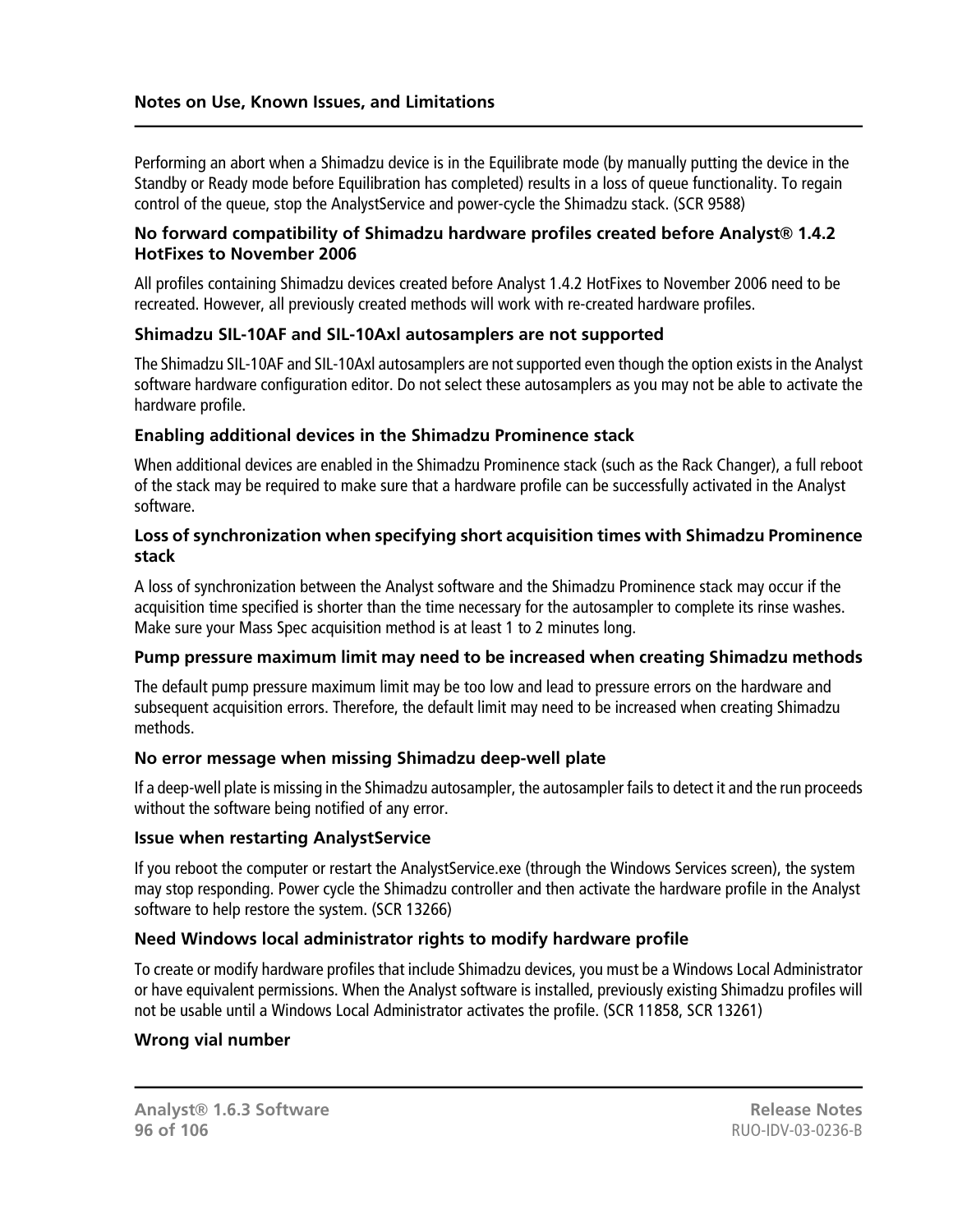When you use Shimadzu devices, the wrong vial number is sent to the autosampler when rack type 4 is in use. (SCR 12010)

### **Reset the device from the controller manually**

Reset the Shimadzu autosampler from the controller after an abort or failure. Currently, there is no way for the Analyst software to do this automatically. (SCR 10532, SCR 12921)

# **Loss of queue functionality**

Performing an abort during Shimadzu Equilibrate results in a loss of queue functionality. To regain control of the queue, stop the Analyst Service software. (SCR 9588)

# **Issues due to mismatch of duration time**

The default duration for Shimadzu methods is 90 minutes. When tuning with a mass spectrometer scan duration shorter than the Shimadzu time program duration (as in the default tune method), you will not be able to stop the tune run using the Analyst software once the mass spectrometer has finished scanning. Press Run on the controller to stop the run or change the default Shimadzu run duration to match the MS duration in the Shimadzu method editor. (SCR 9515)

#### **Clearing "Fail whole batch in case of missing vial" does not work**

Clearing this feature as found in Tools > Settings > Queue Options does not work. The batch fails regardless of whether the user has selected this check box.

# **Shimadzu Rack Changer racks are incorrectly labeled**

Currently, the Shimadzu Rack Changer racks are labeled as follows: 1.5 mL Vial Cooled, MTP 96 Cooled, MTP 384 Cooled, Deep Well MTP 96 Cooled, and Deep Well MTP 384 Cooled. The Shimadzu Rack Changer racks are not offered in the cooled format but are incorrectly labeled with the "Cooled" suffix. Ignore the "Cooled" suffix; these trays do not provide the cooling capability. (ST 18032)

# **LC Packings Devices**

# **Problem locating reagent vial positions**

Famos Autosampler User Defined Program (UDP) does not properly locate Reagent Vial positions. (SCR 12204)

#### **Define pressure in bar units**

When using the UltiMate Integrated System, select the pressures in bar units. (SCR 9257, SCR 13863)

#### **Missing vials**

Acquisition problems may occur if there are missing vials in a large batch with LC Packings devices (both Famos and UltiMate). (SCR 9353)

# **DAD Devices**

#### **Single .wiff file for large data**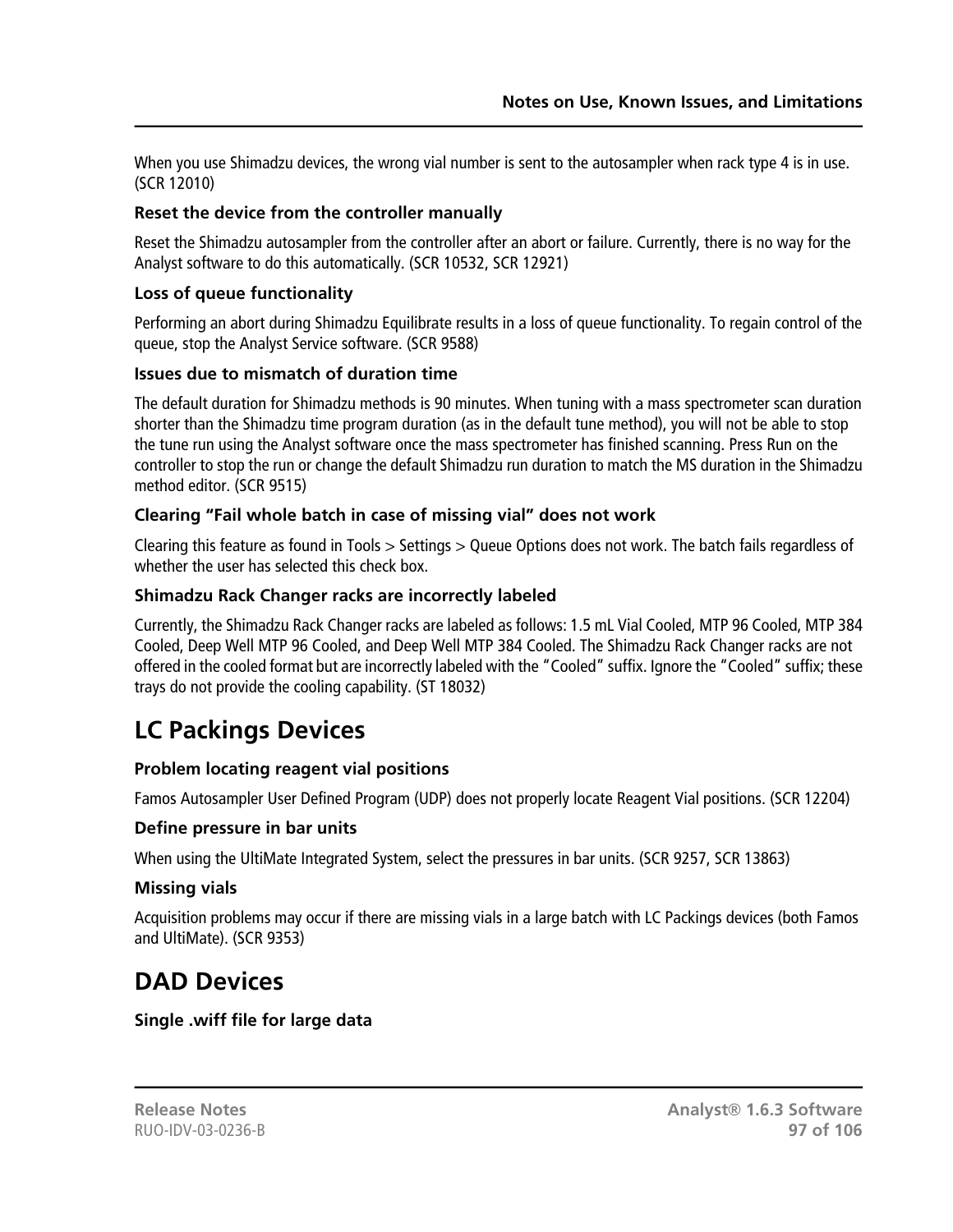Acquiring a large amount of data with a DAD (Diode Array Detector) device to a single .wiff file may result in file corruption. To prevent this from happening, always acquire DAD data to multiple .wiff files if you have a large number of samples.

# **Agilent Devices**

#### **All Agilent DAD should be <= 20Hz**

Previously, it was recommended to acquire DAD data at acquisition rates of 40Hz and below. With the Analyst 1.6.1 software, this guidance was lowered to 20Hz and below. Using higher acquisition rates will cause the acquisition to take much longer than expected. The same guidance applies to the Analyst 1.6.1 software. (ST 25396, ST 35524)

#### **The Agilent 1260 DAD G4220B is not supported (ST 33318)**

#### **Agilent 1260 and 1290 pumps**

The Agilent 1260 and 1290 pumps cannot be used in the same hardware profile. (ST 33313)

#### **Agilent 1260 G1329B configuration**

The Agilent 1260 G1329B autosampler must be configured as an Agilent 1200 G1329A autosampler to operate. (ST 34104)

#### **Compatibility with Agilent 1200 Methods**

Acquisition methods that were created for Agilent 1200-series devices can be opened and used if the current hardware profile includes Agilent 1260-series devices that are functionally equivalent to the 1200-series device(s) used in the method. The following devices are functionally equivalent:

- 1200 G1312B Binary Pump SL and 1260 G1312B Binary Pump
- 1200 G1316A Column Oven and 1260 G1316A Column Oven

**Note:** In order for methods to be compatible, all of the devices in the currently active hardware profile must be the same as, or functionally equivalent to the devices used in the original method.

**Note:** If a previously created (1200) acquisition method is used to acquire data with a functionally equivalent 1260-series device, the File Information will show that the acquisition method was created with a 1200-series device. To avoid this, open the acquisition method with the new 1260-series device active in the hardware profile and resave it (or save as a new method and use the new method for acquisition).

#### **Purging and Priming using the Analyst software**

The 4220A Binary Pump now uses an integrated software-controlled purge valve. Previously, users were responsible for manually purging and priming via a manual valve.

The Analyst software now supports this new functionality in both the Acquisition Method Editor and Manual Tuning through a new Purge option.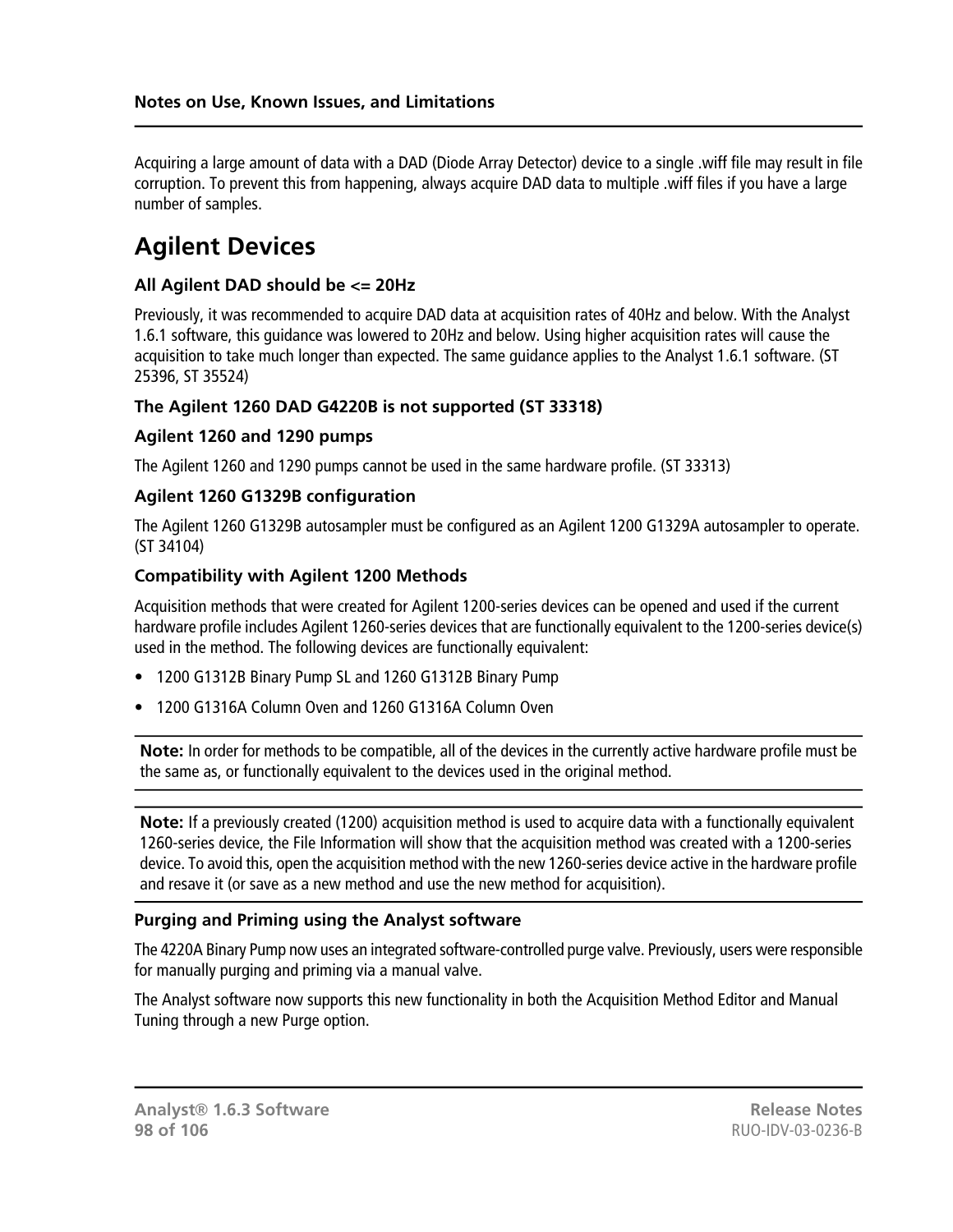| <b>合成日毎日 ※中国 2011 Acquire Mode</b><br>******************* |                                                           |                                                            | <b>C &amp; MQNew</b> |                               |       | <b>J</b> # X <b>E</b> T D H |             |              |               |      |
|-----------------------------------------------------------|-----------------------------------------------------------|------------------------------------------------------------|----------------------|-------------------------------|-------|-----------------------------|-------------|--------------|---------------|------|
| $\mathbb{R}$ $\mathbb{R}$<br><b>图 Configure</b>           | Acquisition method                                        | LC Pump Gradient   Limits   Limits (Advanced)   Micro Mode |                      |                               |       |                             |             |              |               |      |
| Security Configuration                                    | <b>E-M</b> Acquisition Method<br>S @ Mass Spec 0.000 min  |                                                            | <b>Total Time</b>    | <b>Flow Rate</b><br>(pil/min) | A (%) | <b>B (%)</b>                | TE #1       | <b>TE #2</b> | TE #3         | TE # |
| Hardware Configuration                                    | B & Period 0.000 min                                      |                                                            | (min)<br>0.00        |                               | 0.0   | 100.0                       |             |              |               |      |
| - X Report Template Editor                                | $-20 + 01$                                                |                                                            |                      |                               |       |                             |             |              |               |      |
| 4甲 Tune and Calbrate                                      | Aglent 1290 Infinity A                                    |                                                            |                      |                               |       |                             |             |              |               |      |
| A Compound Optimization                                   | 22 Aglent 1290 G4212A1<br><b>B.</b> Aglent 1290 Binary Pu | L                                                          |                      |                               |       |                             |             |              |               |      |
| A Instrument Optimization                                 | art Equilibrate (0.0 mi                                   |                                                            |                      |                               |       |                             |             |              |               |      |
|                                                           | $\frac{1}{\sqrt{2}}$ Run (0.0 mins)                       |                                                            |                      |                               |       |                             |             |              |               |      |
| 8 Manual Tuning                                           |                                                           | <b>F</b> Purse                                             |                      |                               |       | Add Step                    | Remove Step |              | Show Graph >> |      |
| Pd Acquire (1)                                            |                                                           | <b>Hew Purge Control</b>                                   |                      |                               |       |                             |             |              |               |      |
| V: IDA Method Wizard                                      |                                                           |                                                            |                      |                               |       |                             |             |              |               |      |
| Build Acquisition Method<br><b>ERA ALLANDRO BALL</b>      |                                                           |                                                            |                      |                               |       |                             |             |              |               |      |

#### **Figure 3-2 New Purge option in the Acquisition Method editor**

# **Figure 3-3 New Purge option in Manual Tuning**

|                                                                                                                      | <b>合成日母区 X Ra 商 二〇土 Tune and Calibrate Mode &gt; □西 MONew</b>                  |                                                                         |                                                        |                               |          | <b>ELEXANDER</b>                                                          |             |               |       |       |   |
|----------------------------------------------------------------------------------------------------------------------|--------------------------------------------------------------------------------|-------------------------------------------------------------------------|--------------------------------------------------------|-------------------------------|----------|---------------------------------------------------------------------------|-------------|---------------|-------|-------|---|
|                                                                                                                      |                                                                                |                                                                         |                                                        |                               |          |                                                                           |             |               |       |       |   |
| $x \mid x$<br><b>BB</b> Configure<br>Security Configuration<br><b>Hardware Configuration</b>                         | F Renp Parameter<br>Stat<br>Acquie.<br>Source/Gas Compound Resolution Detector | Edi Ranp.<br>LC Pump Gradient   Limits   Limits (Advanced)   Micro Mode | LC Method                                              |                               |          | IF Use Ensure that the Use option is selected when using the Purge Option |             |               |       |       |   |
| CE Report Template Editor                                                                                            | Declustering Potential (DP)<br>200 수                                           |                                                                         | <b>Total Time</b><br><b><i><u><b>Omină</b></u></i></b> | <b>Flow Rate</b><br>dail/min) | A (%)    | 8 (%)                                                                     | TE #1       | <b>TE #2</b>  | TE #3 | TE 84 |   |
| FIR Tune and Calbrate (1)<br>A Compound Optimization<br><b>N</b> Instrument Optimization<br>- ¿§ Manual Tuning       | Entrance Potential (EP)<br>100 중                                               |                                                                         | 0.00                                                   |                               | 0.0      | 100.0                                                                     |             |               |       |       |   |
| Rd Acquire (T)<br><b>V DA Method Ward</b><br><b>Cf</b> Build Acquisition Method<br><b>TT</b> Build Acquisition Batch |                                                                                | F Purge<br><b>Hew Purge Control</b>                                     |                                                        |                               | Add Step |                                                                           | Regove Step | Show Graph 33 |       |       | ٠ |

When the Purge option is activated, the Agilent 1290 Binary Pump will open the purge valve, allowing system purging.

When creating a purging method, only the Total Time, Flow Rate and A/B(%) fields are used. Anything entered into the Limits, Limits (Advanced) and Micro Mode tabs will be ignored.

Users can either use Manual Tuning to purge or prime their system, or they can create an acquisition method that will be used exclusively for purging. This method can be submitted via the Acquisition Batch Editor in the same manner as acquisition methods. Note that in this scenario, the mass spectrometer will acquire data to the specified .wiff file.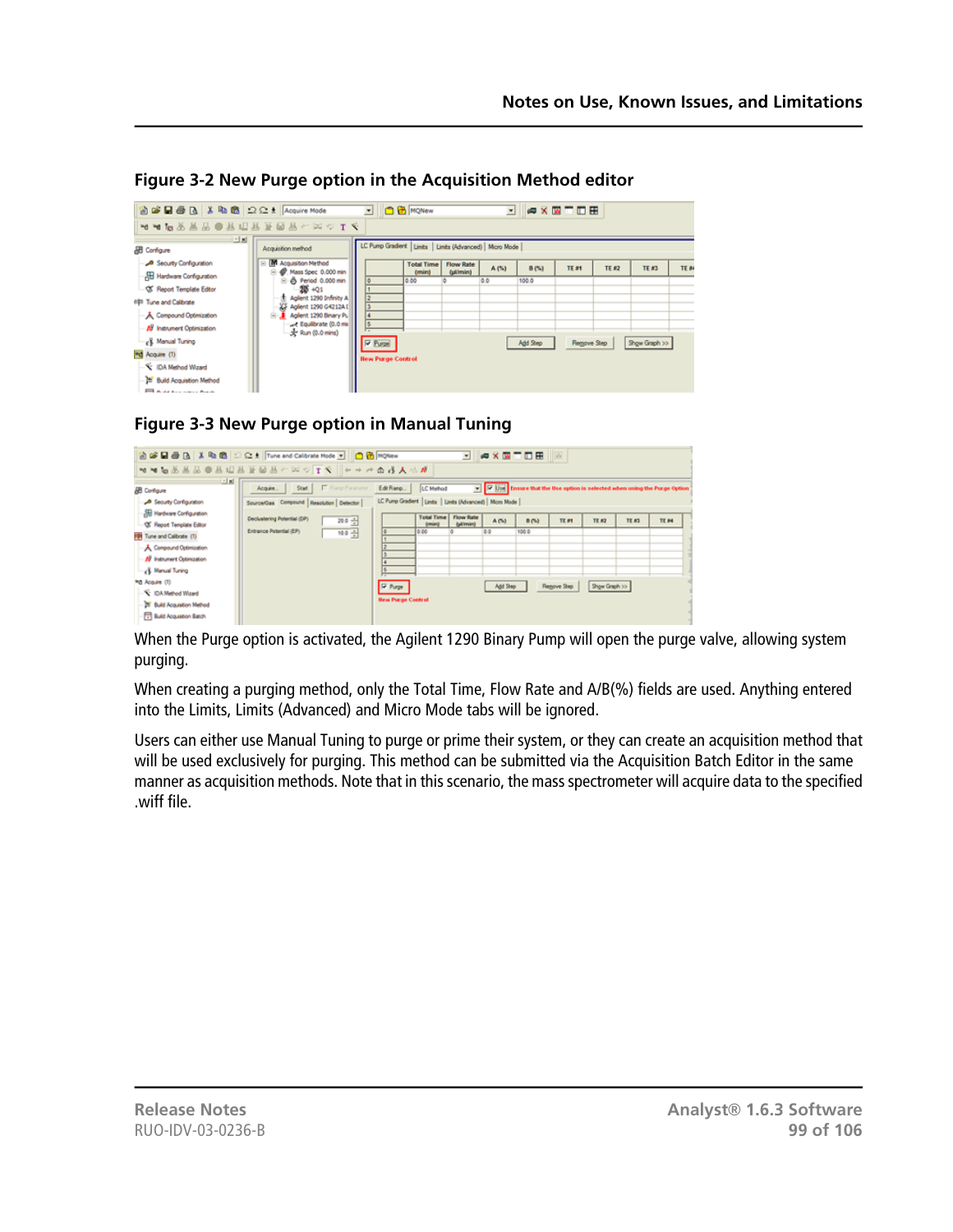| 富盛日盛区 ※ 取商 2 Ω± Acquire Mode                       |                      |                              | $\blacksquare$                             | <b>O B</b> MONew                                                                                                |              | ▼ - 8 5 0 0 0 円           |                     |                           |
|----------------------------------------------------|----------------------|------------------------------|--------------------------------------------|-----------------------------------------------------------------------------------------------------------------|--------------|---------------------------|---------------------|---------------------------|
| ▼▼••• A A A B A A A A A A A A A A F F Y            |                      |                              |                                            |                                                                                                                 |              |                           |                     |                           |
| 图图<br><b>BB</b> Configure                          |                      |                              | Sample   Locations   Quantitation   Submit |                                                                                                                 |              |                           |                     |                           |
| Security Configuration                             |                      | Select Method for Sample Set |                                            |                                                                                                                 |              |                           |                     |                           |
|                                                    |                      |                              |                                            |                                                                                                                 | Quantitation |                           |                     |                           |
| Hardware Configuration                             |                      | Set: SET1                    |                                            | ٠                                                                                                               | Inone        |                           | - Quick Quart       |                           |
| S Report Template Editor                           |                      |                              |                                            |                                                                                                                 |              |                           |                     |                           |
| 18 Tune and Calbrate                               |                      | Add Set                      | <b>Benove Set</b>                          | <b>Acquisition</b>                                                                                              |              |                           |                     |                           |
| <b>A</b> Compound Optimization                     |                      | Add Samples                  |                                            | Use as Template                                                                                                 | Inone        |                           | Method Editor<br>◾  |                           |
|                                                    |                      |                              | Del Samples                                | V Use Multiple Methods                                                                                          |              |                           |                     |                           |
| All Instrument Optimization                        |                      |                              |                                            |                                                                                                                 |              |                           |                     |                           |
| - <sub>C</sub> S Manual Tuning                     |                      |                              |                                            |                                                                                                                 |              |                           |                     |                           |
|                                                    | <b>Batch Script:</b> |                              |                                            |                                                                                                                 |              | Select Script             |                     |                           |
| C IDA Method Waard                                 |                      |                              |                                            |                                                                                                                 |              |                           | Data File           |                           |
| <b>M</b> Build Acquisition Method                  | н                    | <b>System Purge</b>          | 2 Well Plates 1                            | Sample Name Rack Code Rack Position Plate Code Plate Position Vial Position Acquisition Method<br>*384Aglent* 1 |              | Purge Method              | Acquisition 1, 2010 | 0, 100                    |
|                                                    | 2                    | Sample 1                     | 2 Well Plates 1                            | *384Aglent" 1                                                                                                   |              | <b>Acquisition Method</b> | Acquisition 1, 2010 | Inj.Volume (pl)<br>10,000 |
| <b>Build Acquisition Batch</b>                     | ь                    | Sample 2                     | 2 Well Plates 1                            | *354Aglent* 1                                                                                                   |              | <b>Acquistion Method</b>  | Acquisition 1 2010  | 10,000                    |
| 27 Elevens View                                    | и                    | Sample 3                     | 2 Well Plates 1                            | *384Aglent" 1                                                                                                   |              | <b>Acquisition Method</b> | Acquisition 1, 2010 | 10,000                    |
|                                                    | ß.                   | Sample 4                     | 2 Well Plates 1                            | *384Aolent" 1                                                                                                   |              | <b>Acquisition Method</b> | Acquisition 1, 2010 | 10,000                    |
|                                                    | c                    | Sample 5                     | 2 Well Plates 1                            | *354Aglent" 1                                                                                                   |              | <b>Acquisition Method</b> | Acquisition 1, 2010 | 10,000                    |
| Call: Open Data File                               | π                    | Sample 6                     | 2 Well Plates 1                            | *384Aglent" 1                                                                                                   |              | <b>Acquisition Method</b> | Acquisition_1_2010  | 10,000                    |
|                                                    | в                    | Sample 7                     | 2 Well Plates 1                            | *384Aolenn 1                                                                                                    |              | <b>Acquisition Method</b> | Acquisition 1, 2010 | 10,000                    |
| C Open Compound Database                           | <sup>3</sup>         | Sample 8                     | 2 Well Plates 1                            | *384Aglent" 1                                                                                                   |              | <b>Acquisition Method</b> | Acquisition 1, 2010 | 10,000                    |
| <b>Pd</b> Acquire (1)<br>& Explore<br>Z Quantitate | 10                   | Sample 9                     | 2 Well Plates 1                            | *384Aglent" 1                                                                                                   | 19           | <b>Acquisition Method</b> | Acquisition_1_2010  | 10.000                    |

#### **Figure 3-4 Example acquisition batch with a purge method before acquisition**

# **Changes to DAD acquisition**

The Agilent 4212A and 4212B DADs have a single lamp source, rather than two lamps as in previous DAD models. As a result, the usable wavelength range has been changed to 190–640 nm. Additionally, the 4212A DAD supports slit widths up to 8 nm, and the 4212B has a fixed slit width of 4nm.

#### **Baud Rate for Serial communication**

If the Agilent 1290 or 1260 stack is configured for Serial (RS232) communication, ensure that the baud rate is set in the Analyst software to 19 200.

#### **Fractional injection volumes are not supported for Agilent autosamplers**

When fractional injection volumes are requested, the decimal portion will be truncated and only the integer value will be injected. For example, if an injection of 2.5 μL is attempted, the actual injection will be 2 μL. (ST 28340)

#### **Hardware profile containing an Agilent DAD 1315 D**

When attempting to activate a hardware profile containing an Agilent DAD 1315 D that has an incorrect IP address assigned to it, the Analyst software stops responding. Make sure that the entered IP address is the actual address of the DAD.

#### **Agilent wellplate**

Agilent wellplate autosamplers generate a fault when a vial is missing. Reactivate the hardware profile and device to recover. (SCR 12060)

#### **Missing last decimal number in the status dialog**

The flow rate of a PerkinElmer pump reported in the status dialog during acquisition is missing the last decimal number. For example, if the pump flow rate is 0.075 ml/minute, the report shows 70 μl/minute instead of 75 μl/minute. (SCR 11370)

#### **Agilent 1100 and 1200 peripheral devices cannot use CAN connections over Ethernet**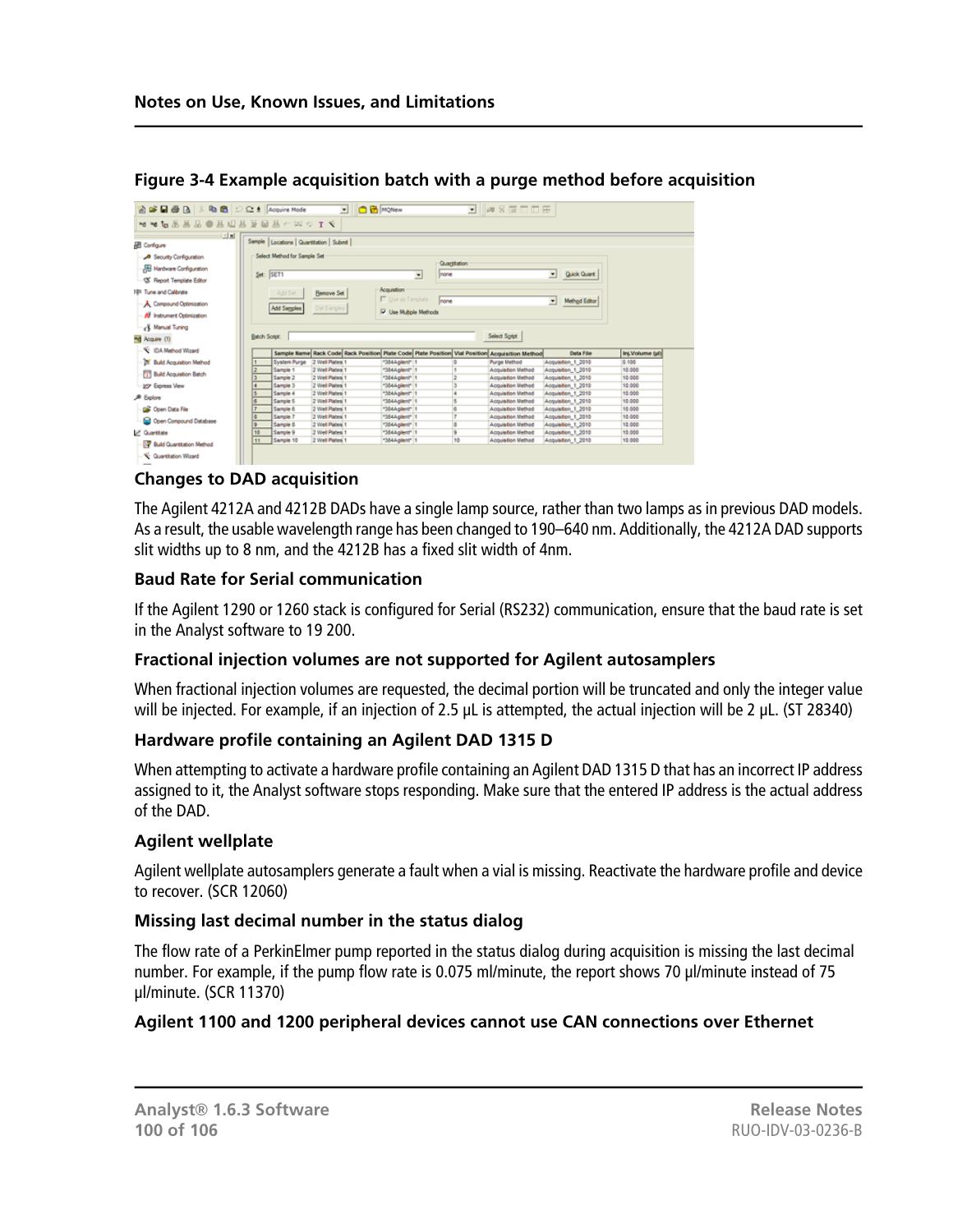To use these peripheral devices, configure each peripheral independently using an Ethernet connection through an Ethernet hub or connect each using an RS-232 cable. (ST 16108)

# **Tempo MDLC System**

# **Acquisition with the Tempo™ MDLC system occasionally stalls**

Occasionally, a sample in a batch submitted to the Queue shows as "acquiring" even after the acquisition time is complete and the remaining samples show a status of "waiting"; the batch never advances to the next sample. This issue is intermittent. If it occurs, resubmit the remaining samples.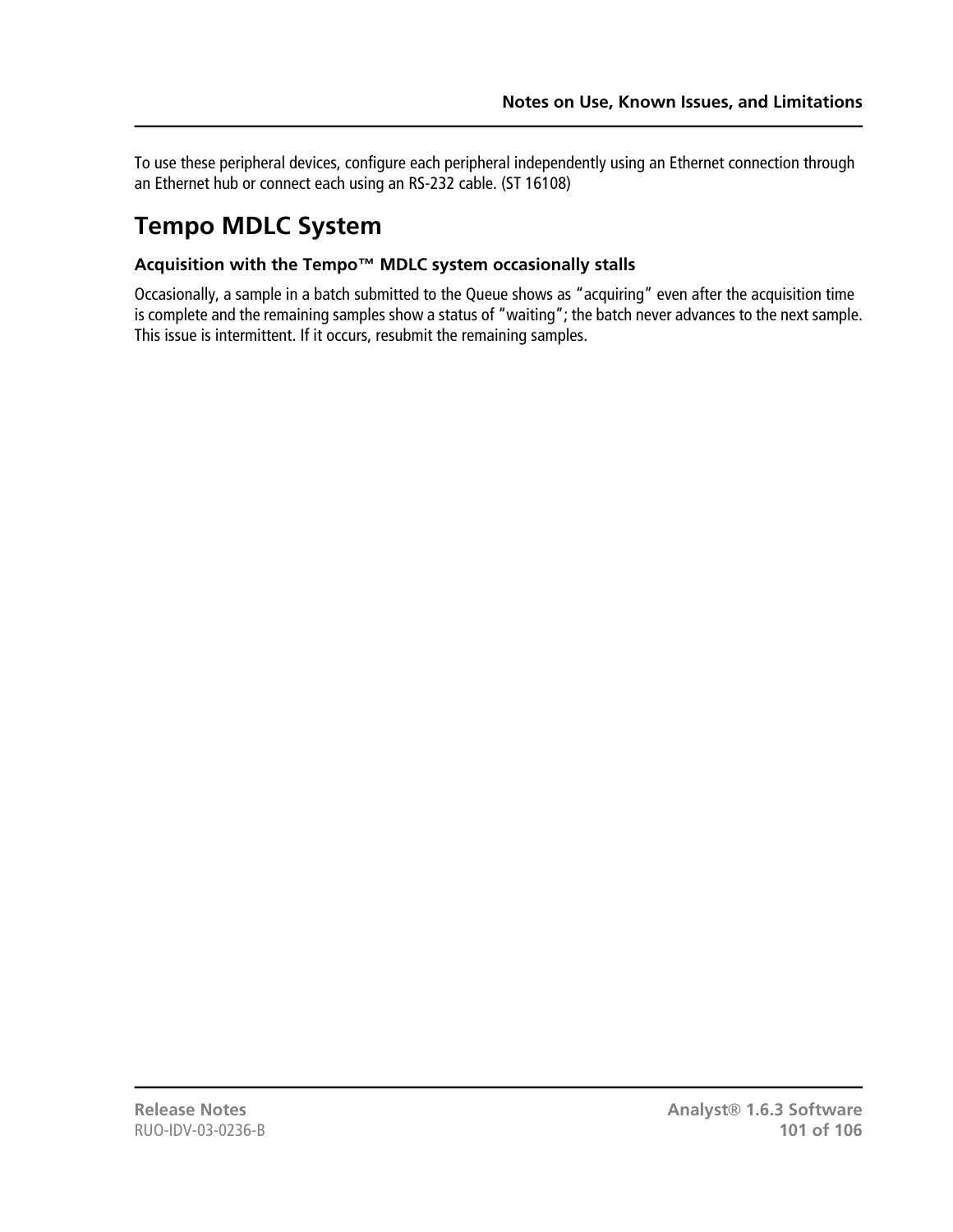You can use the Analyst $^{\circledast}$  1.6.3 software to make sure that your site complies with the 21 CFR Part 11 Electronic Records and Electronic Signatures regulations. This compliance relies on an administrator's ability to create a secure environment for generating, analyzing, and storing data. Compliance often involves the software of many different vendors for functions ranging from LIMS to data acquisition and from processing to archiving. The Analyst 1.6.3 software has the necessary features for creating and maintaining an electronic record system by providing valid electronic records of the acquisition and quantitative processing of data.

The Analyst 1.6.3 software is designed to be used as part of a 21 CFR Part 11 compliant system and can be configured to support 21 CFR Part 11 compliance. Whether or not the usage of the Analyst 1.6.3 software is 21 CFR Part 11 compliant is dependent on the actual usage and configuration of the Analyst 1.6.3 software in the lab.

Validation services are available through AB SCIEX Global Services - Regulated and Clinical Markets . For more information, contact [complianceservices@sciex.com.](mailto:complianceservices@sciex.com)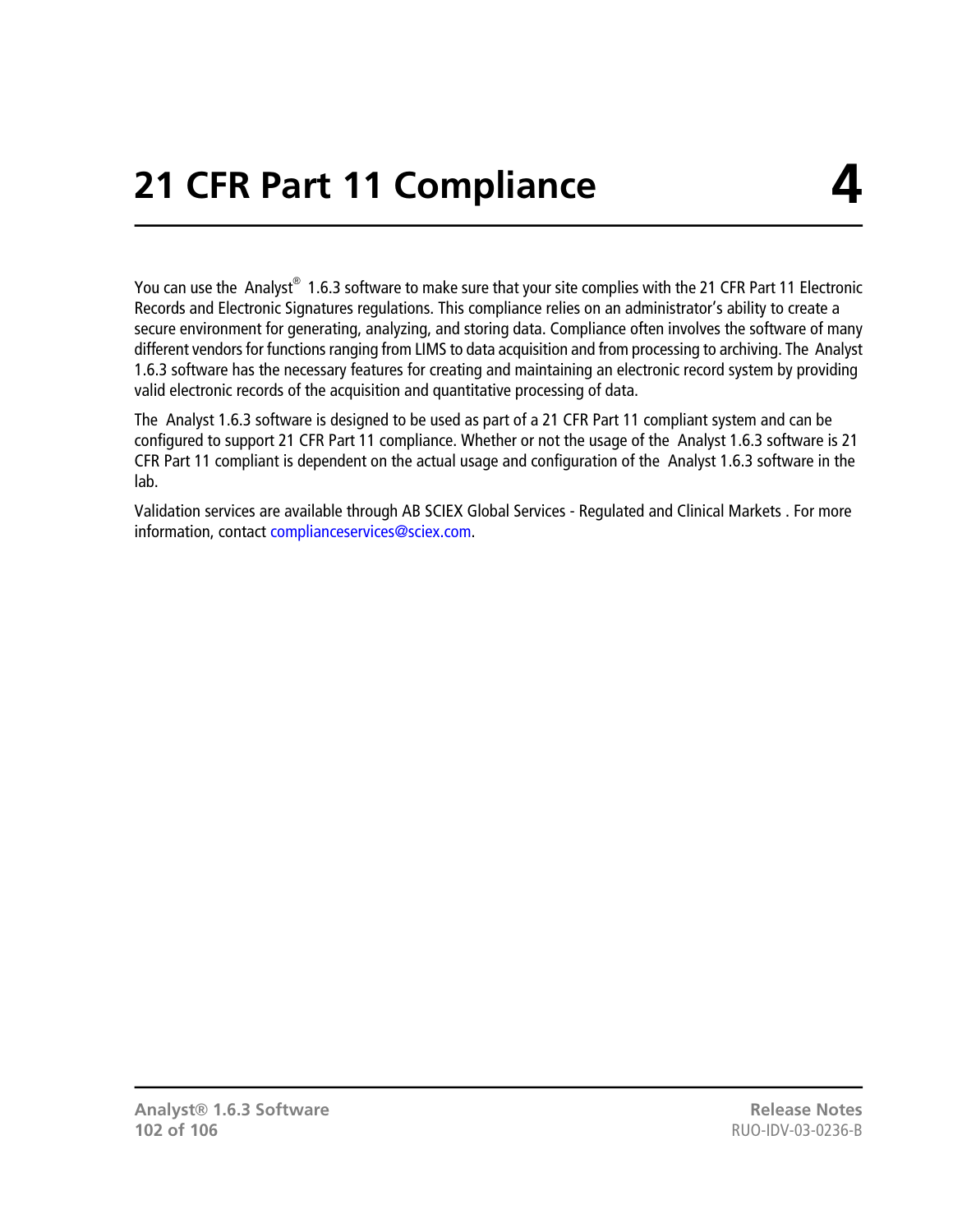The following utilities are installed with the Analyst® software. They can be found in the \Program Files\Analyst\Bin\ folder.

#### **Table A-1 Utilities**

| Program           | <b>Description</b>                                                                                                                                                                                                                                              |
|-------------------|-----------------------------------------------------------------------------------------------------------------------------------------------------------------------------------------------------------------------------------------------------------------|
| Translat.exe      | Utility to convert Agilent data files to the Analyst software data format and<br>Macintosh Library files to the Analyst software library format. Enables creation of<br>databases on SQL Server. Translat.exe does not work over a network for Agilent<br>data. |
| CFR FileCheck.exe | Utility to rerun the installation qualification test. It is accessible from the Windows<br>Start menu.                                                                                                                                                          |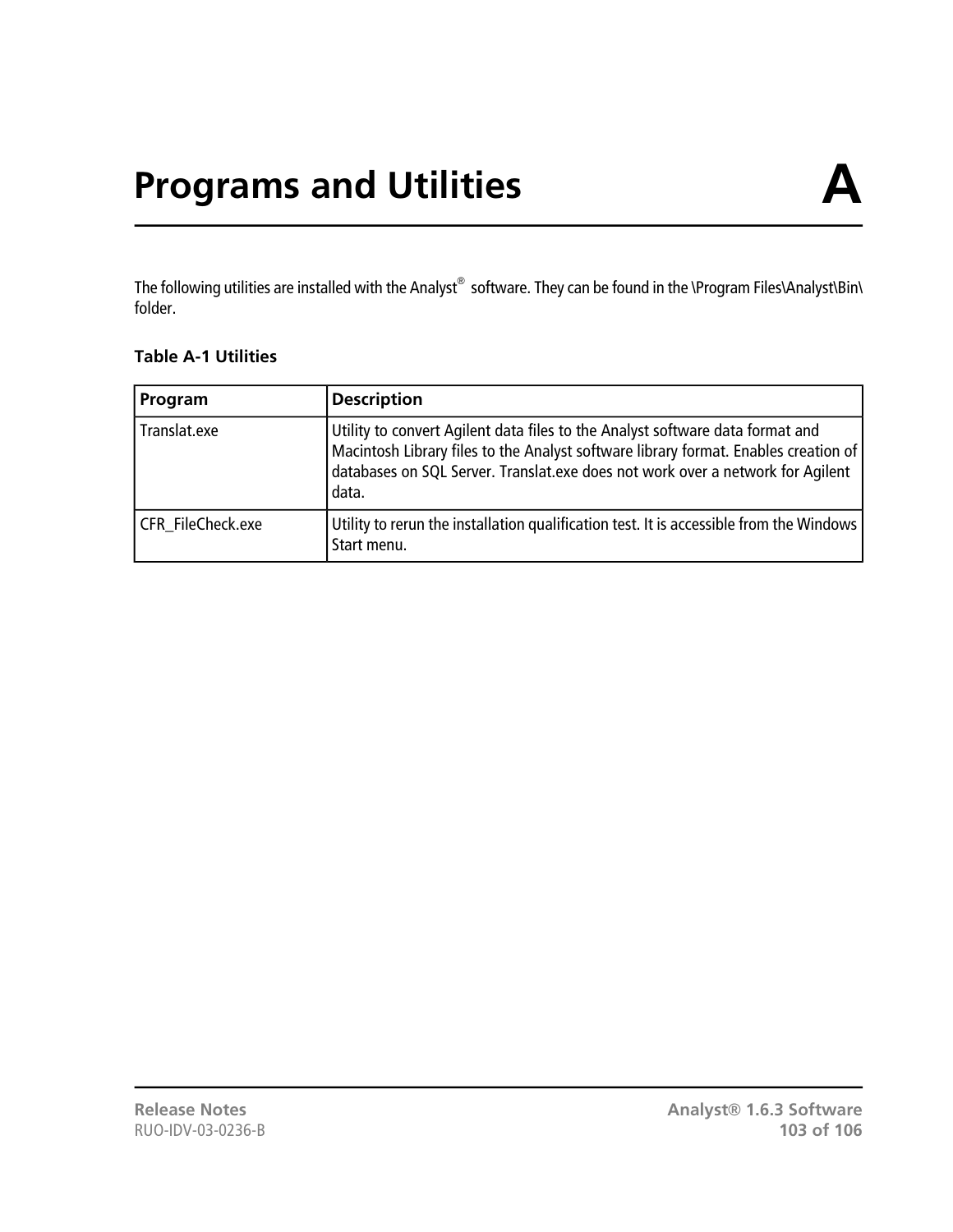# <span id="page-103-0"></span>**Integration Issue Addressed in the Analyst® 1.4.2 Software**

This issue is found using the manual-parameter portion of the IntelliQuan Algorithm (named MQII). In the MQII portion of the IntelliQuan algorithm, a "Specify Parameters – MQII" mode exists when the Show /Hide Parameters button is pressed twice. The issue has only been observed when the "Specify Parameters — MQII" mode has been selected when reviewing the results table and the associated peak review panes. The results were calculated independently for the two displays and as a result conflicting data is observed.

The noise threshold calculation affects integration. During the process, the chromatogram is first baseline-subtracted. The resulting chromatogram is then used to calculate the Noise Percent: a method of setting the noise threshold by sorting all points by intensity, taking a point at the Noise Percent percentile, and using its intensity level as a basis for the noise threshold.

Normally when the Noise Percent point falls on zero-signal sections of the baseline-subtracted chromatogram, the noise threshold is calculated as zero and the noise percentage (Noise Percent point) is automatically increased to more accurately reflect the noise in the baseline. This results in the noise threshold recalculated to a more appropriate value and a lower peak area. The issue occurs when the "Noise Percent" point falls on a point with a very small near zero value, a numeric residual left after various numerical conversions and subtraction, that is usually evaluated as zero. In this case, the noise percentage is calculated as a non zero number and is therefore considered valid. The original noise threshold of approximately zero is chosen, instead of increasing the Noise Percent point and recalculating the noise threshold. This results in a near zero baseline and a slightly greater area under the peak being integrated.

The noise threshold value is lower than when the issue does not occur, leading to a higher integration value.

# **Changes Introduced in the Analyst® 1.5 Software**

Scheduled MRM<sup>™</sup> algorithm functionality has been added to the Analyst<sup>®</sup> 1.5 software. As part of this functionality, the IntelliQuan integration mode has been adjusted for all integrations to support unequal spacing of data points collected during acquisition. In addition, some smoothing functionality has been updated in response to customer feedback. However, they do have a minor affect on the way in which the area under the curve and peak height are calculated, regardless as to whether the Scheduled MRM algorithm functionality is used.

These include: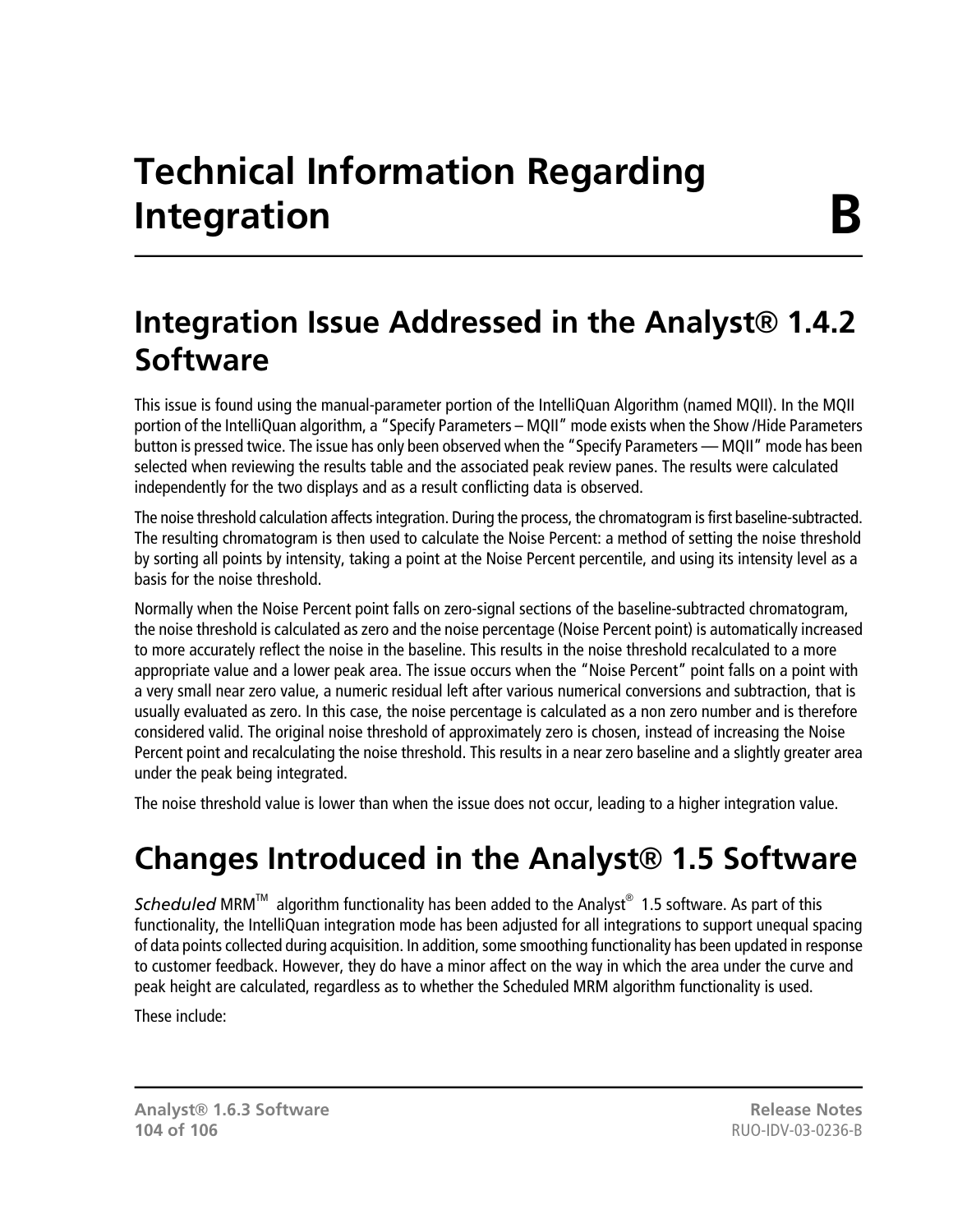- Updating the IQA II and MQ III algorithms to use the trapezoidal area-under-the-curve method already used in the software with manual integration.
- In the specific case of smoothing of data with a 5-point smooth or greater (7-point, 9-point, for example), the interaction between the Savitsky-Golay smoothing algorithm and the count values for the peak start and end has been adjusted to correctly account for negative values created by the Savitsky-Golay smooth.

# **Guidance**

- For peaks with > 10 points across the peak, these updates will have minor effect, most likely less than 1%.
- For peaks with < 10 points across the peak, especially when put under a smooth of 5 points or more, the changes should result in a more accurate calculation of the peak area, but the change will most likely be greater than 5%.